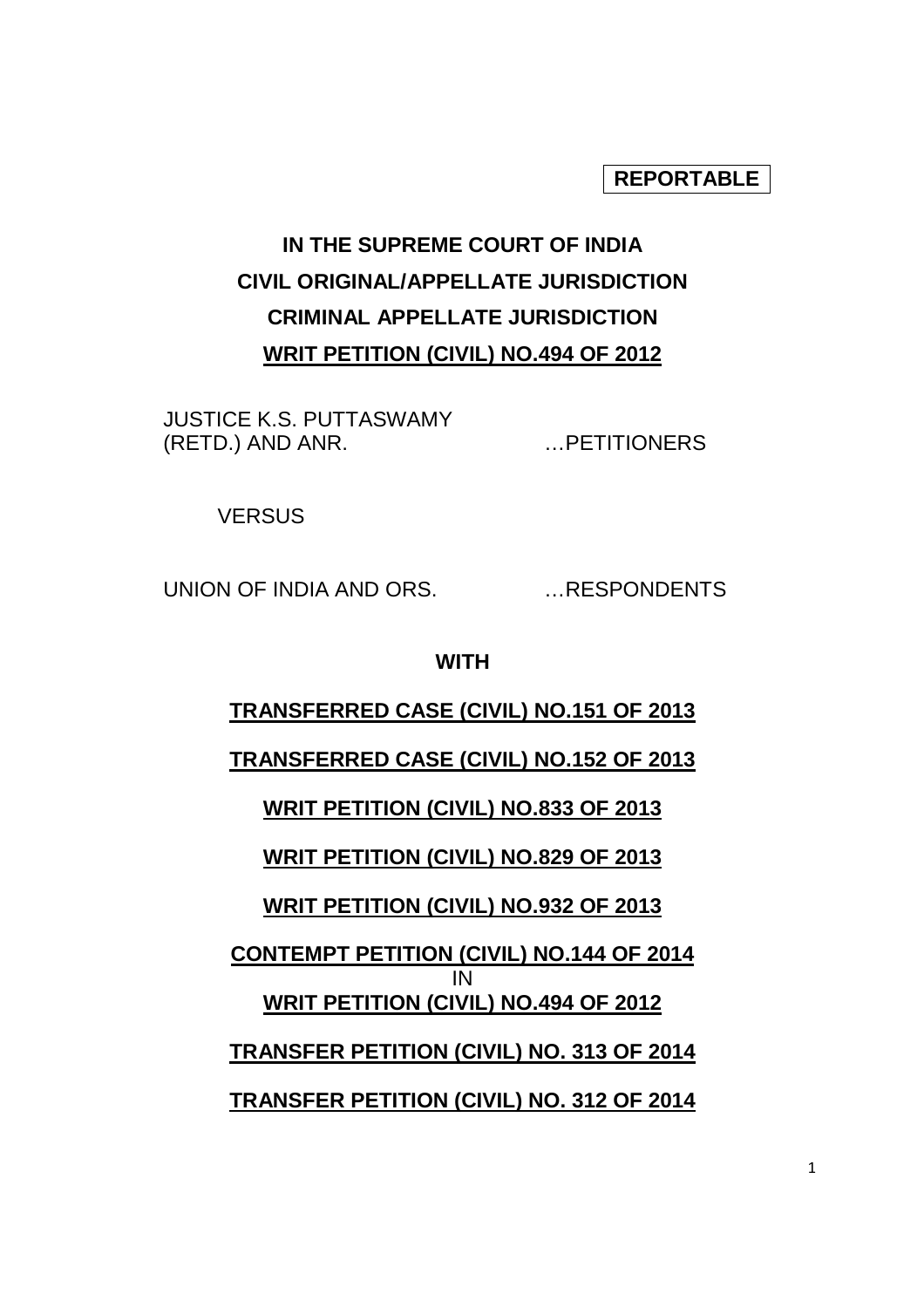**SPECIAL LEAVE PETITION (CRIMINAL) NO.2524 OF 2014**

## **WRIT PETITION (CIVIL) NO.37 OF 2015**

## **WRIT PETITION (CIVIL) NO.220 OF 2015**

**CONTEMPT PETITION (CIVIL) NO.674 OF 2015**  IN **WRIT PETITION (CIVIL) NO.829 OF 2013**

**TRANSFER PETITION (CIVIL) NO. 921 OF 2015**

**CONTEMPT PETITION (CIVIL) NO.470 OF 2015**  IN **WRIT PETITION (CIVIL) NO.494 OF 2012**

**CONTEMPT PETITION (CIVIL) NO.444 OF 2016**  IN **WRIT PETITION (CIVIL) NO.494 OF 2012**

**CONTEMPT PETITION (CIVIL) NO.608 OF 2016**  IN **WRIT PETITION (CIVIL) NO.494 OF 2012**

**WRIT PETITION (CIVIL) NO.797 OF 2016**

**CONTEMPT PETITION (CIVIL) NO.844 OF 2017**  IN **WRIT PETITION (CIVIL) NO.494 OF 2012**

**WRIT PETITION (CIVIL) NO.342 OF 2017**

**WRIT PETITION (CIVIL) NO.372 OF 2017**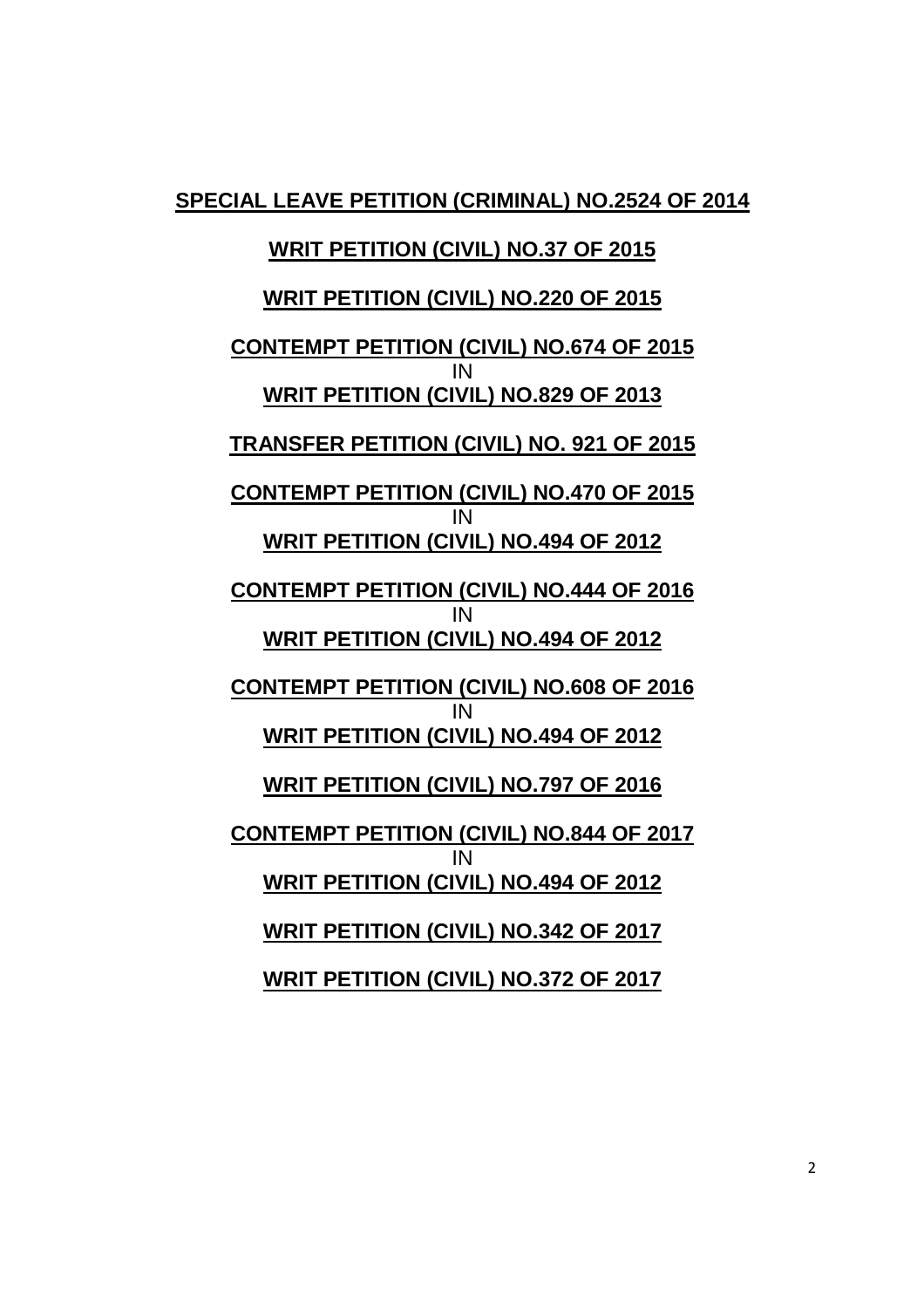## **J U D G M E N T**

#### **R.F. Nariman, J.**

#### **Prologue**

1. The importance of the present matter is such that whichever way it is decided, it will have huge repercussions for the democratic republic that we call "Bharat" i.e. India. A Bench of 9-Judges has been constituted to look into questions relating to basic human rights. A 3-Judge Bench of this Court was dealing with a scheme propounded by the Government of India popularly known as the Aadhar card scheme. Under the said scheme, the Government of India collects and compiles both demographic and biometric data of the residents of this country to be used for various purposes. One of the grounds of attack on the said scheme is that the very collection of such data is violative of the "Right to Privacy". After hearing the learned Attorney General, Shri Gopal Subramanium and Shri Shyam Divan, a 3-Judge Bench opined as follows:

"12. We are of the opinion that the cases on hand raise far reaching questions of importance involving interpretation of the Constitution. What is at stake is the amplitude of the fundamental rights including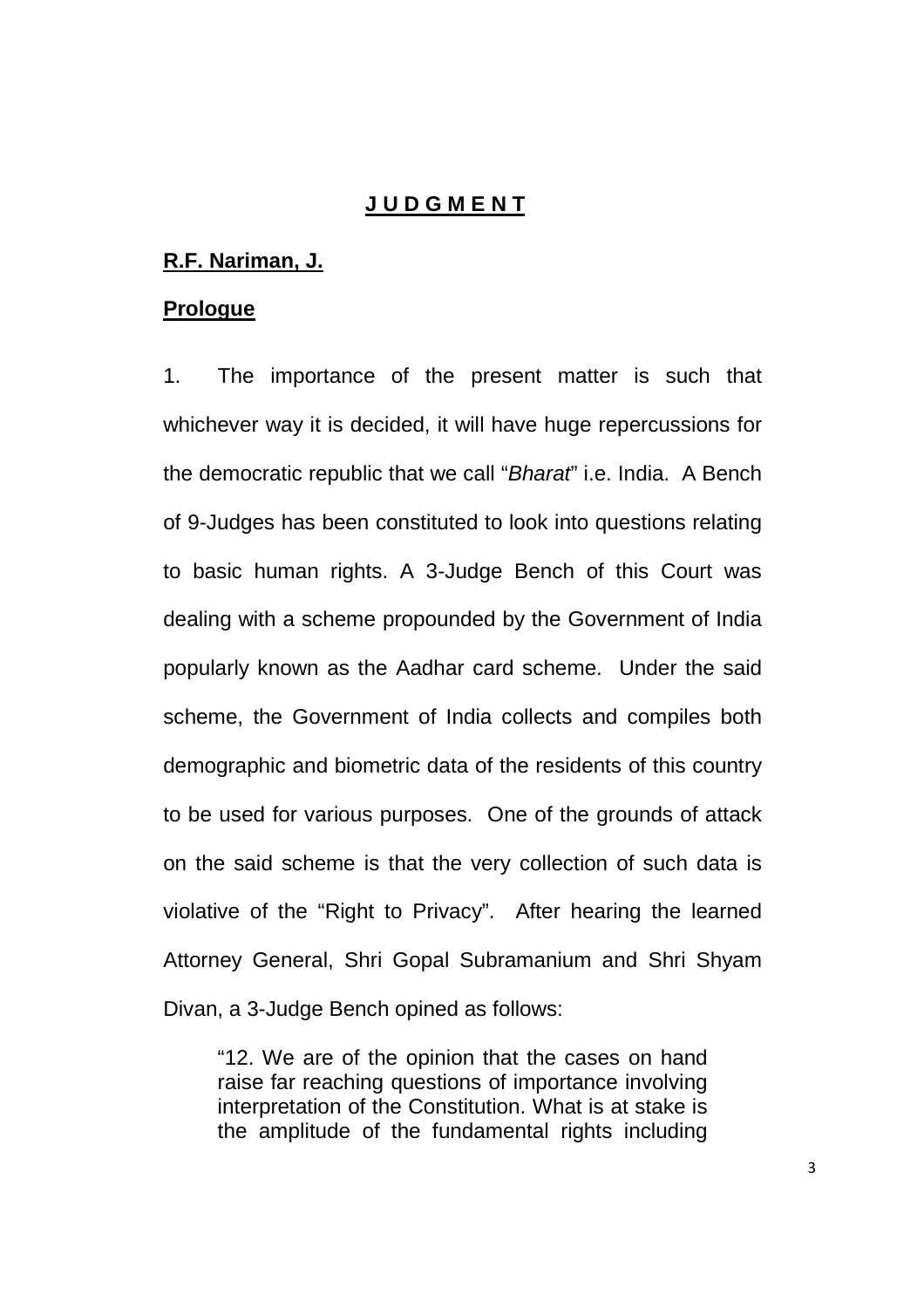that precious and inalienable right under Article 21. If the observations made in M.P. Sharma (supra) and Kharak Singh (supra) are to be read literally and accepted as the law of this country, the fundamental rights guaranteed under the Constitution of India and more particularly right to liberty under Article 21 would be denuded of vigour and vitality. At the same time, we are also of the opinion that the institutional integrity and judicial discipline require that pronouncement made by larger Benches of this Court cannot be ignored by the smaller Benches without appropriately explaining the reasons for not following the pronouncements made by such larger Benches. With due respect to all the learned Judges who rendered the subsequent judgments—where right to privacy is asserted or referred to their Lordships concern for the liberty of human beings, we are of the humble opinion that there appears to be certain amount of apparent unresolved contradiction in the law declared by this Court.

13. Therefore, in our opinion to give a quietus to the kind of controversy raised in this batch of cases once for all, it is better that the ratio decidendi of M.P. Sharma (supra) and Kharak Singh (supra) is scrutinized and the jurisprudential correctness of the subsequent decisions of this Court where the right to privacy is either asserted or referred be examined and authoritatively decided by a Bench of appropriate strength."

2. The matter was heard by a Bench of 5 learned Judges on July 18, 2017, and was thereafter referred to 9 learned Judges in view of the fact that the judgment in **M.P. Sharma and others** v. **Satish Chandra, District Magistrate, Delhi, and**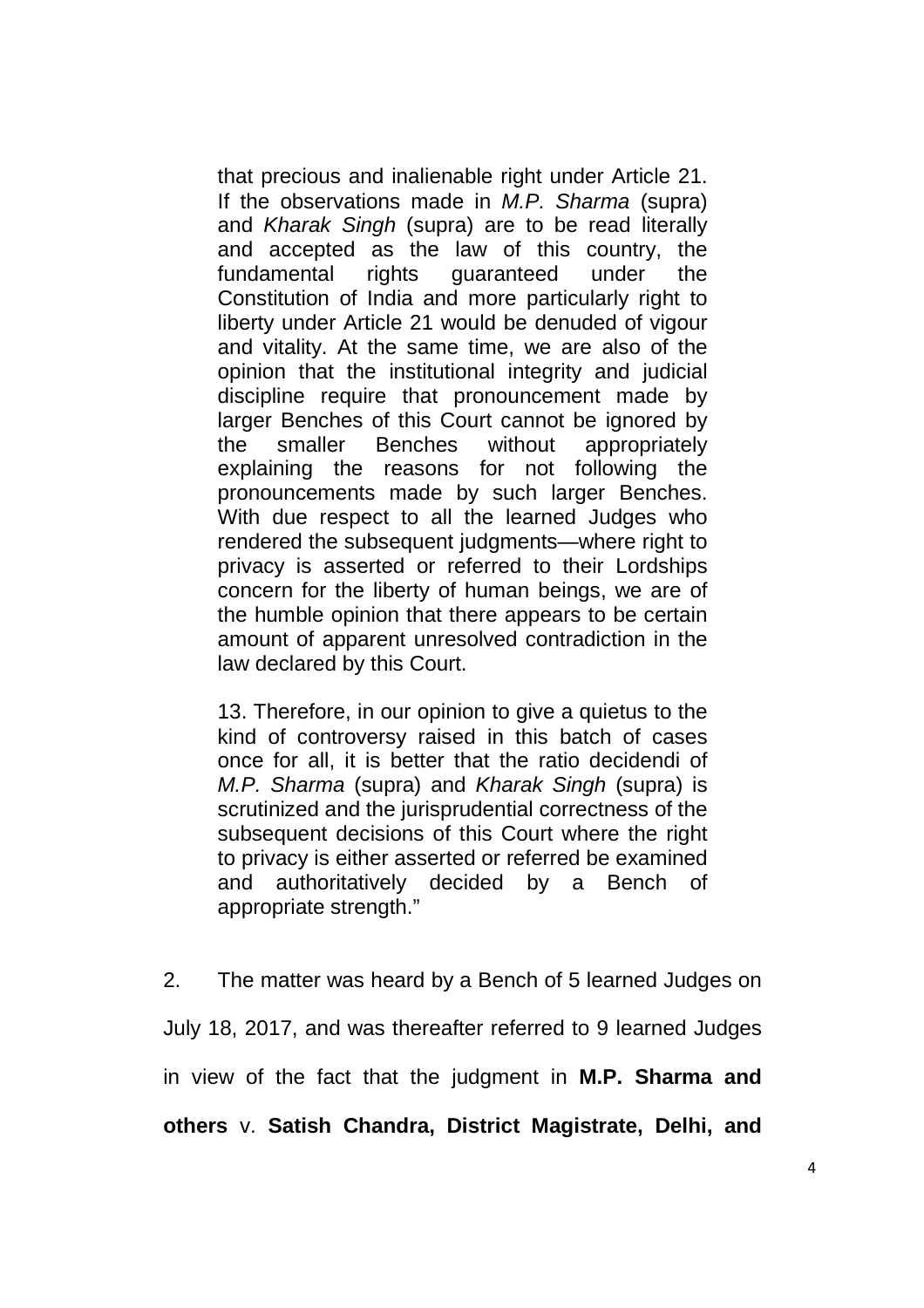**others,** 1954 SCR 1077, was by a Bench of 8 learned Judges of this Court.

3. Learned senior counsel for the petitioners, Shri Gopal Subramanium, Shri Shyam Divan, Shri Arvind Datar, Shri Sajan Poovayya, Shri Anand Grover and Miss Meenakshi Arora, have argued that the judgments contained in **M.P. Sharma** (supra) and **Kharak Singh** v. **State of U.P.**, (1964) 1 SCR 332, which was by a Bench of 6 learned Judges, should be overruled as they do not reflect the correct position in law. In any case, both judgments have been overtaken by **R.C. Cooper** v. **Union of India**, (1970) 1 SCC 248, and **Maneka Gandhi** v. **Union of India**, (1978) 1 SCC 248, and therefore require a revisit at our end. According to them, the right to privacy is very much a fundamental right which is co-terminus with the liberty and dignity of the individual. According to them, this right is found in Articles 14, 19, 20, 21 and 25 when read with the Preamble of the Constitution. Further, it was also argued that several international covenants have stated that the right to privacy is fundamental to the development of the human personality and that these international covenants need to be read into the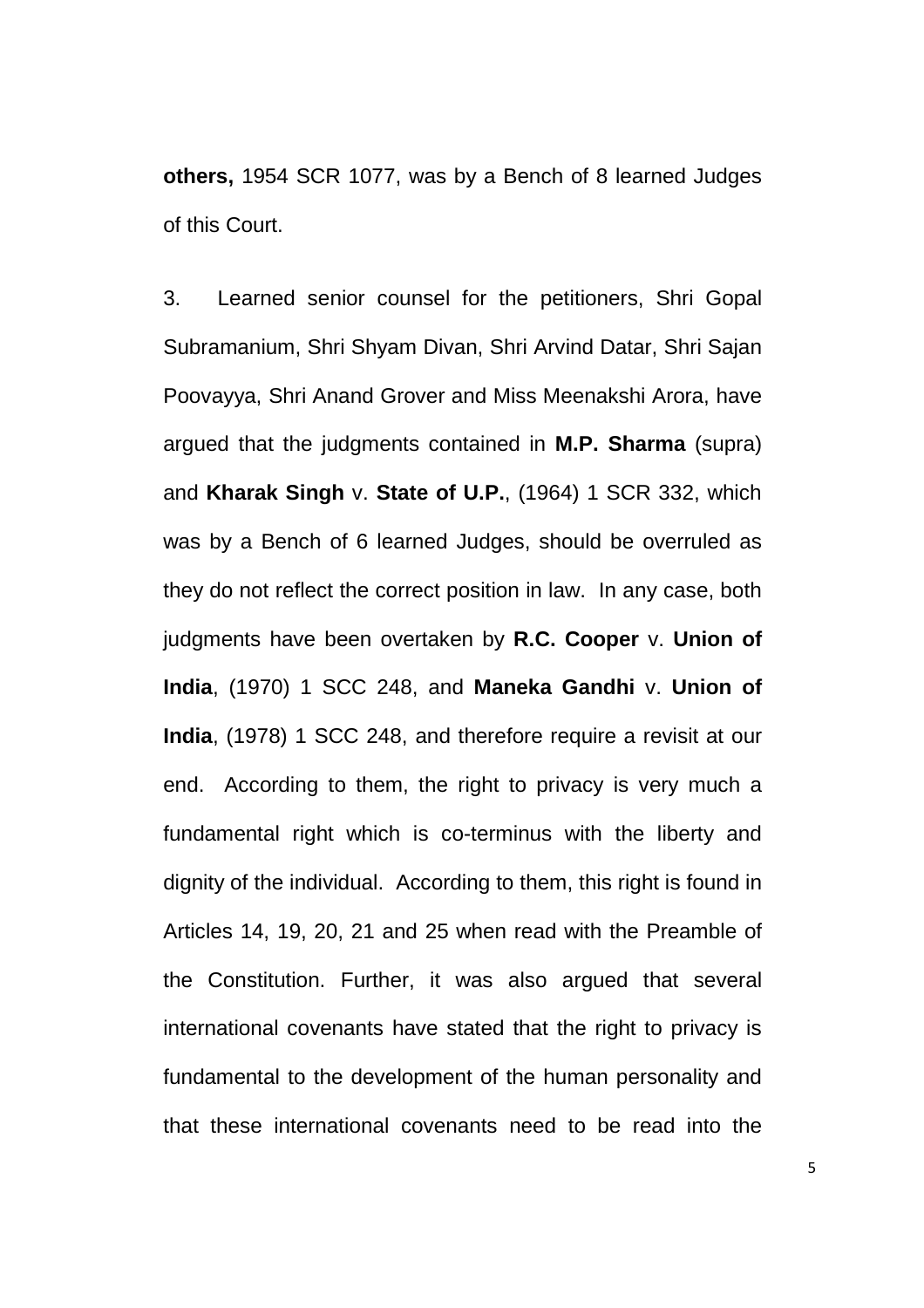fundamental rights chapter of the Constitution. Also, according to them, the right to privacy should be evolved on a case to case basis, and being a fundamental human right should only yield to State action if such State action is compelling, necessary and in public interest. A large number of judgments were cited by all of them. They also invited this Court to pronounce upon the fact that the right to privacy is an inalienable natural right which is not conferred by the Constitution but only recognized as such.

4. Shri Kapil Sibal, learned senior counsel on behalf of the States of Karnataka, West Bengal, Punjab and Puducherry broadly supported the petitioners. According to him, the 8- Judge Bench and the 6-Judge Bench decisions have ceased to be relevant in the context of the vastly changed circumstances of today. Further, according to him, State action that violates the fundamental right to privacy must contain at least four elements, namely:

- "The action must be sanctioned by law;
- The proposed action must be necessary in a democratic society for a legitimate aim;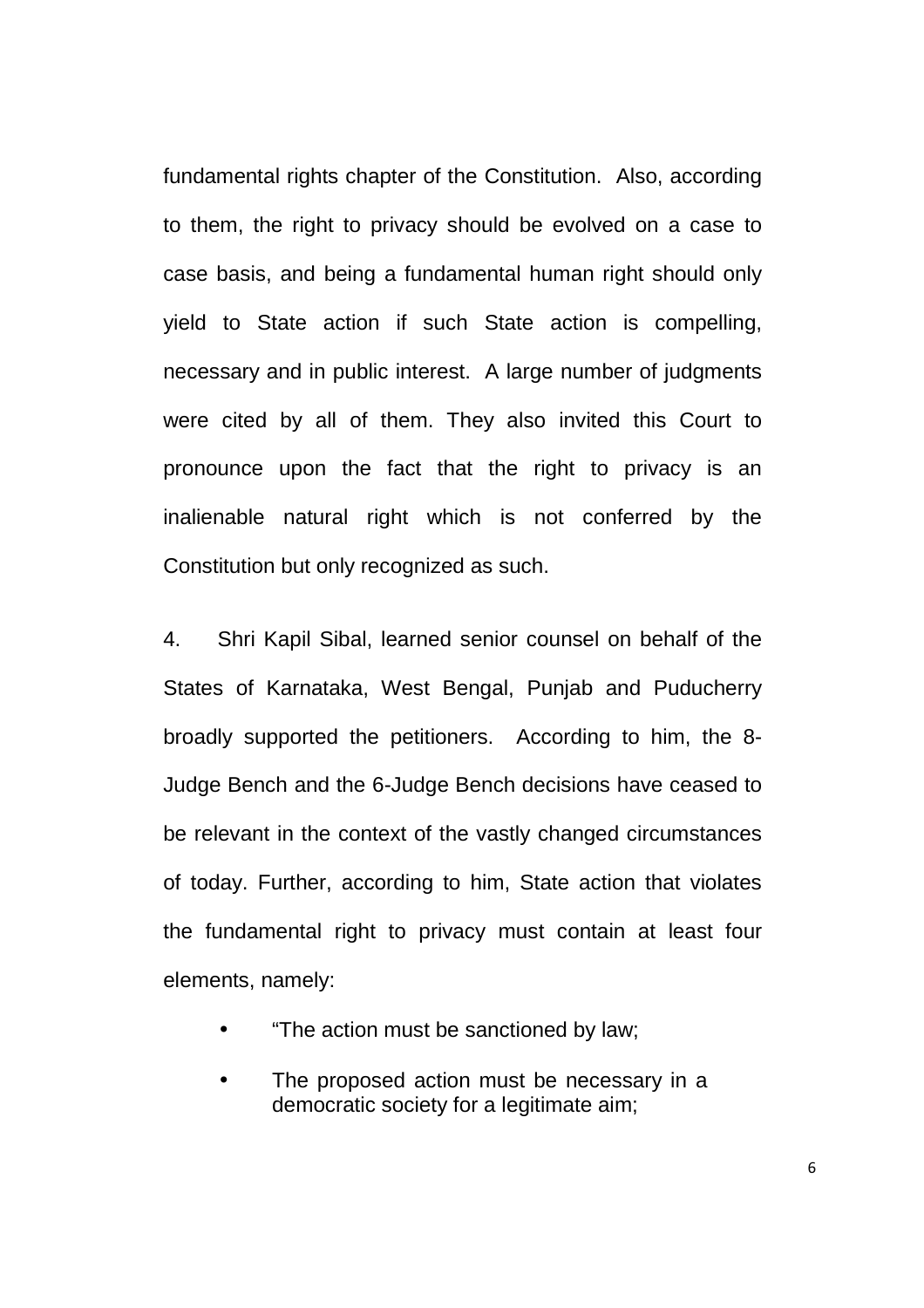- The extent of such interference must be proportionate to the need for such interference;
- There must be procedural quarantees against abuse of such interference."

5. Shri P.V. Surendra Nath, appearing on behalf of the State of Kerala, also supported the petitioners and stated that the constitutional right to privacy very much exists in Part III of the **Constitution** 

6. Appearing on behalf of the Union of India, Shri K.K. Venugopal, learned Attorney General for India, has argued that the conclusions arrived at in the 8-Judge Bench and the 6- Judge Bench decisions should not be disturbed as they are supported by the fact that the founding fathers expressly rejected the right to privacy being made part of the fundamental rights chapter of the Constitution. He referred in copious detail to the Constituent Assembly debates for this purpose. Further, according to him, privacy is a common law right and all aspects of privacy do not elevate themselves into being a fundamental right. If at all, the right to privacy can only be one amongst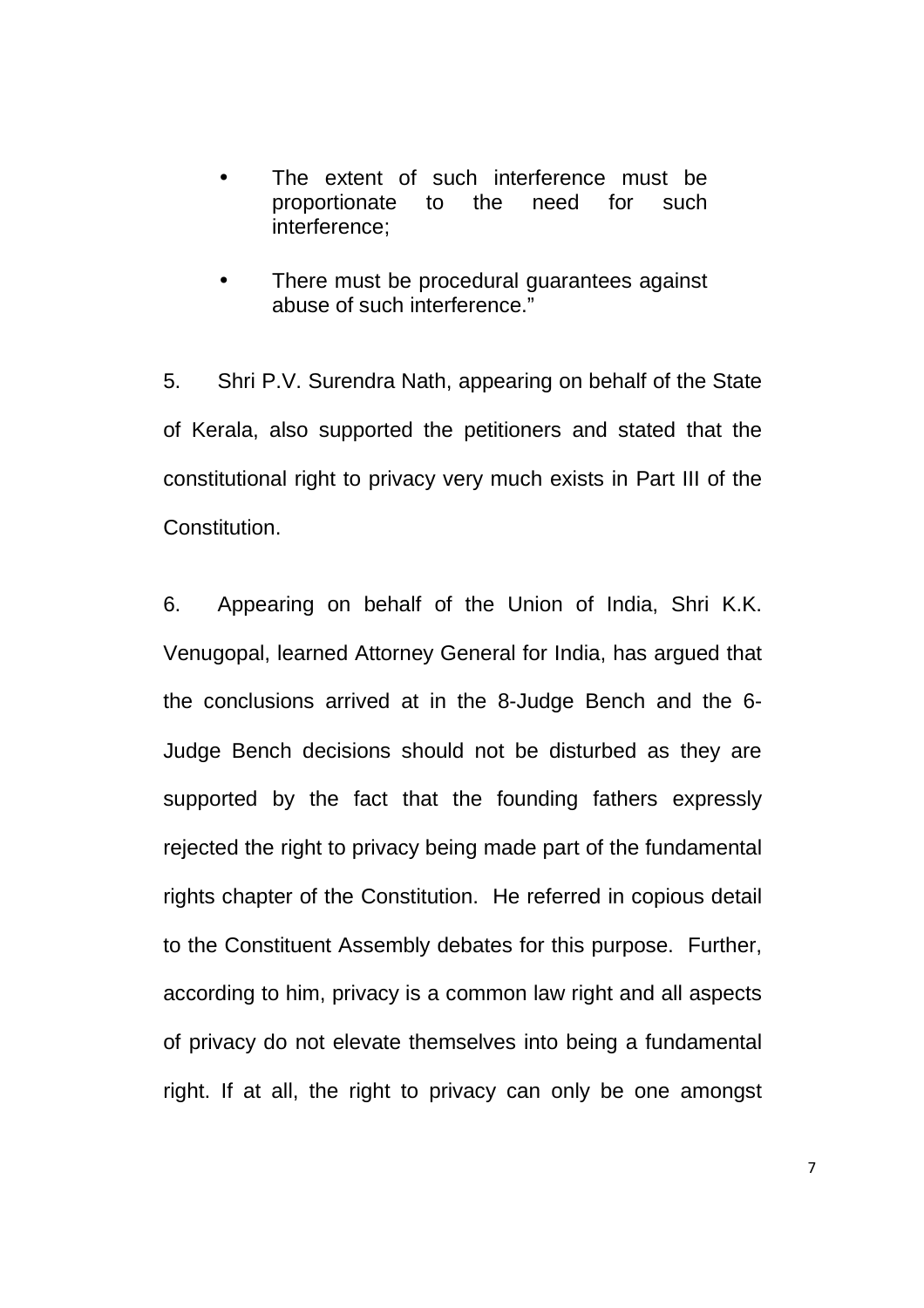several varied rights falling under the umbrella of the right to personal liberty. According to him, the right to life stands above the right to personal liberty, and any claim to privacy which would destroy or erode this basic foundational right can never be elevated to the status of a fundamental right. He also argued that the right to privacy cannot be claimed when most of the aspects which are sought to be protected by such right are already in the public domain and the information in question has already been parted with by citizens.

7. Shri Tushar Mehta, learned Additional Solicitor General of India, appearing for UIDAI and the State of Madhya Pradesh, generally supported and adopted the arguments of the learned Attorney General. According to him, privacy is an inherently vague and subjective concept and cannot, therefore, be accorded the status of a fundamental right. Further, codified statutory law in India already confers protection to the individual's right to privacy. According to him, no further expansion of the rights contained in Part III of our Constitution is at all warranted. Also, the position under English Law is that there is no common law right to privacy. He cited before us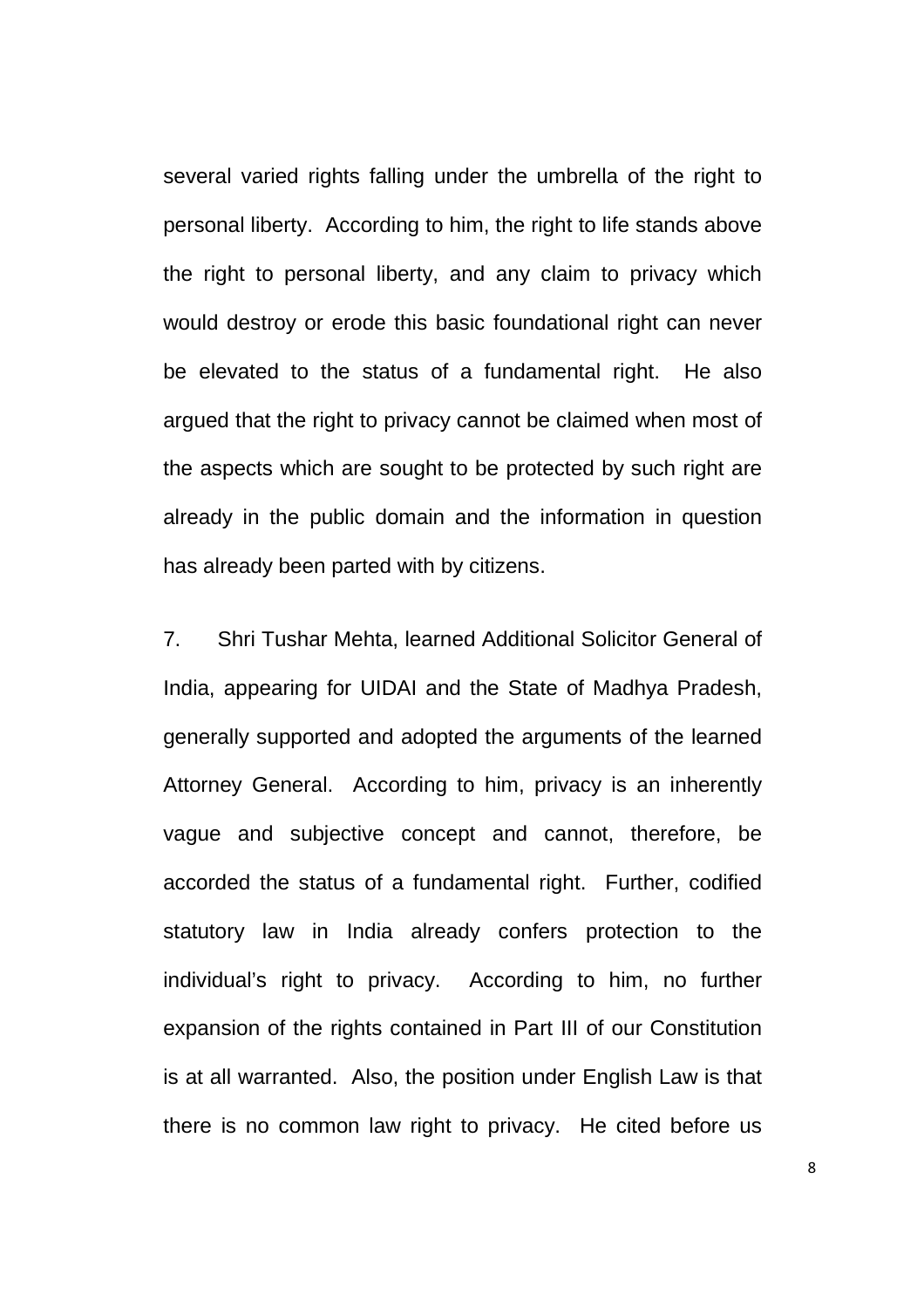examples of other countries in the world where privacy is protected by legislation and not by or under the Constitution.

8. Shri Aryama Sundaram, appearing for the State of Maharashtra, also supported the arguments made by the learned Attorney General. According to him, there is no separate "privacy" right and violation of a fundamental right should directly be traceable to rights expressly protected by Part III of the Constitution. Further, privacy is a vague and inchoate expression. He also referred to the Constituent Assembly debates to buttress the same proposition that the right to privacy was expressly discountenanced by the framers of the Constitution. He went on to state that "personal liberty" in Article 21 is liberty which is circumscribed – i.e. it relates only to the person of the individual and is smaller conceptually than "civil liberty". According to him, the ratio of **Kharak Singh** (supra) is that there is no fundamental right to privacy, but any fundamental right that is basic to ordered liberty would certainly be included as a fundamental right. According to him, **Gobind**  v. **State of Madhya Pradesh**, (1975) 2 SCC 148, did not state that there was any fundamental right to privacy and the later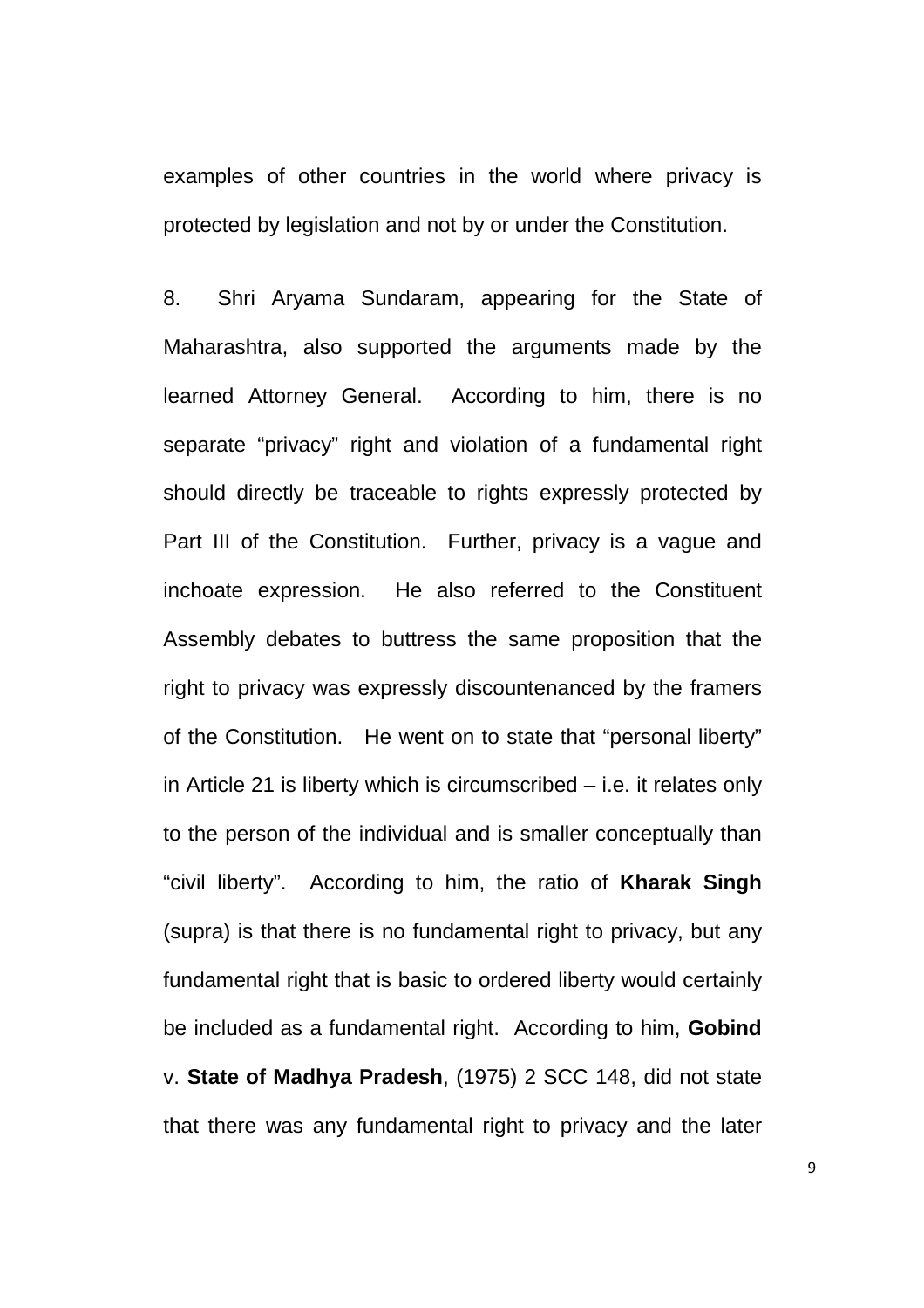judgments which referred only to **Gobind** (supra) as laying down such a right are incorrect for this reason.

9. Shri Rakesh Dwivedi, learned senior counsel appearing for the State of Gujarat, has argued that both the petitioners as well as the learned Attorney General have taken extreme positions. According to him, the petitioners state that in the case of every invasion of a privacy right, howsoever trivial, the fundamental right to privacy gets attracted, whereas according to the learned Attorney General, there is no fundamental right to privacy at all. He asked us to adopt an intermediate position – namely, that it is only if the U.S. Supreme Court's standard that a petitioner before a Court satisfies the test of "reasonable expectation of privacy" that such infraction of privacy can be elevated to the level of a fundamental right. According to Shri Dwivedi, individual personal choices made by an individual are already protected under Article 21 under the rubric "personal liberty". It is only when individuals disclose certain personal information in order to avail a benefit that it could be said that they have no reasonable expectation of privacy as they have voluntarily and freely parted with such information. Also,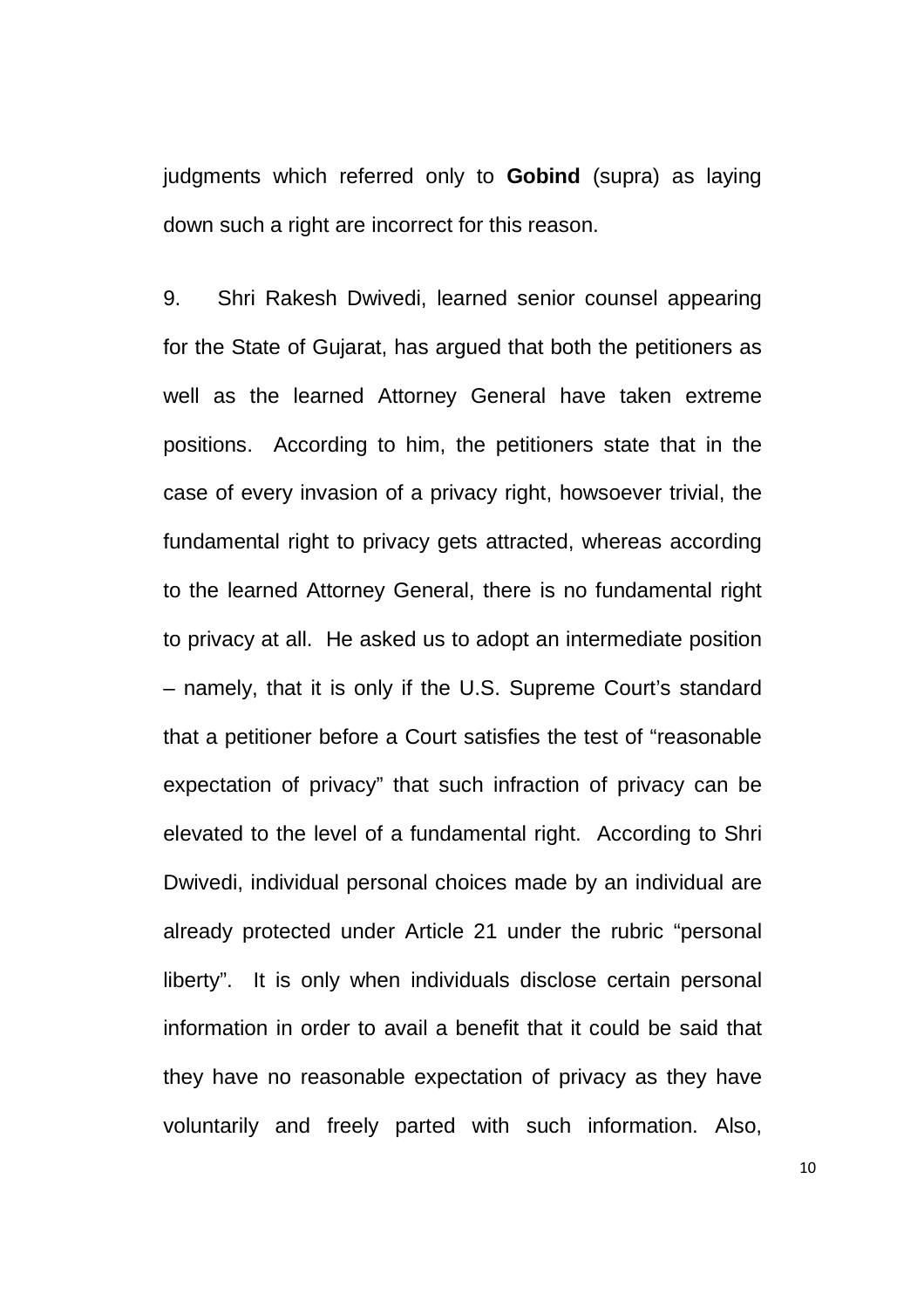according to him, it is only specialized data, if parted with, which would require protection. As an example, he stated that a person's name and mobile number, already being in the public domain, would not be reasonably expected by that person to be something private. On the other hand, what is contained in that person's bank account could perhaps be stated to be information over which he expects a reasonable expectation of privacy and would, if divulged by the bank to others, constitute an infraction of his fundamental right to privacy. According to him:

"…when a claim of privacy seeks inclusion in Article 21 of the Constitution of India, the Court needs to apply the reasonable expectation of privacy test. It should see:–

- (i) What is the context in which a privacy law is set up.
- (ii) Does the claim relate to private or family life, or a confidential relationship.
- (iii) Is the claim serious one or is it trivial.
- (iv) Is the disclosure likely to result in any serious or significant injury and the nature and the extent of disclosure.
- (v) Is disclosure for identification purpose or relates to personal and sensitive information of an identified person.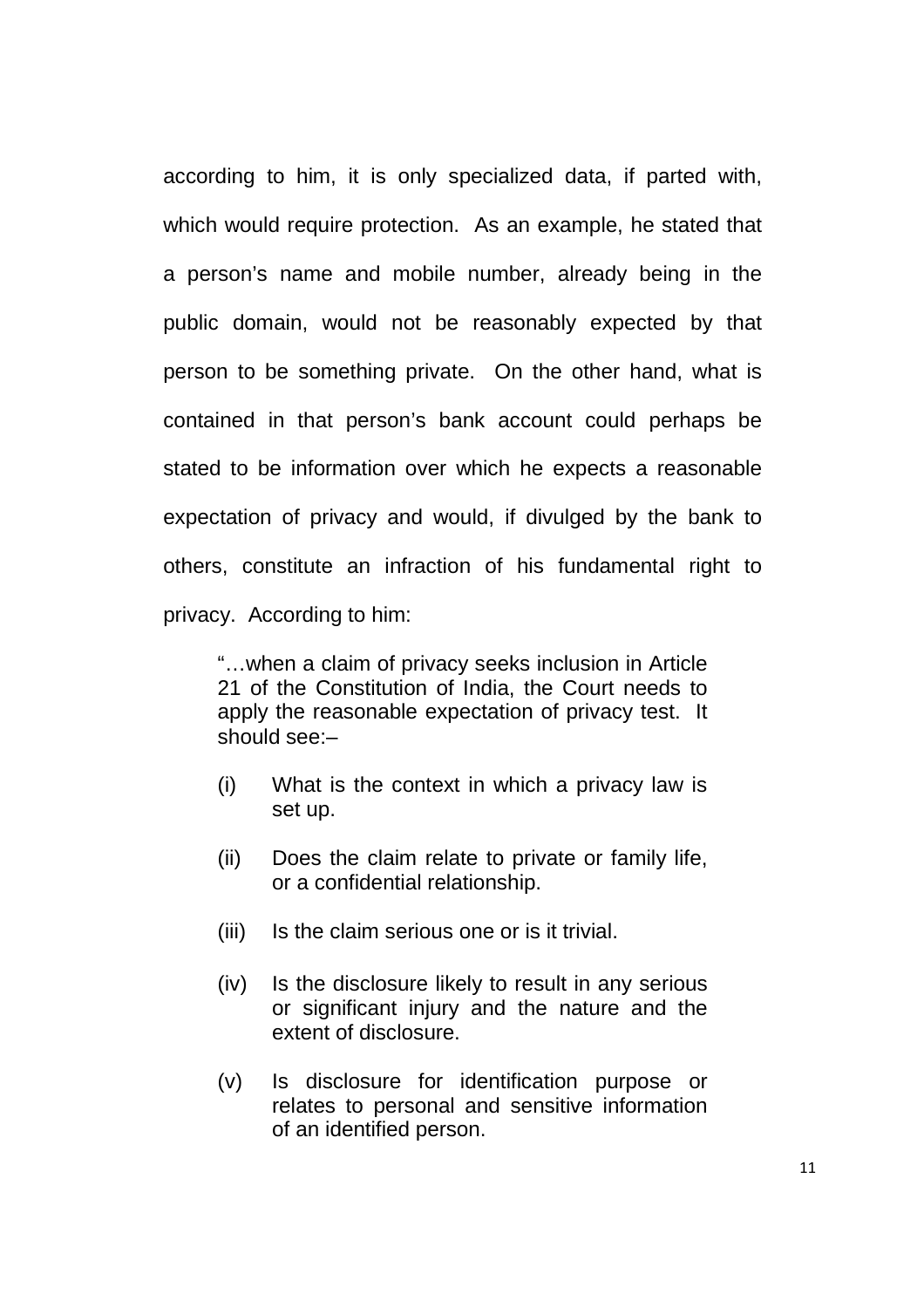(vi) Does disclosure relate to information already disclosed publicly to third parties or several parties willingly and unconditionally. Is the disclosure in the course of e commerce or social media?

Assuming, that in a case that it is found that a claim for privacy is protected by Article 21 of the Constitution, the test should be following:-

- (i) the infringement should be by legislation.
- (ii) the legislation should be in public interest.
- (iii) the legislation should be reasonable and have nexus with the public interest.
- (iv) the State would be entitled to adopt that measure which would most efficiently achieve the objective without being excessive.
- (v) if apart from Article 21, the legislation infringes any other specified Fundamental Right then it must stand the test in relation to that specified Fundamental Right.
- (vi) Presumption of validity would attach to the legislations."

10. Shri A. Sengupta, appearing on behalf of the State of Haryana, has supported the arguments of the learned Attorney General and has gone on to state that even the U.S. Supreme Court no longer uses the right to privacy to test laws that were earlier tested on this ground. Any right to privacy is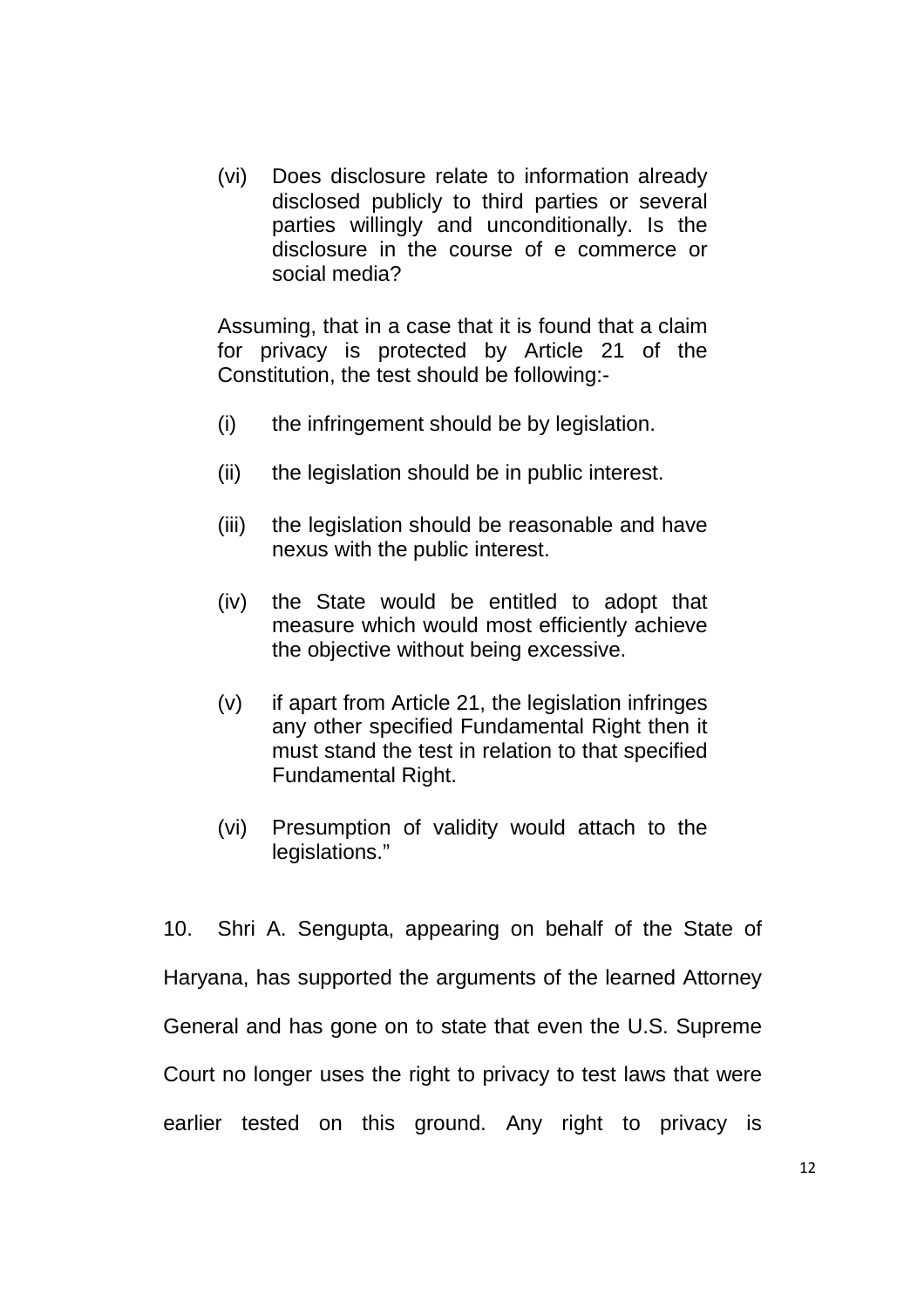conceptually unsound, and only comprehensive data protection legislation can effectively address concerns of data protection and privacy. The Government of India is indeed alive to the need for such a law. He further argued that privacy as a concept is always marshaled to protect liberty and, therefore, argued that the formulation that should be made by this Court is whether a liberty interest is at all affected; is such liberty "personal liberty" or other liberty that deserves constitutional protection and is there a countervailing legitimate State interest.

11. Shri Jugal Kishore, appearing on behalf of the State of Chhattisgarh, has also broadly supported the stand of the learned Attorney General.

12. Shri Gopal Sankaranarayanan, appearing on behalf of the Centre for Civil Society, argued that **M.P. Sharma** (supra) and **Kharak Singh** (supra) are correctly decided and must be followed as there has been no change in the constitutional context of privacy from **Gopalan** (supra) through **R.C. Cooper**  (supra) and **Maneka Gandhi** (supra). He further argued that being incapable of precise definition, privacy ought not to be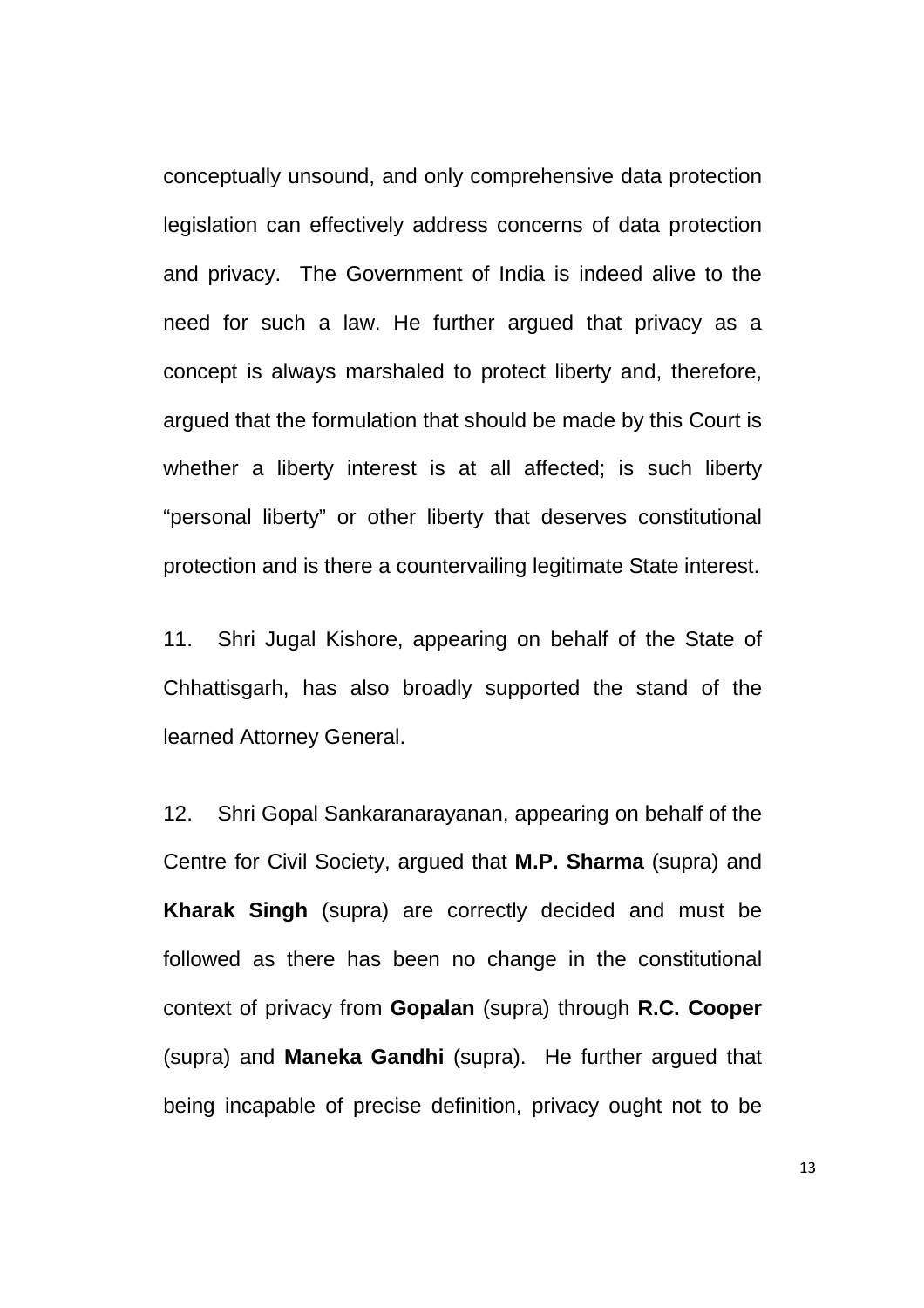elevated in all its aspects to the level of a fundamental right. According to him, the words "life" and "personal liberty" in Article 21 have already been widely interpreted to include many facets of what the petitioners refer to as privacy. Those facets which have statutory protection are not protected by Article 21. He also argued that we must never forget that when recognizing aspects of the right to privacy as a fundamental right, such aspects cannot be waived and this being the case, a privacy interest ought not to be raised to the level of a fundamental right. He also cautioned us against importing approaches from overseas out of context.

#### **Early Views on Privacy**

13. Any discussion with regard to a right of privacy of the individual must necessarily begin with **Semayne's case**, 77 ER 194. This case was decided in the year 1603, when there was a change of guard in England. The Tudor dynasty ended with the death of Elizabeth I, and the Stuart dynasty, a dynasty which hailed from Scotland took over under James VI of Scotland,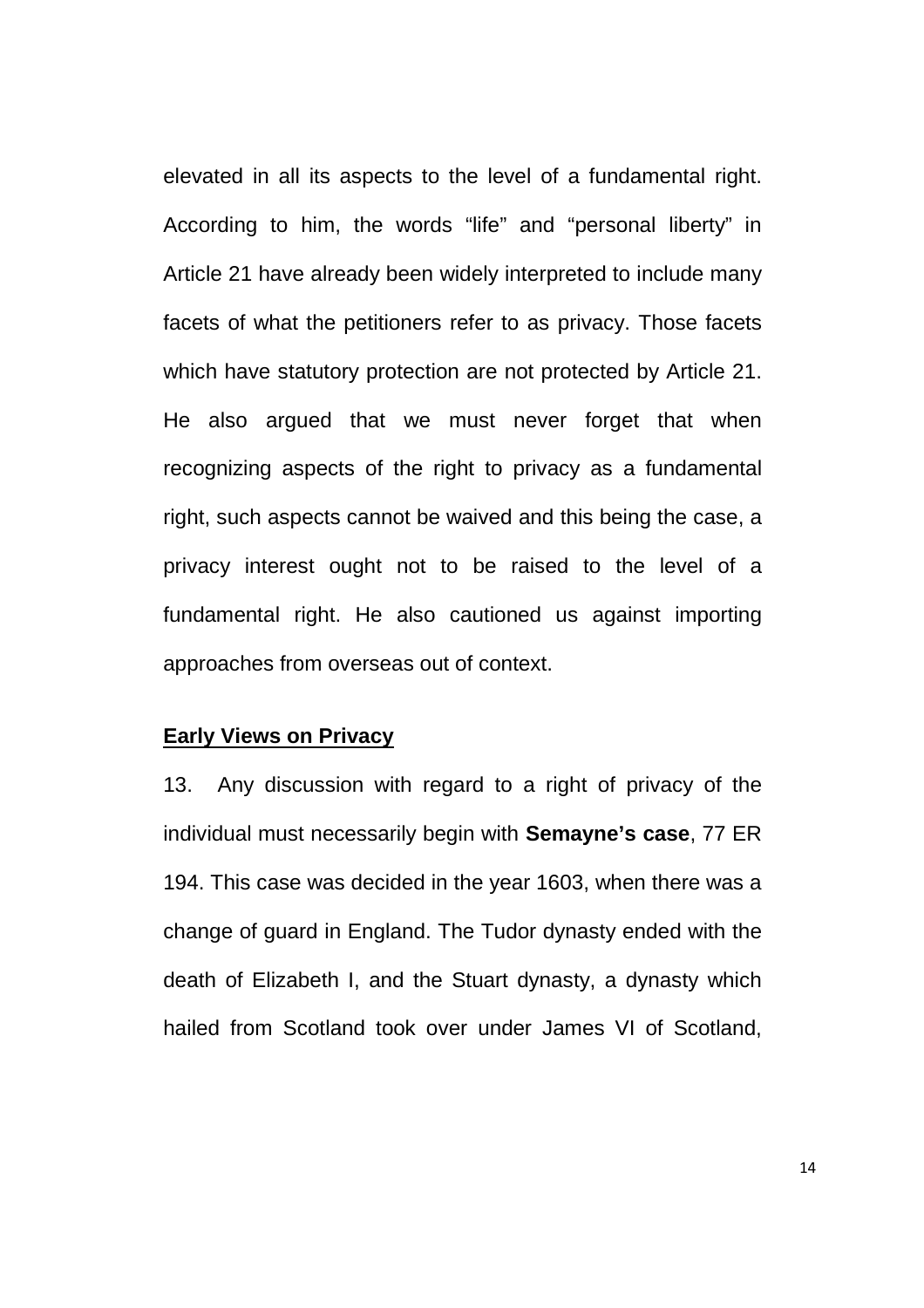who became James I of England. $1$  James I was an absolute monarch who ruled believing that he did so by Divine Right. **Semayne's case** (supra) was decided in this historical setting.

14. The importance of **Semayne's case** (supra) is that it decided that every man's home is his castle and fortress for his defence against injury and violence, as well as for his repose. William Pitt, the Elder, put it thus: "The poorest man may in his cottage bid defiance to all the force of the Crown. It may be frail  $-$  its roof may shake  $-$  the wind may blow through it  $-$  the storm may enter, the rain may enter  $-$  but the King of England cannot enter — all his force dare not cross the threshold of the ruined tenement." A century and a half later, pretty much the same thing was said in **Huckle** v. **Money**, 95 ER 768 (1763), in which it was held that Magistrates cannot exercise arbitrary powers which violated the Magna Carta (signed by King John, conceding certain rights to his barons in 1215), and if they did, exemplary damages must be given for the same. It was stated

<u>.</u>

 $1$  It is interesting to note that from 1066 onwards, England has never been ruled by a native Anglo-Saxon. The Norman French dynasty which gave way to the Plantagenet dynasty ruled from 1066-1485; the Welsh Tudor dynasty then ruled from 1485-1603 AD; the Stuart dynasty, a Scottish dynasty, then ruled from 1603; and barring a minor hiccup in the form of Oliver Cromwell, ruled up to 1714. From 1714 onwards, members of a German dynasty from Hanover have been monarchs of England and continue to be monarchs in England.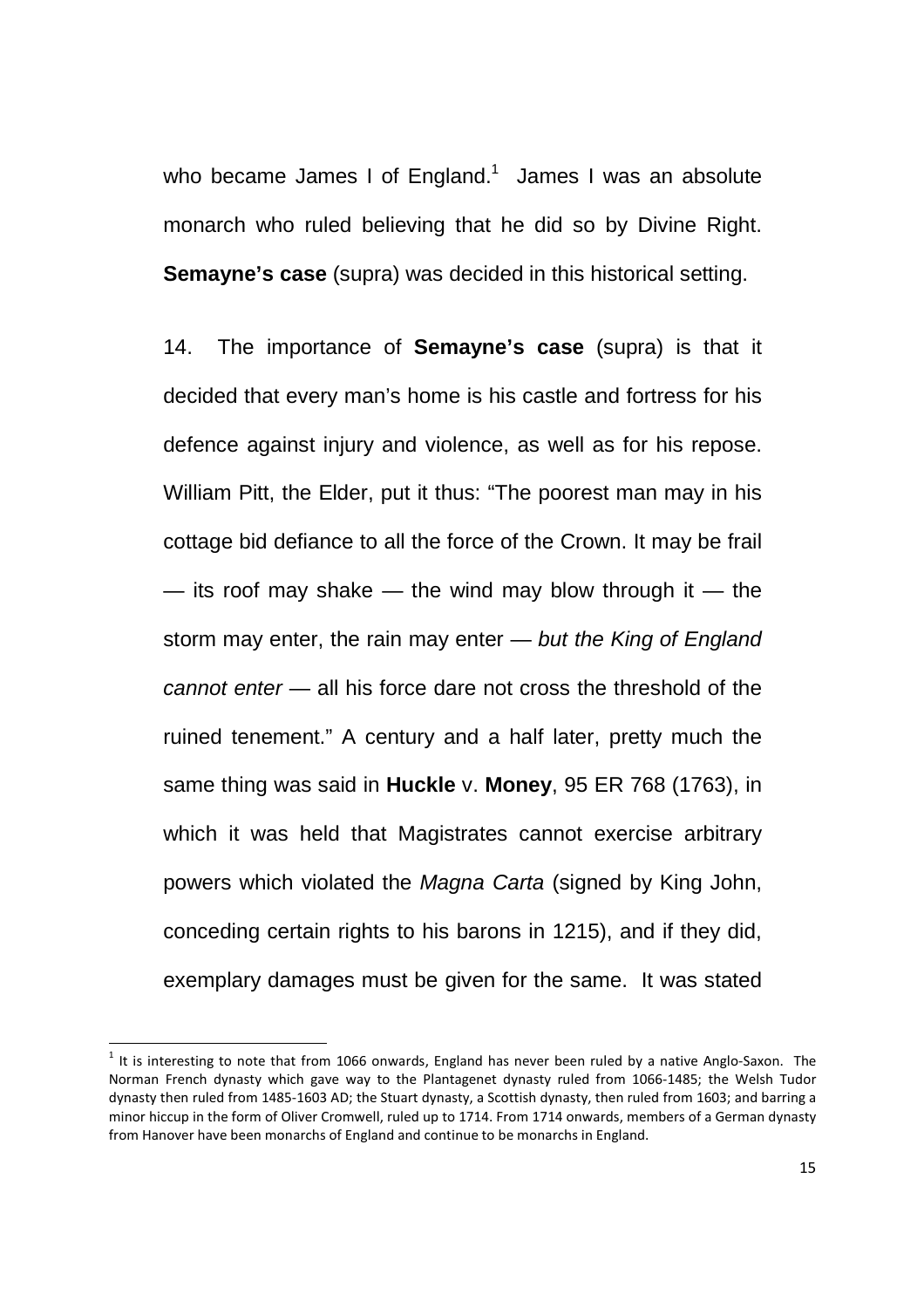that, "To enter a man's house by virtue of a nameless warrant, in order to procure evidence is worse than the Spanish Inquisition, a law under which no Englishman would wish to live an hour."

15. This statement of the law was echoed in **Entick** v. **Carrington**, 95 ER 807 (1765), in which Lord Camden held that an illegal search warrant was "subversive of all the comforts of society" and the issuance of such a warrant for the seizure of all of a man's papers, and not only those alleged to be criminal in nature, was "contrary to the genius of the law of England." A few years later, in **Da Costa** v. **Jones**, 98 ER 1331 (1778), Lord Mansfield upheld the privacy of a third person when such privacy was the subject matter of a wager, which was injurious to the reputation of such third person. The wager in that case was as to whether a certain Chevalier D'eon was a cheat and imposter in that he was actually a woman. Such wager which violated the privacy of a third person was held to be injurious to the reputation of the third person for which damages were awarded to the third person. These early judgments did much to uphold the inviolability of the person of a citizen.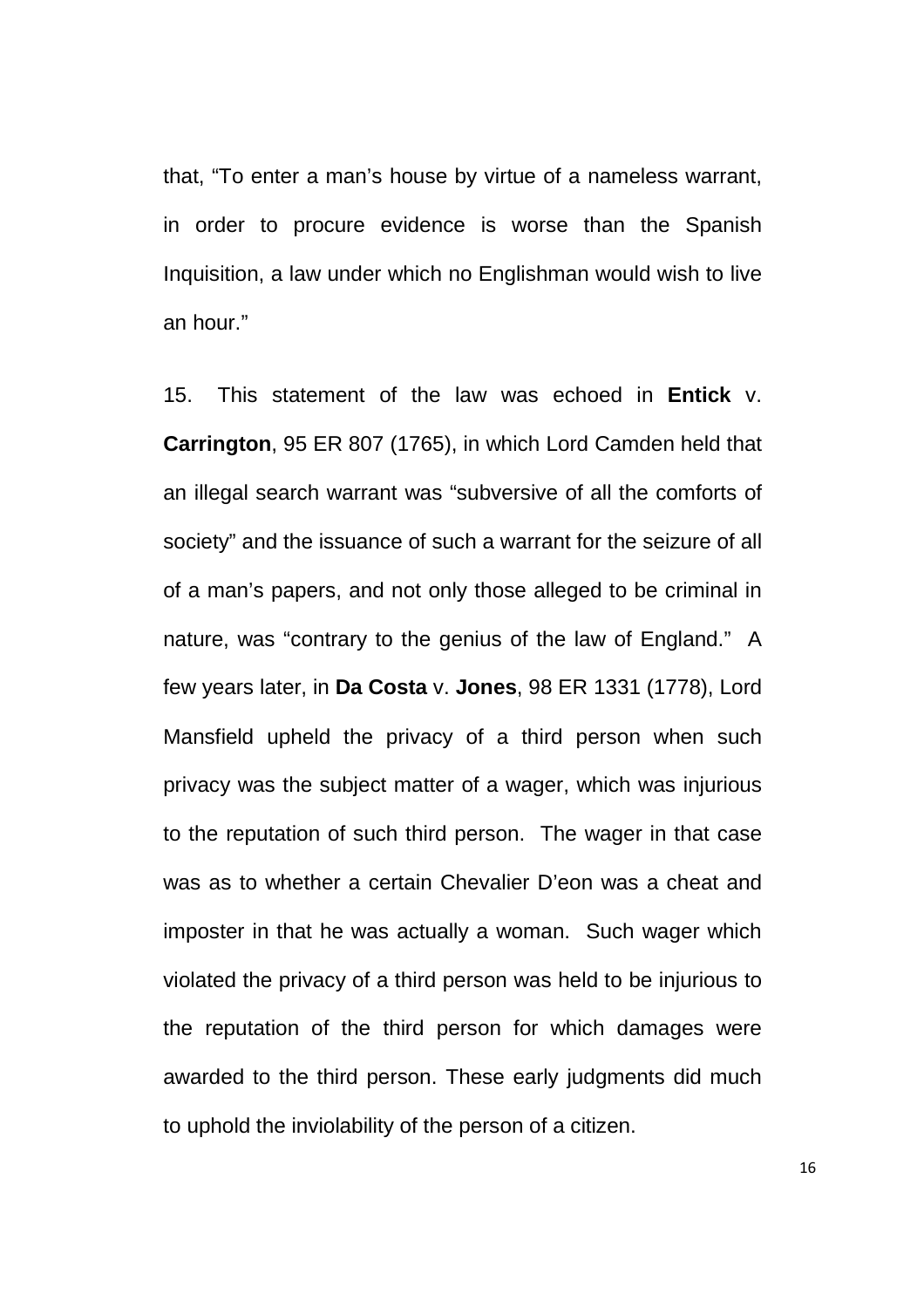16. When we cross the Atlantic Ocean and go to the United States, we find a very interesting article printed in the Harvard Law Review in 1890 by Samuel D. Warren and Louis D. Brandeis [(4 Harv. L. Rev. 193)]. The opening paragraph of the said article is worth quoting:

"THAT the individual shall have full protection in person and in property is a principle as old as the common law; but it has been found necessary from time to time to define anew the exact nature and extent of such protection. Political, social, and economic changes entail the recognition of new rights, and the common law, in its eternal youth, grows to meet the demands of society. Thus, in very early times, the law gave a remedy only for physical interference with life and property, for trespasses vi et armis. Then the "right to life" served only to protect the subject from battery in its various forms; liberty meant freedom from actual restraint; and the right to property secured to the individual his lands and his cattle. Later, there came a recognition of man's spiritual nature, of his feelings and his intellect. Gradually the scope of these legal rights broadened; and now the right to life has come to mean the right to enjoy life,— the right to be let alone; the right to liberty secures the exercise of extensive civil privileges; and the term "property" has grown to comprise every form of possession intangible, as well as tangible."

17. This article is of great importance for the reason that it spoke of the right of the individual "to be let alone". It stated in unmistakable terms that this right is not grounded as a property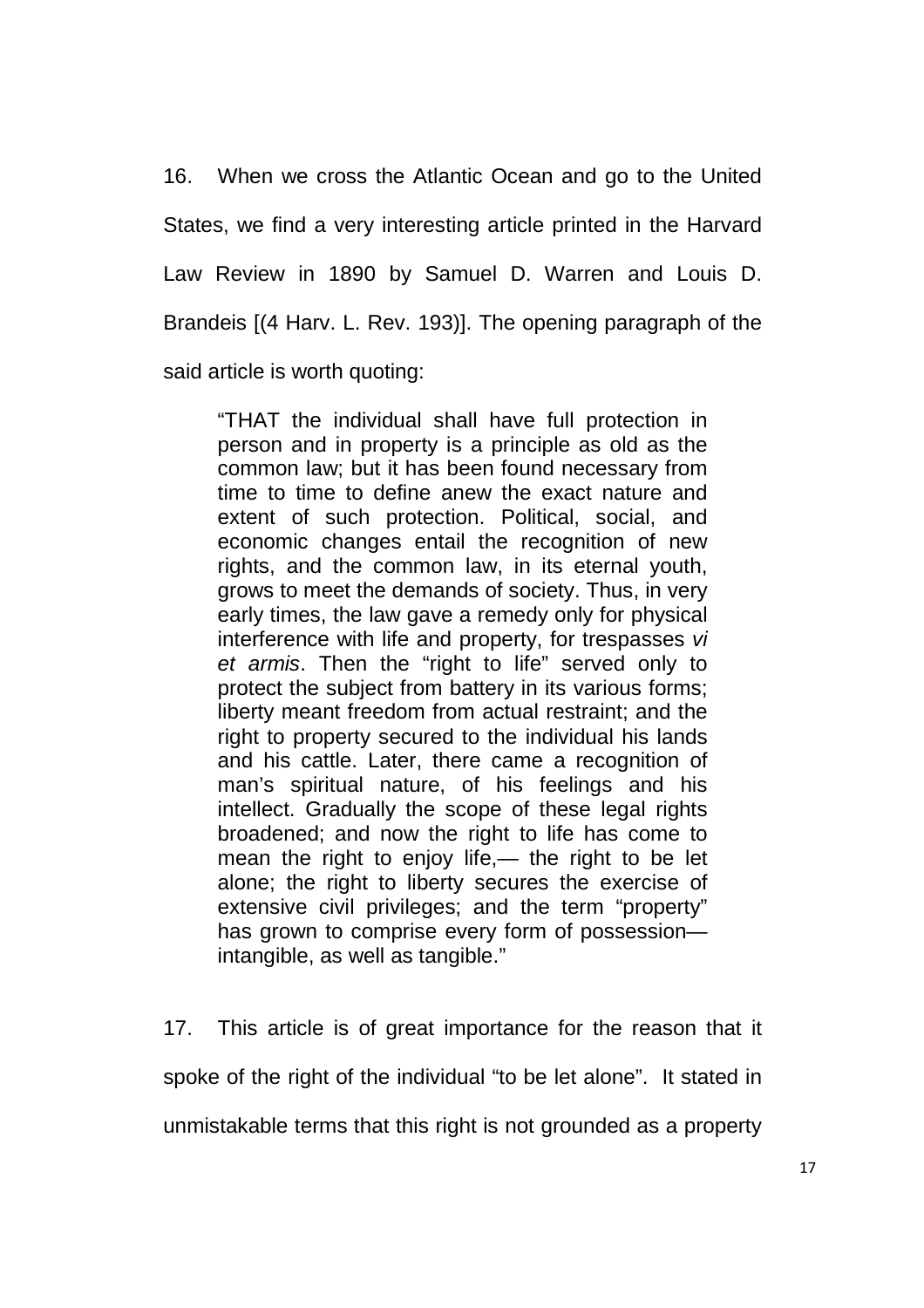right, but is grounded in having the right of an "inviolate personality". Limitations on this right were also discussed in some detail, and remedies for the invasion of this right of privacy were suggested, being an action of tort for damages in all cases and perhaps an injunction in some. The right of privacy as expounded in this article did not explore the ramifications of the said right as against State action, but only explored invasions of this right by private persons.

## **Three Great Dissents**

18. When the Constitution of India was framed, the fundamental rights chapter consisted of rights essentially of citizens and persons against the State. Article 21, with which we are directly concerned, was couched in negative form in order to interdict State action that fell afoul of its contours. This Article, which houses two great human rights, the right to life and the right to personal liberty, was construed rather narrowly by the early Supreme Court of India. But then, there were Judges who had vision and dissented from their colleagues. This judgment will refer to three great dissents by Justices Fazl Ali, Subba Rao and Khanna.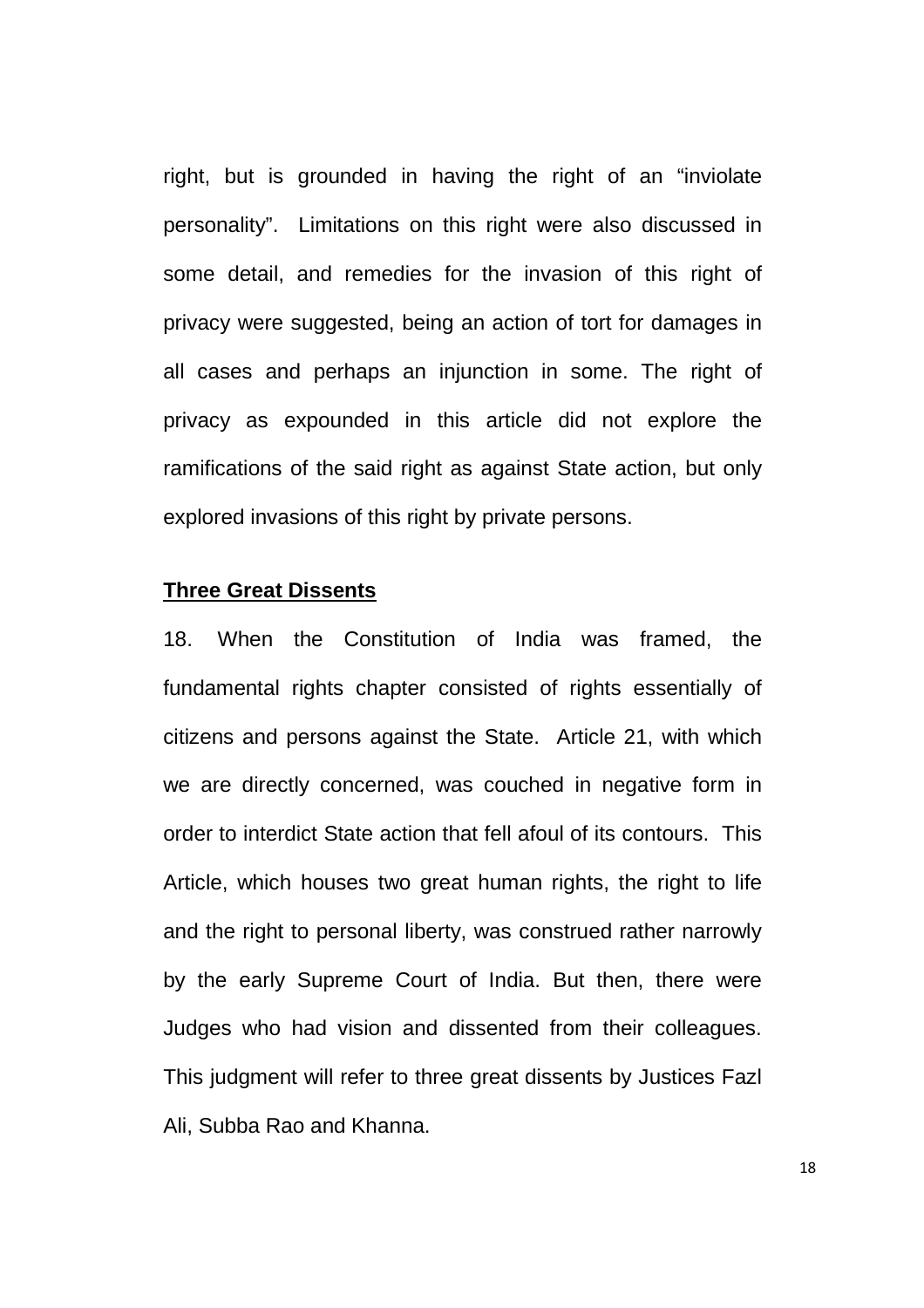19. Charles Evans Hughes, before he became the Chief Justice of the United States and while he was still a member of the New York Court of Appeals, delivered a set of six lectures at Columbia University. $^2$  The famous passage oft quoted in many judgments comes from his second lecture. In words that resonate even today, he stated:

"A dissent in a court of last resort is an appeal to the brooding spirit of the law, to the intelligence of a future day, when a later decision may possibly correct the error into which the dissenting judge believes the court to have been betrayed….."

20. Brandeis, J. had a somewhat different view. He cautioned

that "in most matters it is more important that the applicable rule

of law be settled than that it be settled right." [See **Burnet v.** 

**Coronado Oil & Gas Co.**, 285 U.S. 393 at 406 (1932)]. John

P. Frank wrote, in 1958, of the Brandeis view as follows:

"Brandeis was a great institutional man. He realized that …. random dissents …. weaken the institutional impact of the Court and handicap it in the doing of its fundamental job. Dissents …. need to be saved for major matters if the Court is not to appear indecisive and quarrelsome….. To have discarded some of his separate opinions is a supreme example of Brandeis's sacrifice to the strength and consistency of the Court. And he had his reward:

<u>.</u>

<sup>&</sup>lt;sup>2</sup> See, E. Gaffney Jr., "The Importance of Dissent and the Imperative of Judicial Civility" (1994) 28 Val. U.L. Rev 583.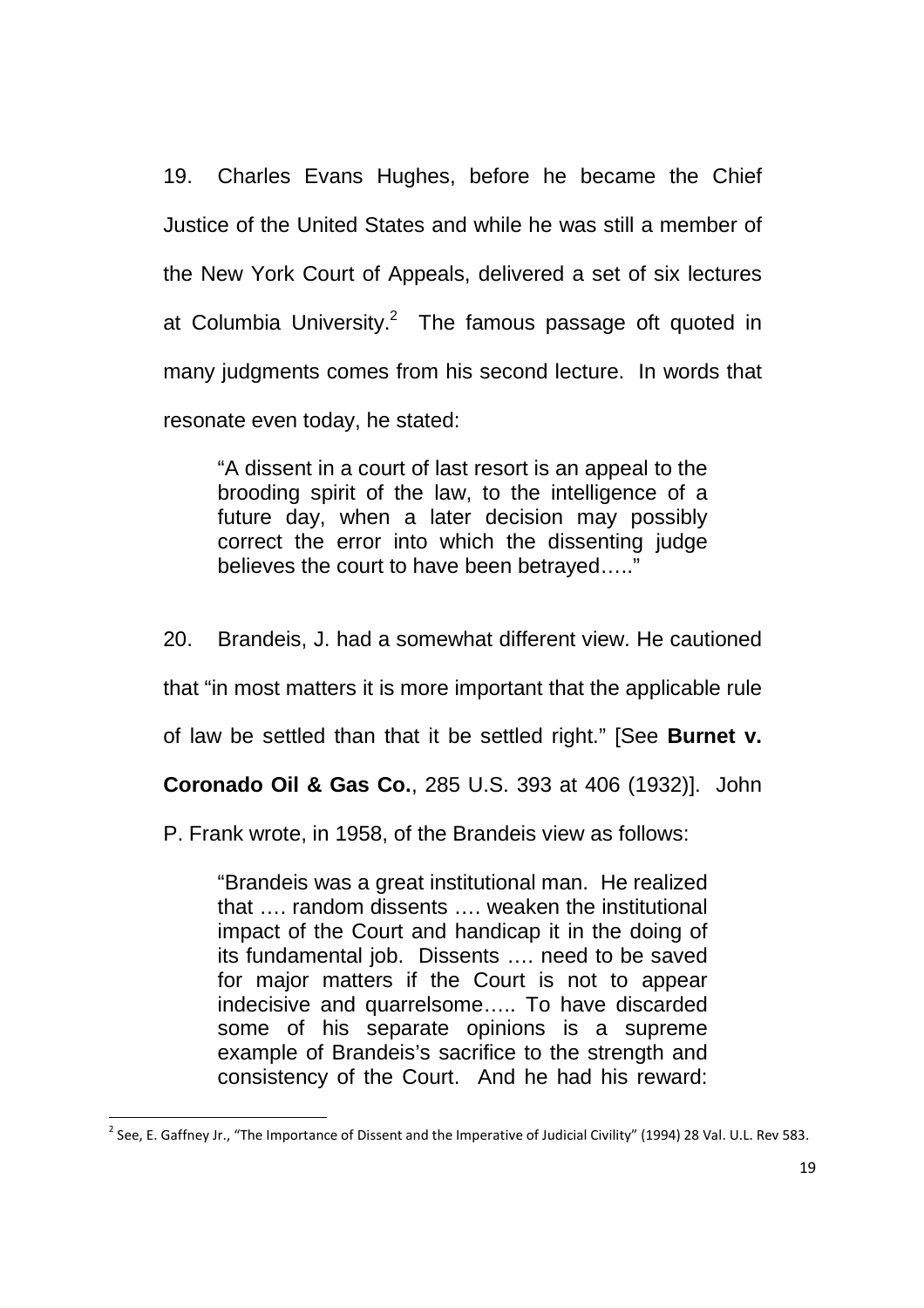his shots were all the harder because he chose his ground."<sup>3</sup>

21. Whichever way one looks at it, the foresight of Fazl Ali, J. in **A.K. Gopalan** v. **State of Madras**, 1950 SCR 88, simply takes our breath away. The subject matter of challenge in the said case was the validity of certain provisions of the Preventive Detention Act of 1950. In a judgment which anticipated the changes made in our constitutional law twenty years later, this great Judge said:

"To my mind, the scheme of the Chapter dealing with the fundamental rights does not contemplate what is attributed to it, namely, that each article is a code by itself and is independent of the others. In my opinion, it cannot be said that articles 19, 20, 21 and 22 do not to some extent overlap each other. The case of a person who is convicted of an offence will come under articles 20 and 21 and also under article 22 so far as his arrest and detention in custody before trial are concerned. Preventive detention, which is dealt with in article 22, also amounts to deprivation of personal liberty which is referred to in article 21, and is a violation of the right of freedom of movement dealt with in article 19(1)(d). That there are other instances of overlapping of articles in the Constitution may be illustrated by reference to article 19(1)(f) and article 31 both of which deal with the right to property and to some extent overlap each other."

(at page 148)

.<br>-

 $3$  John P. Frank, Book Review, 10 J. Legal Education 401, 404 (1958).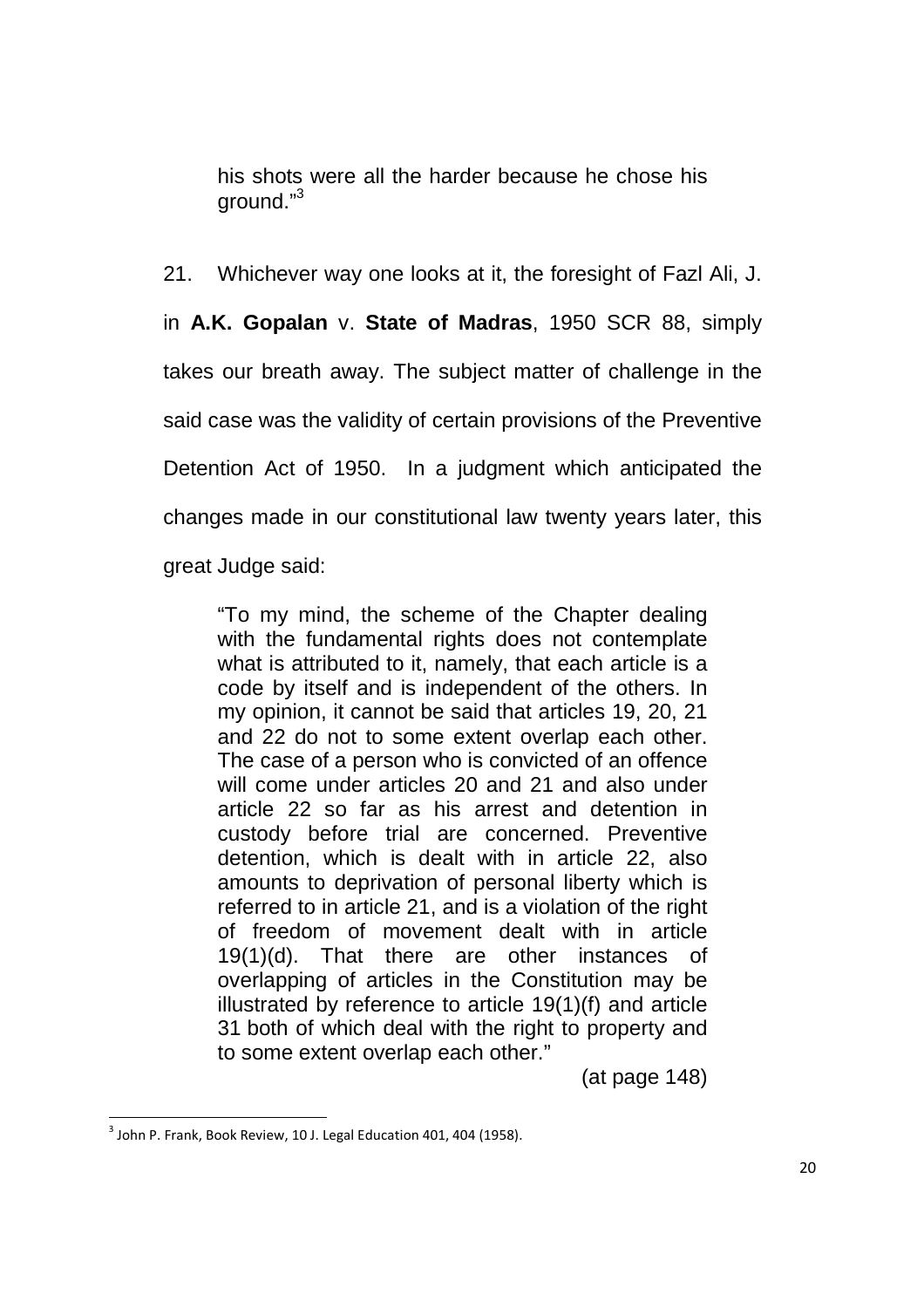He went on thereafter to hold that the fact that "due process"

was not actually used in Article 21 would be of no moment. He

said:

"It will not be out of place to state here in a few words how the Japanese Constitution came into existence. It appears that on the 11th October, 1945, General McArthur directed the Japanese Cabinet to initiate measures for the preparation of the Japanese Constitution, but, as no progress was made, it was decided in February, 1946, that the problem of constitutional reform should be taken over by the Government Section of the Supreme Commander's Headquarters. Subsequently the Chief of this Section and the staff drafted the Constitution with the help of American constitutional lawyers who were called to assist the Government Section in the task. This Constitution, as a learned writer has remarked, bore on almost every page evidences of its essentially Western origin, and this characteristic was especially evident in the preamble "particularly reminiscent of the American Declaration of Independence, a preamble which, it has been observed, no Japanese could possibly have conceived or written and which few could even understand" [See Ogg and Zink's "Modern Foreign Governments"]. One of the characteristics of the Constitution which undoubtedly bespeaks of direct American influence is to be found in a lengthy chapter, consisting of 31 articles, entitled "Rights and Duties of the People," which provided for the first time an effective "Bill of Rights" for the Japanese people. The usual safeguards have been provided there against apprehension without a warrant and against arrest or detention without being informed of the charges or without adequate cause (articles 33 and 34).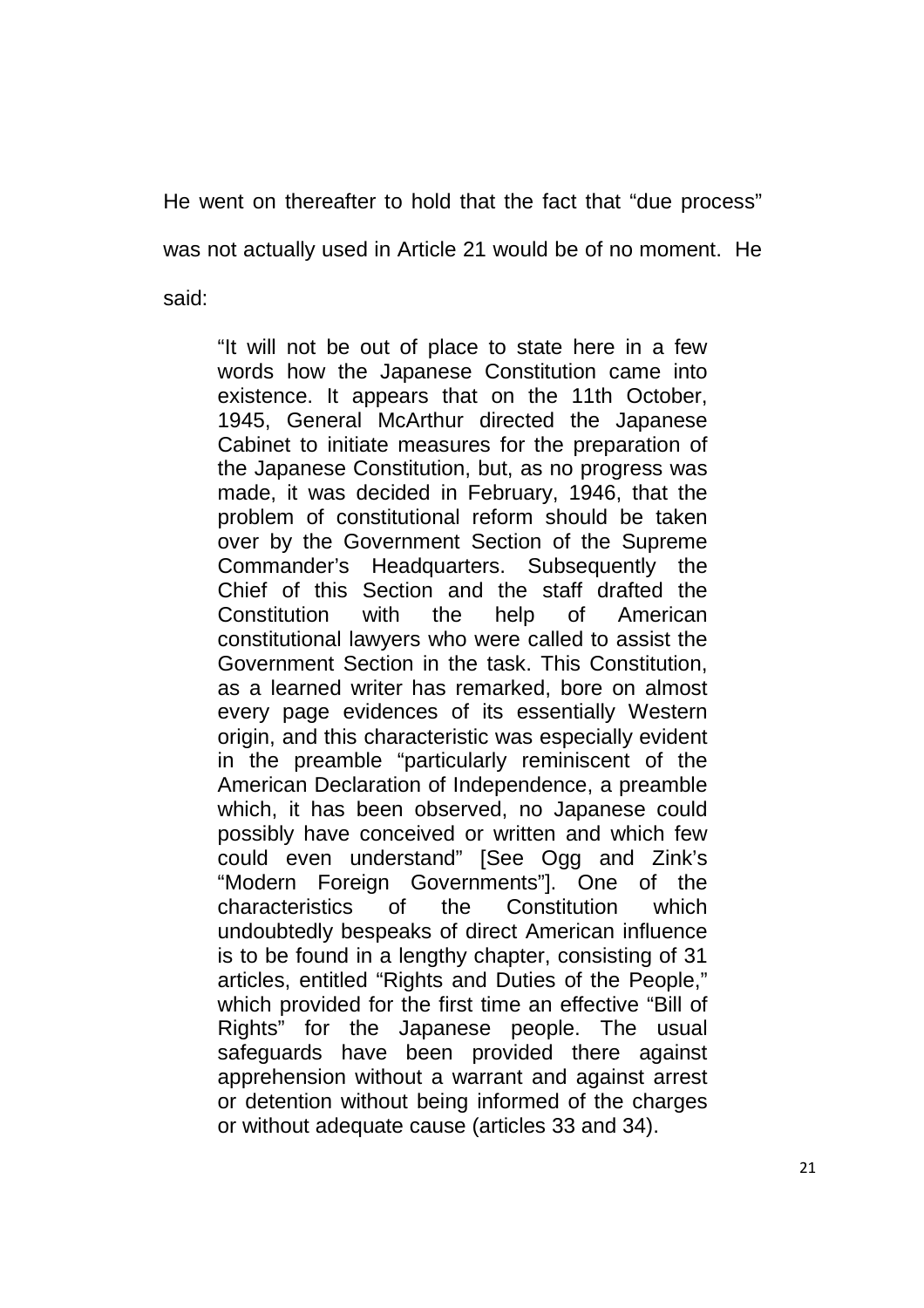Now there are two matters which deserve to be noticed:- (1) that the Japanese Constitution was framed wholly under American influence; and (2) that at the time it was framed the trend of judicial opinion in America was in favour of confining the meaning of the expression "due process of law" to what is expressed by certain American writers by the somewhat quaint but useful expression "procedural due process." That there was such a trend would be clear from the following passage which I quote from Carl Brent Swisher's "The Growth of Constitutional Power in the United States" (page 107):-

> "The American history of its interpretation falls into three periods. During the first period, covering roughly the first century of government under the Constitution, due process was interpreted principally as a restriction upon procedure—and largely the judicial procedure—by which the government exercised its powers. During the second period, which, again roughly speaking, extended through 1936, due process was expanded to serve as a restriction not merely upon procedure but upon the substance of the activities in which the government might engage. During the third period, extending from 1936 to date, the use of due process as a substantive restriction has been largely suspended or abandoned, leaving it principally in its original status as a restriction upon procedure."

In the circumstances mentioned, it seems permissible to surmise that the expression "procedure established by law" as used in the Japanese Constitution represented the current trend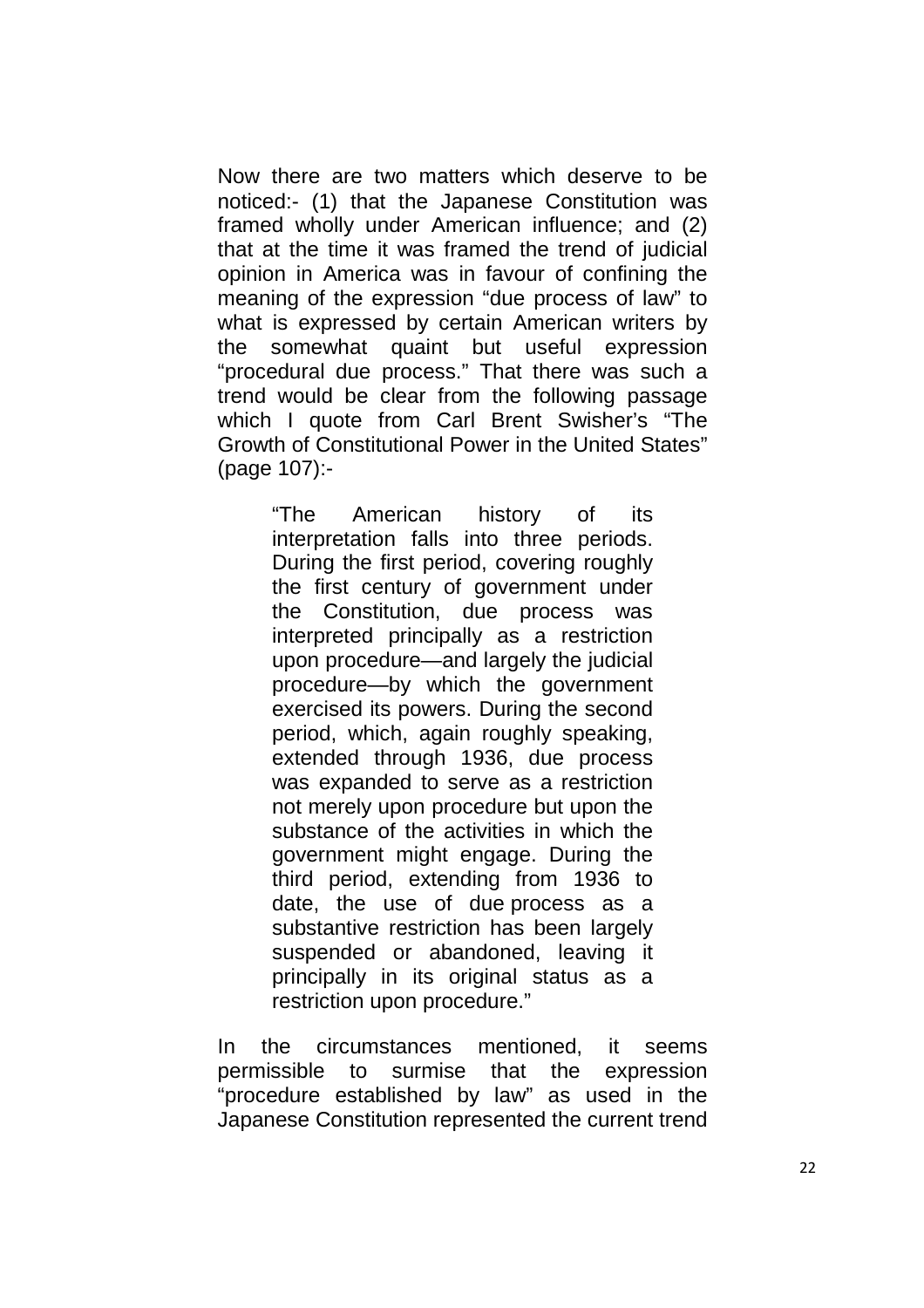of American judicial opinion with regard to "due process of law," and, if that is so, the expression as used in our Constitution means all that the American writers have read into the words "procedural due process." But I do not wish to base any conclusions upon mere surmise and will try to examine the whole question on its merits.

The word "law" may be used in an abstract or concrete sense. Sometimes it is preceded by an article such as "a" or "the" or by such words as "any," "all," etc., and sometimes it is used without any such prefix. But, generally, the word "law" has a wider meaning when used in the abstract sense without being preceded by an article. The question to be decided is whether the word "law" means nothing more than statute law.

Now whatever may be the meaning of the expression "due process of law," the word "law" is common to that expression as well as "procedure established by law" and though we are not bound to adopt the construction put on "law" or "due process of law" in America, yet since a number of eminent American Judges have devoted much thought to the subject, I am not prepared to hold that we can derive no help from their opinions and we should completely ignore them."

(at pages 159-161)

He also went on to state that "law" in Article 21 means "valid

law".

On all counts, his words were a cry in the wilderness. Insofar as his vision that fundamental rights are not in distinct watertight compartments but do overlap, it took twenty years for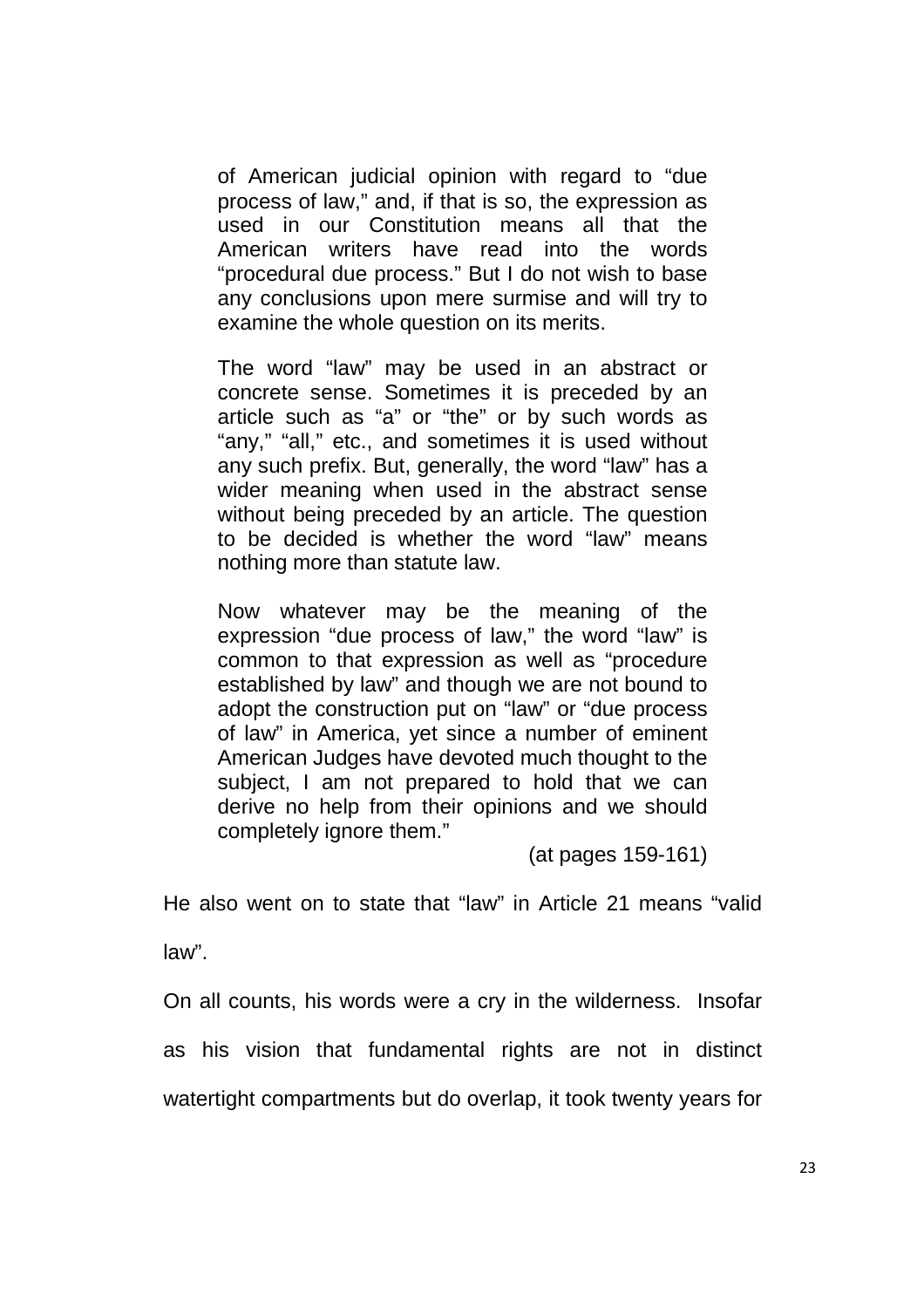this Court to realize how correct he was, and in **R.C. Cooper** 

(supra), an 11-Judge Bench of this Court, agreeing with Fazl

Ali, J., finally held:

"52. In dealing with the argument that Article 31(2) is a complete code relating to infringement of the right to property by compulsory acquisition, and the validity of the law is not liable to be tested in the light of the reasonableness of the restrictions imposed thereby, it is necessary to bear in mind the enunciation of the guarantee of fundamental rights which has taken different forms. In some cases it is an express declaration of a guaranteed right: Articles 29(1), 30(1), 26, 25 & 32; in others to ensure protection of individual rights they take specific forms of restrictions on State action legislative or executive—Articles 14, 15, 16, 20, 21, 22(1), 27 and 28; in some others, it takes the form of a positive declaration and simultaneously enunciates the restriction thereon: Articles 19(1) and 19(2) to (6); in some cases, it arises as an implication from the delimitation of the authority of the State, e.g., Articles 31(1) and 31(2); in still others, it takes the form of a general prohibition against the State as well as others: Articles 17, 23 and 24. The enunciation of rights either express or by implication does not follow a uniform pattern. But one thread runs through them: they seek to protect the rights of the individual or groups of individuals against infringement of those rights within specific limits. Part III of the Constitution weaves a pattern of guarantees on the texture of basic human rights. The guarantees delimit the protection of those rights in their allotted fields: they do not attempt to enunciate distinct rights.

53. We are therefore unable to hold that the challenge to the validity of the provision for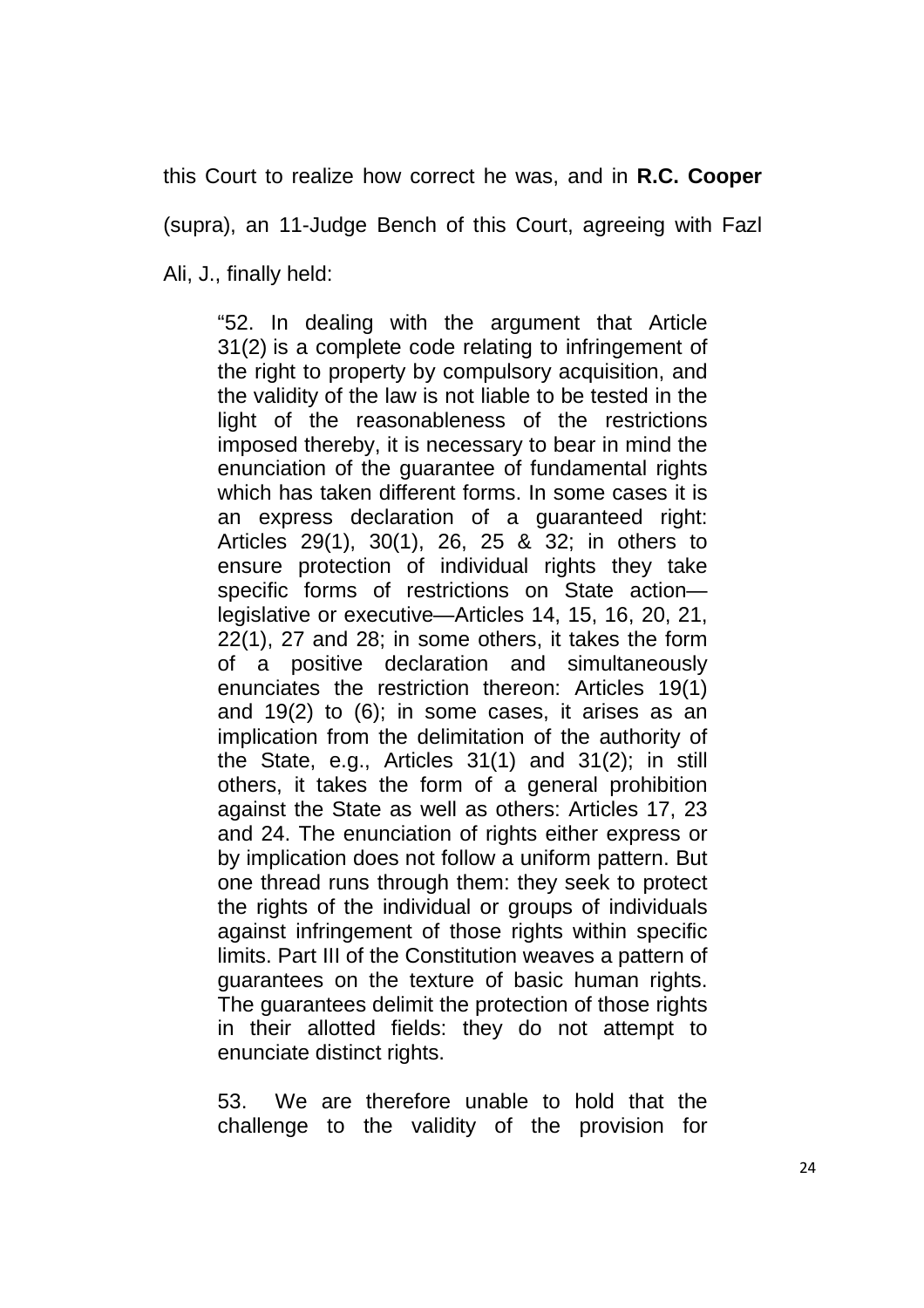acquisition is liable to be tested only on the ground of non-compliance with Article 31(2). Article 31(2) requires that property must be acquired for a public purpose and that it must be acquired under a law with characteristics set out in that Article. Formal compliance with the conditions under Article 31(2) is not sufficient to negative the protection of the guarantee of the right to property. Acquisition must be under the authority of a law and the expression "law" means a law which is within the competence of the Legislature, and does not impair the guarantee of the rights in Part III. We are unable, therefore, to agree that Articles 19(1)(f) and 31(2) are mutually exclusive."<sup>4</sup>

(at page 289)

22. Insofar as the other part of Fazl Ali, J.'s judgment is concerned, that "due process" was an elastic enough expression to comprehend substantive due process, a recent judgment in **Mohd. Arif** v. **Registrar, Supreme Court of India & Ors.**, (2014) 9 SCC 737, by a Constitution Bench of this Court, has held:-

"27. The stage was now set for the judgment in Maneka Gandhi (1978) 1 SCC 248. Several judgments were delivered, and the upshot of all of

<u>.</u>

<sup>4</sup> Shri Gopal Sankaranarayanan has argued that the statement contained in **R.C. Cooper** (supra) that 5 out of 6 learned Judges had held in **Gopalan** (supra) that Article 22 was a complete code and was to be read as such, is incorrect. He referred to various extracts from the judgments in **Gopalan** (supra) to demonstrate that this was, in fact, incorrect as Article 21 was read together with Article 22. While Shri Gopal Sankaranarayanan may be correct, it is important to note that at least insofar as Article 19 was concerned, none of the judgments except that of Fazl Ali, J. were prepared to read Articles 19 and 21 together. Therefore, on balance, it is important to note that **R.C. Cooper** (supra) cleared the air to state that none of the fundamental rights can be construed as being mutually exclusive.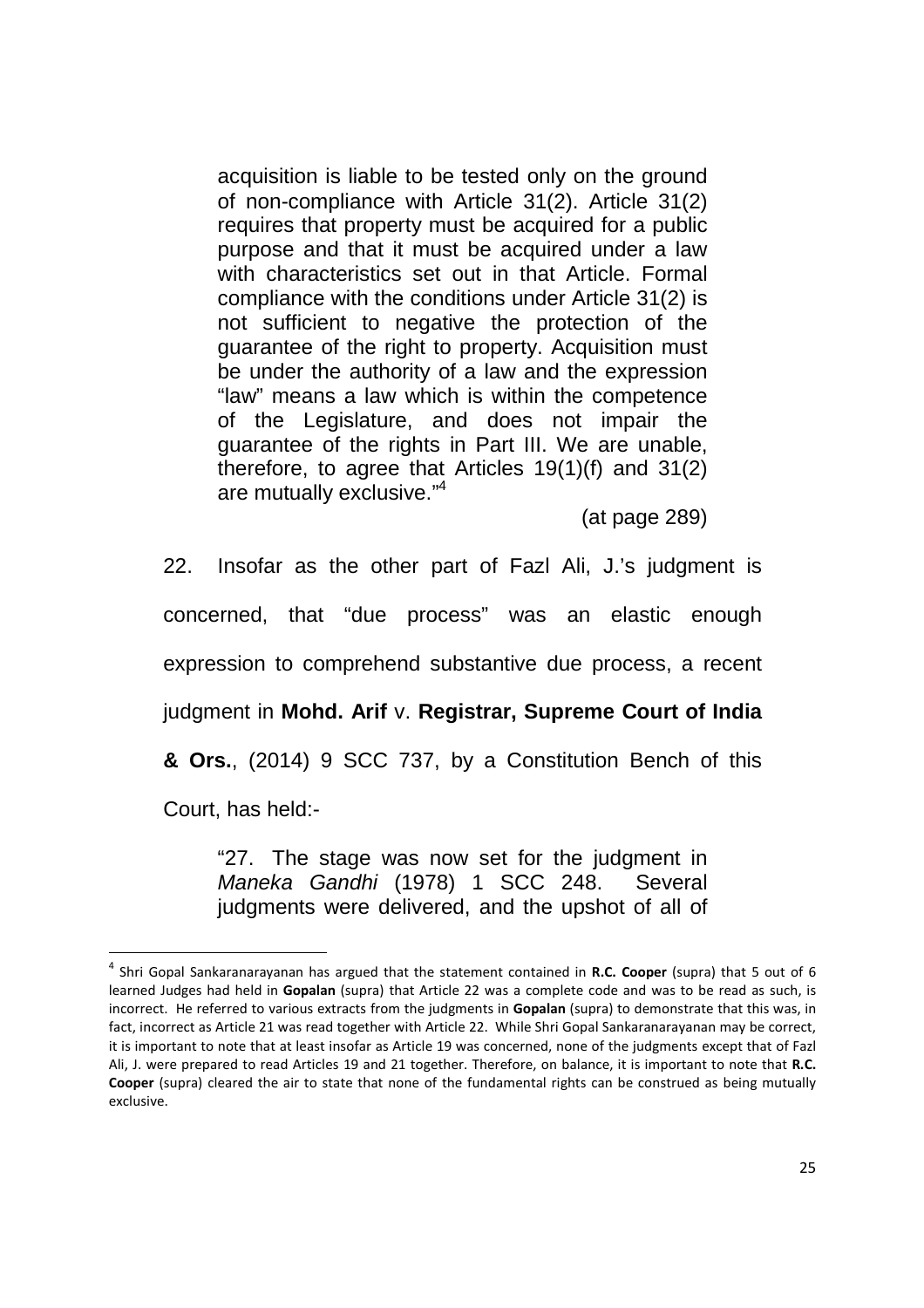them was that Article 21 was to be read along with other fundamental rights, and so read not only has the procedure established by law to be just, fair and reasonable, but also the law itself has to be reasonable as Articles 14 and 19 have now to be read into Article 21. [See: at SCR pp. 646-648 per Beg, CJ., at SCR pp. 669, 671-674 and 687 per Bhagwati, J. and at SCR pp. 720-723 per Krishna Iyer, J.]. Krishna Iyer, J. set out the new doctrine with remarkable clarity thus (SCR p.723, para 85):

> "85. To sum up, 'procedure' in Article 21 means fair, not formal procedure. 'Law' is reasonable law, not any enacted piece. As Article 22 specifically spells out the procedural safeguards for preventive and punitive detention, a law providing for such detentions should conform to Article 22. It has been rightly pointed out that for other rights forming part of personal liberty, the procedural safeguards enshrined in Article 21 are available. Otherwise, as the procedural safeguards contained in Article 22 will be available only in cases of preventive and punitive detention, the right to life, more fundamental than any other forming part of personal liberty and paramount to the happiness, dignity and worth of the individual, will not be entitled to any procedural safeguard save such as a legislature's mood chooses."

28. Close on the heels of Maneka Gandhi case came Mithu vs. State of Punjab, (1983) 2 SCC 277, in which case the Court noted as follows: (SCC pp. 283-84, para 6)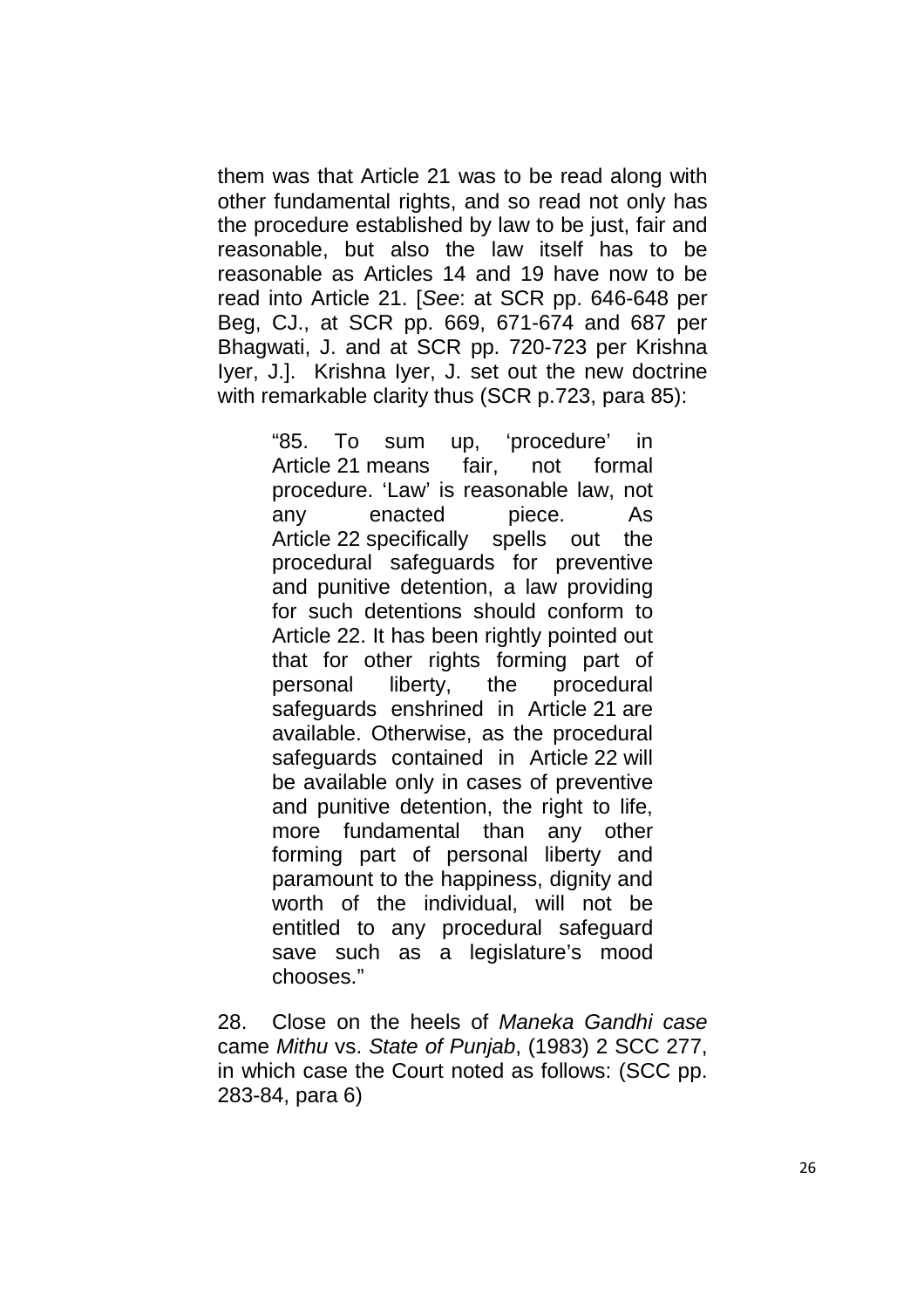"6…In Sunil Batra v. Delhi Administration, (1978) 4 SCC 494, while dealing with the question as to whether a person awaiting death sentence can be kept in solitary confinement, Krishna Iyer J. said that though our Constitution did not have a "due process" clause as in the American Constitution; the same consequence ensued after the decisions in the Bank Nationalisation case (1970) 1 SCC 248, and Maneka Gandhi case (1978) 1 SCC 248.…

In Bachan Singh (Bachan Singh v. State of Punjab, (1980) 2 SCC 684) which upheld the constitutional validity of the death penalty, Sarkaria J., speaking for the majority, said that if Article 21 is understood in accordance with the interpretation put upon it in Maneka Gandhi, it will read to say that: (SCC p.730, para 136)

"136. No person shall be deprived of his life or personal liberty except according to fair, just and reasonable procedure established by valid law."

The wheel has turned full circle. Substantive due process is now to be applied to the fundamental right to life and liberty."<sup>5</sup>

<u>.</u>

<sup>5</sup> Shri Rakesh Dwivedi has argued before us that in **Maneka Gandhi** (supra), Chandrachud, J. had, in paragraph 55 of the judgment, clearly stated that substantive due process is no part of the Constitution of India. He further argued that Krishna Iyer, J.'s statement in **Sunil Batra** (supra) that a due process clause as contained in the U.S. Constitution is now to be read into Article 21, is a standalone statement of the law and that "substantive due process" is an expression which brings in its wake concepts which do not fit into the Constitution of India. It is not possible to accept this contention for the reason that in the Constitution Bench decision in **Mithu** (supra), Chandrachud, C.J., did not refer to his concurring judgment in **Maneka Gandhi** (supra), but instead referred, with approval, to Krishna Iyer, J.'s statement of the law in paragraph 6. It is this statement that is reproduced in paragraph 28 of **Mohd. Arif** (supra). Also, "substantive due process" in our context only means that a law can be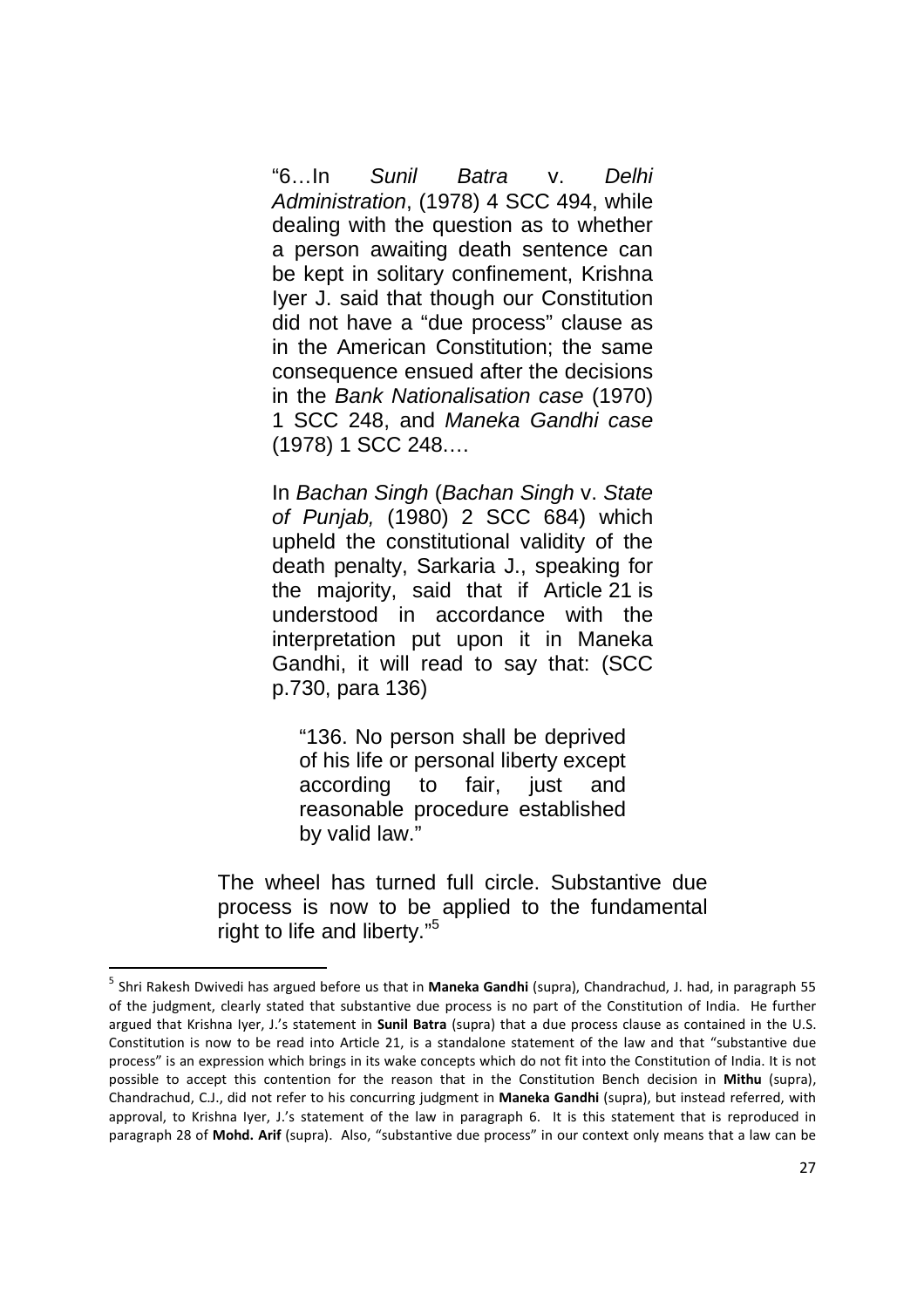(at pages 755-756)

23. The second great dissent, which is of Subba Rao, J., in **Kharak Singh** (supra), has a direct bearing on the question to be decided by us.<sup>6</sup> In this judgment, Regulation 237 of the U.P. Police Regulations was challenged as violating fundamental

.<br>-

Mathew, J. in **Kesavananda Bharati** v. **State of Kerala**, (1973) Supp. SCR 1 at 824, 825 and 826 commented on this particular passage thus:

"When a court adjudges that a legislation is bad on the ground that it is an unreasonable restriction, it is drawing the elusive ingredients for its conclusion from several sources. In fact, you measure the reasonableness of a restriction imposed by law by indulging in an authentic bit of special legislation [See Learned Hand, Bill of Rights, p. 26]. "The words 'reason' and 'reasonable' denote for the common law lawyer ideas which the 'Civilians' and the 'Canonists' put under the head of the 'law of nature'…"

"…The limitations in Article 19 of the Constitution open the doors to judicial review of legislation in India in much the same manner as the doctrine of police power and its companion, the due process clause, have done in the United States. The restrictions that might be imposed by the Legislature to ensure the public interest must be reasonable and, therefore, the Court will have to apply the yardstick of reason in adjudging the reasonableness. If you examine the cases relating to the imposition of reasonable restrictions by a law, it will be found that all of them adopt a standard which the American Supreme Court has adopted in adjudging reasonableness of a legislation under the due process clause.."

"…In the light of what I have said, I am unable to understand how the word 'reasonable' is more definite than the words 'due process'…"

<sup>6</sup> Chief Justice S.R. Das in his farewell speech had this to say about Subba Rao, J., "Then we have brother Subba Rao, who is extremely unhappy because all our fundamental rights are going to the dogs on account of some illconceived judgments of his colleagues which require reconsideration."

struck down under Article 21 if it is not fair, just or reasonable on substantive and not merely procedural grounds. In any event, it is Chandrachud,C.J's earlier view that is a standalone view. In **Collector of Customs, Madras** v. **Nathella Sampathu Chetty**, (1962) 3 SCR 786 at 816, a Constitution Bench of this Court, when asked to apply certain American decisions, stated the following:

<sup>&</sup>quot;It would be seen that the decisions proceed on the application of the "due process" clause of the American Constitution. Though the tests of 'reasonableness' laid down by clauses (2) to (6) of Article 19 might in great part coincide with that for judging of 'due process', it must not be assumed that these are identical, for it has to be borne in mind that the Constitution framers deliberately avoided in this context the use of the expression 'due process' with its comprehensiveness, flexibility and attendant vagueness, in favour of a somewhat more definite word "reasonable", and caution has, therefore, to be exercised before the literal application of American decisions."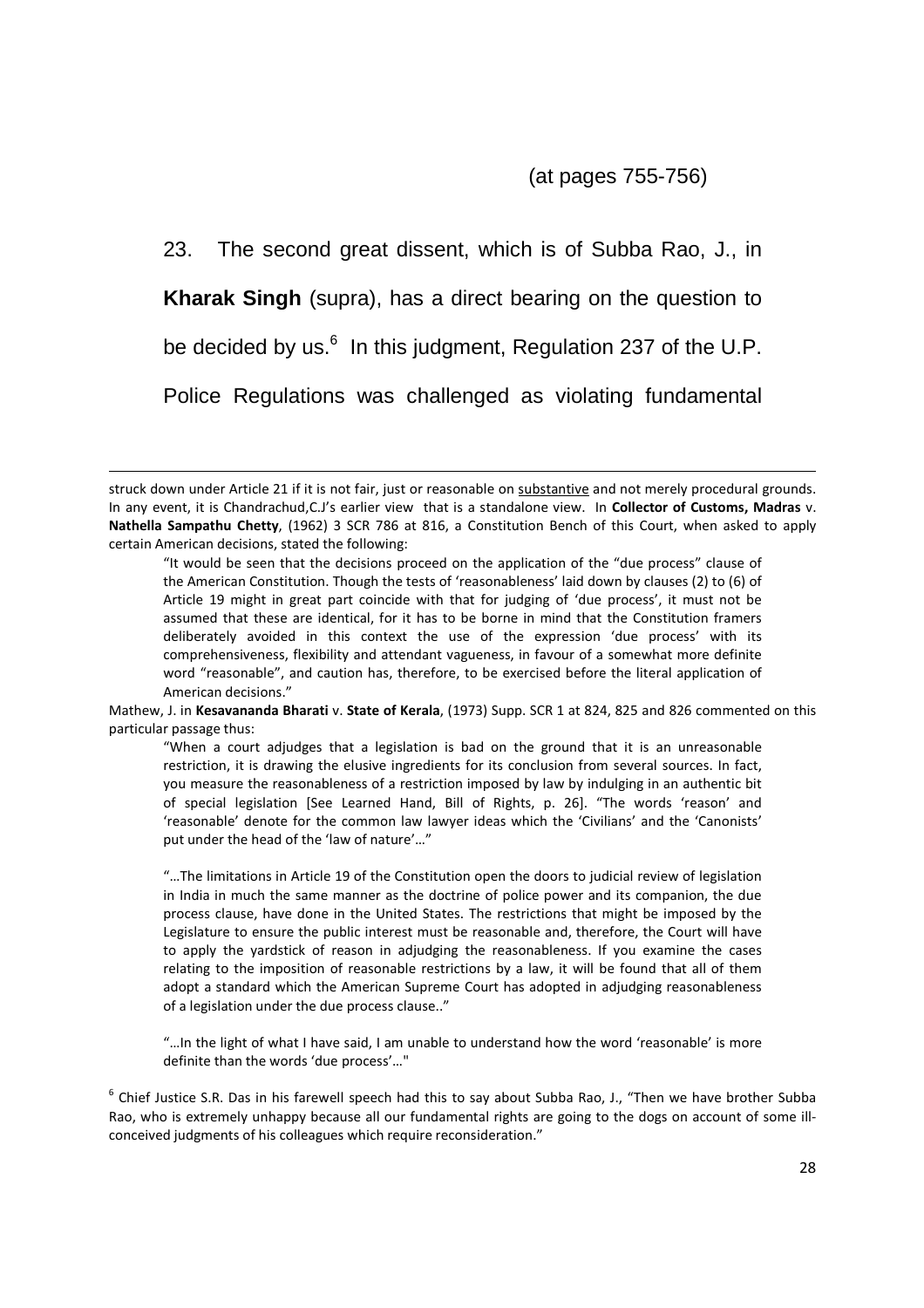rights under Article 19(1)(d) and Article 21. The Regulation

reads as follows:-

"Without prejudice to the right of Superintendents of Police to put into practice any legal measures, such as shadowing in cities, by which they find they can keep in touch with suspects in particular localities or special circumstances, surveillance may for most practical purposes be defined as consisting of one or more of the following measures:-

(a) Secret picketing of the house or approaches to the house of suspects;

(b) domiciliary visits at night;

(c) through periodical inquiries by officers not below the rank of Sub-Inspector into repute, habits, associations, income, expenses and occupation;

(d) the reporting by constables and chaukidars of movements and absences from home;

(e) the verification of movements and absences by means of inquiry slips;

(f) the collection and record on a history-sheet of all information bearing on conduct."

24. All 6 Judges struck down sub-para (b), but Subba Rao, J.

joined by Shah, J., struck down the entire Regulation as

violating the individual's right to privacy in the following words:

"Further, the right to personal liberty takes in not only a right to be free from restrictions placed on his movements, but also free from encroachments on his private life. It is true our Constitution does not expressly declare a right to privacy as a fundamental right, but the said right is an essential ingredient of personal liberty. Every democratic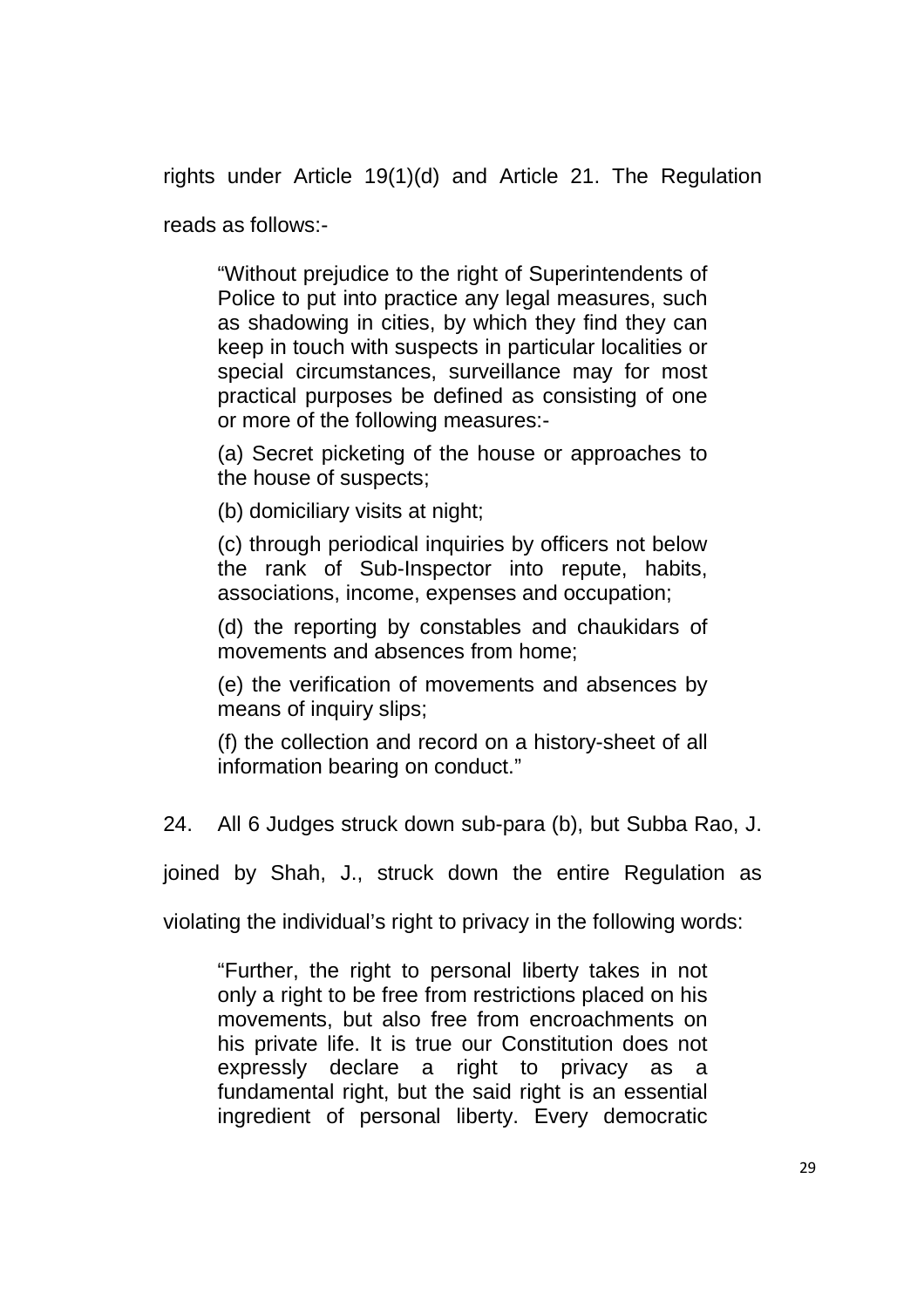country sanctifies domestic life; it is expected to give him rest, physical happiness, peace of mind and security. In the last resort, a person's house, where he lives with his family, is his "castle": it is his rampart against encroachment on his personal liberty. The pregnant words of that famous Judge, Frankfurter J., in Wolf v. Colorado (1949) 338 U.S. 25, pointing out the importance of the security of one's privacy against arbitrary intrusion by the police, could have no less application to an Indian home as to an American one. If physical restraints on a person's movements affect his personal liberty, physical encroachments on his private life would affect it in a larger degree. Indeed, nothing is more deleterious to a man's physical happiness and health than a calculated interference with his privacy. We would, therefore, define the right of personal liberty in Article 21 as a right of an individual to be free from restrictions or encroachments on his person, whether those restrictions or encroachments are directly imposed or indirectly brought about by calculated measures. If so understood, all the acts of surveillance under Regulation 236 infringe the fundamental right of the petitioner under Article 21 of the Constitution."

(at page 359)

# **The 8 Judge Bench Decision in M.P. Sharma and the 6 Judge Bench Decision in Kharak Singh**

25. This takes us to the correctness of the aforesaid view, firstly in light of the decision of the 8-Judge Bench in **M.P. Sharma** (supra). The facts of that case disclose that certain searches were made as a result of which a voluminous mass of records was seized from various places. The petitioners prayed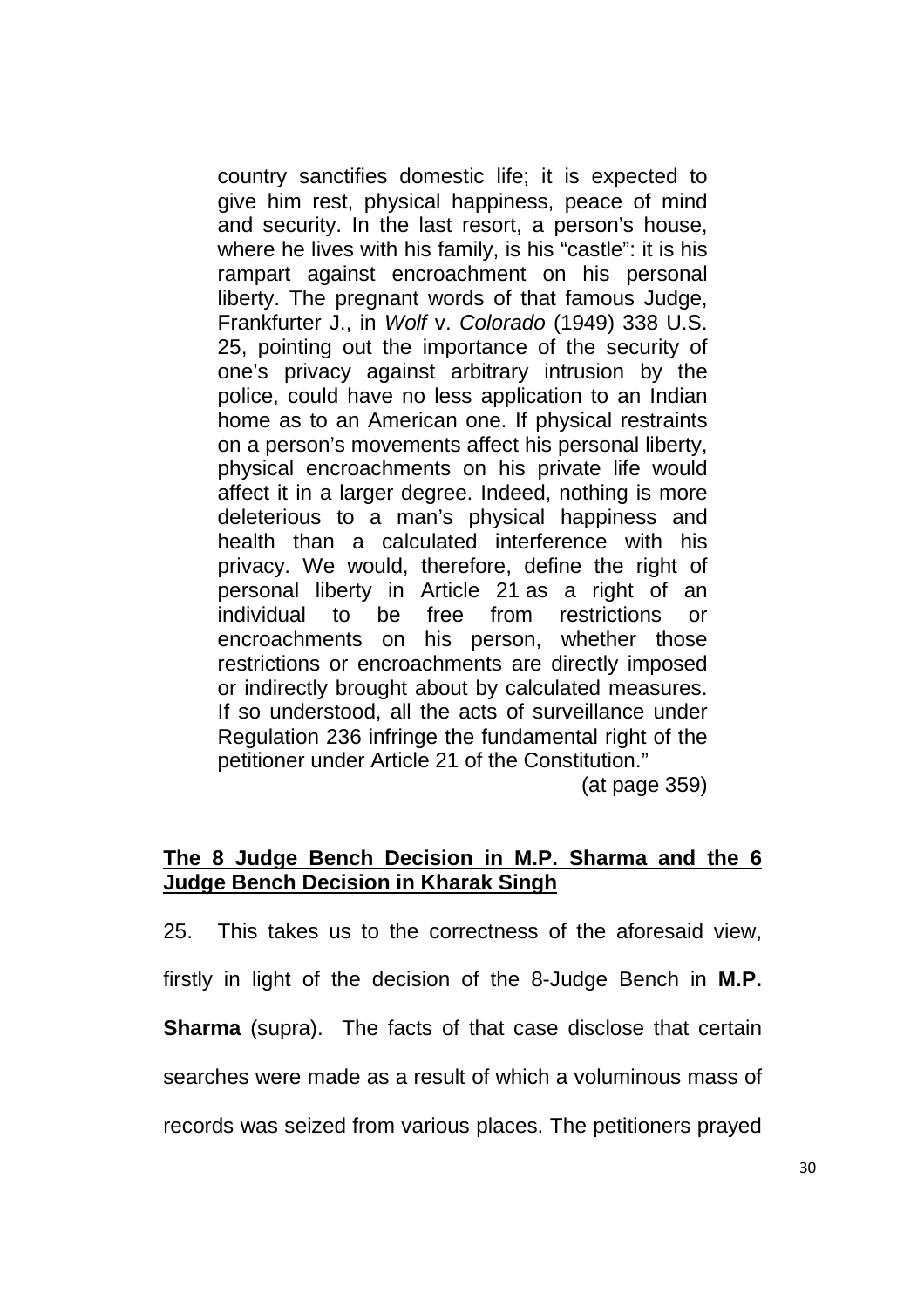that the search warrants which allowed such searches and seizures to take place be quashed, based on an argument founded on Article 20(3) of the Constitution which says that no person accused of any offence shall be compelled to be a witness against himself. The argument which was turned down by the Court was that since this kind of search would lead to the discovery of several incriminating documents, a person accused of an offence would be compelled to be a witness against himself as such documents would incriminate him. This argument was turned down with reference to the law of testimonial compulsion in the U.S., the U.K. and in this country. While dealing with the argument, this Court noticed that there is nothing in our Constitution corresponding to the Fourth Amendment of the U.S. Constitution, which interdicts unreasonable searches and seizures. In so holding, this Court then observed:

"It is, therefore, clear that there is no basis in the Indian law for the assumption that a search or seizure of a thing or document is in itself to be treated as compelled production of the same. Indeed a little consideration will show that the two are essentially different matters for the purpose relevant to the present discussion. A notice to produce is addressed to the party concerned and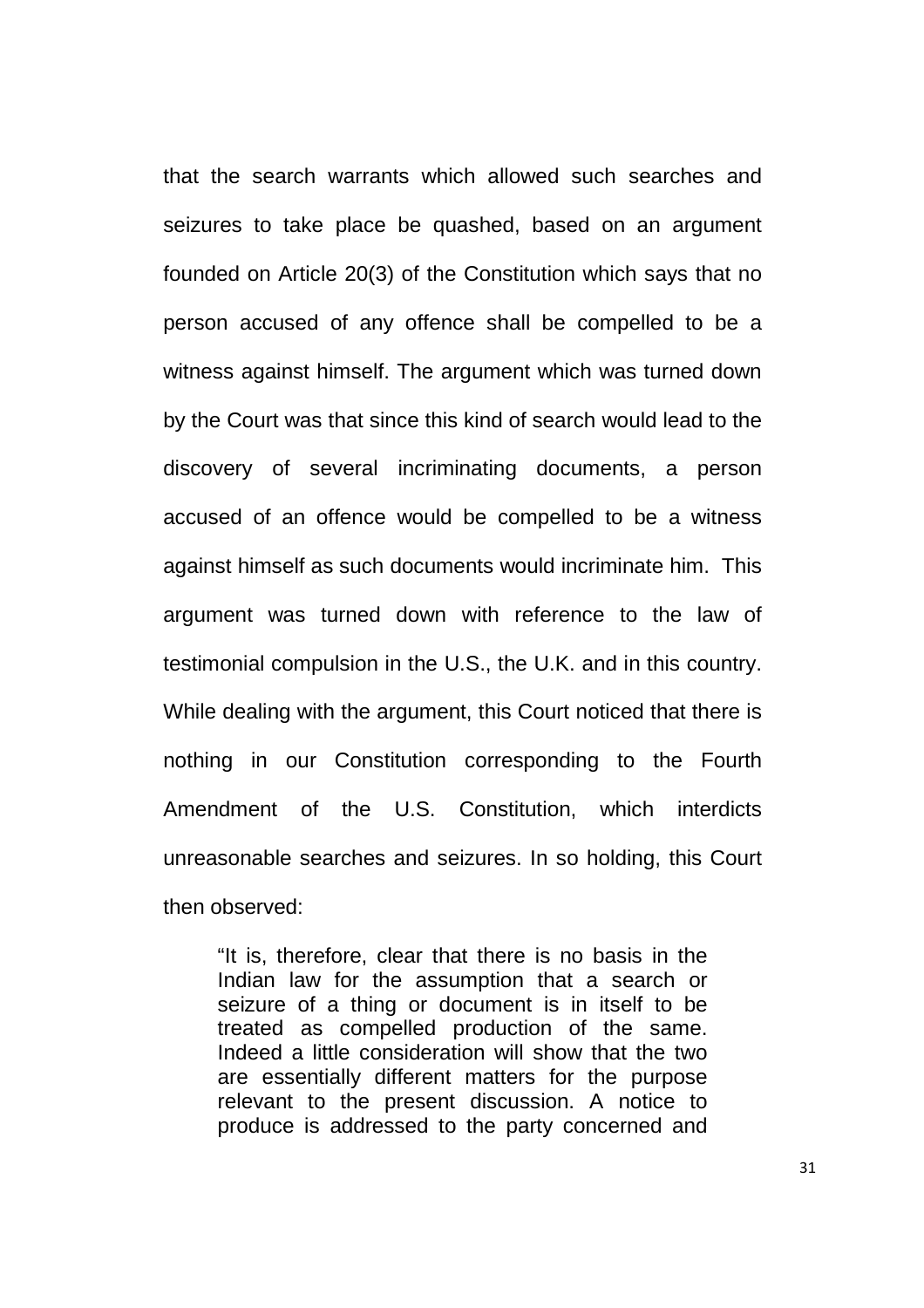his production in compliance therewith constitutes a testimonial act by him within the meaning of article 20(3) as above explained. But search warrant is addressed to an officer of the Government, generally a police officer. Neither the search nor the seizure are acts of the occupier of the searched premises. They are acts of another to which he is obliged to submit and are, therefore, not his testimonial acts in any sense."

"A power of search and seizure is in any system of jurisprudence an overriding power of the State for the protection of social security and that power is necessarily regulated by law. When the Constitution makers have thought fit not to subject such regulation to constitutional limitations by recognition of a fundamental right to privacy, analogous to the American Fourth Amendment, we have no justification to import it, into a totally different fundamental right, by some process of strained construction."

(at pages 1096-1097)

26. The first thing that strikes one on reading the aforesaid passage is that the Court resisted the invitation to read the U.S. Fourth Amendment into the U.S. Fifth Amendment; in short it refused to read or import the Fourth Amendment into the Indian equivalent of that part of the Fifth Amendment which is the same as Article 20(3) of the Constitution of India. Also, the fundamental right to privacy, stated to be analogous to the Fourth Amendment, was held to be something which could not be read into Article 20(3).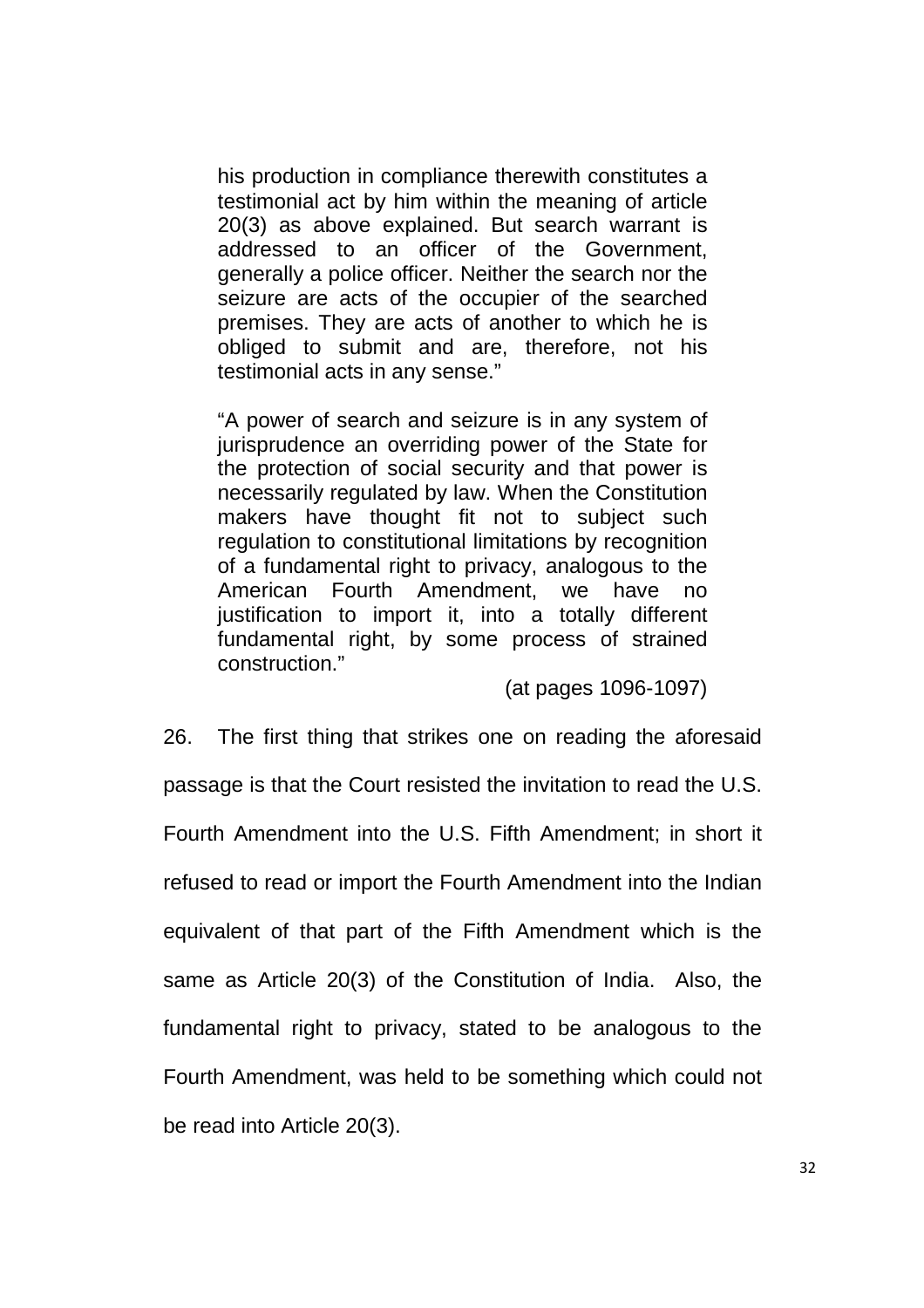27. The second interesting thing to be noted about these observations is that there is no broad ratio in the said judgment that a fundamental right to privacy is not available in Part III of the Constitution. The observation is confined to Article 20(3). Further, it is clear that the actual finding in the aforesaid case had to do with the law which had developed in this Court as well as the U.S. and the U.K. on Article 20(3) which, on the facts of the case, was held not to be violated. Also we must not forget that this was an early judgment of the Court, delivered in the **Gopalan** (supra) era, which did not have the benefit of **R.C. Cooper** (supra) or **Maneka Gandhi** (supra). Quite apart from this, it is clear that by the time this judgment was delivered, India was already a signatory to the Universal Declaration of Human Rights, Article 12 of which states:

"No one shall be subjected to arbitrary interference with his privacy, family, home or correspondence, nor to attacks upon his honour and reputation. Everyone has the right to the protection of the law against such interference or attacks."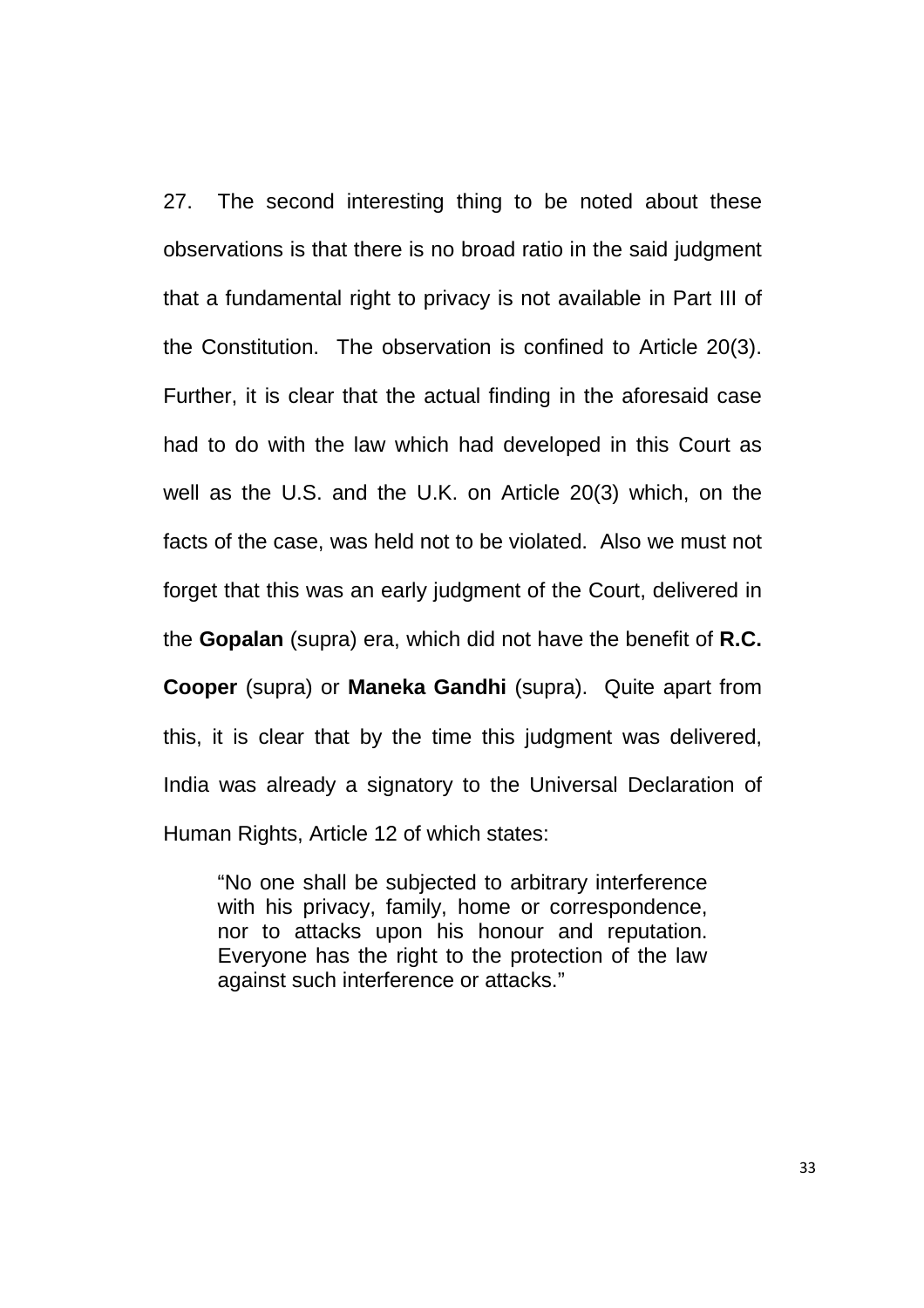28. It has always been the law of this Court that international treaties must be respected. Our Constitution contains Directive Principle 51(c), which reads as under:

"51. The State shall endeavour to—

(a)  $&$  (b) xxx xxx xxx

(c) foster respect for international law and treaty obligations in the dealings of organized peoples with one another;"

In order that legislation be effected to implement an

international treaty, Article 253 removes legislative competence

from all the States and entrusts only the Parliament with such

legislation. Article 253 reads as follows:

"**253. Legislation for giving effect to international agreements. -** Notwithstanding anything in the foregoing provisions of this Chapter, Parliament has power to make any law for the whole or any part of the territory of India for implementing any treaty, agreement or convention with any other country or countries or any decision made at any international conference, association or other body."

 We were shown judgments of the highest Courts in the U.K. and the U.S in this behalf. At one extreme stands the United Kingdom, which states that international treaties are not a part of the laws administered in England. At the other end of the spectrum, Article VI of the U.S. Constitution declares: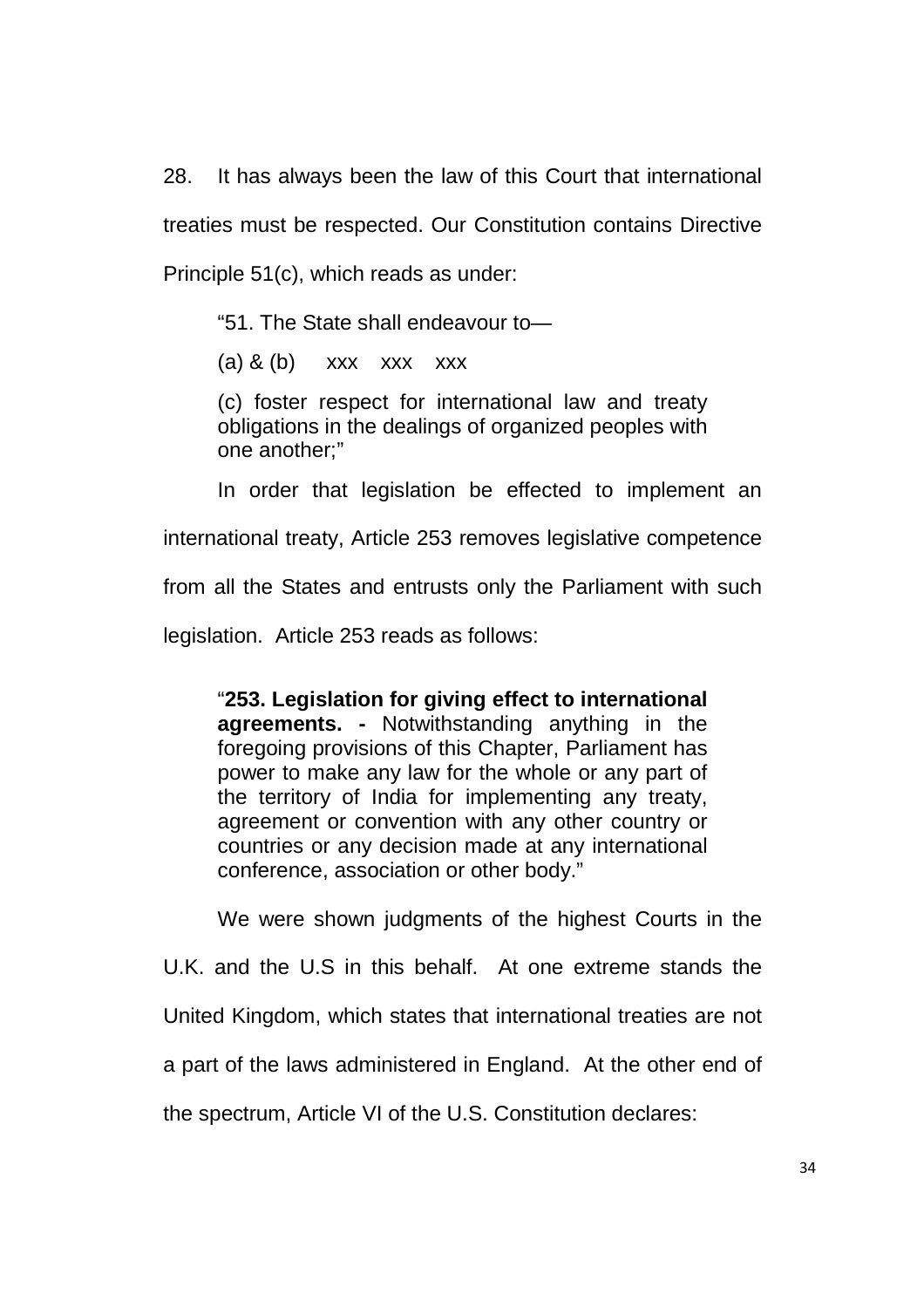"xxx xxx xxx

This Constitution, and the laws of the United States which shall be made in pursuance thereof; and all treaties made, or which shall be made, under the authority of the United States, shall be the supreme law of the land; and the judges in every state shall be bound thereby, anything in the Constitution or laws of any State to the contrary notwithstanding.

xxx xxx xxx"

 It is thus clear that no succor can be drawn from the experience of either the U.K. or the U.S. We must proceed in accordance with the law laid down in the judgments of the Supreme Court of India.

29. Observations of several judgments make it clear that in the absence of any specific prohibition in municipal law, international law forms part of Indian law and consequently must be read into or as part of our fundamental rights. (For this proposition, see: **Bachan Singh** v. **State of Punjab**, (1980) 2 SCC 684 at paragraph 139, **Francis Coralie Mullin** v. **Administrator, Union Territory of Delhi & Ors.,** (1981) 1 SCC 608 at paragraph 8, **Vishaka & Ors.** v. **State of Rajasthan & Ors.,** (1997) 6 SCC 241 at paragraph 7 and **National Legal Services Authority** v. **Union of India**, (2014) 5 SCC 438 at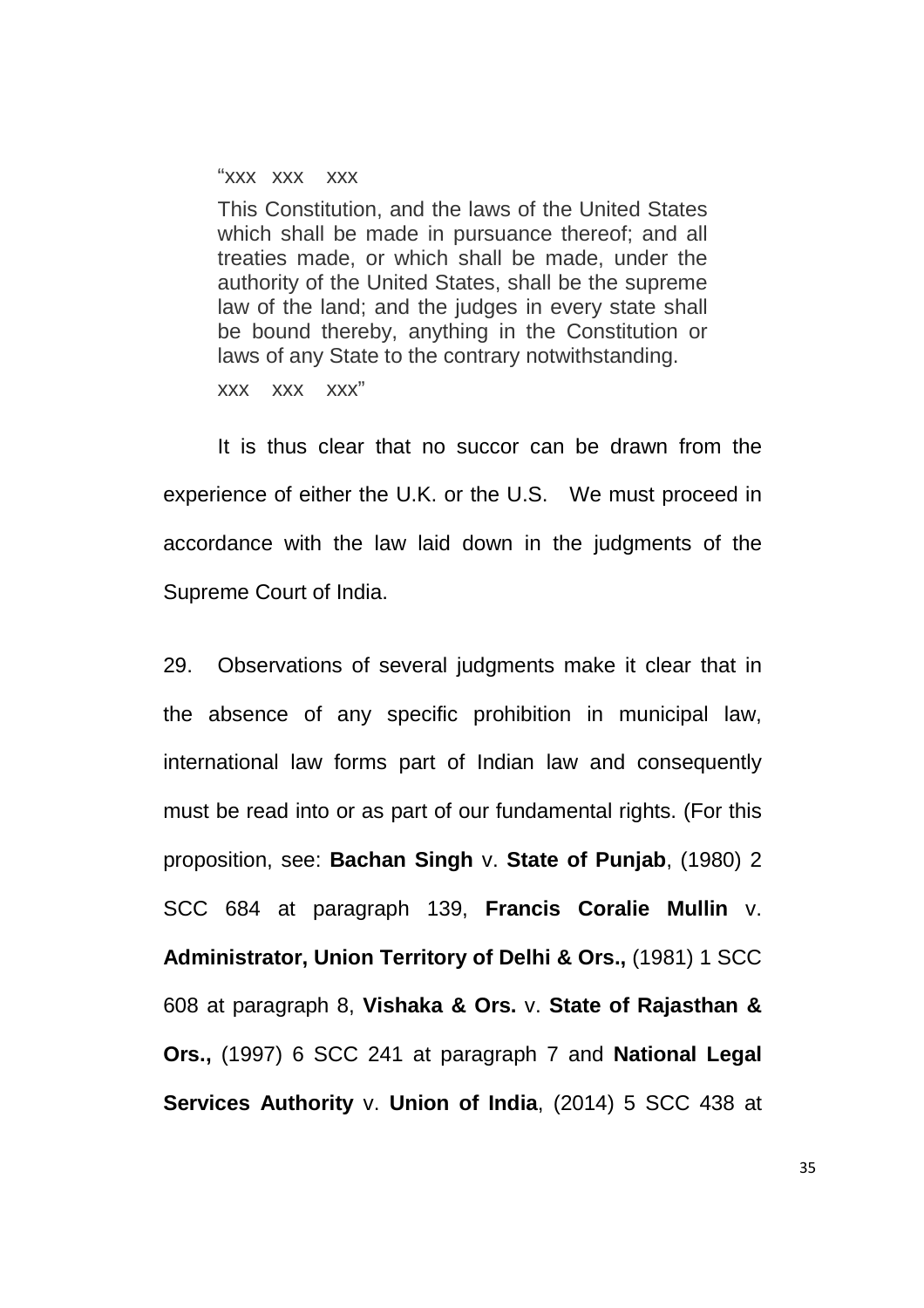paragraphs 51-60). This last judgment is instructive in that it refers to international treaties and covenants, the Constitution, and various earlier judgments. The conclusion in paragraph 60 is as follows:

"The principles discussed hereinbefore on TGs and the international conventions, including Yogyakarta Principles, which we have found not inconsistent with the various fundamental rights quaranteed under the Indian Constitution, must be recognized and followed, which has sufficient legal and historical justification in our country."

(at page 487)

30. In fact, the Protection of Human Rights Act, 1993, makes

interesting reading in this context.

Section 2(1)(d) and (f) are important, and read as follows:

"2. Definitions.  $-$  (1) In this Act, unless the context otherwise requires, -

- (a) xxx xxx xxx
- (b) xxx xxx xxx
- (c) xxx xxx xxx

(d) "human rights" means the rights relating to life, liberty, equality and dignity of the individual guaranteed by the Constitution or embodied in the International Covenants and enforceable by courts in India;

(e) xxx xxx xxx

(f) "International Covenants" means the International Covenant on Civil and Political Rights and the International Covenant on Economic, Social and Cultural Rights adopted by the General Assembly of the United Nations on the  $16<sup>th</sup>$ December, 1966 and such other Covenant or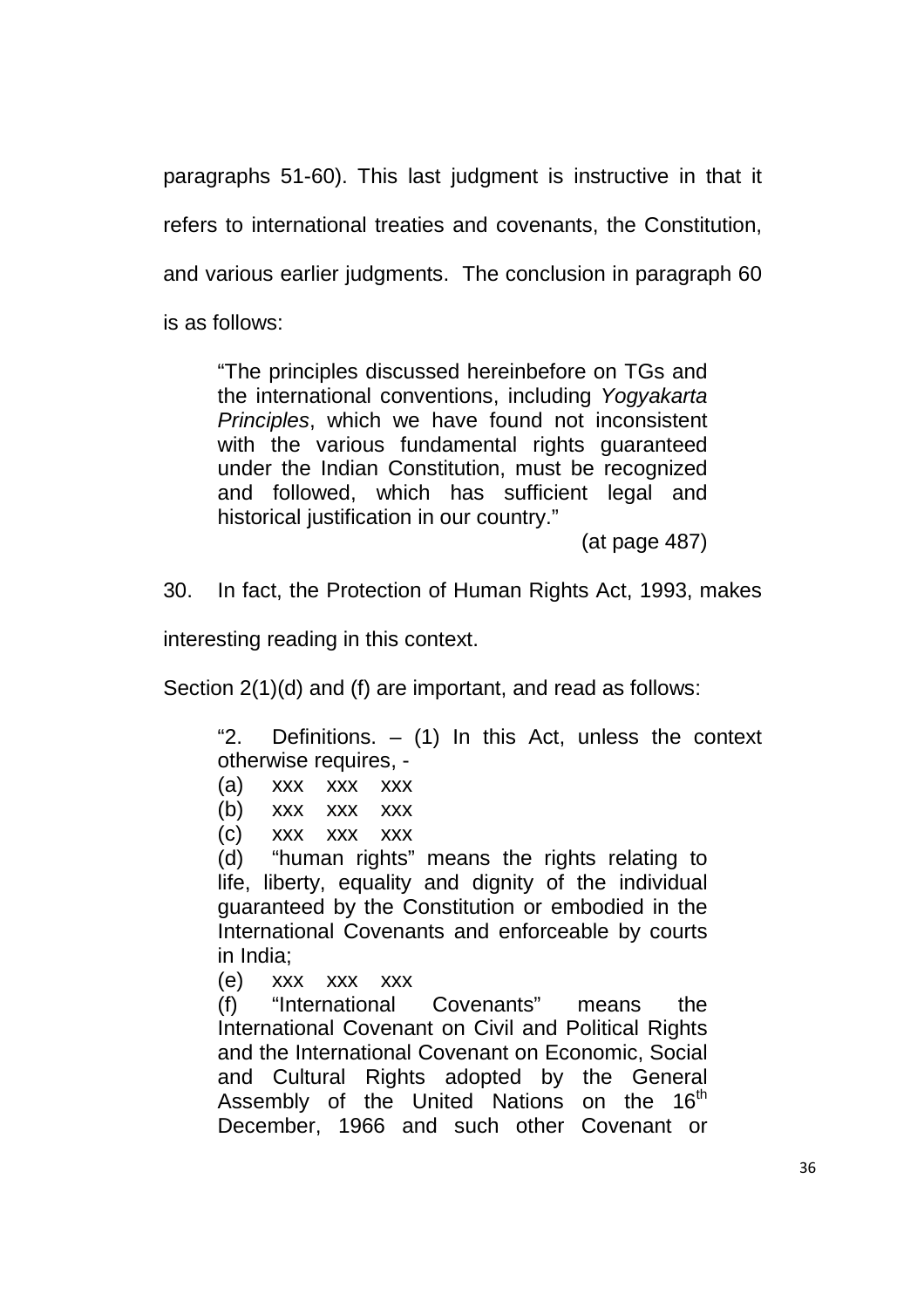Convention adopted by the General Assembly of the United Nations as the Central Government may, by notification, specify;"

31. In terms of Section 12(f), one important function of the National Human Rights Commission is to study treaties and other international instruments on human rights and make recommendations for their effective implementation. In a recent judgment delivered by Lokur, J. in **Extra Judl. Exec. Victim Families Association & Anr.** v. **Union of India & Ors.** in W.P.(Crl.) No.129 of 2012 decided on July 14, 2017, this Court highlighted the Protection of Human Rights Act, 1993 as follows:-

"29. Keeping this in mind, as well as the Universal Declaration of Human Rights, Parliament enacted the Protection of Human Rights Act, 1993. The Statement of Objects and Reasons for the Protection of Human Rights Act, 1993 is of considerable significance and accepts the importance of issues relating to human rights with a view, inter alia, to bring accountability and transparency in human rights jurisprudence. The Statement of Objects and Reasons reads as under:-

> "1. India is a party to the International Covenant on Civil and Political Rights and the International Covenant on Economic, Social and Cultural rights, adopted by the General Assembly of the United Nations on the 16th December, 1966. The human rights embodied in the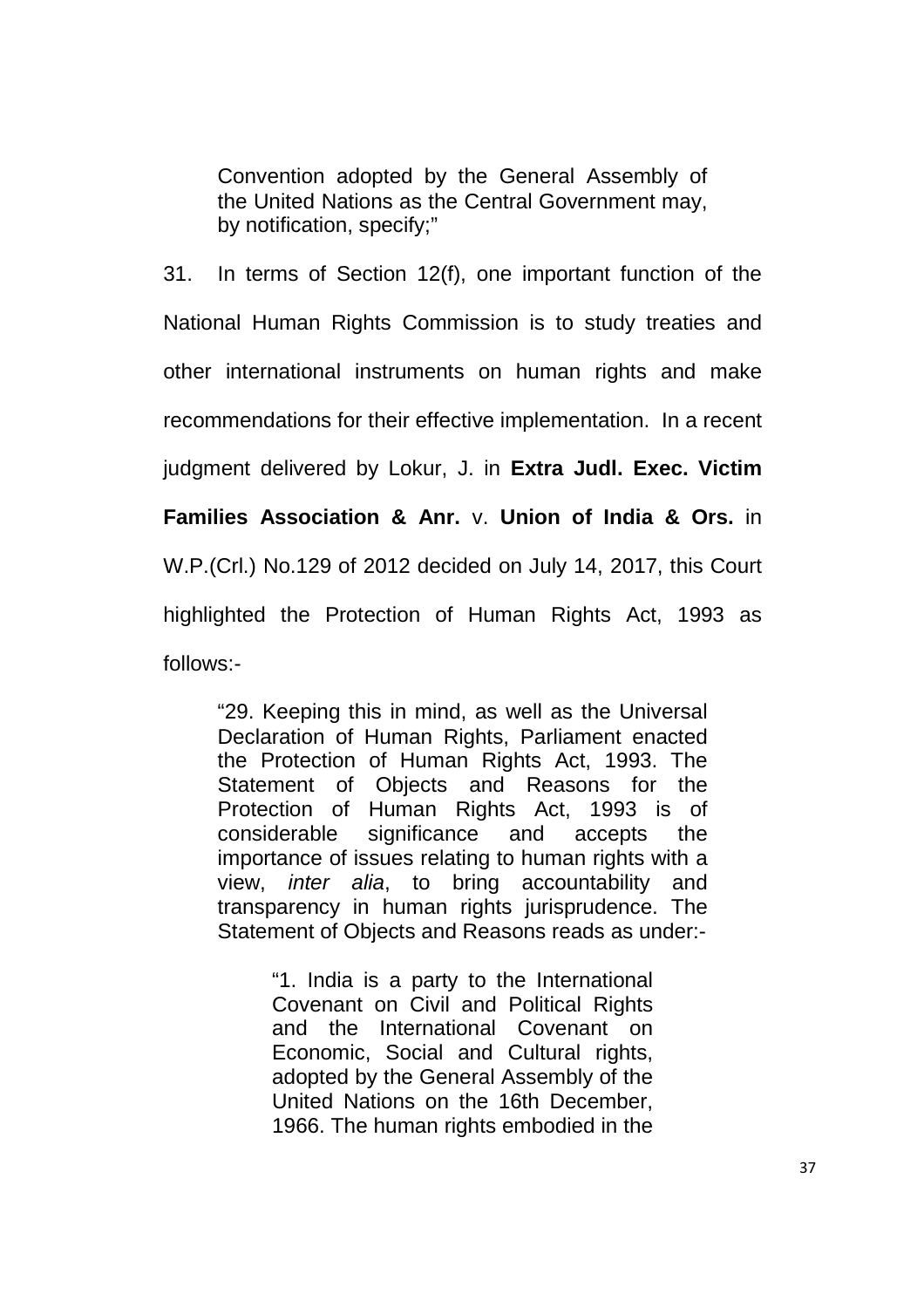aforesaid covenants stand substantially protected by the Constitution.

2. However, there has been growing concern in the country and abroad about issues relating to human rights. Having regard to this, changing social realities and the emerging trends in the nature of crime and violence, Government has been reviewing the existing laws, procedures and systems of administration of justice; with a view to bringing about greater accountability and transparency in them, and devising efficient and effective methods of dealing with the situation.

3. Wide ranging discussions were held at various fora such as the Chief Ministers' Conference on Human Rights, seminars organized in various parts of the country and meetings with leaders of various political parties. Taking into account the views expressed in these discussions, the present Bill is brought before Parliament."

30. Under the provisions of the Protection of Human Rights Act, 1993 the NHRC has been constituted as a high-powered statutory body whose Chairperson is and always has been a retired Chief Justice of India. Amongst others, a retired judge of the Supreme Court and a retired Chief Justice of a High Court is and has always been a member of the NHRC.

31. In Ram Deo Chauhan v. Bani Kanta Das ((2010) 14 SCC 209), this Court recognized that the words 'human rights' though not defined in the Universal Declaration of Human Rights have been defined in the Protection of Human Rights Act, 1993 in very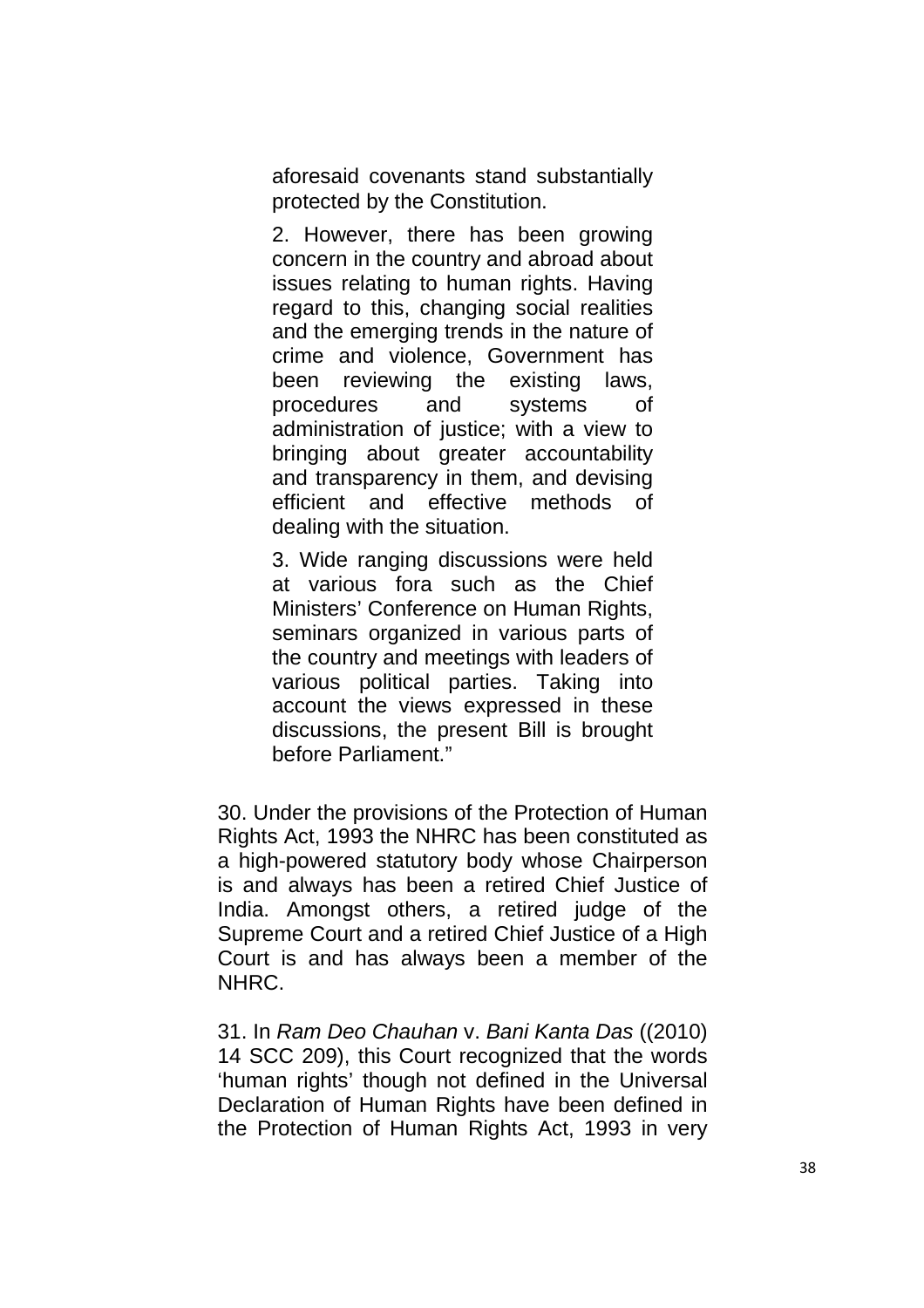broad terms and that these human rights are enforceable by courts in India. This is what this Court had to say in this regard in paragraphs 47-49 of the Report:

> "Human rights are the basic, inherent, immutable and inalienable rights to which a person is entitled simply by virtue of his being born a human. They are such rights which are to be made available as a matter of right. The Constitution and legislations of a civilised country recognise them since they are so quintessentially part of every human being. That is why every democratic country committed to the rule of law put into force mechanisms for their enforcement and protection.

> Human rights are universal in nature. The Universal Declaration of Human Rights (hereinafter referred to as UDHR) adopted by the General Assembly of the United Nations on 10-12-1948 recognises and requires the observance of certain universal rights, articulated therein, to be human rights, and these are acknowledged and accepted as equal and inalienable and necessary for the inherent dignity and development of an individual. Consequently, though the term "human rights" itself has not been defined in UDHR, the nature and content of human rights can be understood from the rights enunciated therein.

> Possibly considering the wide sweep of such basic rights, the definition of "human rights" in the 1993 Act has been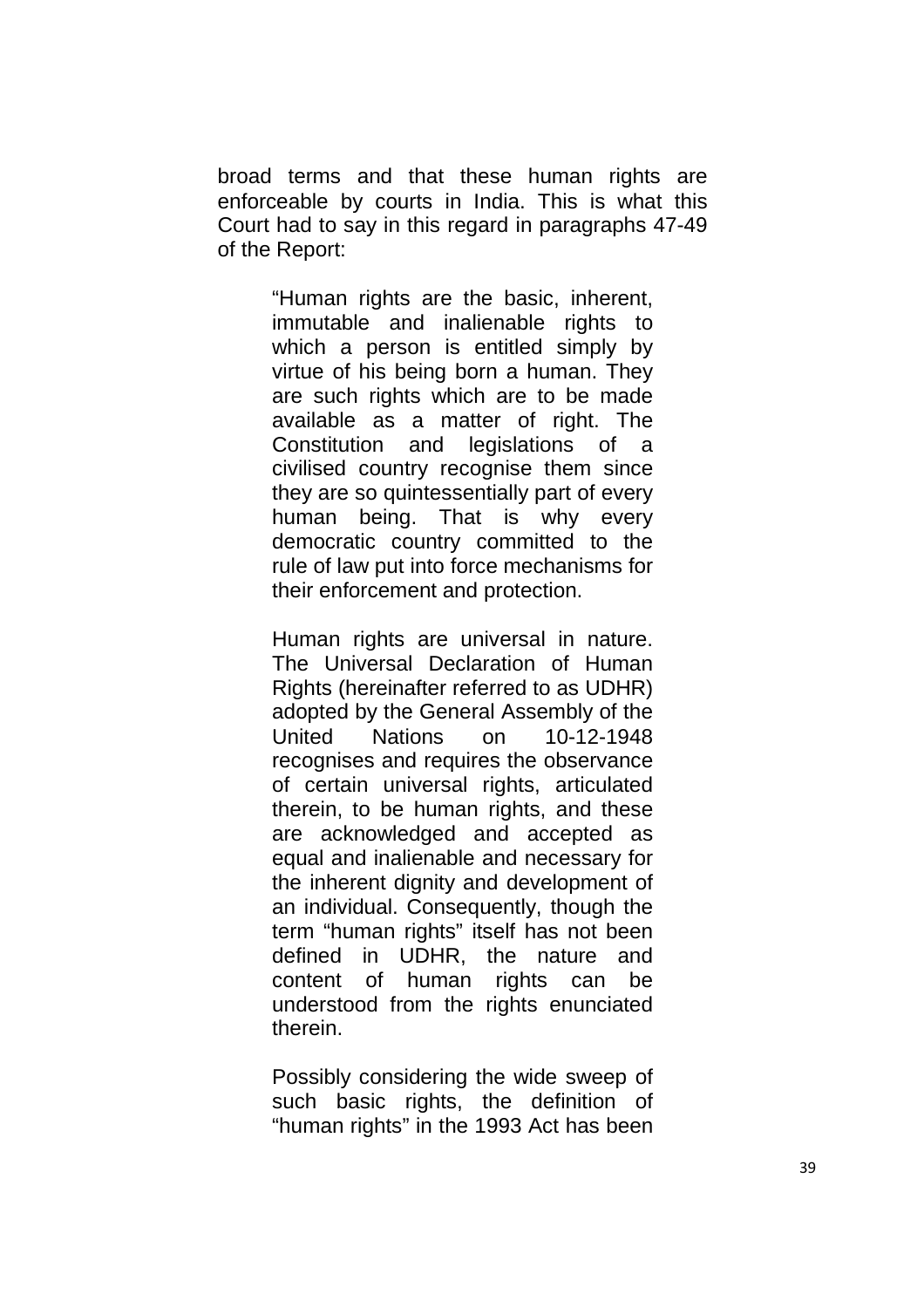designedly kept very broad to encompass within it all the rights relating to life, liberty, equality and dignity of the individual guaranteed by the Constitution or embodied in the International Covenants and enforceable by courts in India. Thus, if a person has been guaranteed certain rights either under the Constitution or under an International Covenant or under a law, and he is denied access to such a right, then it amounts to a clear violation of his human rights and NHRC has the jurisdiction to intervene for protecting it."

32. It may also be noted that the "International Principles on the Application of Human Rights to Communication Surveillance" (hereinafter referred to as the "Necessary and Proportionate Principles"), which were launched at the U.N. Human Rights Council in Geneva in September 2013, were the product of a year-long consultation process among civil society, privacy and technology experts. The Preamble to the Necessary and Proportionate Principles states as follows:

"Privacy is a fundamental human right, and is central to the maintenance of democratic societies. It is essential to human dignity and it reinforces other rights, such as freedom of expression and information, and freedom of association, and is recognized under international human rights law….."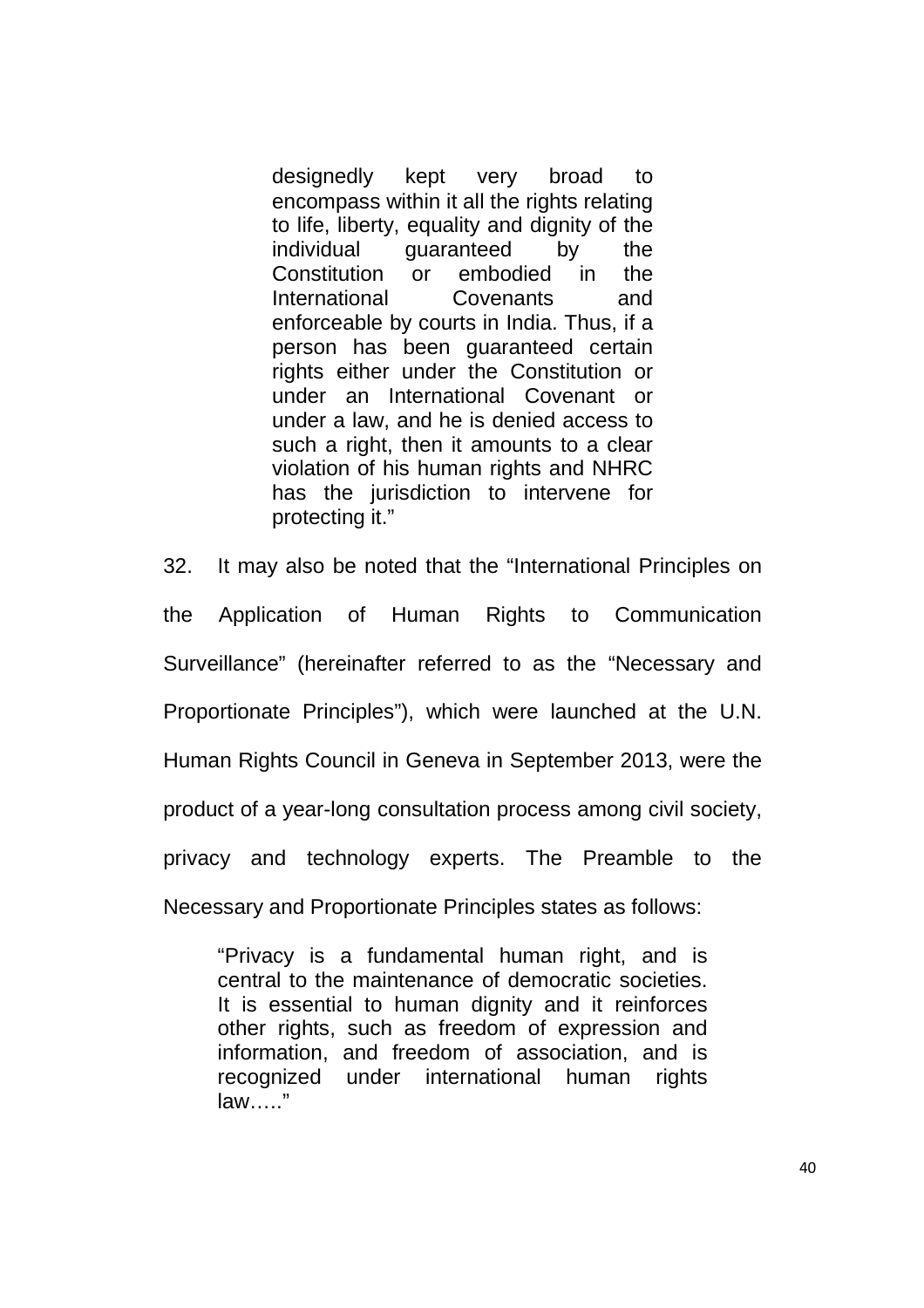33. Ignoring Article 12 of the 1948 Declaration would by itself sound the death knell to the observations on the fundamental right of privacy contained in **M.P. Sharma** (supra).

34. It is interesting to note that, in at least three later

judgments, this judgment was referred to only in passing in:

(1) **Sharda** v. **Dharmpal**, (2003) 4 SCC 493 at 513-514:

"54. The right to privacy has been developed by the Supreme Court over a period of time. A bench of eight judges in M.P. Sharma v. Satish Chandra (AIR 1954 SC 300), AIR at pp. 306-07, para 18, in the context of search and seizure observed that:

> "When the Constitution-makers have thought fit not to subject such regulation to constitutional limitations by recognition of a fundamental right to privacy, analogous to the American Fourth Amendment, we have no justification to import it, into a totally different fundamental right, by some process of strained construction."

55. Similarly in Kharak Singh v. State of U.P. (AIR 1963 SC 1295), the majority judgment observed thus: (AIR p. 1303, para 20)

> "The right of privacy is not a guaranteed right under our Constitution and therefore the attempt to ascertain the movements of an individual which is merely a manner in which privacy is invaded is not an infringement of a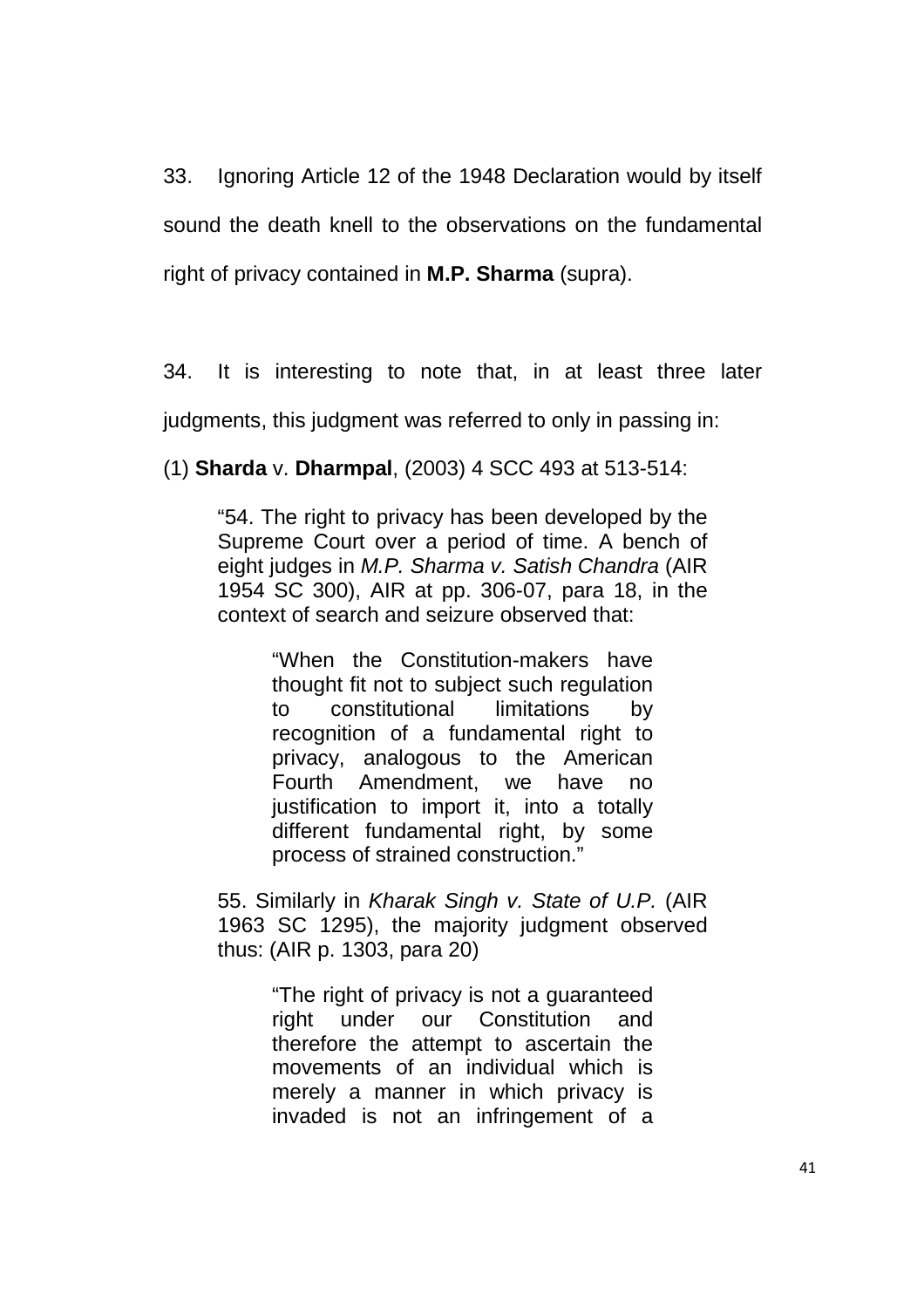fundamental right guaranteed by Part  $III$ ."

56. With the expansive interpretation of the phrase "personal liberty", this right has been read into Article 21 of the Indian Constitution. (See R. Rajagopal v. State of T.N., (1994) 6 SCC 632 and People's Union for Civil Liberties v. Union of India, (1997) 1 SCC 301). In some cases the right has been held to amalgam of various rights."

## (2) **District Registrar and Collector, Hyderabad & Anr.** v.

**Canara Bank etc.**, (2005) 1 SCC 496 at 516, where this Court

held:

"35. The earliest case in India to deal with "privacy" and "search and seizure" was M.P. Sharma v. Satish Chandra (1954 SCR 1077) in the context of Article 19(1)(f) and Article 20(3) of the Constitution of India. The contention that search and seizure violated Article 19(1)(f) was rejected, the Court holding that a mere search by itself did not affect any right to property, and though seizure affected it, such effect was only temporary and was a reasonable restriction on the right. The question whether search warrants for the seizure of documents from the accused were unconstitutional was not gone into. The Court, after referring to the American authorities, observed that in the US, because of the language in the Fourth Amendment, there was a distinction between legal and illegal searches and seizures and that such a distinction need not be imported into our Constitution. The Court opined that a search warrant was addressed to an officer and not to the accused and did not violate Article 20(3). In the present discussion the case is of limited help. In fact, the law as to privacy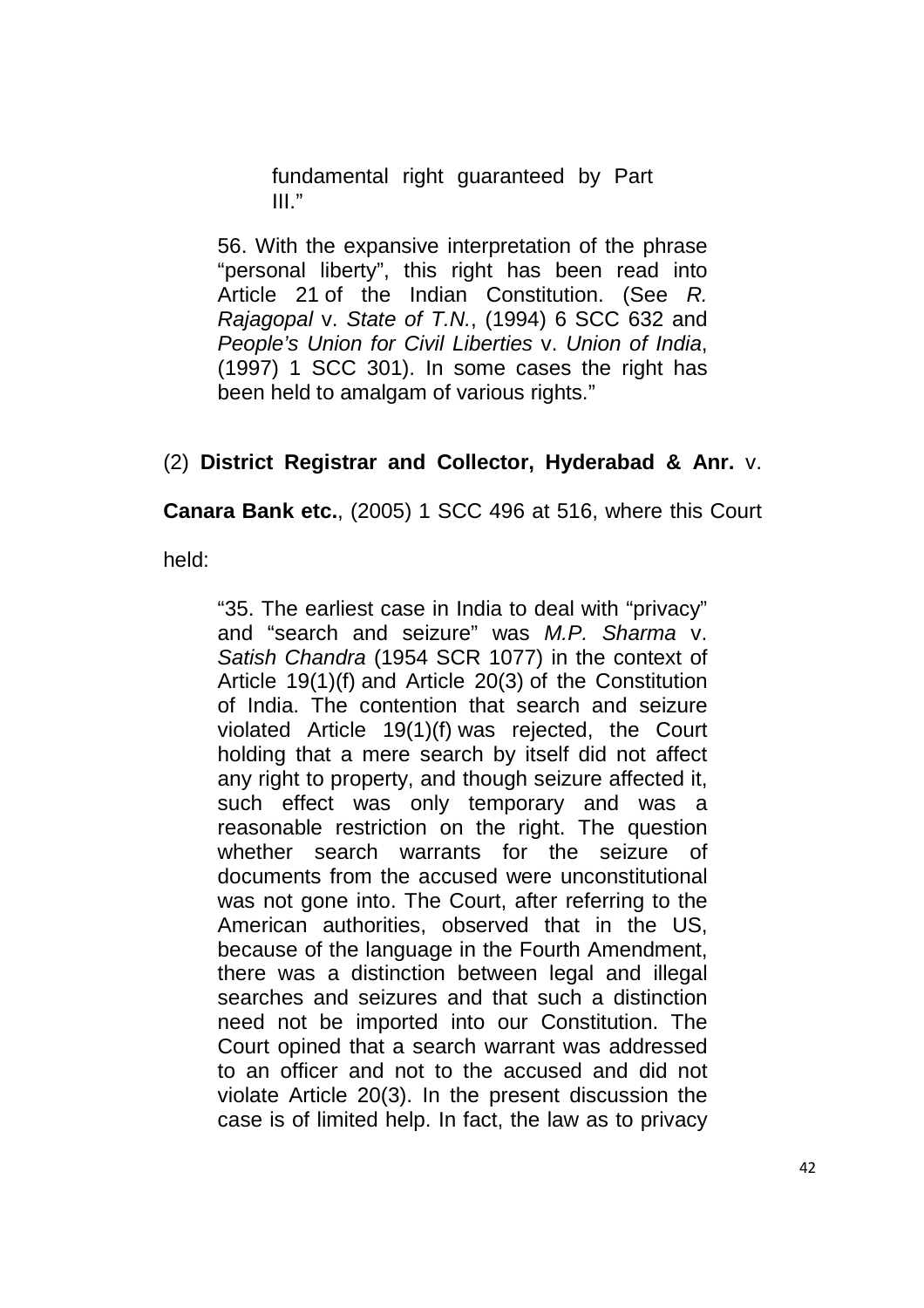was developed in later cases by spelling it out from the right to freedom of speech and expression in Article 19(1)(a) and the right to "life" in Article 21."

### And (3) **Selvi** v. **State of Karnataka**, (2010) 7 SCC 263 at 363,

this Court held as follows:-

"205. In M.P. Sharma (M.P. Sharma v. Satish Chandra, AIR 1954 SC 300: 1954 SCC 1077), it had been noted that the Indian Constitution did not explicitly include a "right to privacy" in a manner akin to the Fourth Amendment of the US Constitution. In that case, this distinction was one of the reasons for upholding the validity of search warrants issued for documents required to investigate charges of misappropriation and embezzlement."

35. It will be seen that different smaller Benches of this court were not unduly perturbed by the observations contained in **M.P. Sharma** (supra) as it was an early judgment of this Court delivered in the **Gopalan** (supra) era which had been eroded by later judgments dealing with the inter-relation between fundamental rights and the development of the fundamental right of privacy as being part of the liberty and dignity of the individual.

36. Therefore, given the fact that this judgment dealt only with Article 20(3) and not with other fundamental rights; given the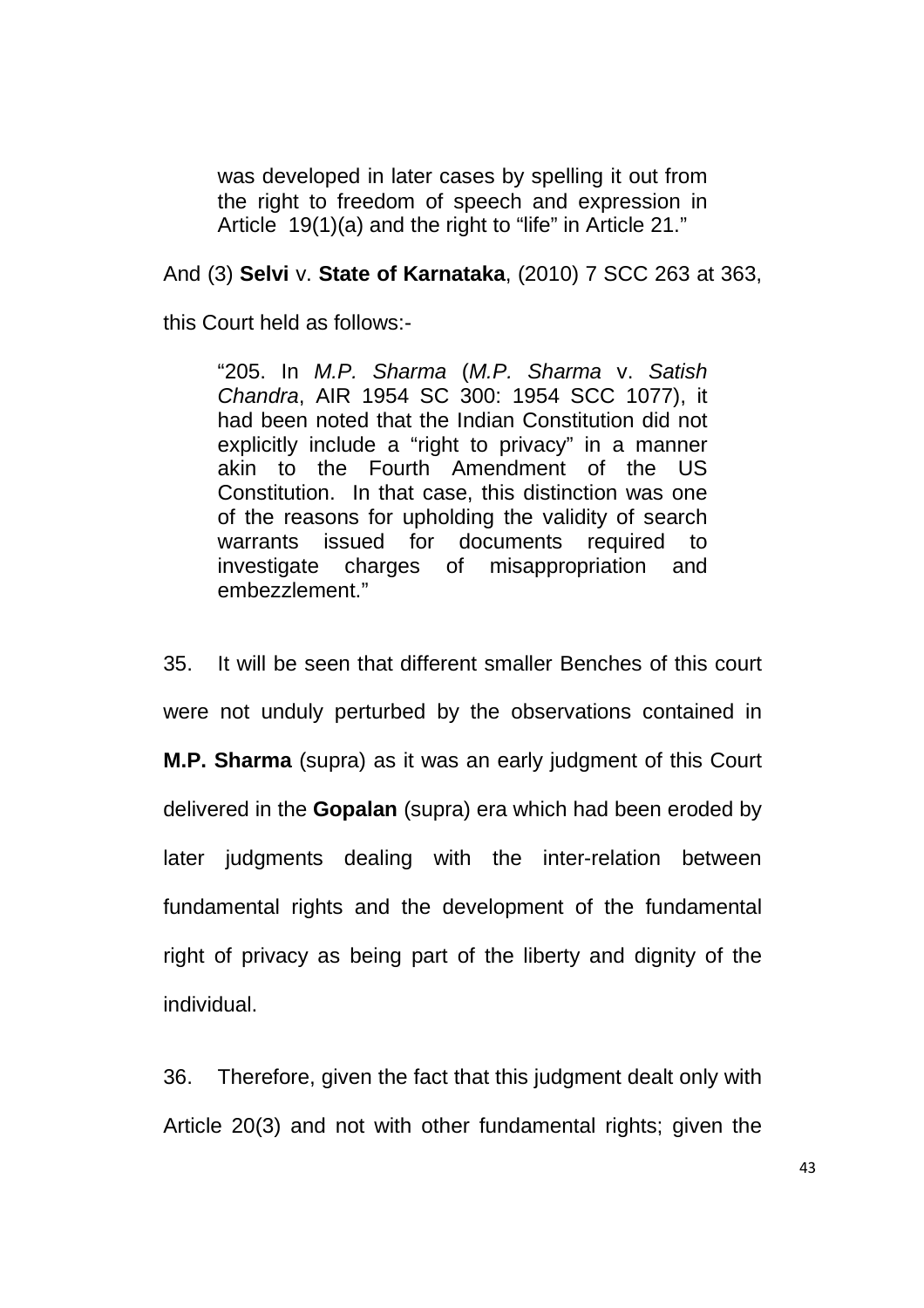fact that the 1948 Universal Declaration of Human Rights containing the right to privacy was not pointed out to the Court; given the fact that it was delivered in an era when fundamental rights had to be read disjunctively in watertight compartments; and given the fact that Article 21 as we know it today only sprung into life in the post **Maneka Gandhi** (supra) era, we are of the view that this judgment is completely out of harm's way insofar as the grounding of the right to privacy in the fundamental rights chapter is concerned.

37. We now come to the majority judgment of 4 learned Judges in **Kharak Singh** (supra). When examining sub-clause (b) of Regulation 236, which endorsed domiciliary visits at night, even the majority had no hesitation in striking down the aforesaid provision. This Court said that "life" used in Article 21 must mean something more than mere animal existence and "liberty" something more than mere freedom from physical restraint. This was after quoting the judgment of Field, J. in **Munn** v. **Illinois**, 94 U.S. 113 (1876). The majority judgment, after quoting from **Gopalan** (supra), then went on to hold that Article 19(1) and Article 21 are to be read separately, and so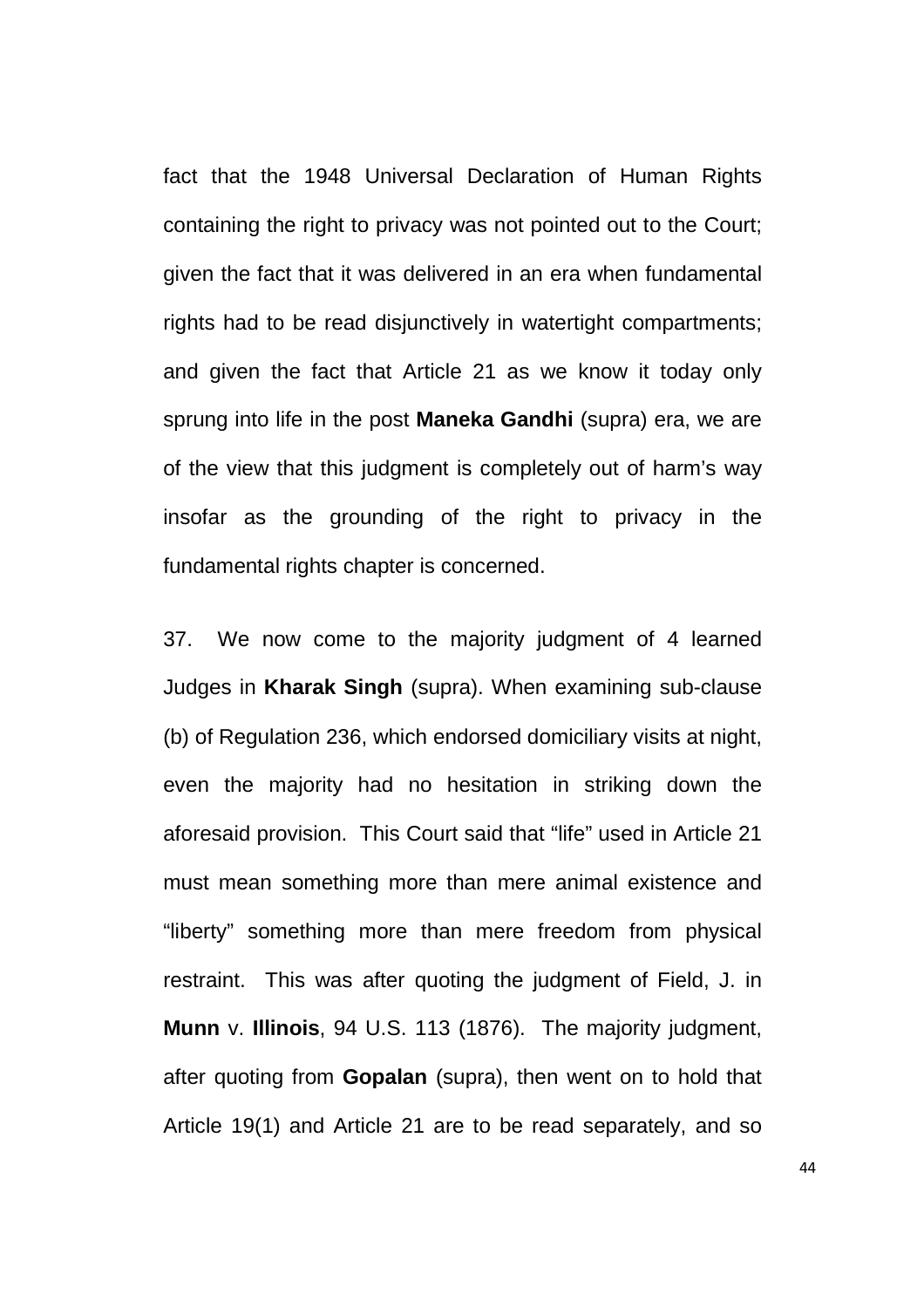read held that Article 19(1) deals with particular species or attributes of personal liberty, whereas Article 21 takes in and comprises the residue.<sup>7</sup>

38. This part of the judgment has been expressly overruled

by **R.C. Cooper** (supra) as recognized by Bhagwati, J. in

### **Maneka Gandhi** (supra):

<u>.</u>

**"**5. It is obvious that Article 21, though couched in negative language, confers the fundamental right to life and personal liberty. So far as the right to personal liberty is concerned, it is ensured by providing that no one shall be deprived of personal liberty except according to procedure prescribed by law. The first question that arises for consideration on the language of Article 21 is: what is the meaning and content of the words 'personal liberty' as used in this article? This question incidentally came up for discussion in some of the judgments in A.K. Gopalan v. State of Madras (AIR 1950 SC 27: 1950 SCR 88: 51 Cri LJ 1383) and the observations made by Patanjali Sastri, J., Mukherjea, J., and S.R. Das, J., seemed to place a narrow interpretation on the words 'personal liberty' so as to confine the protection of Article 21 to freedom of the person against unlawful detention. But there was no definite pronouncement made on this point since the question before the Court was not so much the interpretation of the words 'personal liberty' as the inter-relation between

 $^7$  This view of the law is obviously incorrect. If the Preamble to the Constitution of India is to be a guide as to the meaning of the expression "liberty" in Article 21, liberty of thought and expression would fall in Article 19(1)(a) and Article 21 and belief, faith and worship in Article 25 and Article 21. Obviously, "liberty" in Article 21 is not confined to these expressions, but certainly subsumes them. It is thus clear that when Article 21 speaks of "liberty", it is, atleast, to be read together with Articles 19(1)(a) and 25.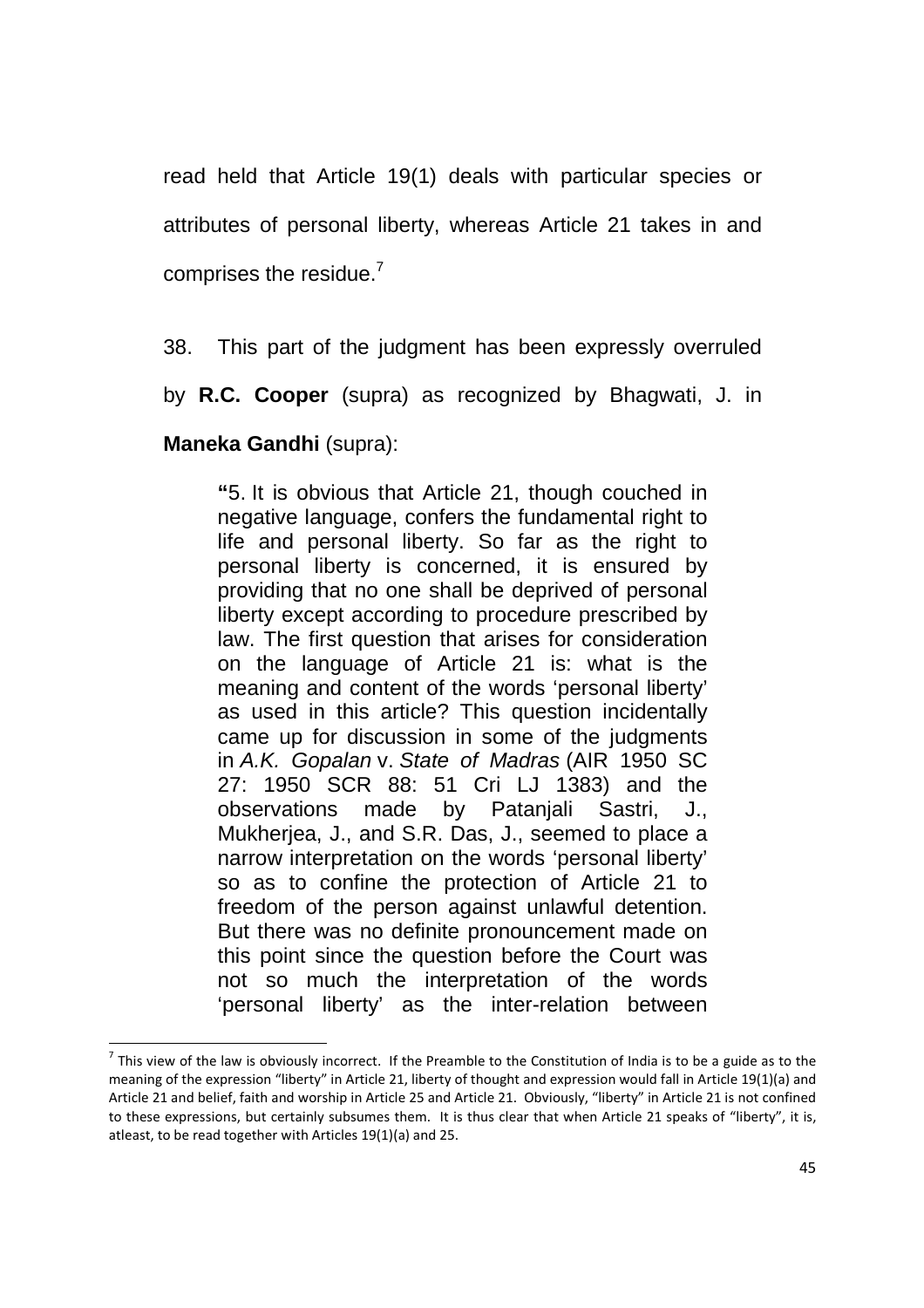Articles 19 and 21. It was in Kharak Singh v. State of U.P. (AIR 1963 SC 1295: (1964) 1 SCR 332: (1963) 2 Cri LJ 329) that the question as to the proper scope and meaning of the expression 'personal liberty' came up pointedly for consideration for the first time before this Court. The majority of the Judges took the view "that 'personal liberty' is used in the article as a compendious term to include within itself all the varieties of rights which go to make up the 'personal liberties' of man other than those dealt with in the several clauses of Article 19(1). In other words, while Article 19(1) deals with particular species or attributes of that freedom, 'personal liberty' in Article 21 takes in and comprises the residue". The minority Judges, however, disagreed with this view taken by the majority and explained their position in the following words: "No doubt the expression 'personal liberty' is a comprehensive one and the right to move freely is an attribute of personal liberty. It is said that the freedom to move freely is carved out of personal liberty and, therefore, the expression 'personal liberty' in Article 21 excludes that attribute. In our view, this is not a correct approach. Both are independent fundamental rights, though there is overlapping. There is no question of one being carved out of another. The fundamental right of life and personal liberty has many attributes and some of them are found in Article 19. If a person's fundamental right under Article 21 is infringed, the State can rely upon a law to sustain the action, but that cannot be a complete answer unless the said law satisfies the test laid down in Article 19(2) so far as the attributes covered by Article 19(1) are concerned." There can be no doubt that in view of the decision of this Court in R.C. Cooper v. Union of India [(1970) 2 SCC 298: (1971) 1 SCR 512] the minority view must be regarded as correct and the majority view must be held to have been overruled." (at pages 278-279)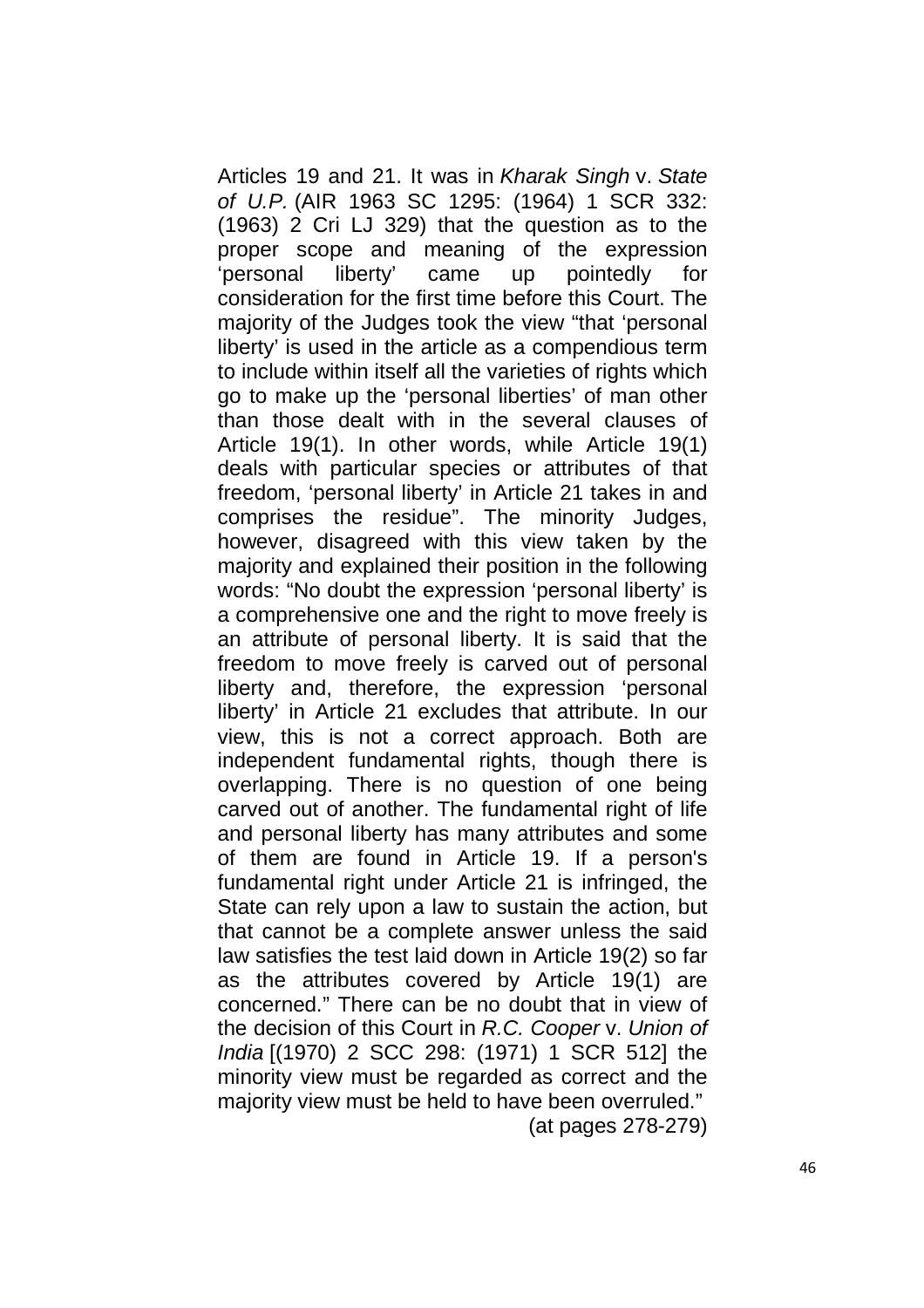39. The majority judgment in **Kharak Singh** (supra) then went on to refer to the Preamble to the Constitution, and stated that Article 21 contained the cherished human value of dignity of the individual as the means of ensuring his full development and evolution. A passage was then quoted from **Wolf** v. **Colorado,** 338 U.S. 25 (1949) to the effect that the security of one's privacy against arbitrary intrusion by the police is basic to a free society. The Court then went on to quote the U.S. Fourth Amendment which guarantees the rights of the people to be secured in their persons, houses, papers and effects against unreasonable searches and seizures. Though the Indian Constitution did not expressly confer a like guarantee, the majority held that nonetheless an unauthorized intrusion into a person's home would violate the English Common Law maxim which asserts that every man's house is his castle. In this view of Article 21, Regulation 236(b) was struck down.

40. However, while upholding sub-clauses (c), (d) and (e) of Regulation 236, the Court stated (at page 351):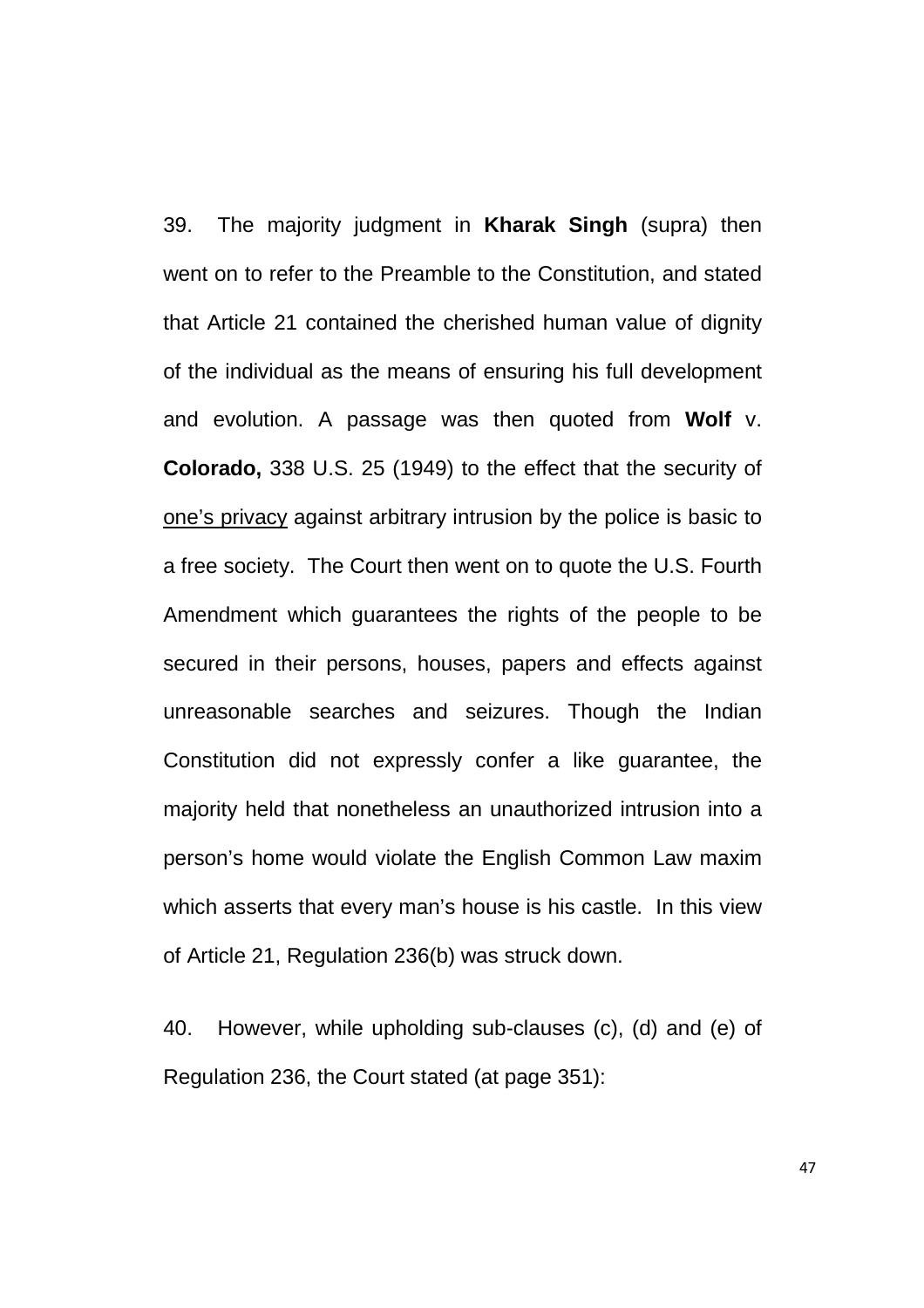"As already pointed out, the right of privacy is not a guaranteed right under our Constitution and therefore the attempt to ascertain the movements of an individual which is merely a manner in which privacy is invaded is not an infringement of a fundamental right guaranteed by Part III."

This passage is a little curious in that clause (b) relating to domiciliary visits was struck down only on the basis of the fundamental right to privacy understood in the sense of a restraint against the person of a citizen. It seems that the earlier passage in the judgment which stated that despite the fact that the U.S. Fourth Amendment was not reflected in the Indian Constitution, yet any unauthorized intrusion into a person's home, which is nothing but a facet of the right to privacy, was given a go by.

41. Peculiarly enough, without referring to the extracted passage in which the majority held that the right to privacy is not a guaranteed right under our Constitution, the majority judgment has been held as recognizing a fundamental right to privacy in Article 21. (See: **PUCL** v. **Union of India**, (1997) 1 SCC 301 at paragraph 14; **Mr. 'X'** v. **Hospital 'Z'**, (1998) 8 SCC 296 at paragraphs 21 and 22; **District Registrar and**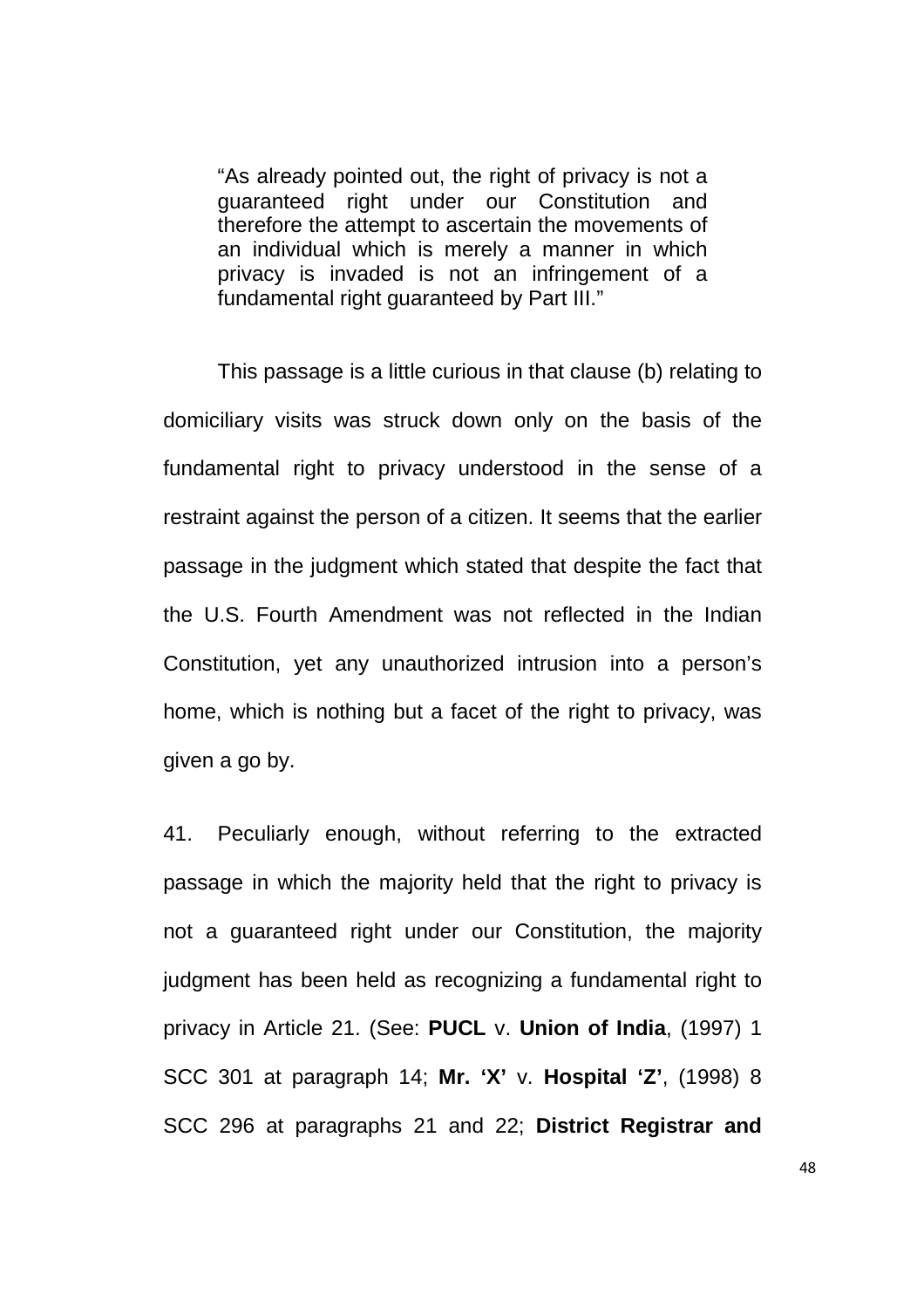**Collector, Hyderabad & Anr.** v. **Canara Bank**, **etc**., (2005) 1 SCC 496 at paragraph 36; and **Thalappalam Service Cooperative Bank Limited & Ors.** v. **State of Kerala & Ors.**, (2013) 16 SCC 82 at paragraph 57).

42. If the passage in the judgment dealing with domiciliary visits at night and striking it down is contrasted with the later passage upholding the other clauses of Regulation 236 extracted above, it becomes clear that it cannot be said with any degree of clarity that the majority judgment upholds the right to privacy as being contained in the fundamental rights chapter or otherwise. As the majority judgment contradicts itself on this vital aspect, it would be correct to say that it cannot be given much value as a binding precedent. In any case, we are of the view that the majority judgment is good law when it speaks of Article 21 being designed to assure the dignity of the individual as a most cherished human value which ensures the means of full development and evolution of a human being. The majority judgment is also correct in pointing out that Article 21 interdicts unauthorized intrusion into a person's home. Where the majority judgment goes wrong is in holding that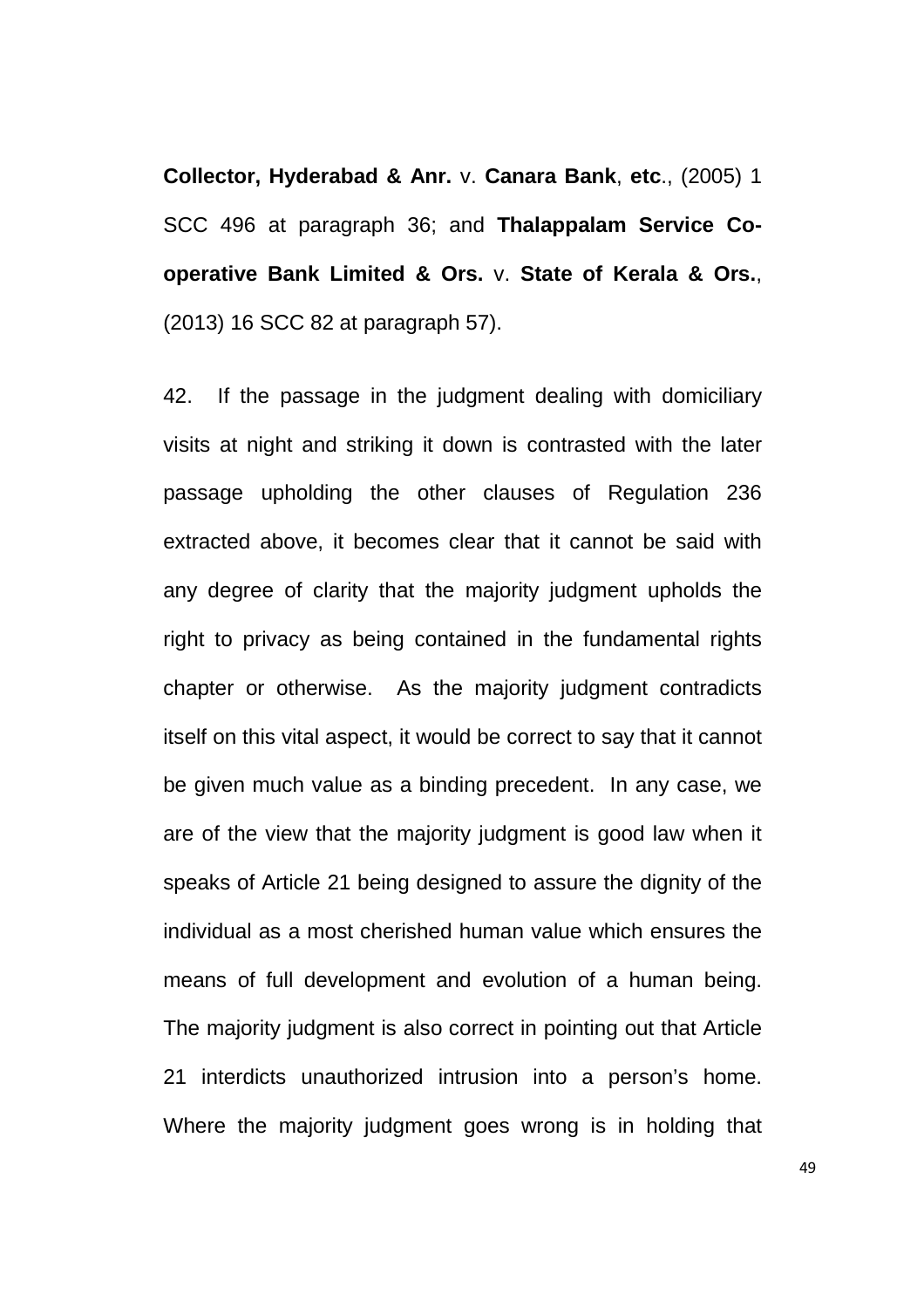fundamental rights are in watertight compartments and in holding that the right of privacy is not a guaranteed right under our Constitution. It can be seen, therefore, that the majority judgment is like the proverbial curate's egg – good only in parts. Strangely enough when the good parts alone are seen, there is no real difference between Subba Rao, J.'s approach in the dissenting judgment and the majority judgment. This then answers the major part of the reference to this 9-Judge Bench in that we hereby declare that neither the 8-Judge nor the 6- Judge Bench can be read to come in the way of reading the fundamental right to privacy into Part III of the Constitution.

43. However, the learned Attorney General has argued in support of the 8-Judge Bench and the 6-Judge Bench, stating that the framers of the Constitution expressly rejected the right to privacy being made part of the fundament rights chapter of the Constitution. While he may be right, Constituent Assembly debates make interesting reading only to show us what exactly the framers had in mind when they framed the Constitution of India. As will be pointed out later in this judgment, our judgments expressly recognize that the Constitution governs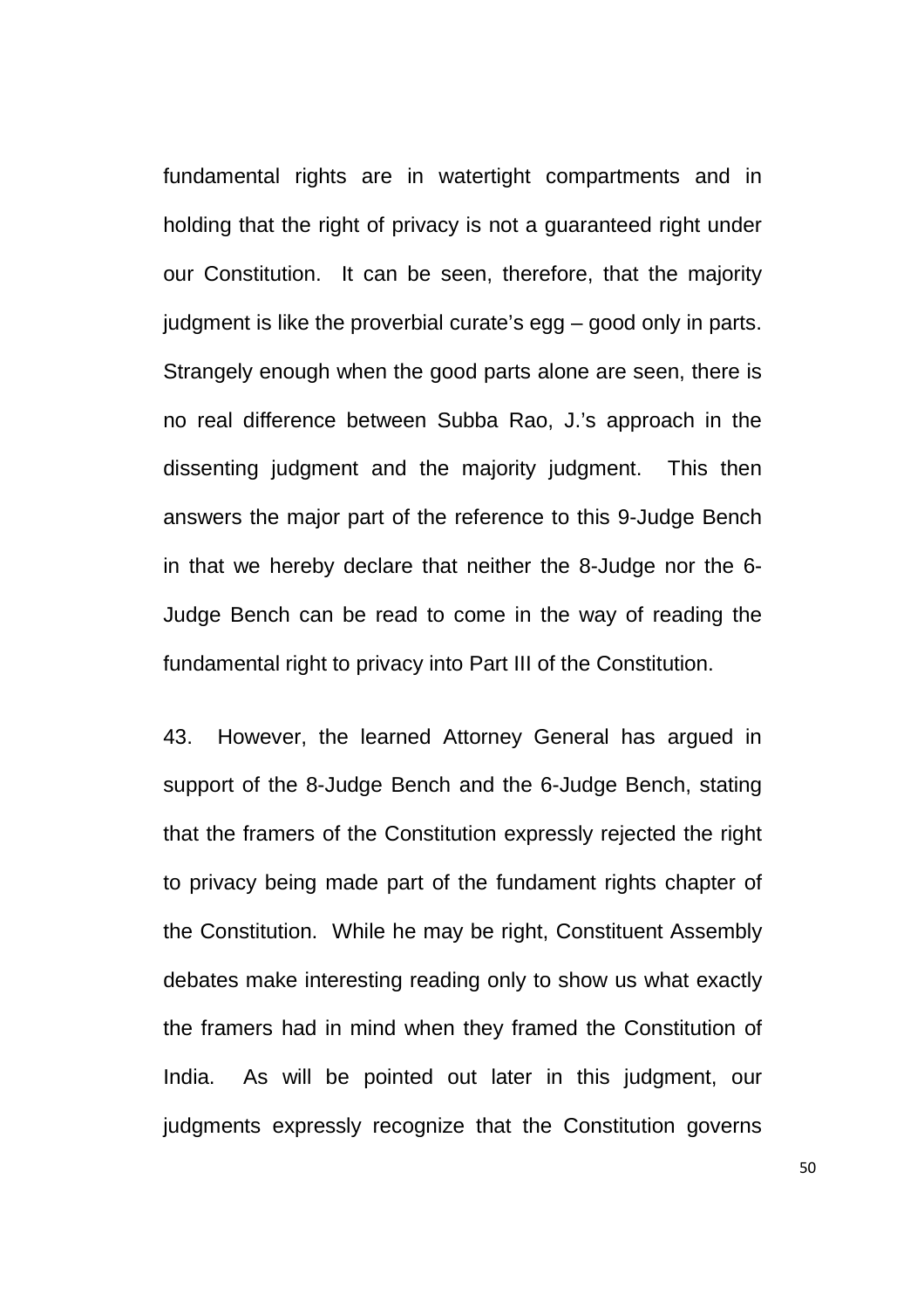the lives of 125 crore citizens of this country and must be interpreted to respond to the changing needs of society at different points in time.

44. The phrase "due process" was distinctly avoided by the framers of the Constitution and replaced by the colourless expression "procedure established by law". Despite this, owing to changed circumstances, **Maneka Gandhi** (supra) in 1978, followed by a number of judgments, have read what was expressly rejected by the framers into Article 21, so that by the time of **Mohd. Arif** (supra), this Court, at paragraph 28, was able to say that the wheel has turned full circle and substantive due process is now part and parcel of Article 21. Given the technological revolution of the later part of the 20<sup>th</sup> century and the completely altered lives that almost every citizen of this country leads, thanks to this revolution, the right to privacy has to be judged in today's context and not yesterday's. This argument, therefore, need not detain us.

45. The learned Attorney General then argued that between the right to life and the right to personal liberty, the former has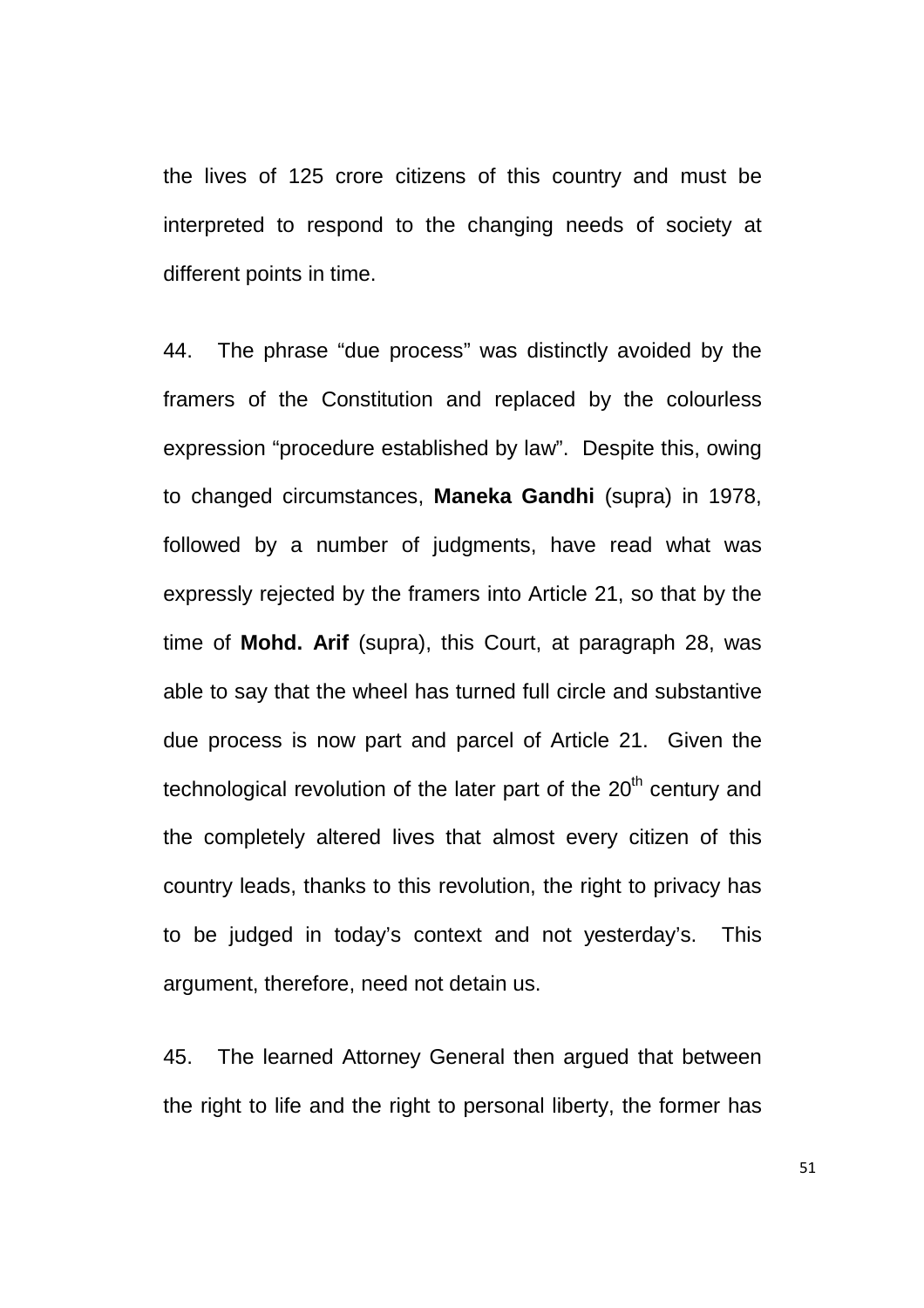primacy and any claim to privacy which would destroy or erode this basic foundational right can never be elevated to the status of a fundamental right. Elaborating further, he stated that in a developing country where millions of people are denied the basic necessities of life and do not even have shelter, food, clothing or jobs, no claim to a right to privacy as a fundamental right would lie. First and foremost, we do not find any conflict between the right to life and the right to personal liberty. Both rights are natural and inalienable rights of every human being and are required in order to develop his/her personality to the fullest. Indeed, the right to life and the right to personal liberty go hand-in-hand, with the right to personal liberty being an extension of the right to life. A large number of poor people that Shri Venugopal talks about are persons who in today's completely different and changed world have cell phones, and would come forward to press the fundamental right of privacy, both against the Government and against other private individuals. We see no antipathy whatsoever between the rich and the poor in this context. It seems to us that this argument is made through the prism of the Aadhar (Targeted Delivery of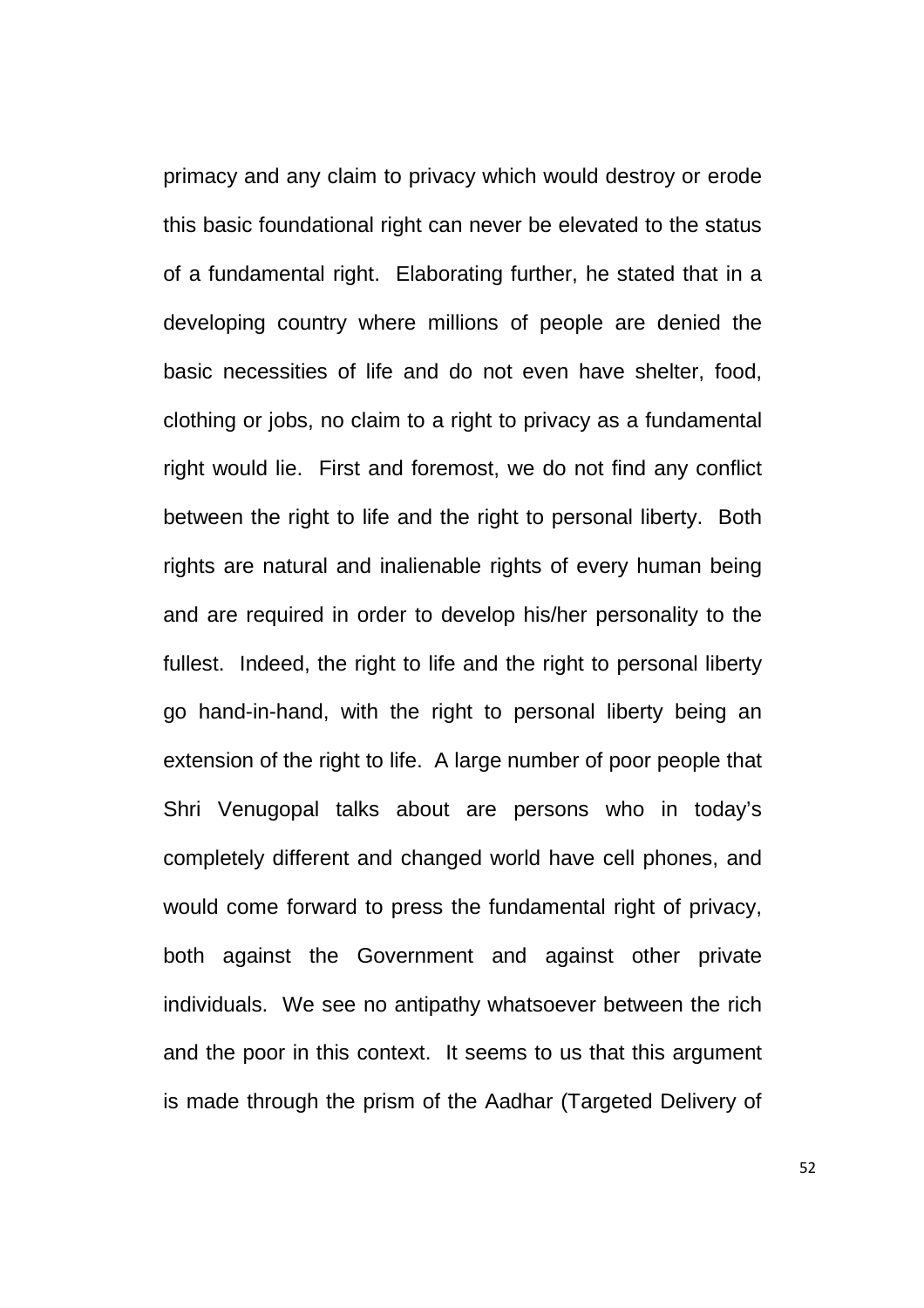Financial and other Subsidies, Benefits and Services) Act, 2016, by which the Aadhar card is the means to see that various beneficial schemes of the Government filter down to persons for whom such schemes are intended. This 9-Judge Bench has not been constituted to look into the constitutional validity of the Aadhar Act, but it has been constituted to consider a much larger question, namely, that the right of privacy would be found, inter alia, in Article 21 in both "life" and "personal liberty" by rich and poor alike primarily against State action. This argument again does not impress us and is rejected.

46. Both the learned Attorney General and Shri Sundaram next argued that the right to privacy is so vague and amorphous a concept that it cannot be held to be a fundamental right. This again need not detain us. Mere absence of a definition which would encompass the many contours of the right to privacy need not deter us from recognizing privacy interests when we see them. As this judgment will presently show, these interests are broadly classified into interests pertaining to the physical realm and interests pertaining to the mind. As case law, both in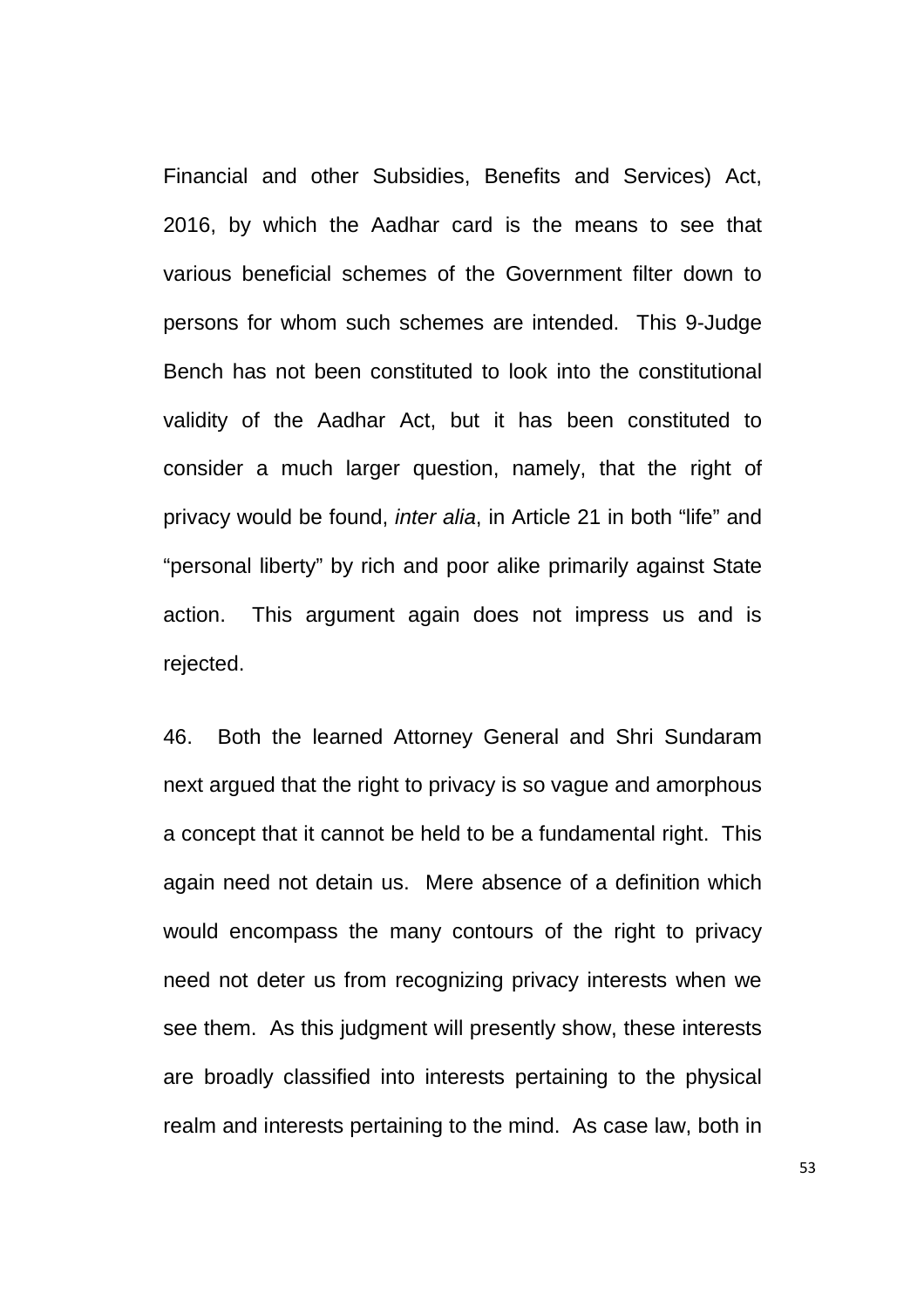the U.S. and India show, this concept has travelled far from the mere right to be let alone to recognition of a large number of privacy interests, which apart from privacy of one's home and protection from unreasonable searches and seizures have been extended to protecting an individual's interests in making vital personal choices such as the right to abort a fetus; rights of same sex couples- including the right to marry; rights as to procreation, contraception, general family relationships, child rearing, education, data protection, etc. This argument again need not detain us any further and is rejected.

47. As to the argument that if information is already in the public domain and has been parted with, there is no privacy right, we may only indicate that the question as to "voluntary" parting with information has been dealt with, in the judgment in **Miller** v. **United States,** 425 US 435 (1976). This Court in **Canara Bank** (supra) referred to the criticism of this judgment as follows:

#### "**(A) Criticism of Miller**

 $(i)$  The majority in *Miller*, 425 US 435 (1976), laid down that a customer who has conveyed his affairs to another had thereby lost his privacy rights. Prof.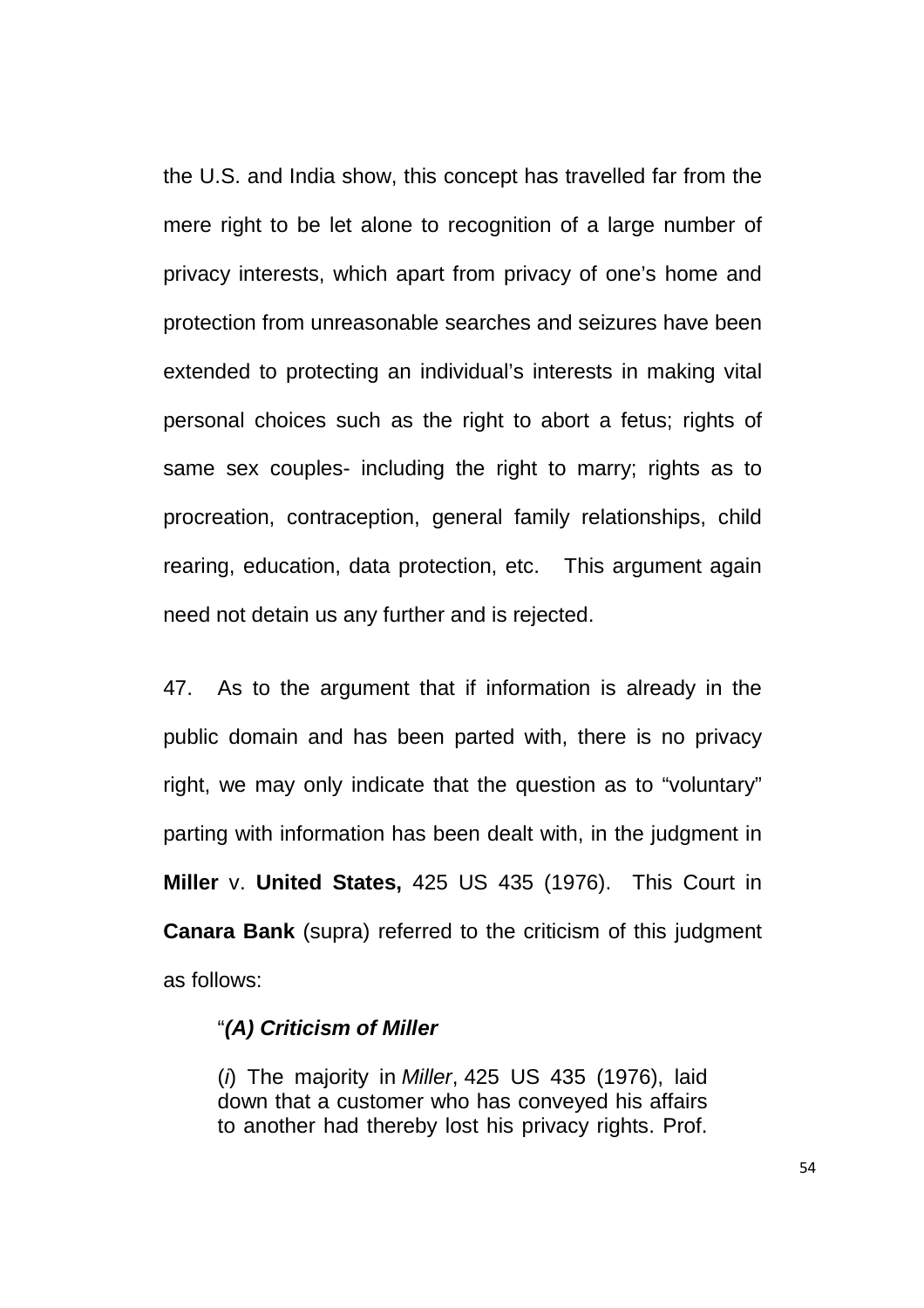Tribe states in his treatise (see p. 1391) that this theory reveals "alarming tendencies" because the Court has gone back to the old theory that privacy is in relation to property while it has laid down that the right is one attached to the person rather than to property. If the right is to be held to be not attached to the person, then "we would not shield our account balances, income figures and personal telephone and address books from the public eye, but might instead go about with the information written on our 'foreheads or our bumper stickers'." He observes that the majority in Miller, 425 US 435 (1976), confused "privacy" with "secrecy" and that "even their notion of secrecy is a strange one, for a secret remains a secret even when shared with those whom one selects for one's confidence". Our cheques are not merely negotiable instruments but yet the world can learn a vast amount about us by knowing how and with whom we have spent our money. Same is the position when we use the telephone or post a letter. To say that one assumes great risks by opening a bank account appeared to be a wrong conclusion. Prof. Tribe asks a very pertinent question (p. 1392):

> "Yet one can hardly be said to have assumed a risk of surveillance in a context where, as a practical matter, one had no choice. Only the most committed — and perhaps civilly committable — hermit can live without a telephone, without a bank account, without mail. To say that one must take a bitter pill with the sweet when one licks a stamp is to exact a high constitutional price indeed for living in contemporary society."

He concludes (p. 1400):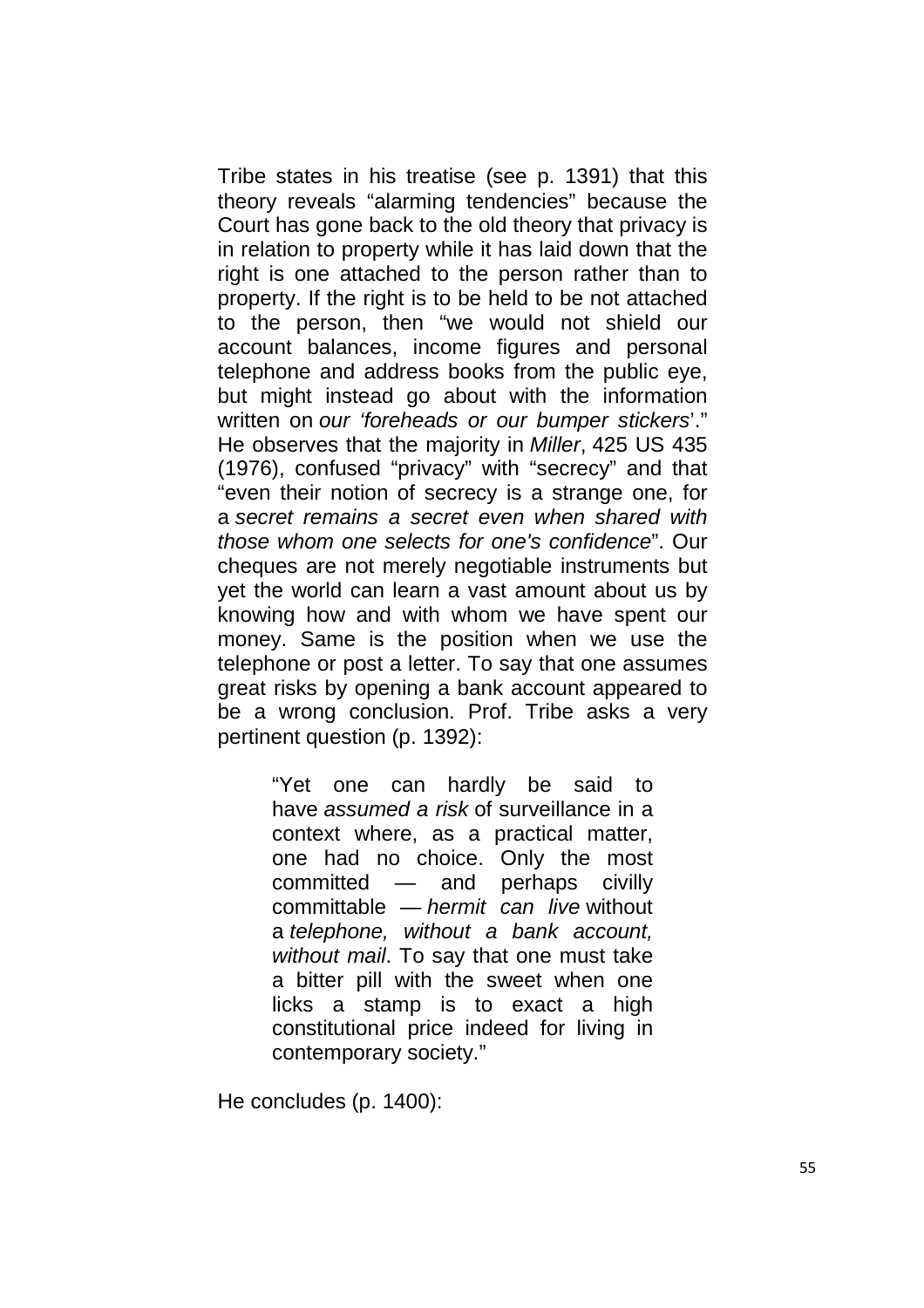"In our information-dense technological era, when living inevitably entails leaving not just informational footprints but parts of one's self in myriad directories, files, records and computers, to hold that the Fourteenth Amendment did not reserve to individuals some power to say when and how and by whom that information and those confidences were to be used, would be to denigrate the central role that informational autonomy must play in any developed concept of the self."

(*ii*) Prof. Yale Kamisar (again quoted by Prof. Tribe) (p. 1392) says:

> "It is beginning to look as if the only way someone living in our society can avoid 'assuming the risk' that various intermediate institutions will reveal information to the police is by engaging in drastic discipline, the kind of discipline of life under totalitarian regimes."

> > (at pages 520-521)

It may also be noticed that **Miller** (supra) was done away

with by a Congressional Act of 1978. This Court then went on to

state:

# "**(B) Response to Miller by Congress**

We shall next refer to the response by Congress to Miller, 425 US 435 (1976). (As stated earlier, we should not be understood as necessarily recommending this law as a model for India.) Soon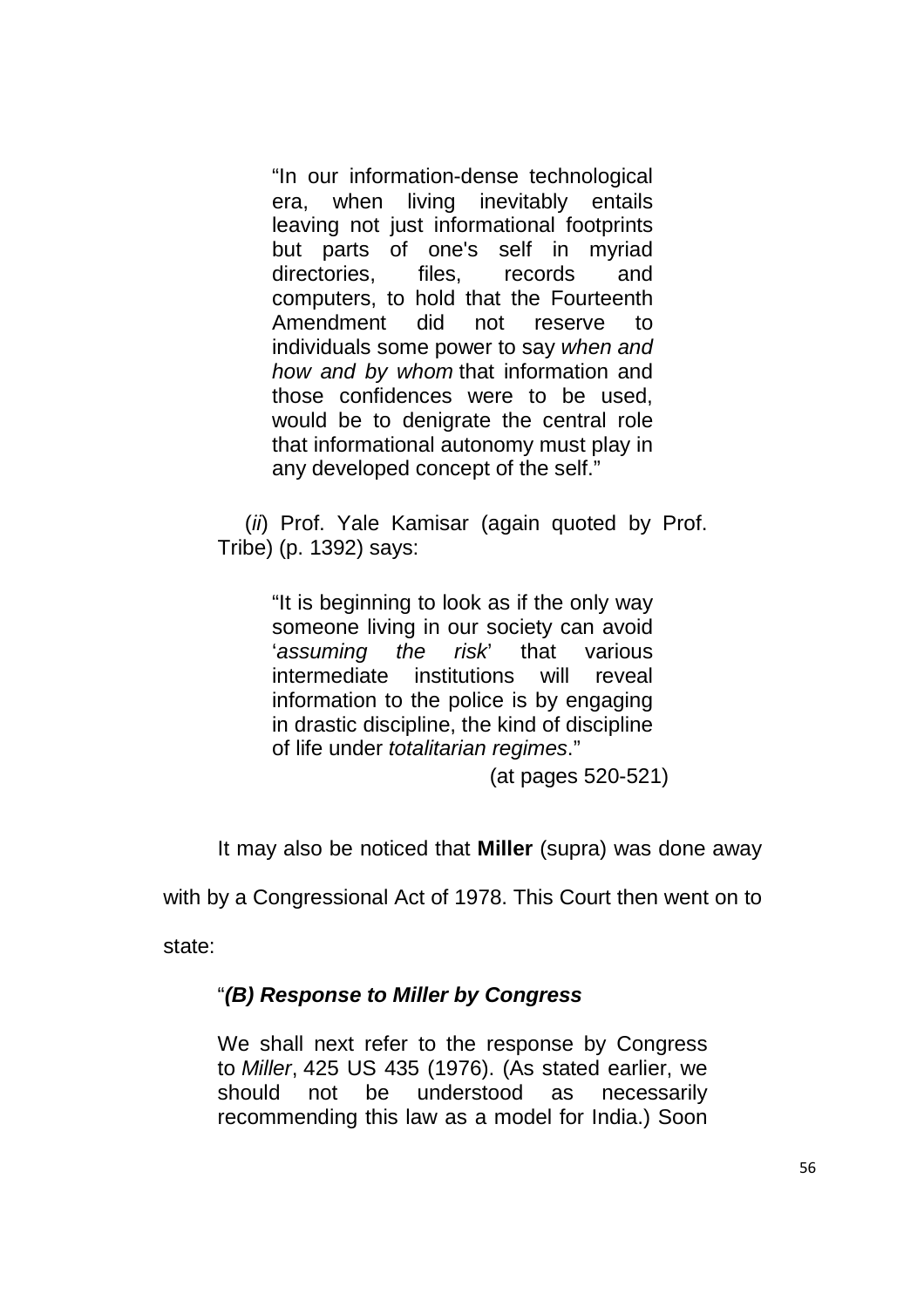after Miller, 425 US 435 (1976), Congress enacted the Right to Financial Privacy Act, 1978 (Public Law No. 95-630) 12 USC with Sections 3401 to 3422). The statute accords customers of banks or similar financial institutions, certain rights to be notified of and a right to challenge the actions of Government in court at an anterior stage before disclosure is made. Section 3401 of the Act contains "definitions". Section 3402 is important, and it says that "except as provided by Section  $3403(c)$  or  $(d)$ ,  $3413$  or 3414, no government authority may have access to or obtain copies of, or the information contained in the financial records of any customer from a financial institution unless the financial records are reasonably described and that (1) such customer has authorised such disclosure in accordance with Section 3404; (2) such records are disclosed in response to (a) administrative subpoenas or summons to meet requirement of Section 3405; (b) the requirements of a search warrant which meets the requirements of Section 3406; (c) requirements of a judicial subpoena which meets the requirement of Section 3407; or (d) the requirements of a formal written requirement under Section 3408. If the customer decides to challenge the Government's access to the records, he may file a motion in the appropriate US District Court, to prevent such access. The Act also provides for certain specific exceptions." (at page 522)

48. Shri Sundaram has argued that rights have to be traced directly to those expressly stated in the fundamental rights chapter of the Constitution for such rights to receive protection, and privacy is not one of them. It will be noticed that the dignity of the individual is a cardinal value, which is expressed in the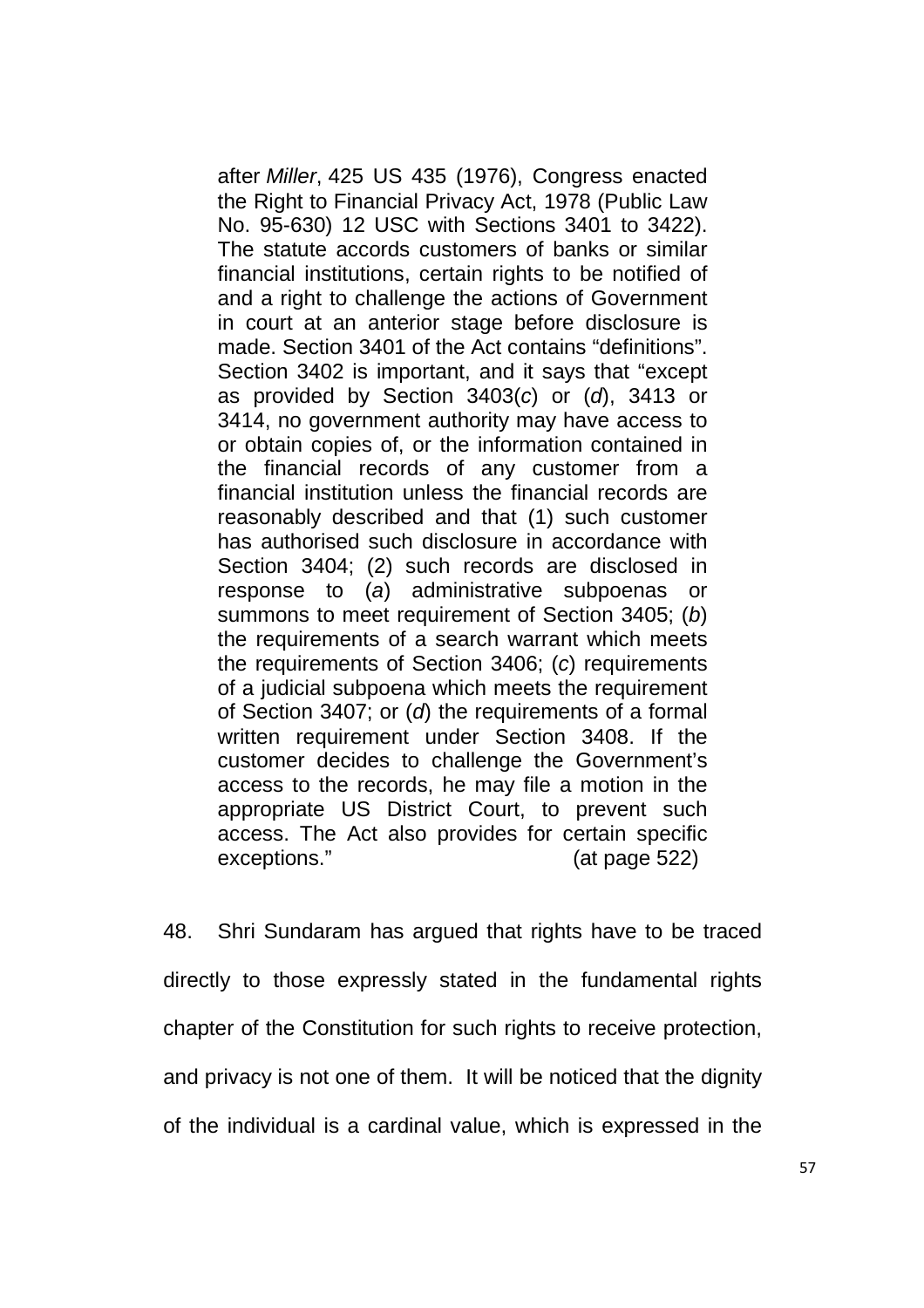Preamble to the Constitution. Such dignity is not expressly stated as a right in the fundamental rights chapter, but has been read into the right to life and personal liberty. The right to live with dignity is expressly read into Article 21 by the judgment in **Jolly George Varghese** v. **Bank of Cochin**, (1980) 2 SCC 360 at paragraph 10. Similarly, the right against bar fetters and handcuffing being integral to an individual's dignity was read into Article 21 by the judgment in **Charles Sobraj** v. **Delhi Administration**, (1978) 4 SCC 494 at paragraphs 192, 197-B, 234 and 241 and **Prem Shankar Shukla** v. **Delhi Administration**, (1980) 3 SCC 526 at paragraphs 21 and 22. It is too late in the day to canvas that a fundamental right must be traceable to express language in Part III of the Constitution. As will be pointed out later in this judgment, a Constitution has to be read in such a way that words deliver up principles that are to be followed and if this is kept in mind, it is clear that the concept of privacy is contained not merely in personal liberty, but also in the dignity of the individual.

49. The judgment in **Stanley** v. **Georgia**, 22 L.Ed. 2d 542 at 549, 550 and 551 (1969) will serve to illustrate how privacy is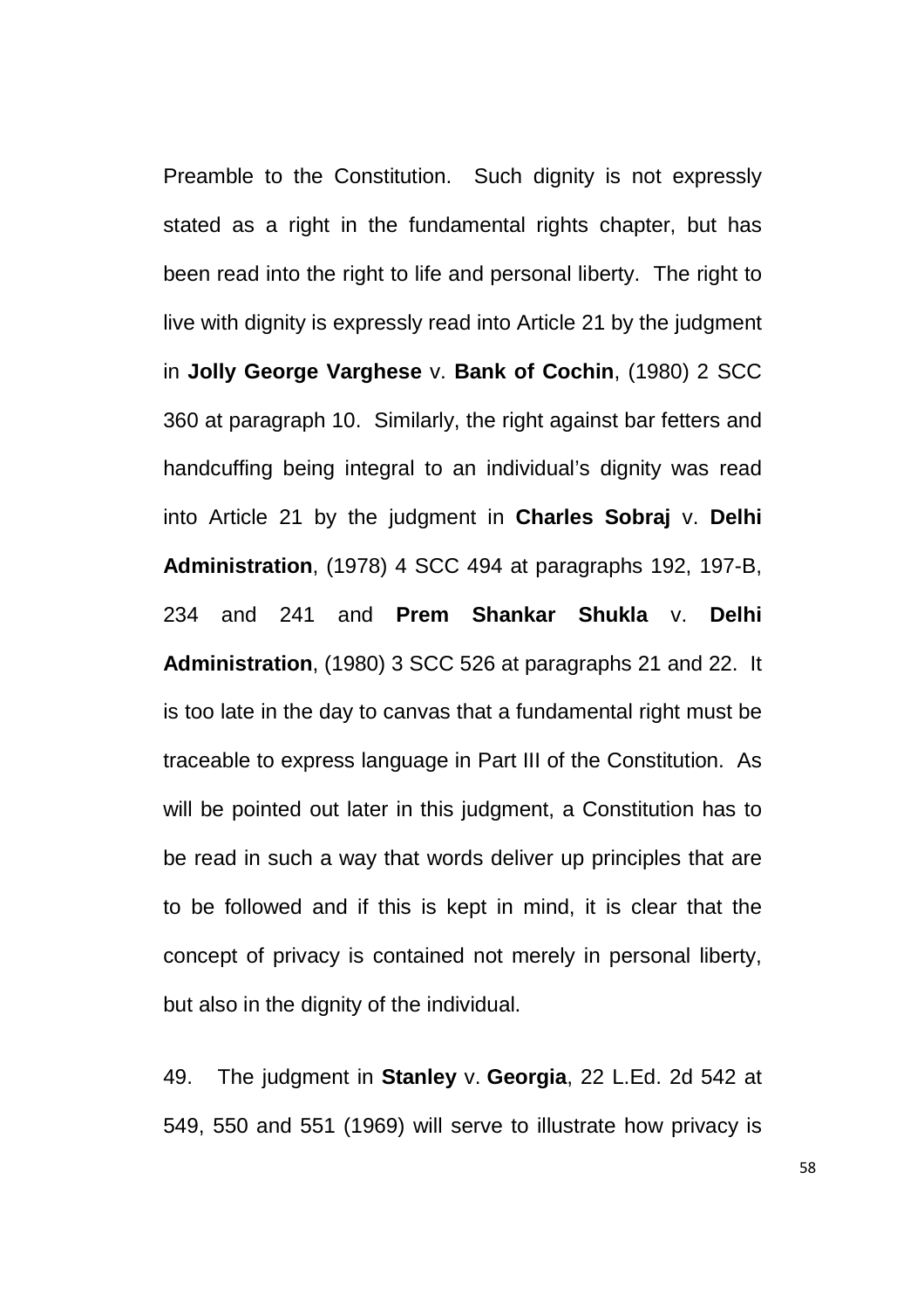conceptually different from an expressly enumerated fundamental right. In this case, the appellant before the Court was tried and convicted under a Georgia statute for knowingly having possession of obscene material in his home. The U.S. Supreme Court referred to judgments which had held that obscenity is not within the area of constitutionally protected speech under the First Amendment to the U.S. Constitution. Yet, the Court held:

"It is now well established that the Constitution protects the right to receive information and ideas. "This freedom [of speech and press] … necessarily protects the right to receive……" Martin v. City of Struthers, 319 US 141, 143, 87 L Ed 1313, 1316, 63 S Ct 862 (1943); see Griswold v. Connecticut, 381 US 479, 482, 14 L Ed 2d 510, 513, 85 S Ct 1678 (1965); Lamont v. Postmaster General, 381 U.S. 301, 307-308, 14 L Ed 2d 398, 402, 403, 85 S Ct 1493 (1965) (Brennan, J., concurring); cf. Pierce v. Society of the Sisters, 268 U.S. 510, 69 L Ed 1070, 45 S Ct 571, 39 ALR 468 (1925). This right to receive information and ideas, regardless of their social worth, see Winters v. New York, 333 US 507, 510, 92 L Ed 840, 847, 68 S Ct 665 (1948), is fundamental to our free society. Moreover, in the context of this case—a prosecution for mere possession of printed or filmed matter in the privacy of a person's own home—that right takes on an added dimension. For also fundamental is the right to be free, except in very limited circumstances, from unwanted governmental intrusions into one's privacy…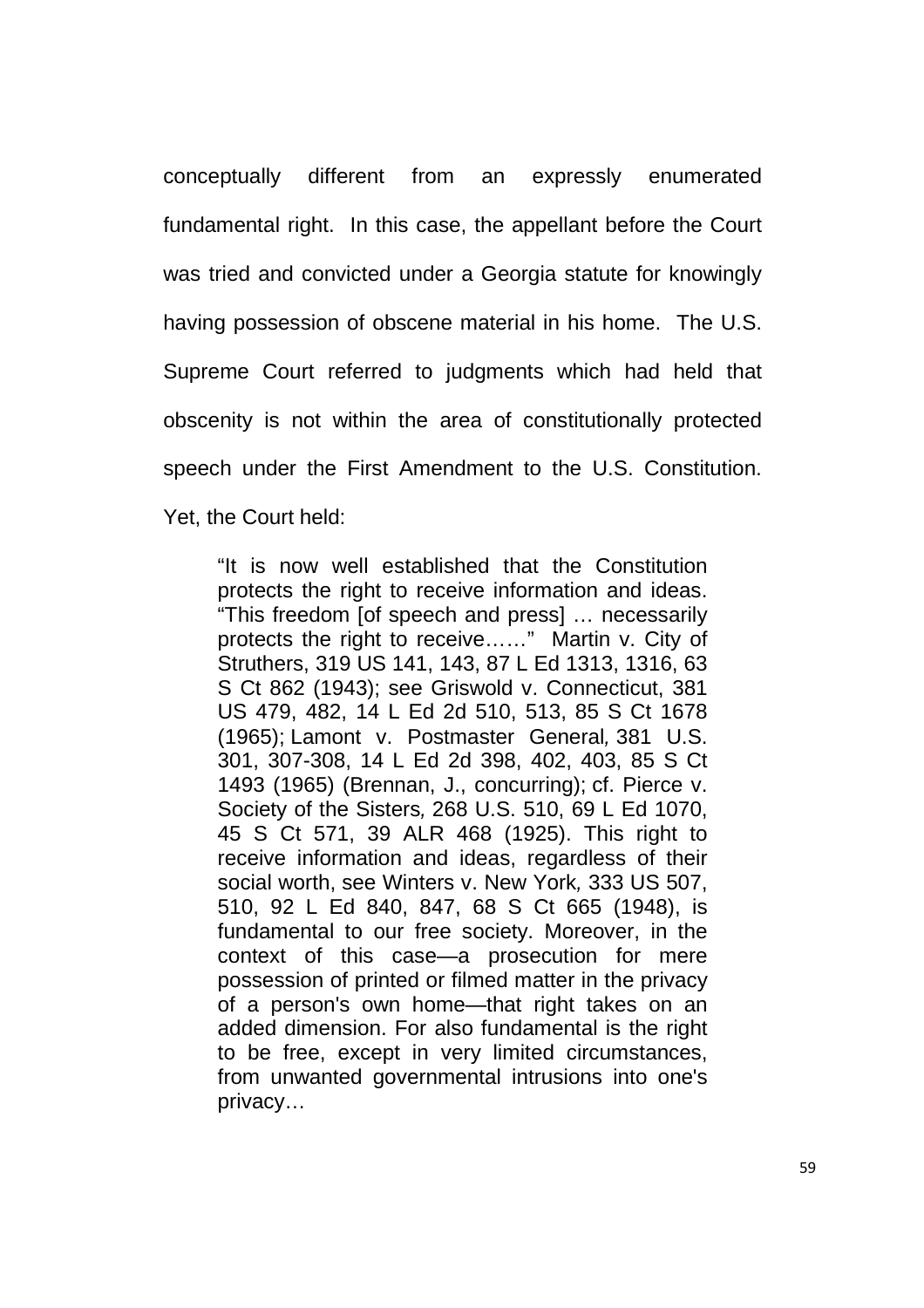These are the rights that appellant is asserting in the case before us. He is asserting the right to read or observe what he pleases—the right to satisfy his intellectual and emotional needs in the privacy of his own home. He is asserting the right to be free from state inquiry into the contents of his library. Georgia contends that appellant does not have these rights, that there are certain types of materials that the individual may not read or even possess. Georgia justifies this assertion by arguing that the films in the present case are obscene. But we think that mere categorization of these films as "obscene" is insufficient justification for such a drastic invasion of personal liberties guaranteed by the First and Fourteenth Amendments. Whatever may be the justifications for other statutes regulating obscenity, we do not think they reach into the privacy of one's own home. If the First Amendment means anything, it means that a State has no business telling a man, sitting alone in his own house, what books he may read or what films he may watch. Our whole constitutional heritage rebels at the thought of giving government the power to control men's minds."

(Emphasis Supplied)

The Court concluded by stating:

"We hold that the First and Fourteenth Amendments prohibit making mere private possession of obscene material a crime. Roth and the cases following that decision are not impaired by today's holding. As we have said, the States retain broad power to regulate obscenity; that power simply does not extend to mere possession by the individual in the privacy of his own home."

50. This case, more than any other, brings out in bold relief,

the difference between the right to privacy and the right to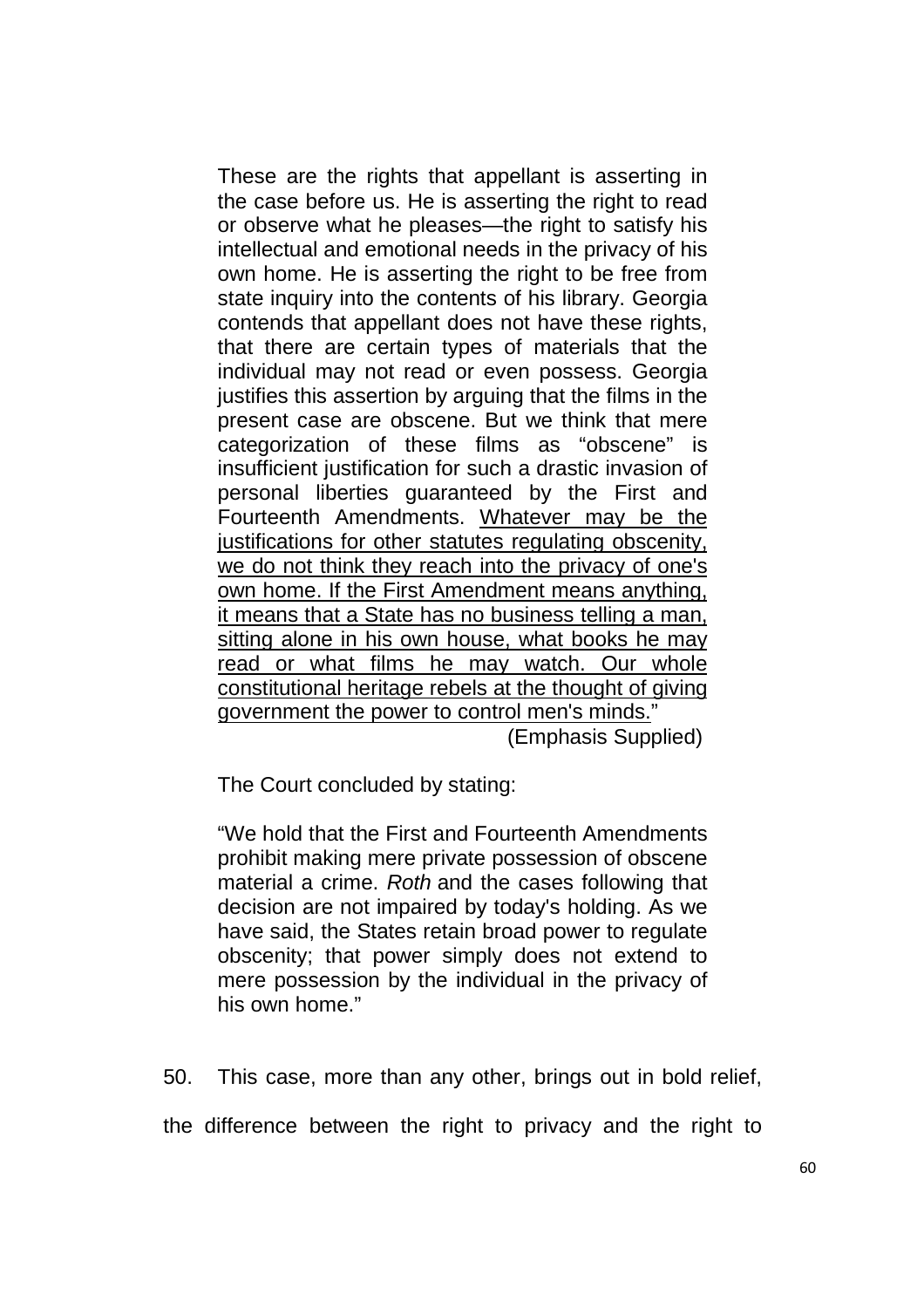freedom of speech. Obscenity was held to be outside the freedom of speech amended by the First Amendment, but a privacy interest which related to the right to read obscene material was protected under the very same Amendment. Obviously, therefore, neither is privacy as vague and amorphous as has been argued, nor is it correct to state that unless it finds express mention in a provision in Part III of the Constitution, it should not be regarded as a fundamental right.

51. Shri Sundaram's argument that personal liberty is different from civil liberty need not detain us at all for the reason that at least qua the fundament right to privacy — that right being intimately connected with the liberty of the person would certainly fall within the expression "personal liberty".

52. According to Shri Sundaram, every facet of privacy is not protected. Instances of actions which, according to him, are not protected are:

• "Taxation laws requiring the furnishing of information;

In relation to a census;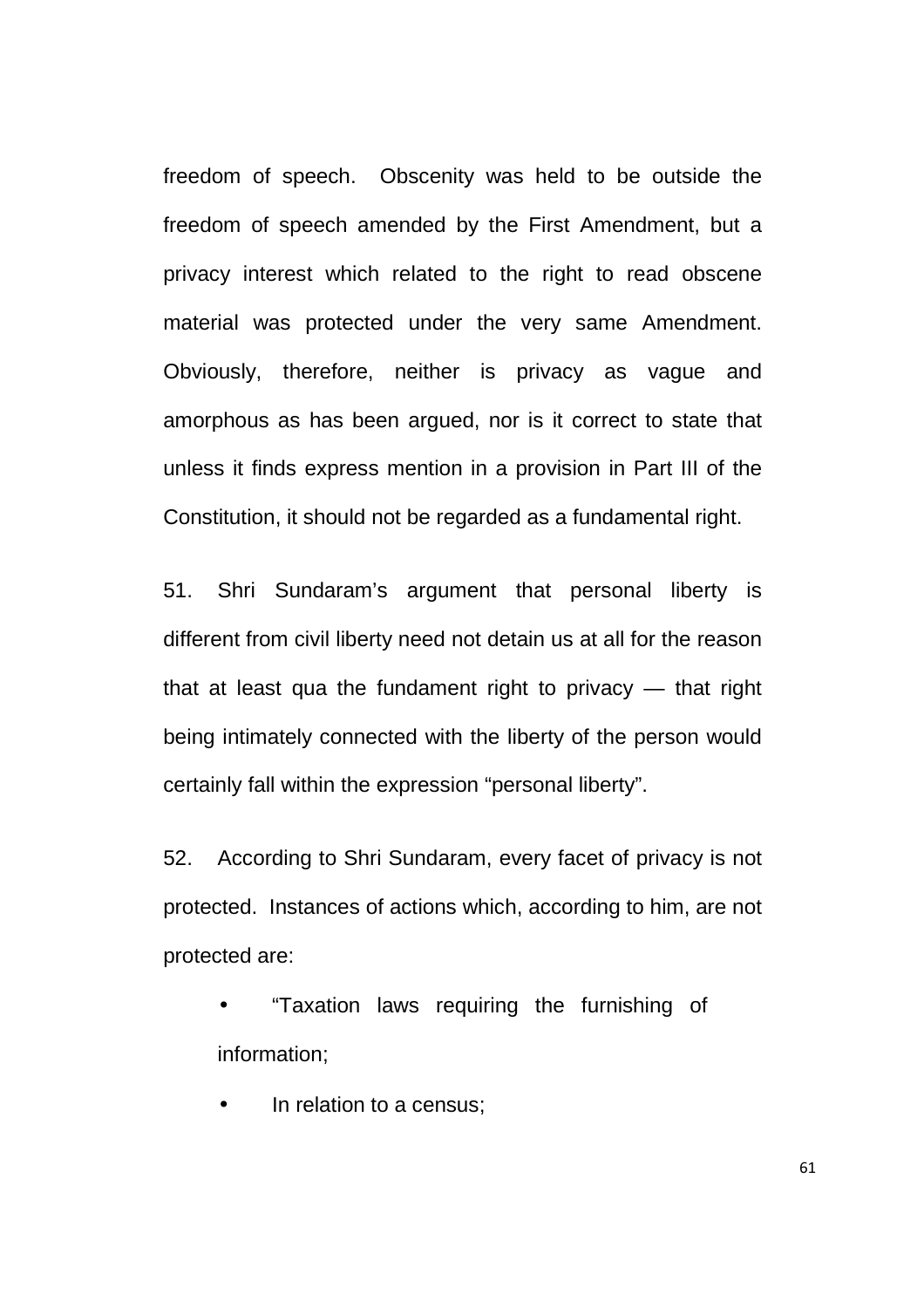Details and documents required to be furnished for the purpose of obtaining a passport;

• Prohibitions pertaining to viewing pornography."

53. We are afraid that this is really putting the cart before the horse. Taxation laws which require the furnishing of information certainly impinge upon the privacy of every individual which ought to receive protection. Indeed, most taxation laws which require the furnishing of such information also have, as a concomitant provision, provisions which prohibit the dissemination of such information to others except under specified circumstances which have relation to some legitimate or important State or societal interest. The same would be the case in relation to a census and details and documents required to be furnished for obtaining a passport. Prohibitions pertaining to viewing pornography have been dealt with earlier in this judgment. The U.S. Supreme Court's decision in **Stanley** (supra) held that such prohibitions would be invalid if the State were to intrude into the privacy of one's home.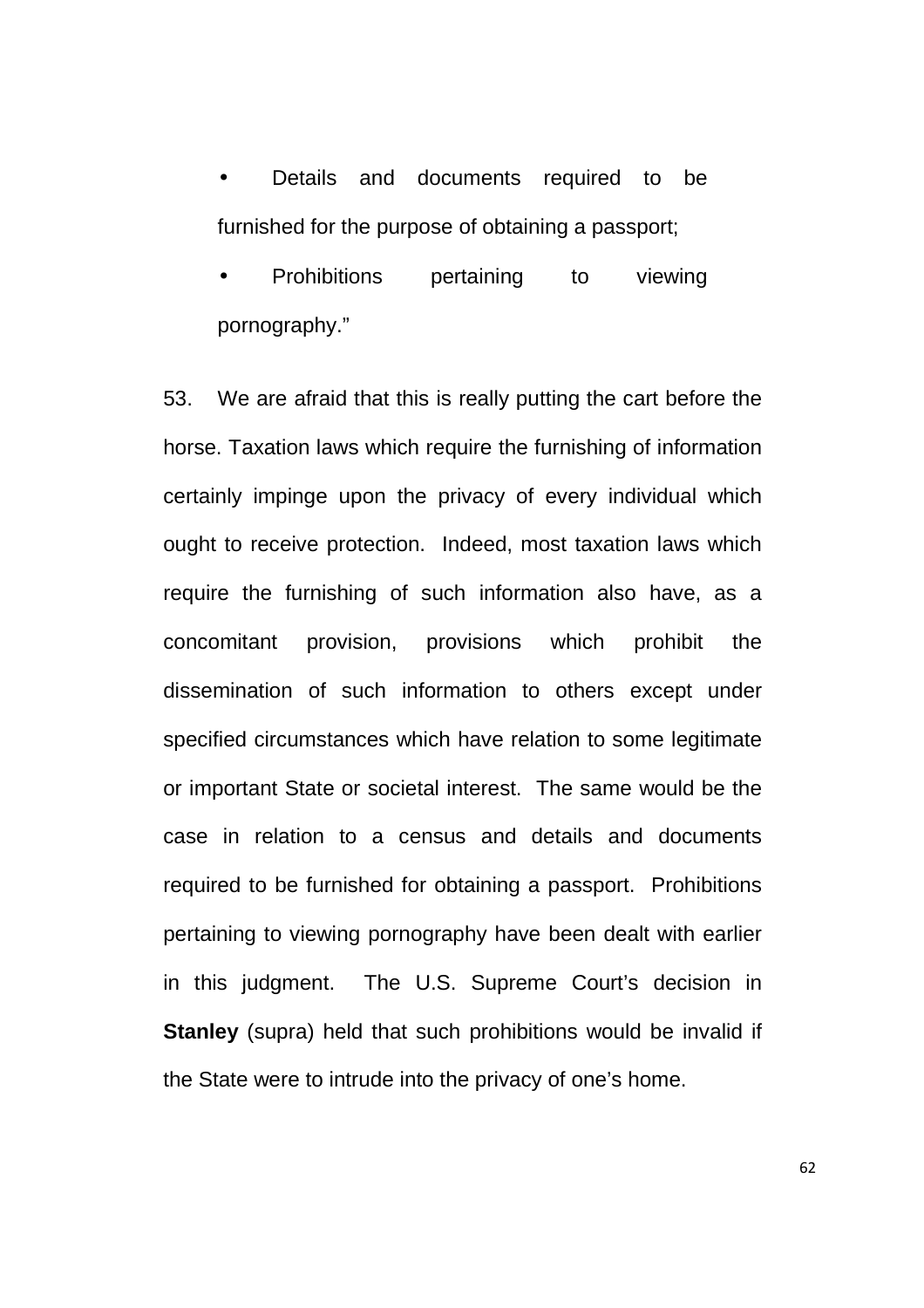54. The learned Attorney General drew our attention to a number of judgments which have held that there is no fundamental right to trade in liquor and cited **Khoday Distilleries Ltd.** v. **State of Karnataka**, (1995) 1 SCC 574. Quite obviously, nobody has the fundamental right to carry on business in crime. Indeed, in a situation where liquor is expressly permitted to be sold under a licence, it would be difficult to state that such seller of liquor would not have the fundamental right to trade under Article 19(1)(g), even though the purport of some of our decisions seems to stating exactly that – See the difference in approach between the earlier Constitution Bench judgment in **Krishna Kumar Narula** v. **State of Jammu and Kashmir**, (1967) 3 SCR 50, and the later Constitution Bench judgment in **Har Shankar** v. **The Dy. Excise and Taxation Commr**., (1975) 1 SCC 737. In any event, the analogy to be drawn from the cases dealing with liquor does not take us further for the simple reason that the fundamental right to privacy once recognized, must yield in given circumstances to legitimate State interests in combating crime. But this arises only after recognition of the right to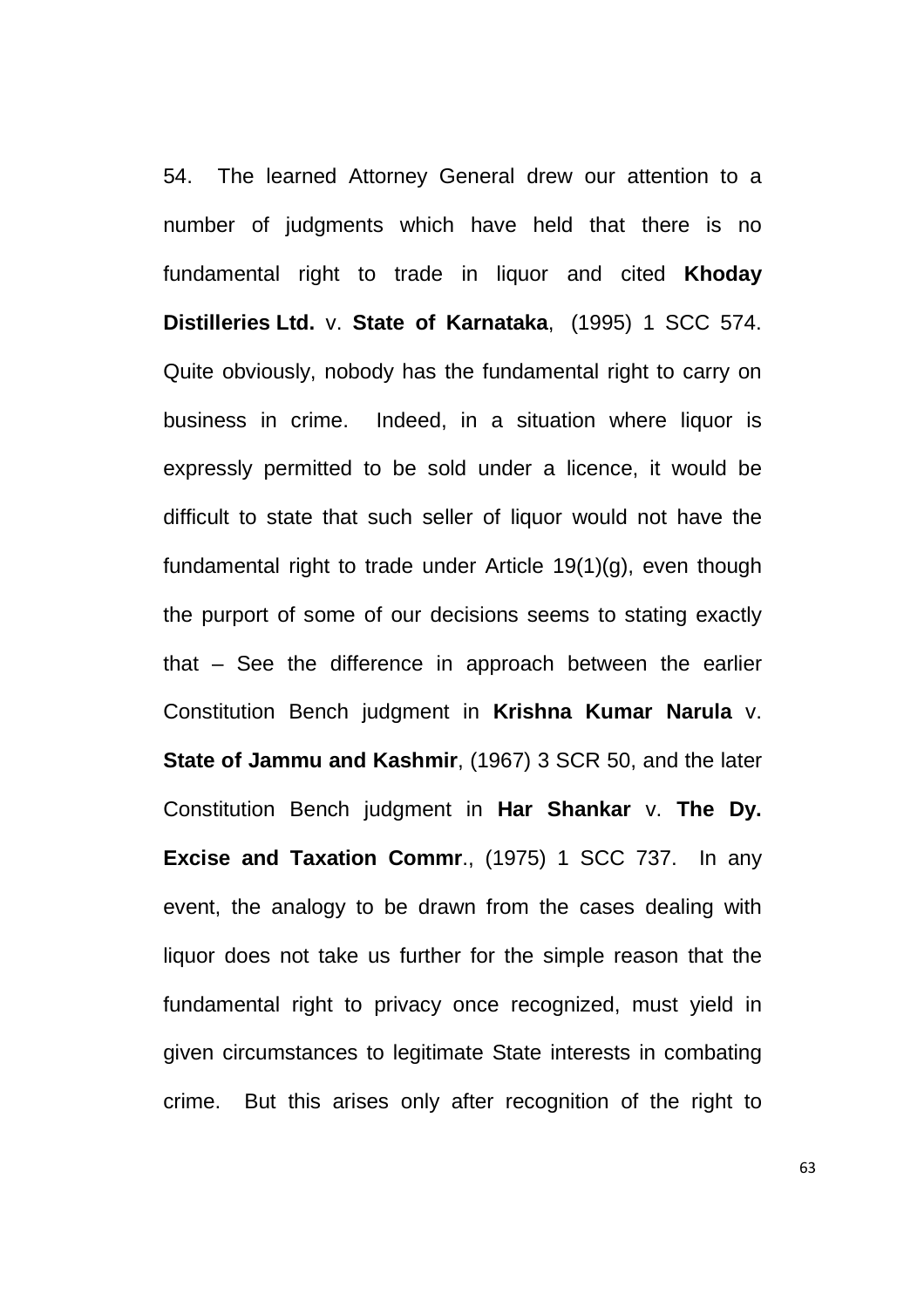privacy as a fundamental right and not before. What must be a reasonable restriction in the interest of a legitimate State interest or in public interest cannot determine whether the intrusion into a person's affairs is or is not a fundamental right. Every State intrusion into privacy interests which deals with the physical body or the dissemination of information personal to an individual or personal choices relating to the individual would be subjected to the balancing test prescribed under the fundamental right that it infringes depending upon where the privacy interest claimed is founded.

55. The learned Attorney General and Shri Tushar Mehta, learned Additional Solicitor General, in particular, argued that our statutes are replete with a recognition of the right to privacy, and Shri Tushar Mehta cited provisions of the Right to Information Act, 2005, the Indian Easements Act, 1882, the Indian Penal Code, 1860, the Indian Telegraph Act, 1885, the Bankers' Books Evidence Act, 1891, the Credit Information Companies (Regulation) Act, 2005, the Public Financial Institutions (Obligation as to Fidelity and Secrecy) Act, 1983, the Payment and Settlement Systems Act, 2007, the Income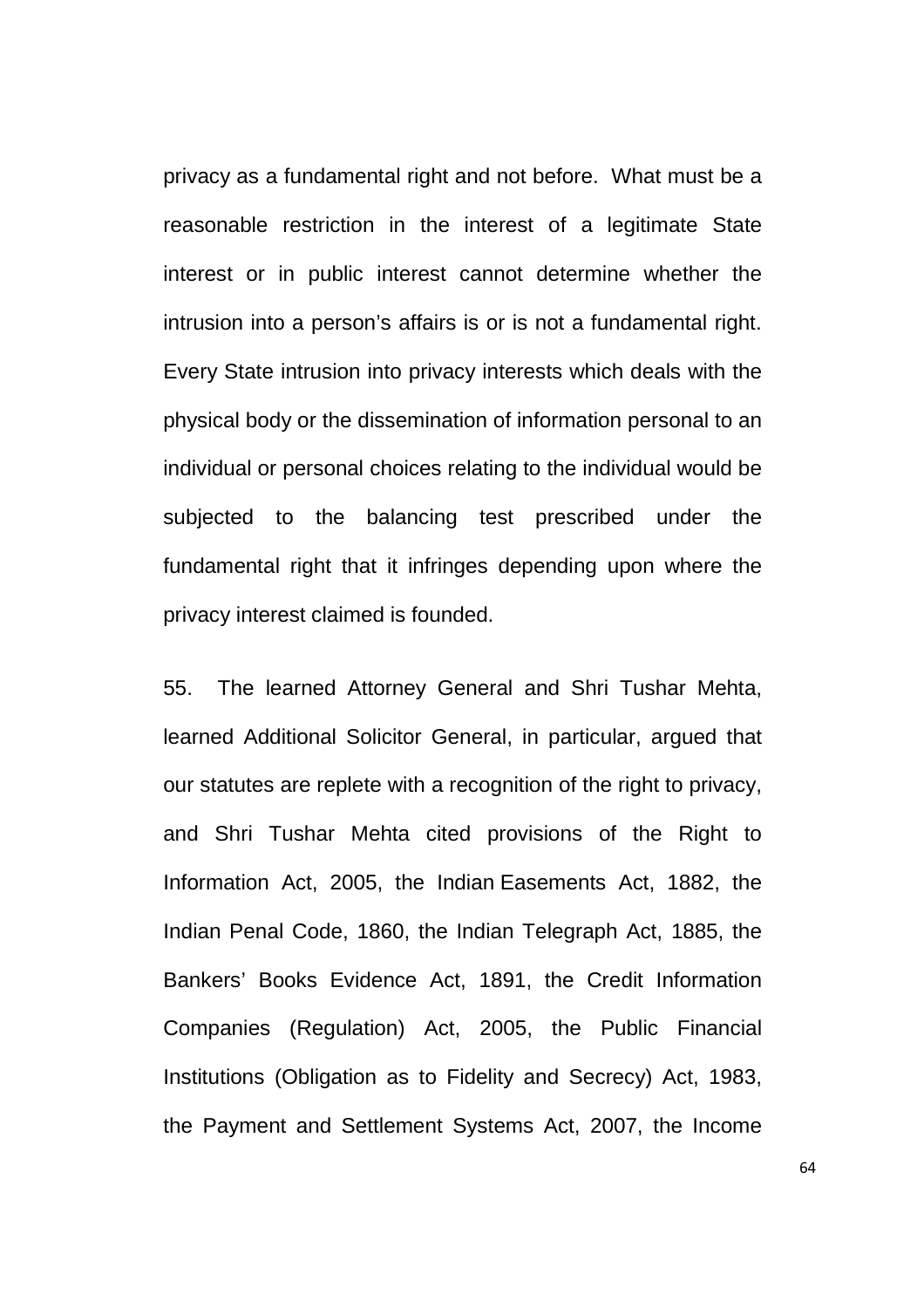Tax Act, 1961, the Aadhaar (Targeted Delivery of Financial and other Subsidies, Benefits and Services) Act, 2016, the Census Act, 1948, the Collection of Statistics Act, 2008, the Juvenile Justice (Care and Protection of Children) Act, 2015, the Protection of Children from Sexual Offences Act, 2012 and the Information Technology Act, 2000. According to them, since these statutes already protect the privacy rights of individuals, it is unnecessary to read a fundamental right of privacy into Part III of the Constitution.

56. Statutory law can be made and also unmade by a simple Parliamentary majority. In short, the ruling party can, at will, do away with any or all of the protections contained in the statutes mentioned hereinabove. Fundamental rights, on the other hand, are contained in the Constitution so that there would be rights that the citizens of this country may enjoy despite the governments that they may elect. This is all the more so when a particular fundamental right like privacy of the individual is an "inalienable" right which inheres in the individual because he is a human being. The recognition of such right in the fundamental rights chapter of the Constitution is only a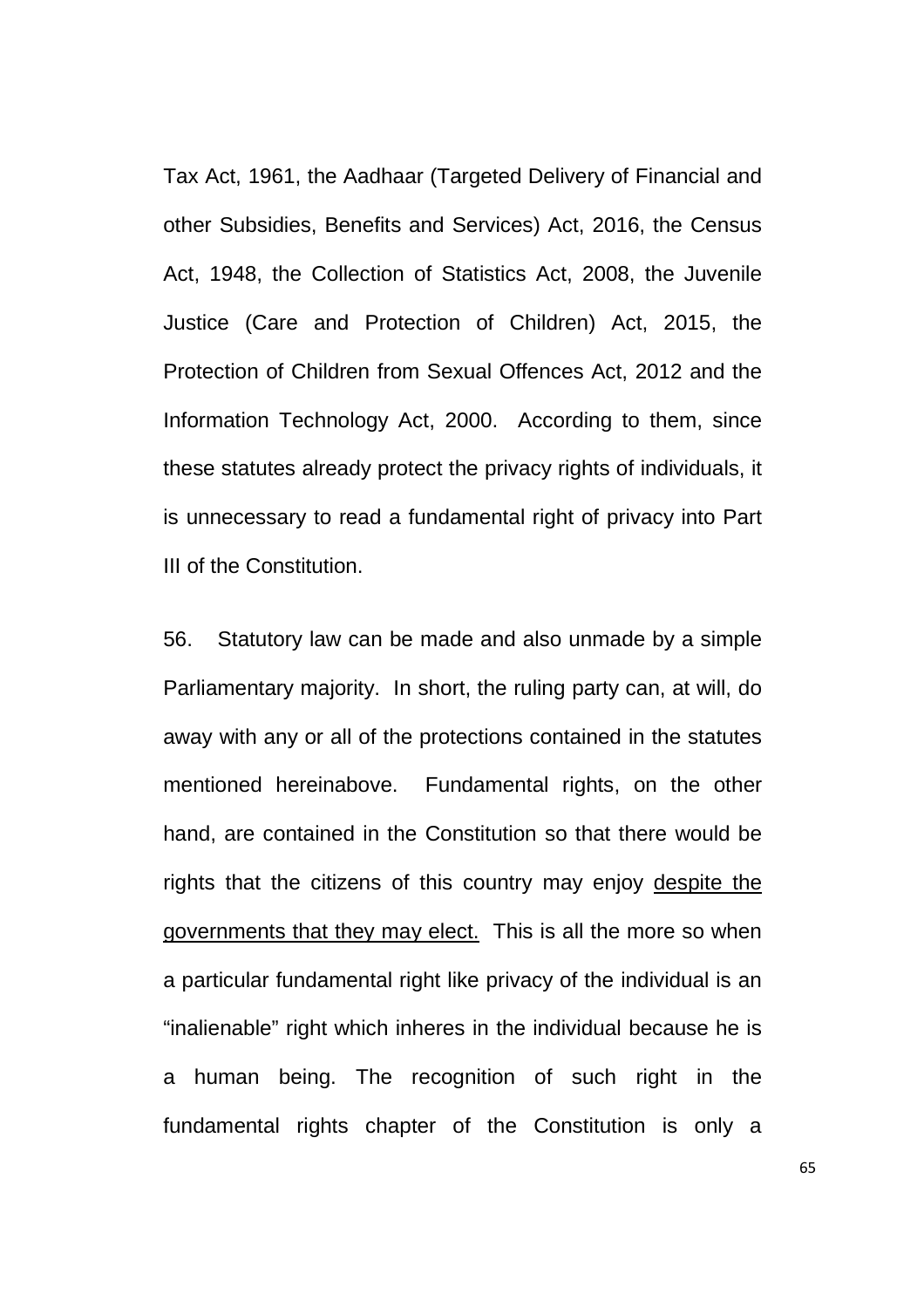recognition that such right exists notwithstanding the shifting sands of majority governments. Statutes may protect fundamental rights; they may also infringe them. In case any existing statute or any statute to be made in the future is an infringement of the inalienable right to privacy, this Court would then be required to test such statute against such fundamental right and if it is found that there is an infringement of such right, without any countervailing societal or public interest, it would be the duty of this Court to declare such legislation to be void as offending the fundamental right to privacy. This argument, therefore, also merits rejection.

57. Shri Rakesh Dwivedi referred copiously to the "reasonable expectation of privacy" test laid down by decisions of the U.S. Supreme Court. The origin of this test is to be found in the concurring judgment of Harlan, J. in **Katz** v. **United States,** 389 U.S. 347 (1967). Though this test has been applied by several subsequent decisions, even in the United States, the application of this test has been criticized.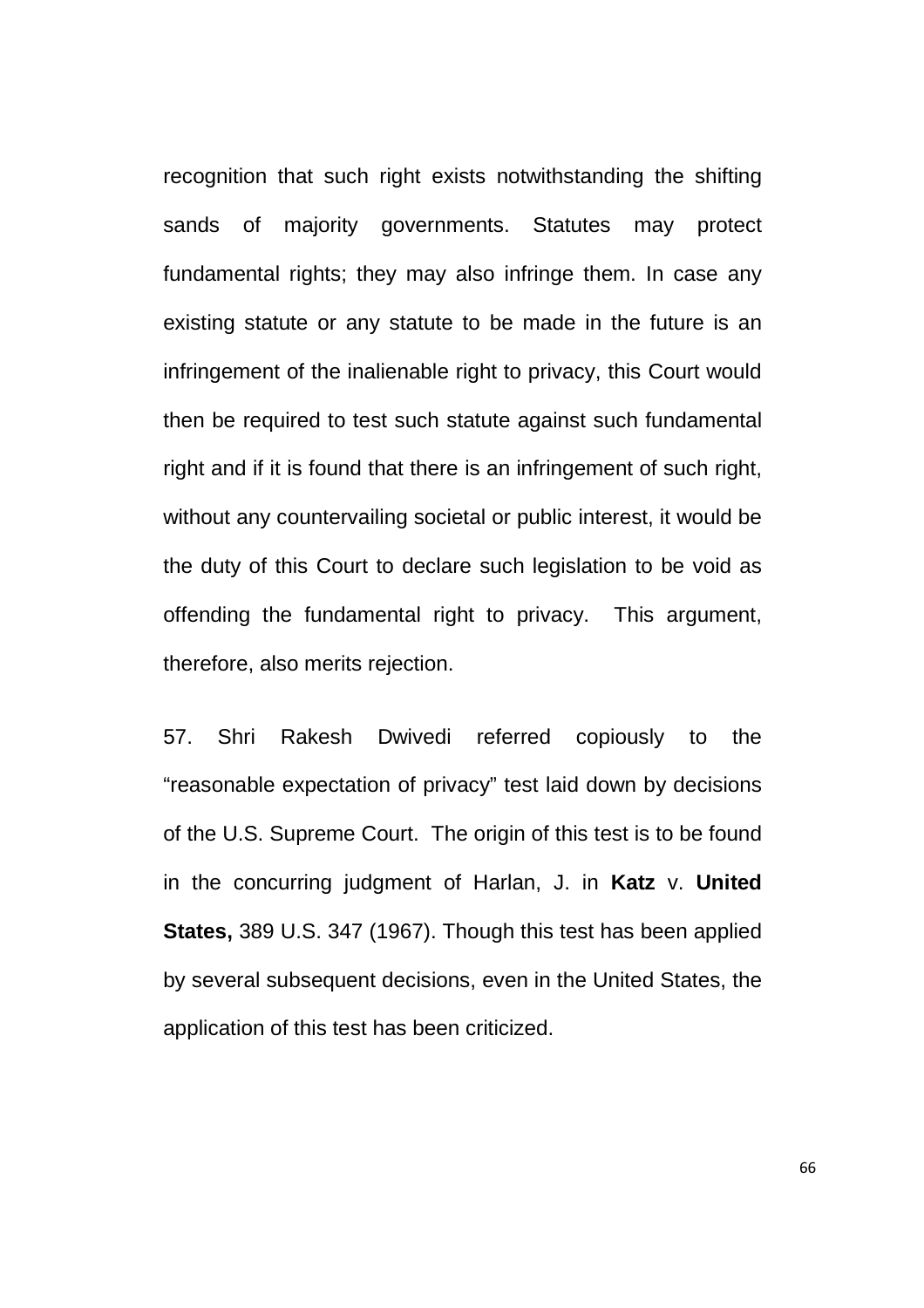### 58. In **Minnesota** v. **Carter**, 525 U.S. 83, 119 S.Ct. 469 at

477 (1998), the concurring judgment of Scalia, J. criticized the

application of the aforesaid test in the following terms:

"The dissent believes that "[o]ur obligation to produce coherent results" requires that we ignore this clear text and 4-century-old tradition, and apply instead the notoriously unhelpful test adopted in a "benchmar[k]" decision that is 31 years old. Post, at 110, citing Katz v. United States, 389 U.S. 347, 88 S.Ct. 507, 19 L.Ed.2d 576 (1967). In my view, the only thing the past three decades have established about the Katz test (which has come to mean the test enunciated by Justice Harlan's separate concurrence in Katz, see id., at 360, 88 S.Ct. 507) is that, unsurprisingly, those "actual (subjective) expectation[s] of privacy" "that society is prepared to recognize as 'reasonable,' " id., at 361, 88 S.Ct. 507, bear an uncanny resemblance to those expectations of privacy that this Court considers reasonable. When that self-indulgent test is employed (as the dissent would employ it here) to determine whether a "search or seizure" within the meaning of the Constitution has occurred (as opposed to whether that "search or seizure" is an "unreasonable" one), it has no plausible foundation in the text of the Fourth Amendment. That provision did not guarantee some generalized "right of privacy" and leave it to this Court to determine which particular manifestations of the value of privacy "society is prepared to recognize as 'reasonable'." Ibid."

### In **Kyllo** v. **United States**, 533 U.S. 27, 121 S. Ct. 2038

at 2043 (2001), the U.S. Supreme Court found that the use of a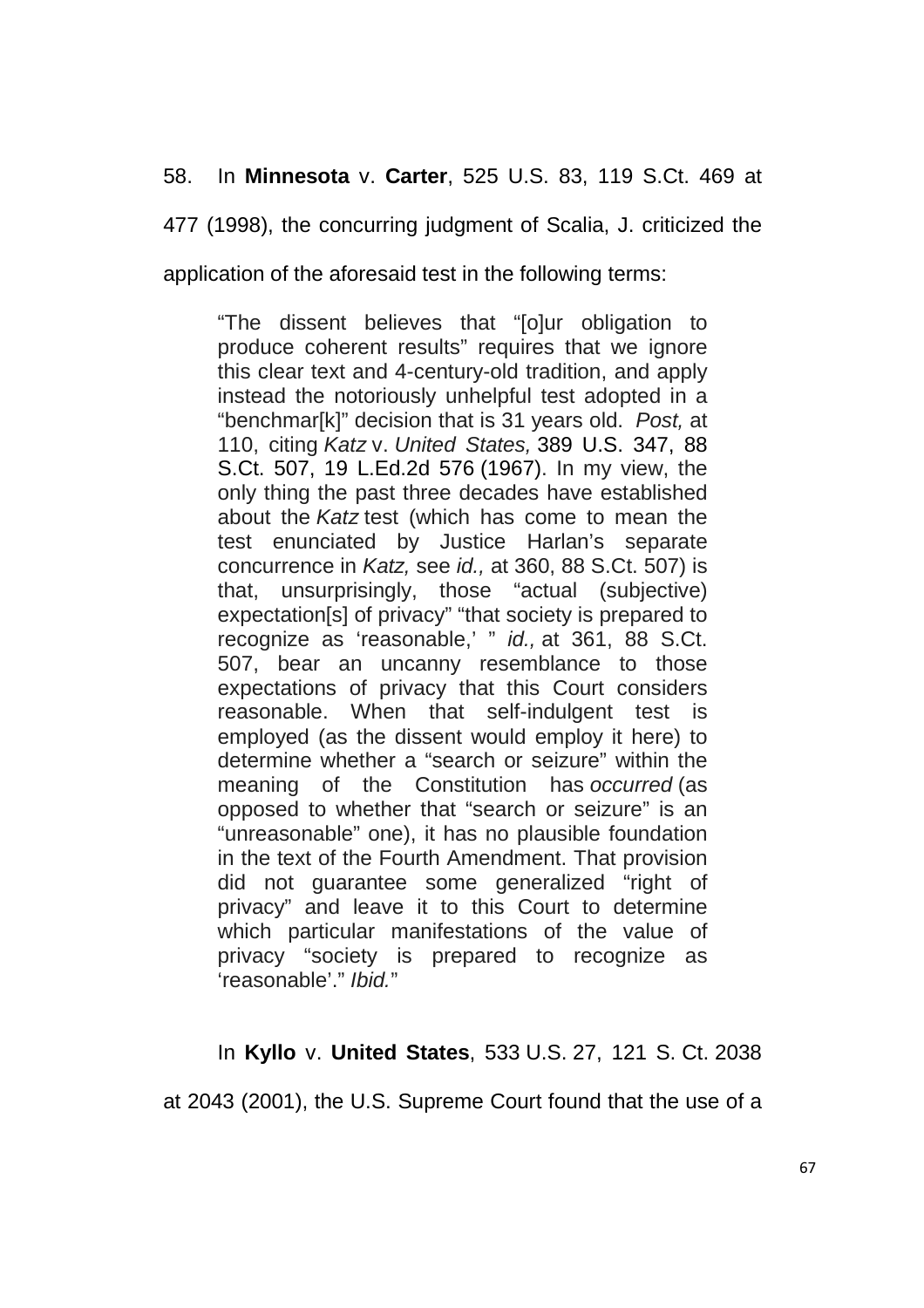thermal imaging device, aimed at a private home from a public street, to detect relative amounts of heat within the private home would be an invasion of the privacy of the individual. In so holding, the U.S. Supreme Court stated:

"The Katz test—whether the individual has an expectation of privacy that society is prepared to recognize as reasonable—has often been criticized as circular, and hence subjective and unpredictable. See 1 W. LaFave, Search and Seizure §2.1(d), pp. 393-394 (3d ed. 1996); Posner, The Uncertain Protection of Privacy by the Supreme Court, 1979 S. Ct. Rev. 173, 188; Carter, supra, at 97, 119 S. Ct. 469 (SCALIA, J., concurring). But see Rakas, supra, at 143-144, n. 12, 99 S. Ct. 421. While it may be difficult to refine Katz when the search of areas such as telephone booths, automobiles, or even the curtilage and uncovered portions of residences are at issue, in the case of the search of the interior of homes—the prototypical and hence most commonly litigated area of protected privacy—there is a ready criterion, with roots deep in the common law, of the minimal expectation of privacy that exists, and that is acknowledged to be reasonable. To withdraw protection of this minimum expectation would be to permit police technology to erode the privacy guaranteed by the Fourth Amendment. We think that obtaining by sense-enhancing technology any information regarding the interior of the home that could not otherwise have been obtained without physical "intrusion into a constitutionally protected area," Silverman, 365 U.S., at 512, 81 S. Ct. 679 constitutes a search—at least where (as here) the technology in question is not in general public use. This assures preservation of that degree of privacy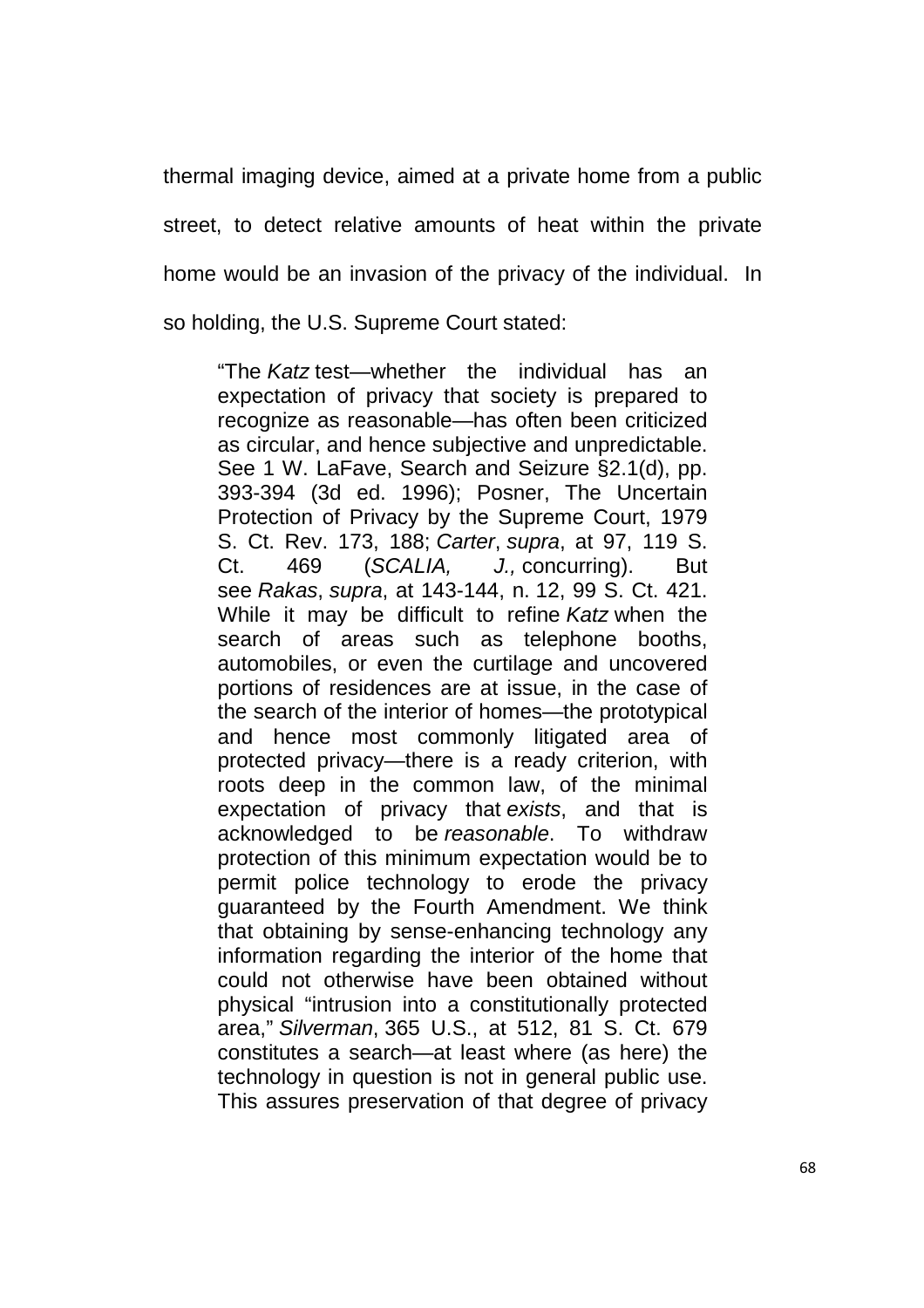against government that existed when the Fourth Amendment was adopted."

59. It is clear, therefore, that in the country of its origin, this test though followed in certain subsequent judgments, has been the subject matter of criticism. There is no doubt that such a test has no plausible foundation in the text of Articles 14, 19, 20 or 21 of our Constitution. Also, as has rightly been held, the test is circular in the sense that there is no invasion of privacy unless the individual whose privacy is invaded had a reasonable expectation of privacy. Whether such individual will or will not have such an expectation ought to depend on what the position in law is. Also, this test is intrinsically linked with the test of voluntarily parting with information, inasmuch as if information is voluntarily parted with, the person concerned can reasonably be said to have no expectation of any privacy interest. This is nothing other than reading of the "reasonable expectation of privacy" with the test in **Miller** (supra), which is that if information is voluntarily parted with, no right to privacy exists. As has been held by us, in **Canara Bank** (supra), this Court referred to **Miller** (supra) and the criticism that it has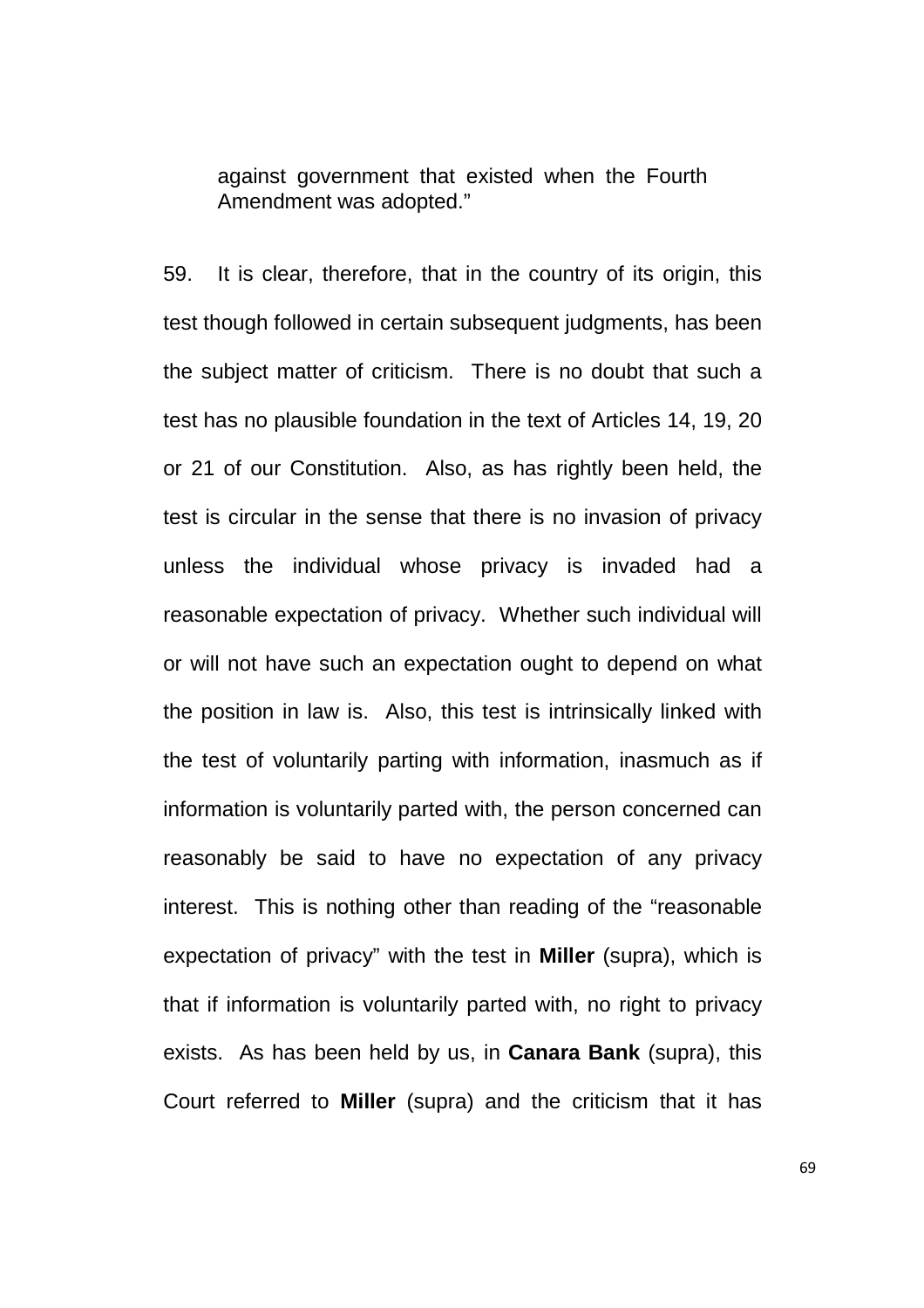received in the country of its origin, and refused to apply it in the Indian context. Also, as has been discussed above, soon after **Miller** (supra), the Congress enacted the Right to Financial Privacy Act, 1978, doing away with the substratum of this judgment. Shri Dwivedi's argument must, therefore, stand rejected.

60. Shri Gopal Sankaranarayanan, relying upon the statement of law in **Behram Khurshid Pesikaka** v. **State of Bombay**, (1955) 1 SCR 613, **Basheshar Nath** v. **CIT**, (1959) Supp. (1) SCR 528 and **Olga Tellis** v. **Bombay Municipal Corporation**, (1985) 3 SCC 545, has argued that it is well established that fundamental rights cannot be waived. Since this is the law in this country, if this Court were to hold that the right to privacy is a fundamental right, then it would not be possible to waive any part of such right and consequently would lead to the following complications:

• All the statutory provisions that deal with aspects of privacy would be vulnerable.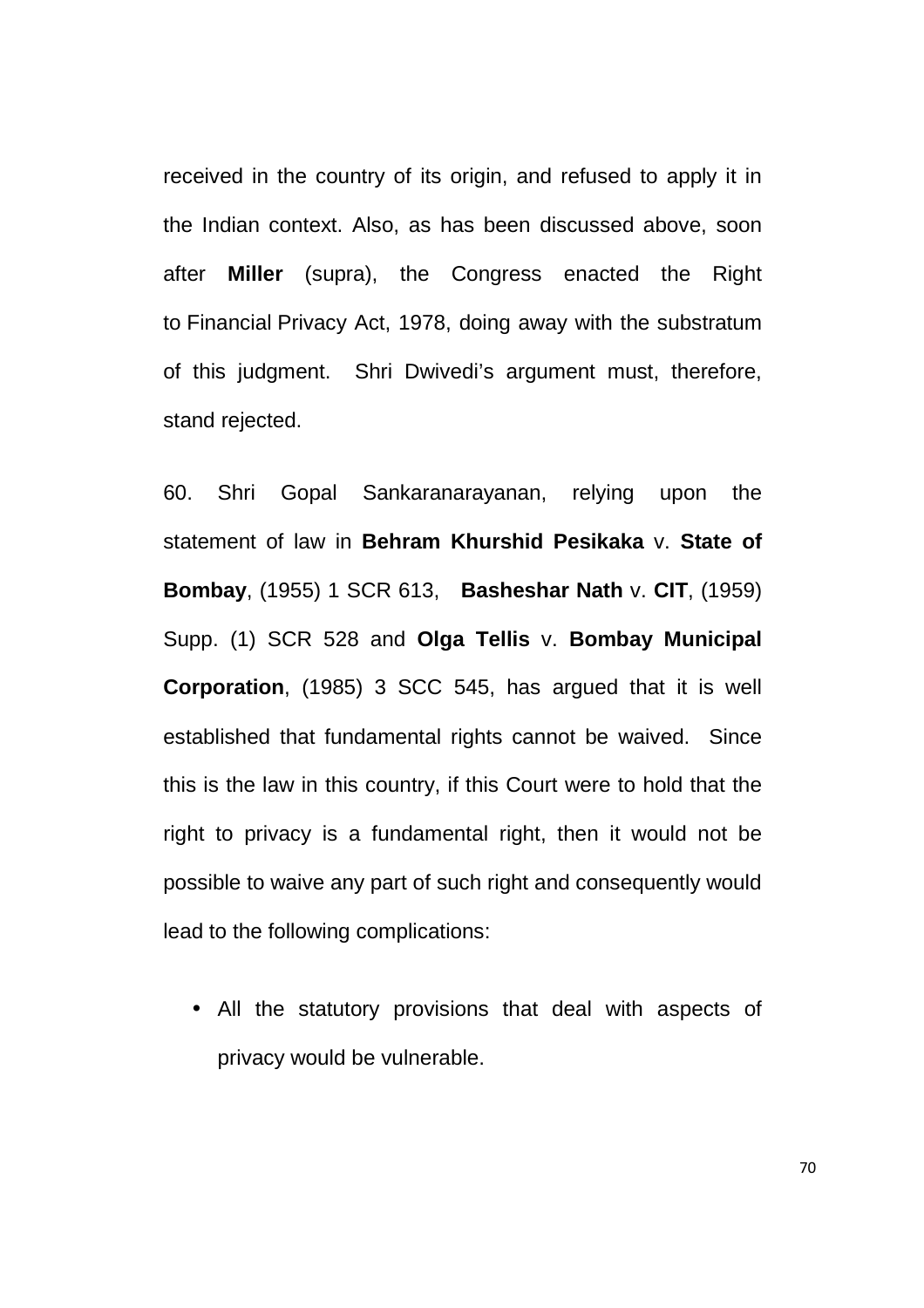- The State would be barred from contractually obtaining virtually any information about a person, including identification, fingerprints, residential address, photographs, employment details, etc., unless they were all found to be not a part of the right to privacy.
- The consequence would be that the judiciary would be testing what aspects of privacy could be excluded from Article 21 rather than what can be included in Article 21.

This argument again need not detain us. Statutory provisions that deal with aspects of privacy would continue to be tested on the ground that they would violate the fundamental right to privacy, and would not be struck down, if it is found on a balancing test that the social or public interest and the reasonableness of the restrictions would outweigh the particular aspect of privacy claimed. If this is so, then statutes which would enable the State to contractually obtain information about persons would pass muster in given circumstances, provided they safeguard the individual right to privacy as well. A simple example would suffice. If a person was to paste on Facebook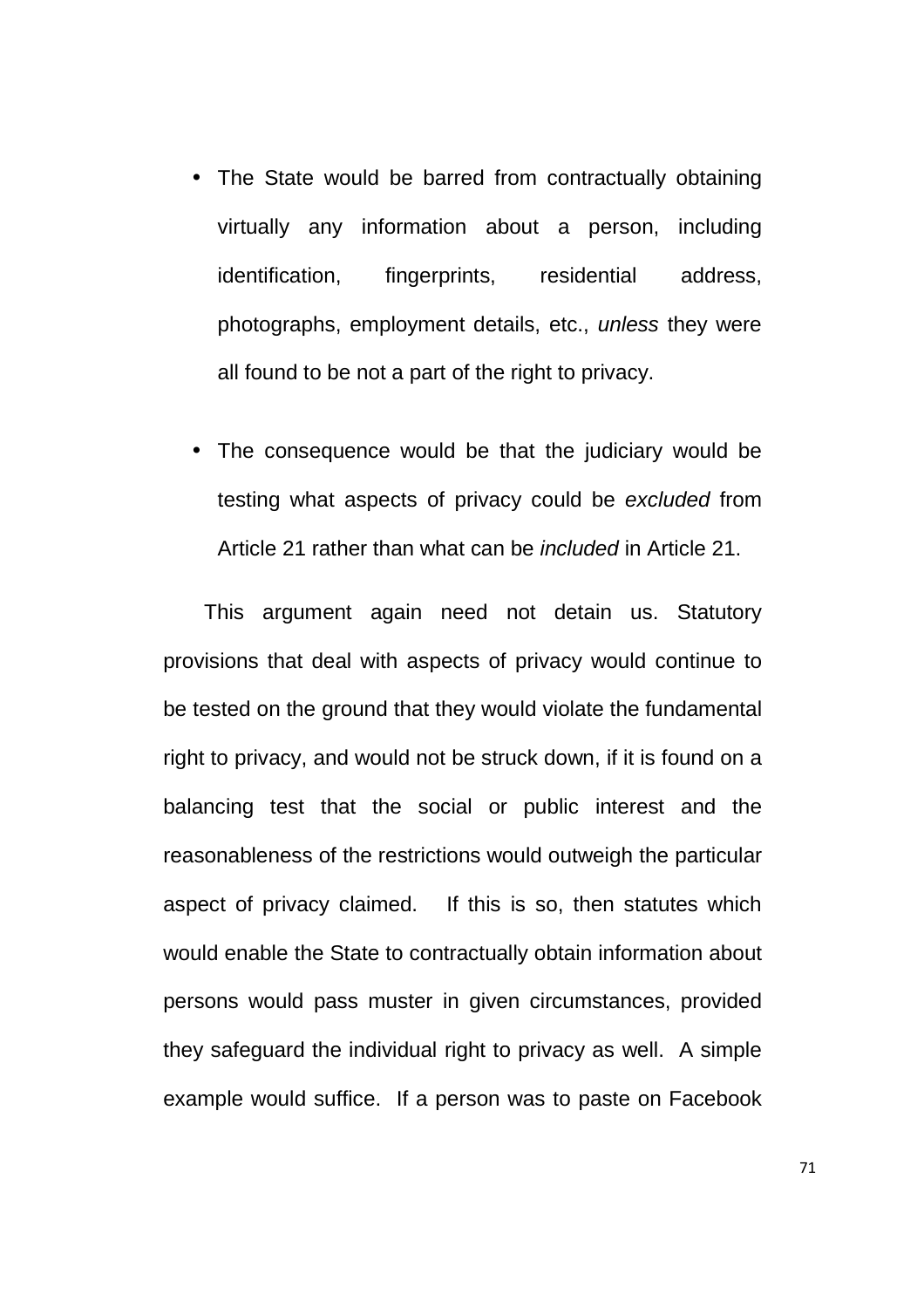vital information about himself/herself, such information, being in the public domain, could not possibly be claimed as a privacy right after such disclosure. But, in pursuance of a statutory requirement, if certain details need to be given for the concerned statutory purpose, then such details would certainly affect the right to privacy, but would on a balance, pass muster as the State action concerned has sufficient inbuilt safeguards to protect this right – viz. the fact that such information cannot be disseminated to anyone else, save on compelling grounds of public interest.

#### **The Fundamental Right to Privacy**

61. This conclusion brings us to where the right to privacy resides and what its contours are. But before getting into this knotty question, it is important to restate a few constitutional fundamentals.

62. Never must we forget the great John Marshall, C.J.'s admonition that it is a Constitution that we are expounding. [(see: McCulloch v. Maryland, 17 U.S. 316 at 407 (1819)]. Indeed a Constitution is meant to govern people's lives, and as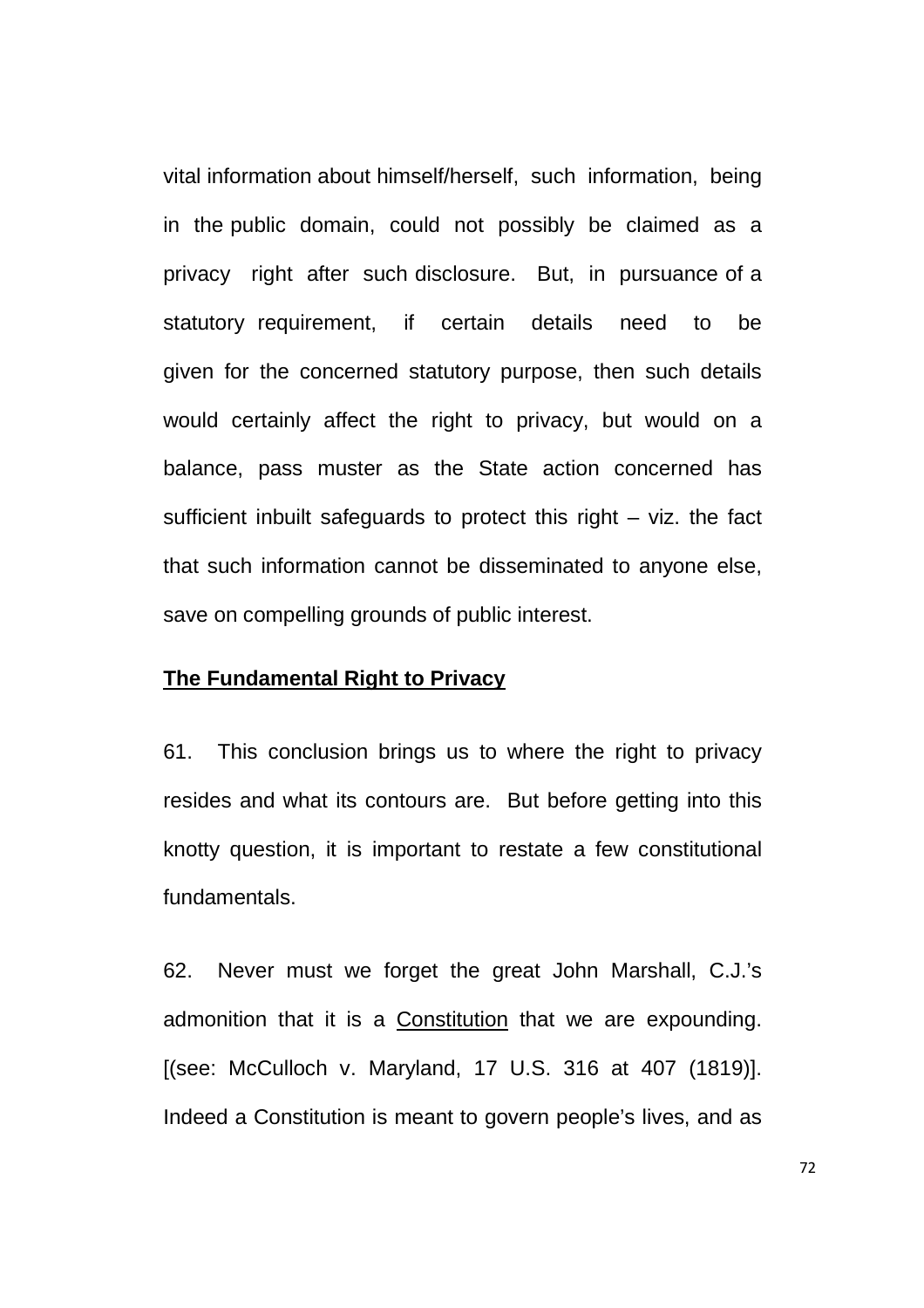people's lives keep evolving and changing with the times, so does the interpretation of the Constitution to keep pace with such changes. This was well expressed in at least two judgments of this Court. In **Ashok Tanwar & Anr.** v. **State of H.P. & Ors.,** (2005) 2 SCC 104, a Constitution Bench stated as follows:

"This apart, the interpretation of a provision of the Constitution having regard to various aspects serving the purpose and mandate of the Constitution by this Court stands on a separate footing. A constitution unlike other statutes is meant to be a durable instrument to serve through longer number of years, i.e., ages without frequent revision. It is intended to serve the needs of the day when it was enacted and also to meet needs of the changing conditions of the future. This Court in R.C. Poudyal v. Union of India, 1994 Supp (1) SCC 324, in paragraph 124, observed thus:

> "124. In judicial review of the vires of the exercise of a constitutional power such as the one under Article 2, the significance and importance of the political components of the decision deemed fit by Parliament cannot be put out of consideration as long as the conditions do not violate the constitutional fundamentals. In the interpretation of a constitutional document, 'words are but the framework of concepts and concepts may change more than words themselves'. The significance of the change of the concepts themselves is vital and the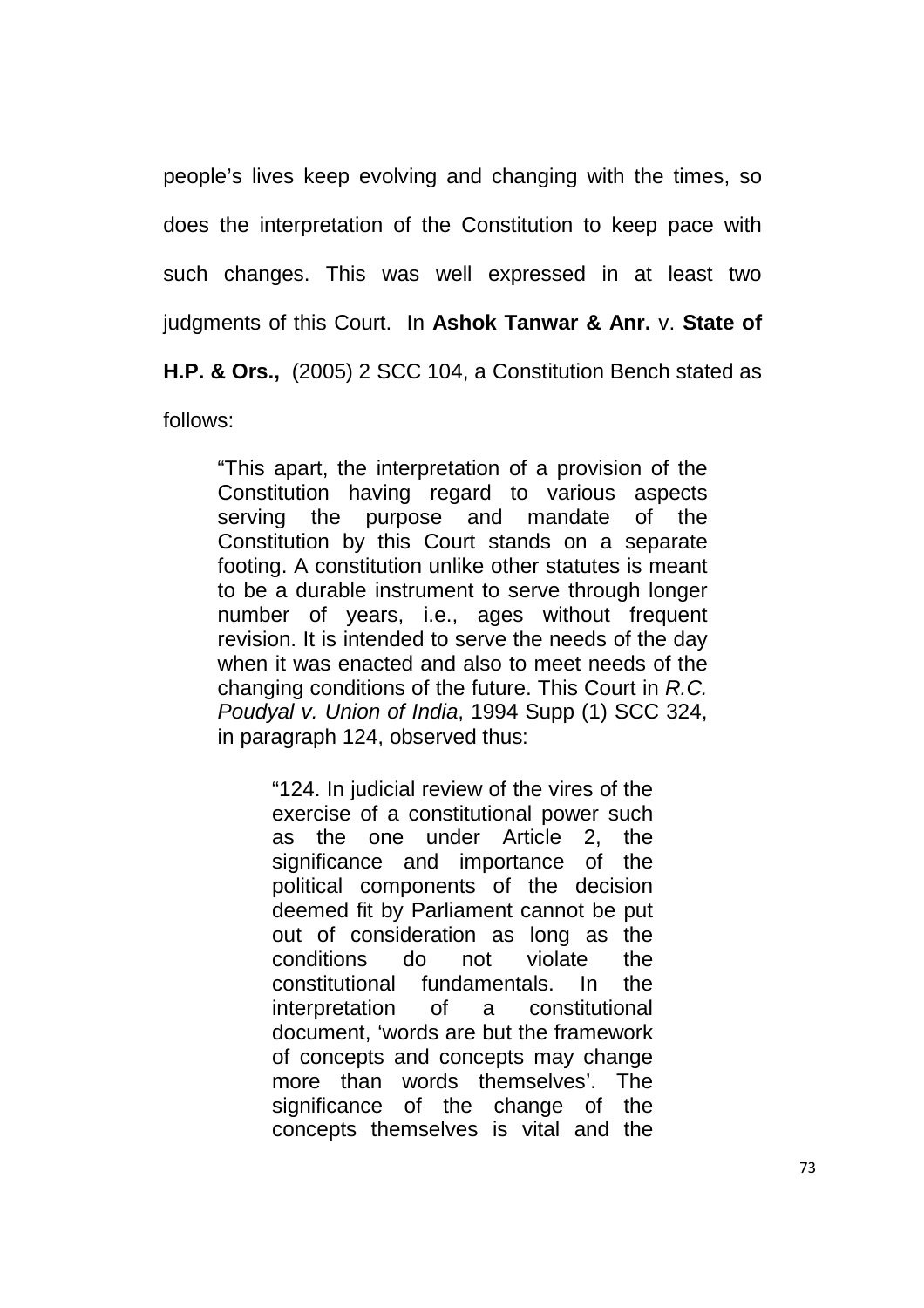constitutional issues are not solved by a mere appeal to the meaning of the words without an acceptance of the line of their growth. It is aptly said that 'the intention of a Constitution is rather to outline principles than to engrave details'."

In the First B.N. Rau Memorial Lecture on "Judicial Methods" M. Hidayatullah, J. observed:

> "More freedom exists in the interpretation of the Constitution than in the interpretation of ordinary laws. This is due to the fact that the ordinary law is more often before courts, that there are always dicta of judges readily available while in the domain of constitutional law there is again and again novelty of situation and approach."

Chief Justice Marshall while deciding the celebrated McCulloch v. Maryland [4 Wheaton (17 US) 316 : 4 L Ed 579 (1819)] (Wheaton at p. 407, L.Ed. at p. 602) made the pregnant remark—"we must never forget that it is the constitution we are expounding"— meaning thereby that it is a question of new meaning in new circumstances. Cardozo in his lectures also said: "The great generalities of the Constitution have a content and a significance that vary from age to age." Chief Justice Marshall in McCulloch v. Maryland [4 Wheaton (17 US) 316 : 4 L Ed 579 (1819)] (L.Ed at pp 603-604) declared that the Constitution was "intended to endure for ages to come, and consequently, to be adapted to the various crises of human affairs". In this regard it is worthwhile to see the observations made in paragraphs 324 to 326 in Supreme Court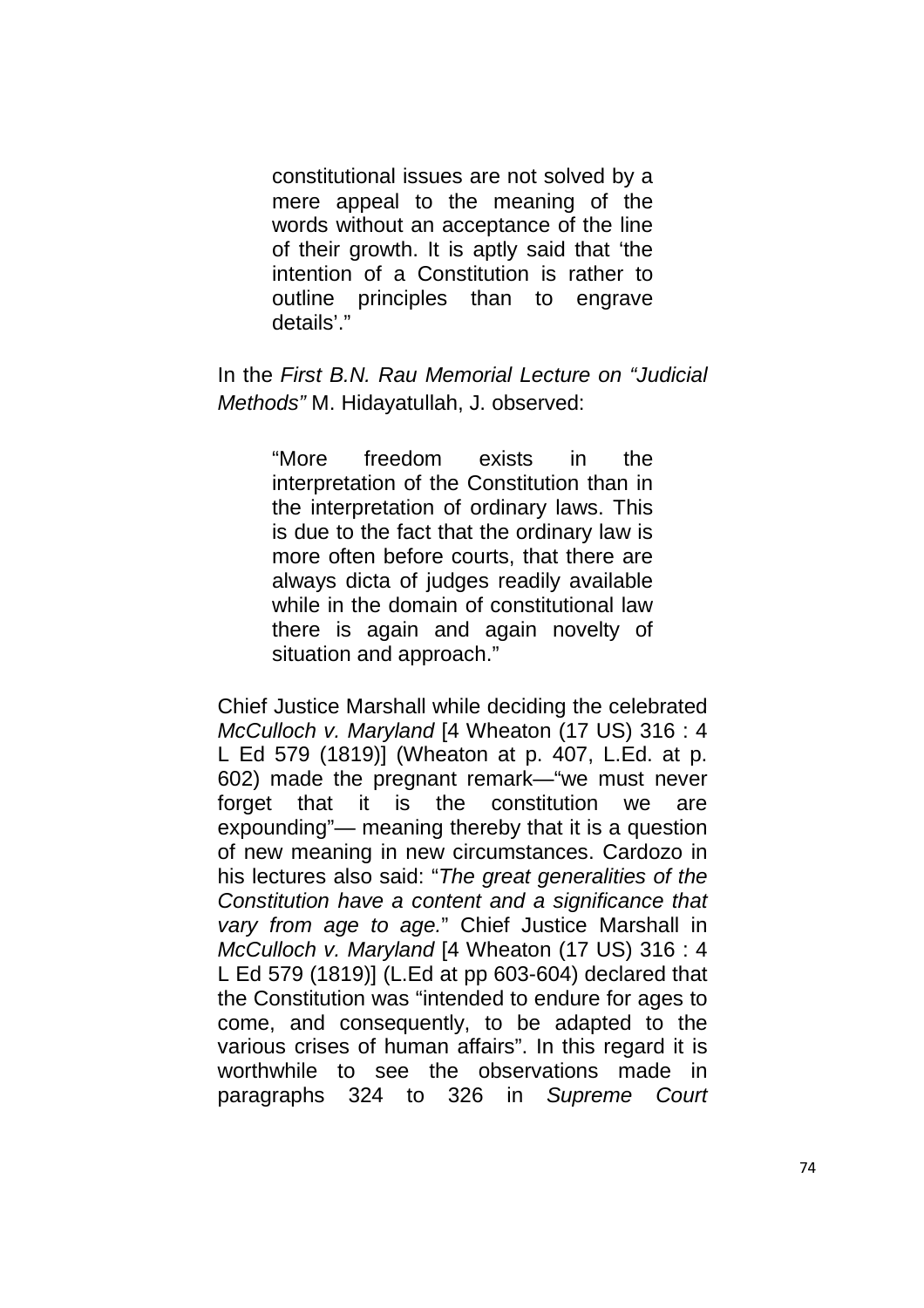Advocates-on-Record Assn, (1993) 4 SCC 441: (SCC pp. 645-46)

> "324. The case before us must be considered in the light of our entire experience and not merely in that of what was said by the framers of the Constitution. While deciding the questions posed before us we must consider what is the judiciary today and not what it was fifty years back. The Constitution has not only to be read in the light of contemporary circumstances and values, it has to be read in such a way that the circumstances and values of the present generation are given expression in its provisions. An eminent jurist observed that 'constitutional interpretation is as much a process of creation as one of discovery.'

> 325. It would be useful to quote hereunder a paragraph from the judgment of Supreme Court of Canada in Hunter v. Southam Inc. (1984) 2 SCR 145: [SCR at p.156 (Can)]

> 'It is clear that the meaning of "unreasonable" cannot be determined by recourse to a dictionary, nor for that matter, by reference to the rules of statutory construction. The task of expounding a Constitution is crucially different from that of construing a statute. A statute defines present rights and obligations. It is easily enacted and as easily repealed. A Constitution, by contrast, is drafted with an eye to the future. Its function is to provide a continuing framework for the legitimate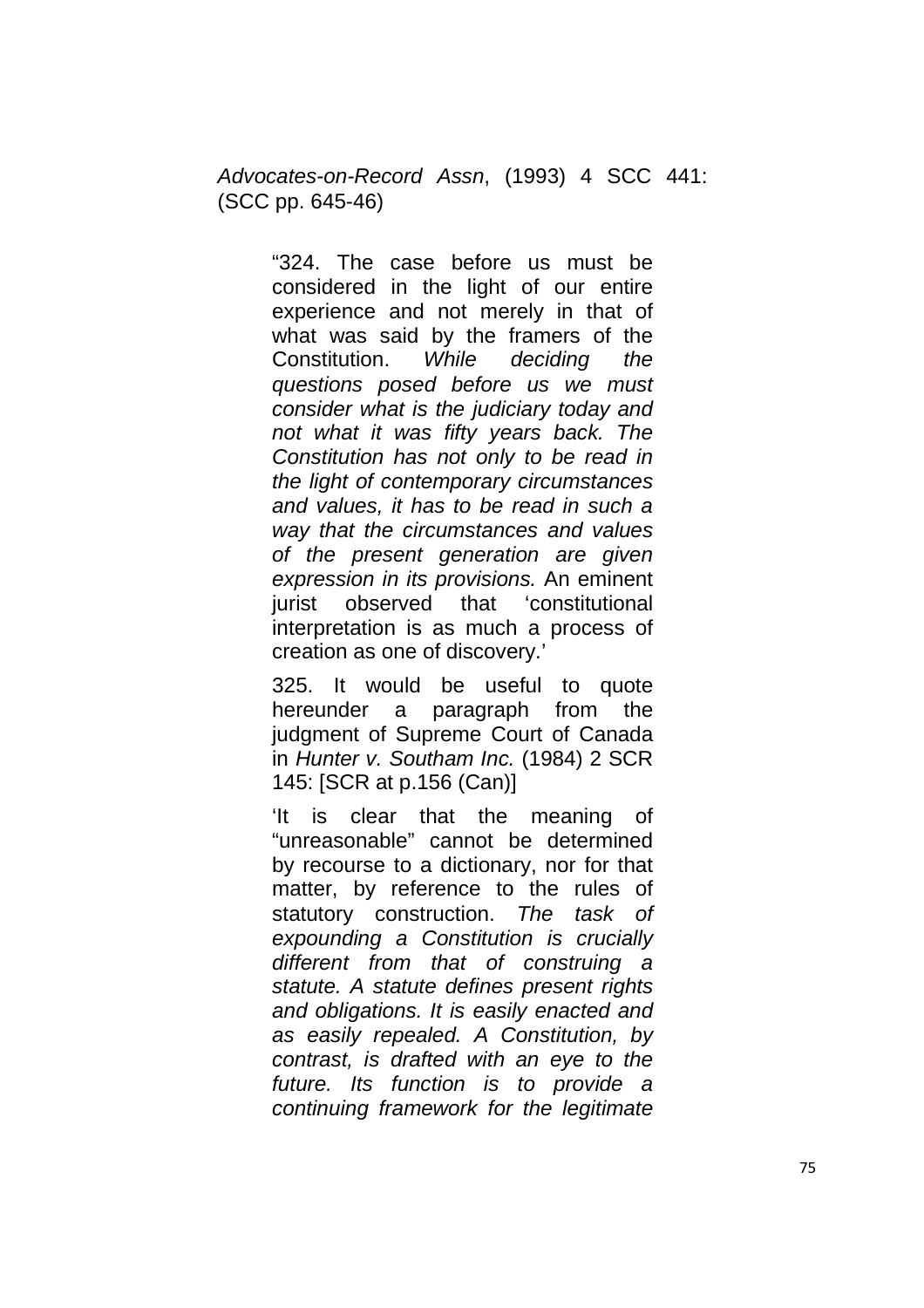exercise of governmental power and, when joined by a Bill or a Charter of Rights, for the unremitting protection of individual rights and liberties. Once enacted, its provisions cannot easily be repealed or amended. It must, therefore, be capable of growth and development over time to meet new social, political and historical realities often unimagined by its framers. The judiciary is the guardian of the Constitution and must, in interpreting its provisions, bear these considerations in mind. Professor Paul Freund expressed this idea aptly when he admonished the American Courts "not to read the provisions of the Constitution like a last will and testament lest it become one".'

326. The constitutional provisions cannot be cut down by technical construction rather it has to be given liberal and meaningful interpretation. The ordinary rules and presumptions, brought in aid to interpret the statutes, cannot be made applicable while interpreting the provisions of the Constitution. In Minister of Home Affairs v. Fisher [(1979) 3 All ER 21 : 1980 AC 319] dealing with Bermudian Constitution, Lord Wilberforce reiterated that a Constitution is a document 'sui generis, calling for principles of interpretation of its own, suitable to its character'."

This Court in Aruna Roy v. Union of India, (2002) 7 SCC 368, recalled the famous words of the Chief Justice Holmes that "spirit of law is not logic but it has been experience" and observed that these words apply with greater force to constitutional law.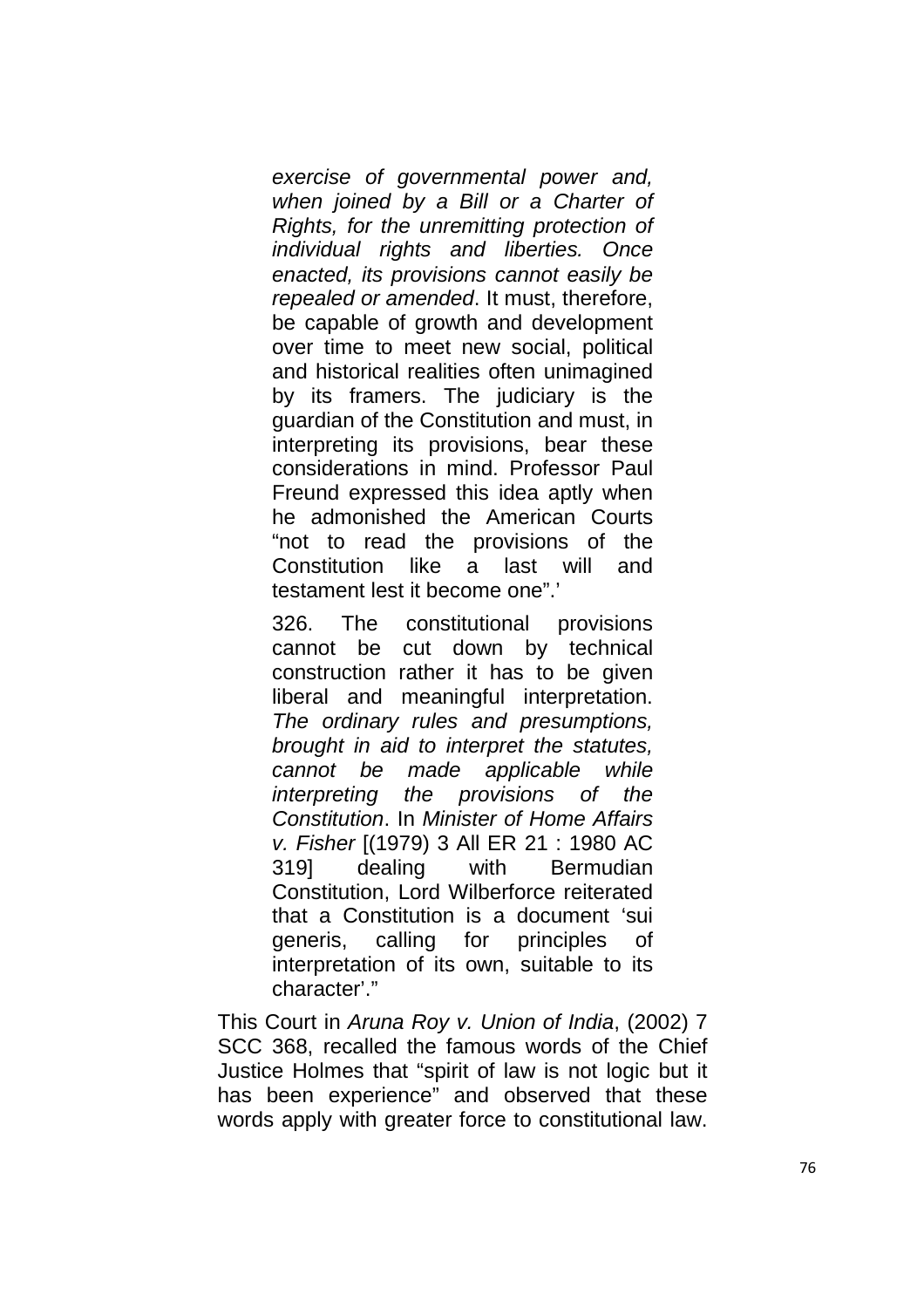In the same judgment this Court expressed that Constitution is a permanent document framed by the people and has been accepted by the people to govern them for all times to come and that the words and expressions used in the Constitution, in that sense, have no fixed meaning and must receive interpretation based on the experience of the people in the course of working of the Constitution. The same thing cannot be said in relation to interpreting the words and expressions in a statute."

(at pages 114-116)

63. To similar effect is the judgment of a 9-Judge Bench in

#### **I.R. Coelho (dead) by LRs** v. **State of Tamil Nadu & Ors.**,

(2007) 2 SCC 1, which states:

"42. The Constitution is a living document. The constitutional provisions have to be construed having regard to the march of time and the development of law. It is, therefore, necessary that while construing the doctrine of basic structure due regard be had to various decisions which led to expansion and development of the law."

(at page 79)

64. It is in this background that the fundamental rights chapter

has been interpreted. We may also refer to paragraph 19 in **M.** 

**Nagaraj & Ors.** v. **Union of India & Ors.**, (2006) 8 SCC 212,

for the proposition that any true interpretation of fundamental

rights must be expansive, like the universe in which we live.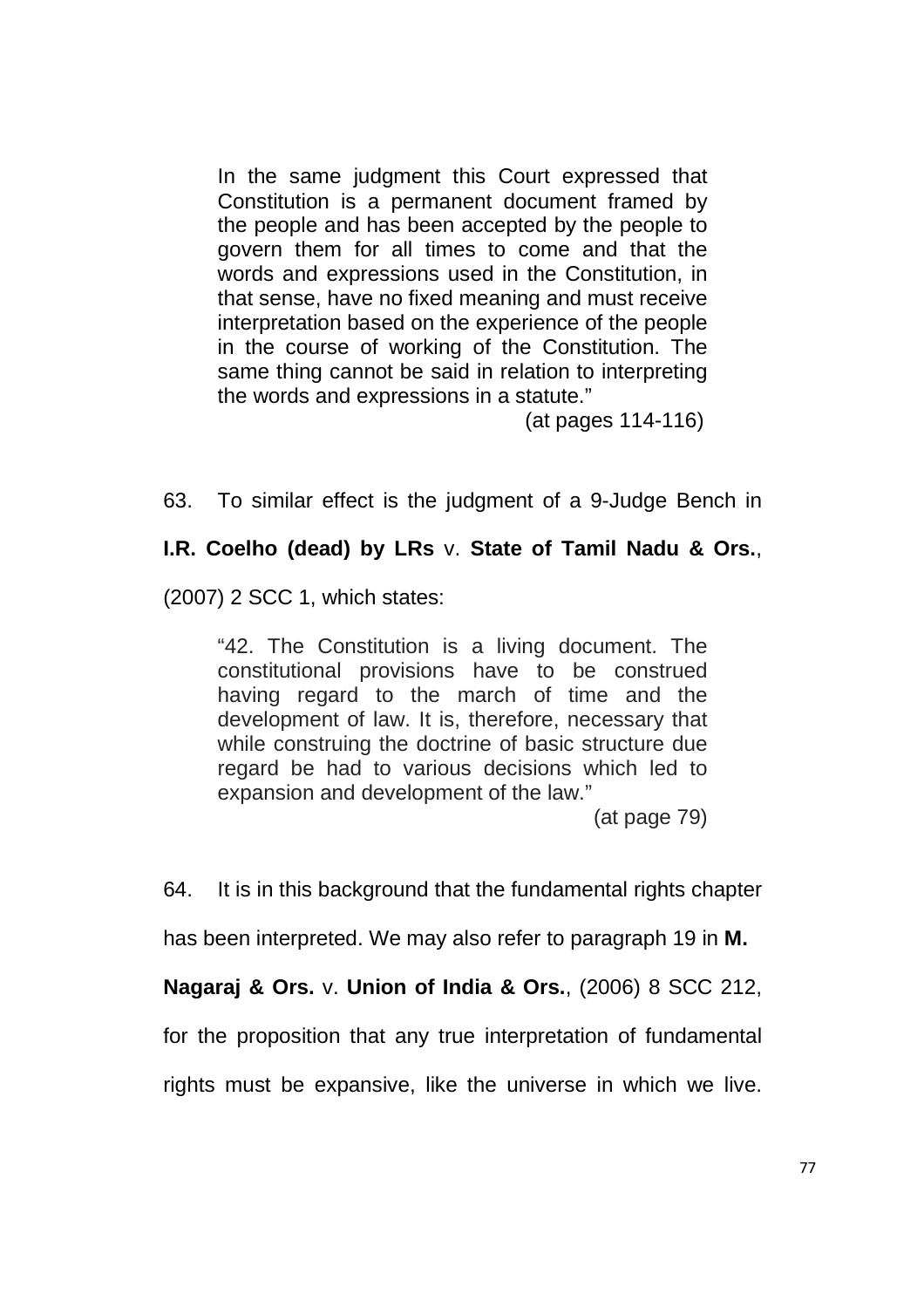The content of fundamental rights keeps expanding to keep pace with human activity.

65. It is as a result of constitutional interpretation that after **Maneka Gandhi** (supra), Article 21 has been the repository of a vast multitude of human rights ${}^{8}$ .

66. In India, therefore, the doctrine of originalism, which was referred to and relied upon by Shri Sundaram has no place. According to this doctrine, the first inquiry to be made is

<u>.</u>

<sup>8</sup> (1) The right to go abroad. **Maneka Gandhi** v. **Union of India** (1978) 1 SCC 248 at paras 5, 48, 90, 171 and 216; (2) The right of prisoners against bar fetters. **Charles Sobraj** v. **Delhi Administration** (1978) 4 SCC 494 at paras 192, 197-B, 234 and 241; (3) The right to legal aid. **M.H. Hoskot** v. **State of Maharashtra** (1978) 3 SCC 544 at para 12; (4) The right to bail. **Babu Singh** v. **State of Uttar Pradesh** (1978) 1 SCC 579 at para 8; (5) The right to live with dignity. **Jolly George Varghese** v. **Bank of Cochin** (1980) 2 SCC 360 at para 10; (6) The right against handcuffing. **Prem Shankar Shukla** v. **Delhi Administration** (1980) 3 SCC 526 at paras 21 and 22; (7) The right against custodial violence. **Sheela Barse** v. **State of Maharashtra** (1983) 2 SCC 96 at para 1; (8) The right to compensation for unlawful arrest. **Rudul Sah** v. **State of Bihar** (1983) 4 SCC 141 at para 10; (9) The right to earn a livelihood. **Olga Tellis** v. **Bombay Municipal Corporation** (1985) 3 SCC 545 at para 37; (10) The right to know. **Reliance Petrochemicals Ltd.** v. **Proprietors of Indian Express Newspapers** (1988) 4 SCC 592 at para 34; (11) The right against public hanging. **A.G. of India** v. **Lachma Devi** (1989) Supp (1) SCC 264 at para 1; (12) The right to doctor's assistance at government hospitals. **Paramanand Katara** v. **Union of India** (1989) 4 SCC 286 at para 8; (13) The right to medical care. **Paramanand Katara** v. **Union of India** (1989) 4 SCC 286 at para 8; (14) The right to shelter. **Shantistar Builders** v. **N.K. Totame** (1990) 1 SCC 520 at para 9 and 13; (15) The right to pollution free water and air. **Subhash Kumar** v. **State of Bihar** (1991) 1 SCC 598 at para 7; (16) The right to speedy trial. **A.R. Antulay** v. **R.S. Nayak** (1992) 1 SCC 225 at para 86; (17) The right against illegal detention. **Joginder Kumar** v. **State of Uttar Pradesh** (1994) 4 SCC 260 at paras 20 and 21; (18) The right to a healthy environment. **Virender Gaur** v. **State of Haryana** (1995) 2 SCC 577 at para 7; (19) The right to health and medical care for workers. **Consumer Education and Research Centre** v. **Union of India** (1995) 3 SCC 42 at paras 24 and 25; (20) The right to a clean environment. **Vellore Citizens Welfare Forum** v. **Union of India** (1996) 5 SCC 647 at paras 13, 16 and 17; (21) The right against sexual harassment. **Vishaka and others** v. **State of Rajasthan and others** (1997) 6 SCC 241 at paras 3 and 7; (22) The right against noise pollution. **In Re, Noise Pollution** (2005) 5 SCC 733 at para 117; (23) The right to fair trial. **Zahira Habibullah Sheikh & Anr.** v. **State of Gujarat & Ors.** (2006) 3 SCC 374 at paras 36 and 38; (24) The right to sleep. **In Re, Ramlila Maidan Incident** (2012) 5 SCC 1 at paras 311 and 318; (25) The right to reputation. **Umesh Kumar** v. **State of Andhra Pradesh** (2013) 10 SCC 591 at para 18; (26) The right against solitary confinement. **Shatrugan Chauhan & Anr.** v. **Union of India** (2014) 3 SCC 1 at para 241.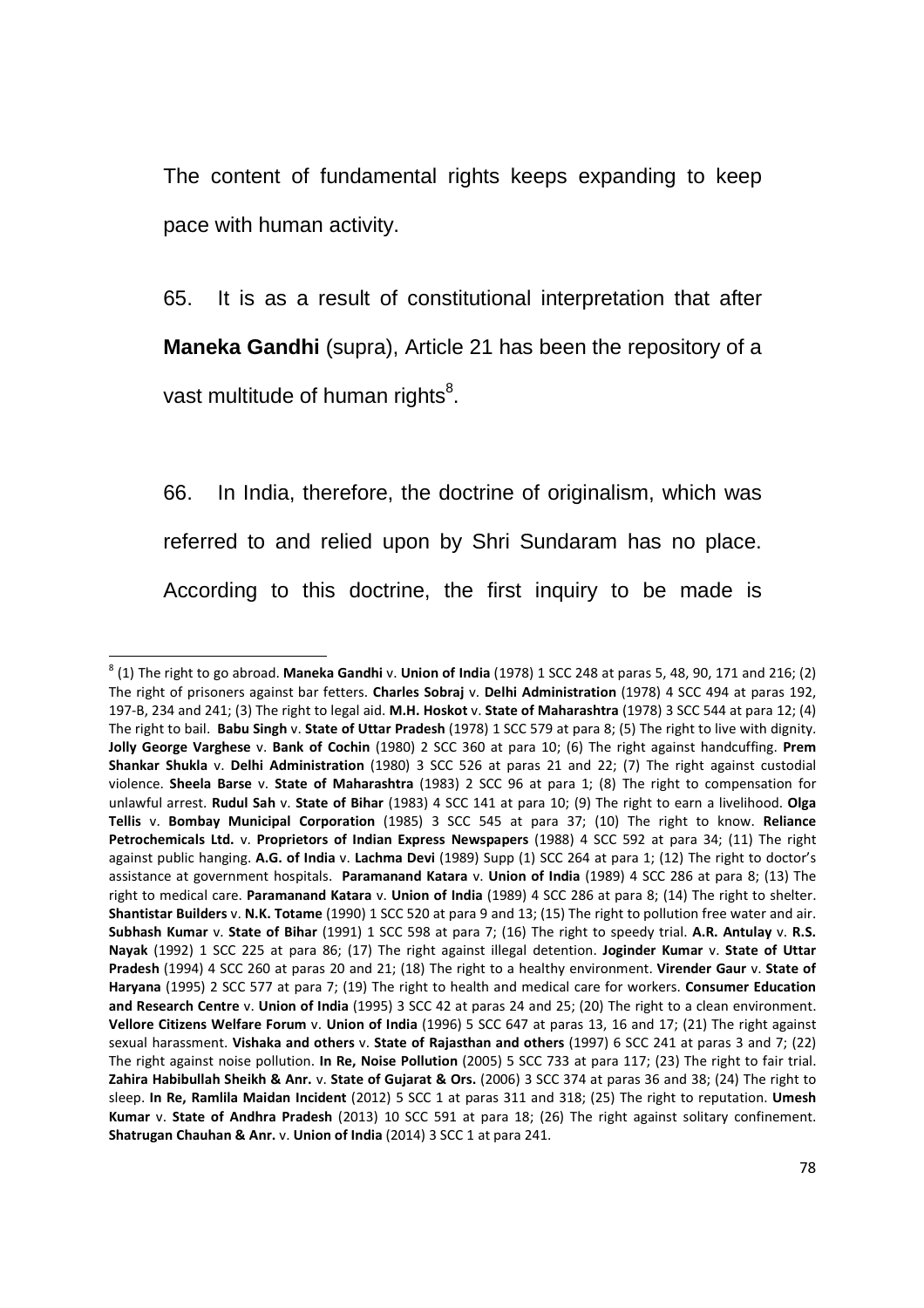whether the founding fathers had accepted or rejected a particular right in the Constitution. According to the learned Attorney General and Shri Sundaram, the right to privacy has been considered and expressly rejected by our founding fathers. At the second level, according to this doctrine, it is not open to the Supreme Court to interpret the Constitution in a manner that will give effect to a right that has been rejected by the founding fathers. This can only be done by amending the Constitution. It was, therefore, urged that it was not open for us to interpret the fundamental rights chapter in such a manner as to introduce a fundamental right to privacy, when the founding fathers had rejected the same. It is only the Parliament in its constituent capacity that can introduce such a right. This contention must be rejected having regard to the authorities cited above. Further, in our Constitution, it is not left to all the three organs of the State to interpret the Constitution. When a substantial question as to the interpretation of the Constitution arises, it is this Court and this Court alone under Article 145(3) that is to decide what the interpretation of the Constitution shall

79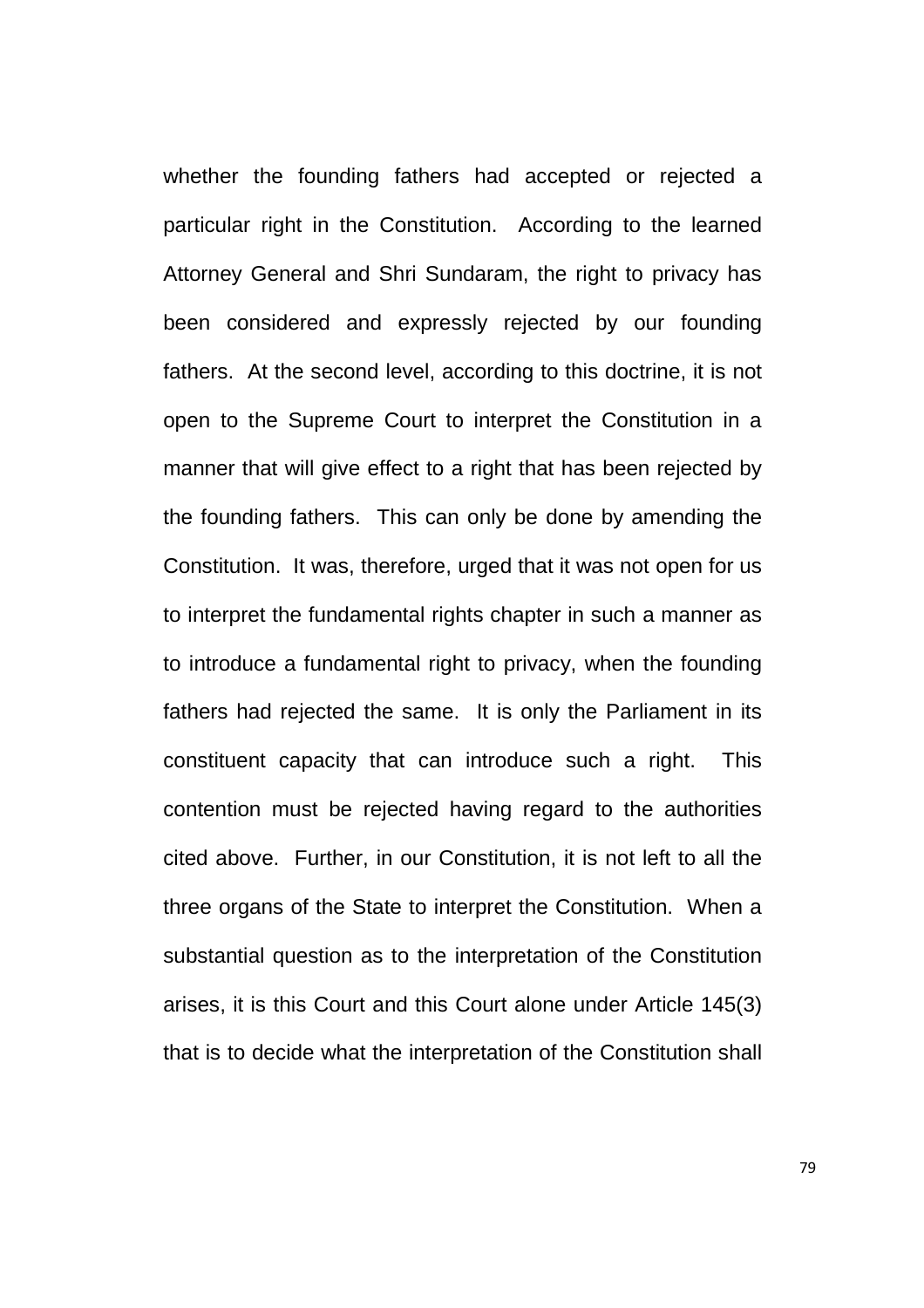be, and for this purpose the Constitution entrusts this task to a minimum of 5 Judges of this Court.

67. Does a fundamental right to privacy reside primarily in Article 21 read with certain other fundamental rights?

68. At this point, it is important to advert to the U.S. Supreme Court's development of the right of privacy.

The earlier cases tended to see the right of privacy as a property right as they were part of what was called the 'Lochner era' during which the doctrine of substantive due process elevated property rights over societal interests<sup>9</sup>. Thus in an early case, **Olmstead** v. **United States**, 277 U.S. 438 at 474, 478 and 479 (1928), the majority of the Court held that wiretaps attached to telephone wires on public streets did not constitute a "search" under the Fourth Amendment since there was no physical entry into any house or office of the defendants. In a classic dissenting judgment, Louis Brandeis, J. held that this

 9 This era lasted from the early 20th Century till 1937, when the proverbial switch in time that saved nine was made by Justice Roberts. It was only from 1937 onwards that President Roosevelt's New Deal legislations were upheld by a majority of 5:4, having been struck down by a majority of 5:4 previously.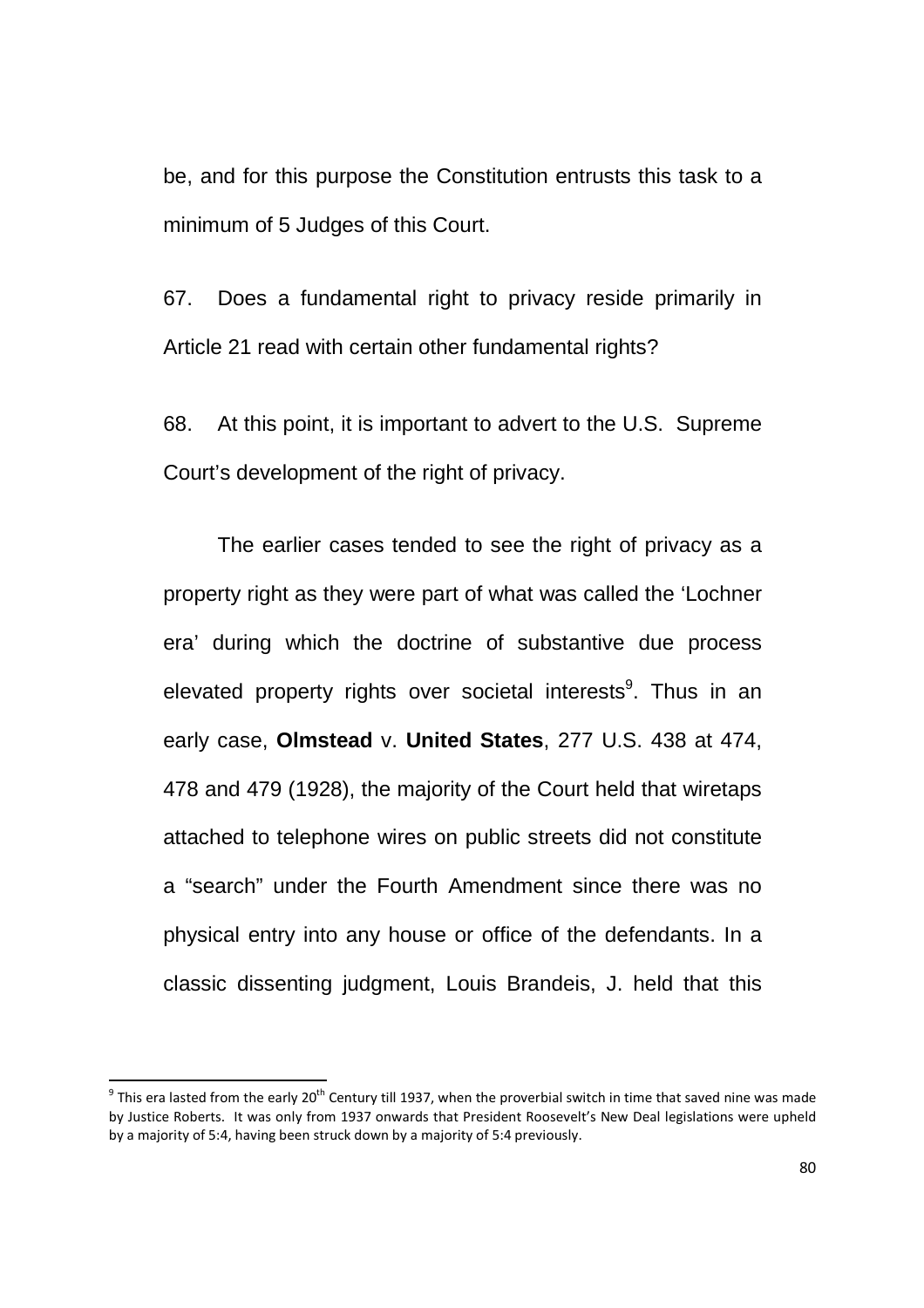was too narrow a construction of the Fourth Amendment and

said in words that were futuristic that:

"Moreover, "in the application of a constitution, our contemplation cannot be only of what has been but of what may be." The progress of science in furnishing the Government with means of espionage is not likely to stop with wiretapping. Ways may someday be developed by which the Government, without removing papers from secret drawers, can reproduce them in court, and by which it will be enabled to expose to a jury the most intimate occurrences of the home. Advances in the psychic and related sciences may bring means of exploring unexpressed beliefs, thoughts and emotions. "That places the liberty of every man in the hands of every petty officer" was said by James Otis of much lesser intrusions than these. To Lord Camden, a far slighter intrusion seemed "subversive of all the comforts of society." Can it be that the Constitution affords no protection against such invasions of individual security?"

69. Also in a ringing declaration of the right to privacy, that

great Judge borrowed from his own co-authored article, written

almost 40 years earlier, in order to state that the right of privacy

is a constitutionally protected right:

"The protection guaranteed by the Amendments is much broader in scope. The makers of our Constitution undertook to secure conditions favorable to the pursuit of happiness. They recognized the significance of man's spiritual nature, of his feelings, and of his intellect. They knew that only a part of the pain, pleasure and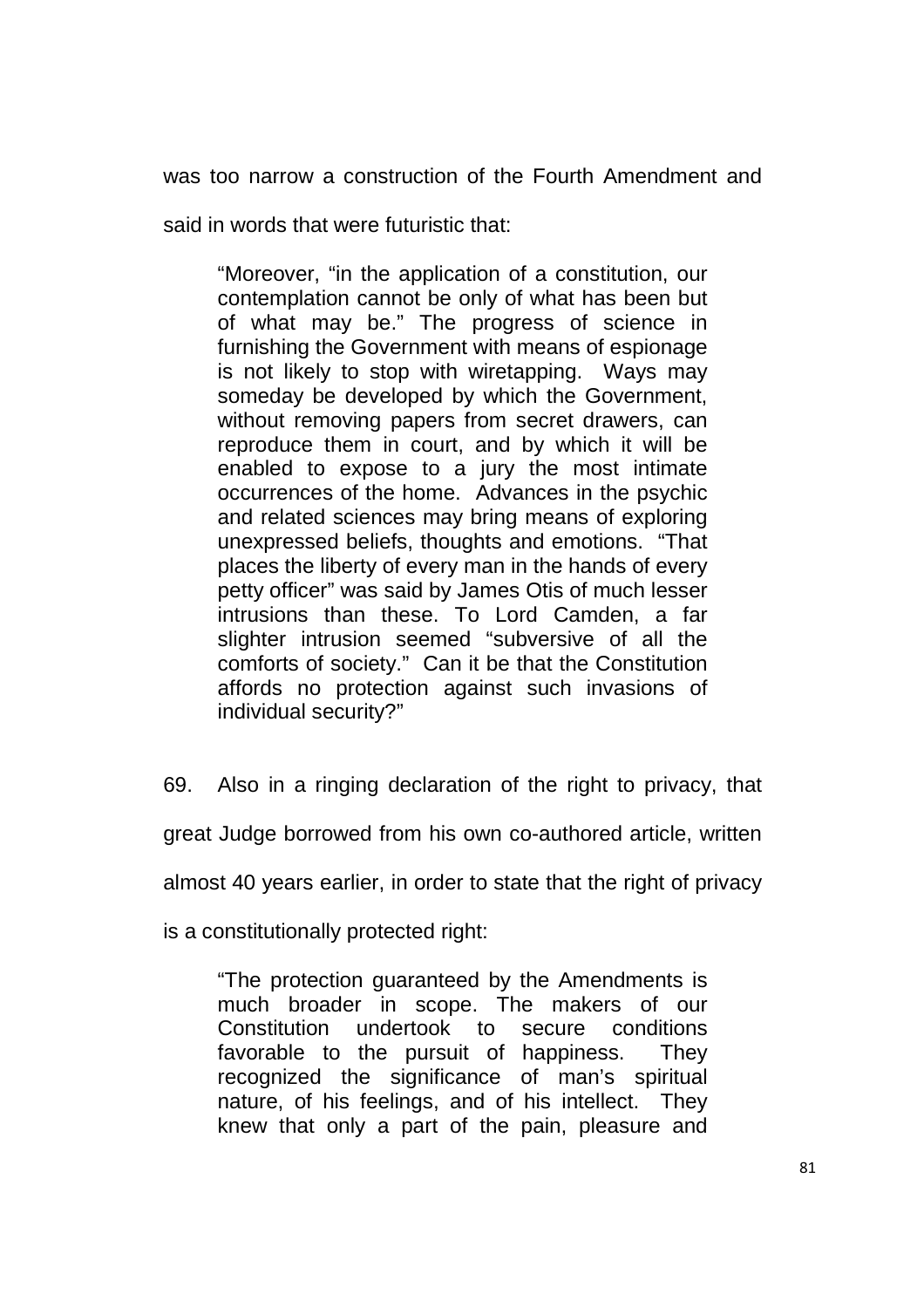satisfaction of life are to be found in material things. They sought to protect Americans in their beliefs, their thoughts, their emotions and their sensations. They conferred, as against the Government, the right to be let alone – the most comprehensive of rights, and the right most valued by civilized men. To protect that right, every unjustifiable intrusion by the Government upon the privacy of the individual whatever the means employed, must be deemed a violation of the Fourth Amendment. And the use, as evidence in a criminal proceeding, of facts ascertained by such intrusion must be deemed a violation of the Fifth."

Brandeis, J.'s view was held as being the correct view of the law in **Katz** (supra).

70. A large number of judgments of the U.S. Supreme Court since **Katz** (supra) have recognized the right to privacy as falling in one or other of the clauses of the Bill of Rights in the U.S. Constitution. Thus, in **Griswold** v. **Connecticut**, 381 U.S. 479 (1965), Douglas, J.'s majority opinion found that the right to privacy was contained in the penumbral regions of the First, Third, Fourth and Fifth Amendments to the U.S. Constitution. Goldberg, J. found this right to be embedded in the Ninth Amendment which states that certain rights which are not enumerated are nonetheless recognized as being reserved to the people. White, J. found this right in the due process clause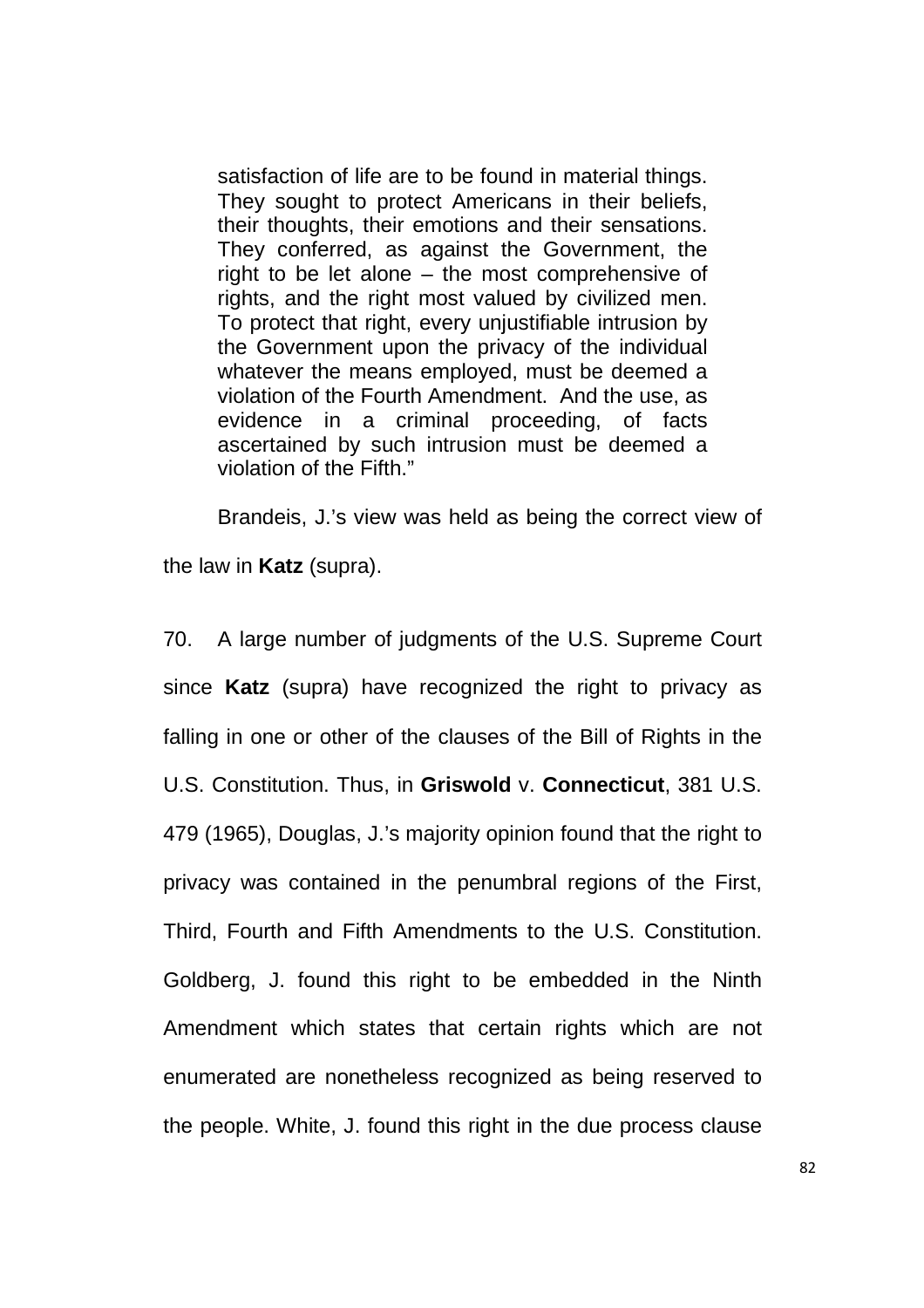of the Fourteenth Amendment, which prohibits the deprivation of a person's liberty without following due process. This view of the law was recognized and applied in **Roe** v. **Wade**, 410 U.S. 113 (1973), in which a woman's right to choose for herself whether or not to abort a fetus was established, until the fetus was found "viable". Other judgments also recognized this right of independence of choice in personal decisions relating to marriage, **Loving** v. **Virginia,** 388 U.S. 1, 12, 87 S.Ct. 1817, 1823, 18 L.Ed.2d 1010 (1967); procreation, **Skinner** v. **Oklahoma**, 316 U.S. 535, 541-542, 62 S.Ct. 1110, 1113-1114, 86 L.Ed. 1655 (1942); contraception, **Eisenstadt** v. **Baird**, 405 U.S. 438, 453-454, 92 S.Ct. 1029, 1038-1039, 31 L.Ed.2d 349 (1972), family relationships, **Prince** v. **Massachusetts**, 321 U.S. 158, 166, 64 S.Ct. 438, 442, 88 L.Ed. 645 (1944); and child rearing and education, **Pierce** v. **Society of Sisters**, 268 U.S. 510, 535, 45 S.Ct. 571, 573, 69 L.Ed. 1070 (1925).

71. In a recent decision of the U.S. Supreme Court in **United States** v. **Jones,** 565 U.S. 400 (2012), the U.S. Supreme Court's majority judgment traces the right of privacy through the

83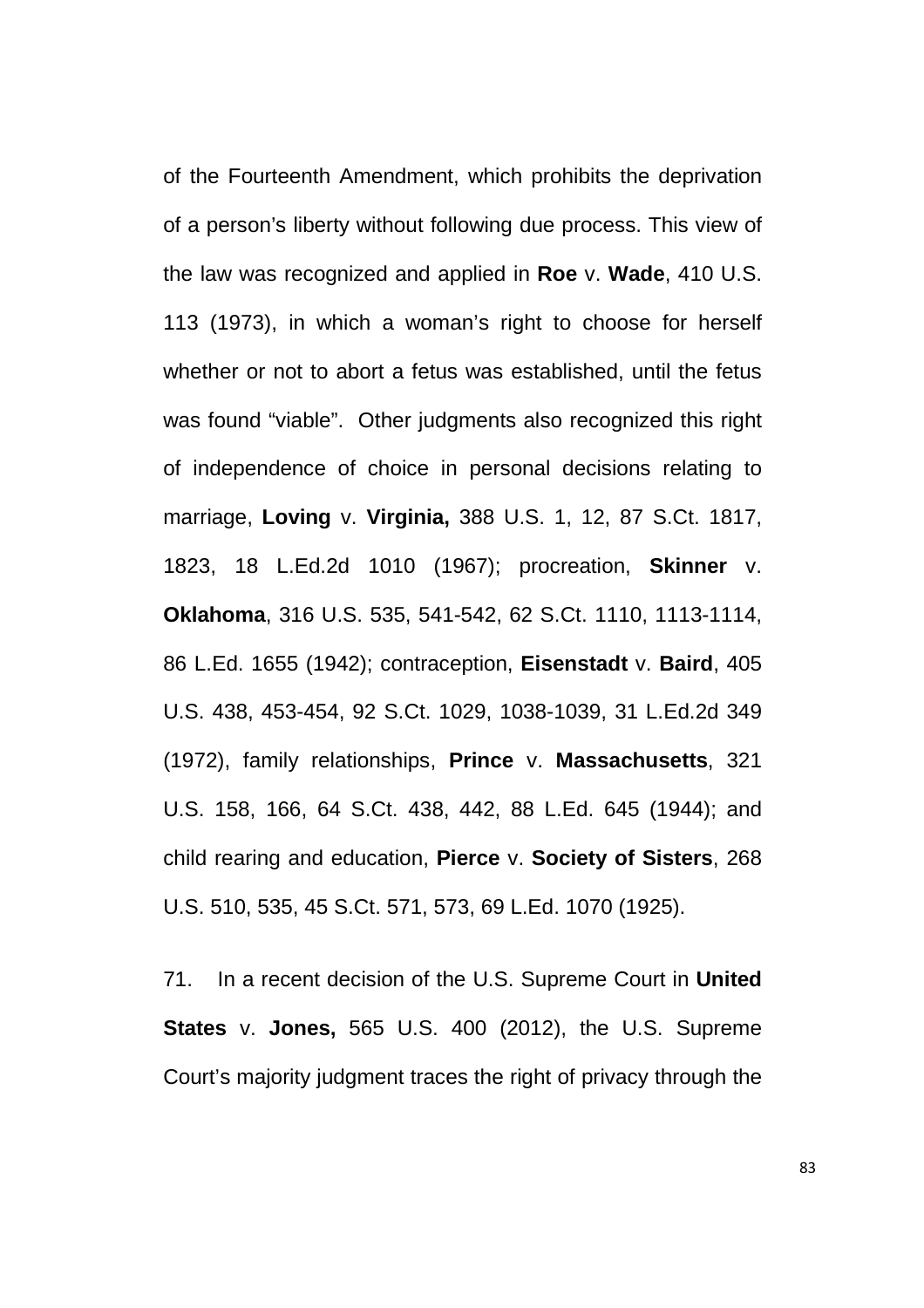labyrinth of case law in Part II of Scalia, J.'s opinion, and regards it as a constitutionally protected right.

72. Based upon the prevalent thinking of the U.S. Supreme Court, a seminal judgment was delivered by Mathew, J. in **Gobind** (supra). This judgment dealt with the M.P. Police Regulations, similar to the Police Regulations contained in **Kharak Singh** (supra). After setting out the majority and minority opinions in the said judgment, Mathew, J. went on to discuss the U.S. Supreme Court judgments in **Griswold** (supra) and **Roe** (supra). In a very instructive passage the learned Judge held:

"22. There can be no doubt that privacy-dignity claims deserve to be examined with care and to be denied only when an important countervailing interest is shown to be superior. If the Court does find that a claimed right is entitled to protection as a fundamental privacy right, a law infringing it must satisfy the compelling State interest test. Then the question would be whether a State interest is of such paramount importance as would justify an infringement of the right. Obviously, if the enforcement of morality were held to be a compelling as well as a permissible State interest, the characterization of a claimed right as a fundamental privacy right would be of far less significance. The question whether enforcement of morality is a State interest sufficient to justify the infringement of a fundamental privacy right need not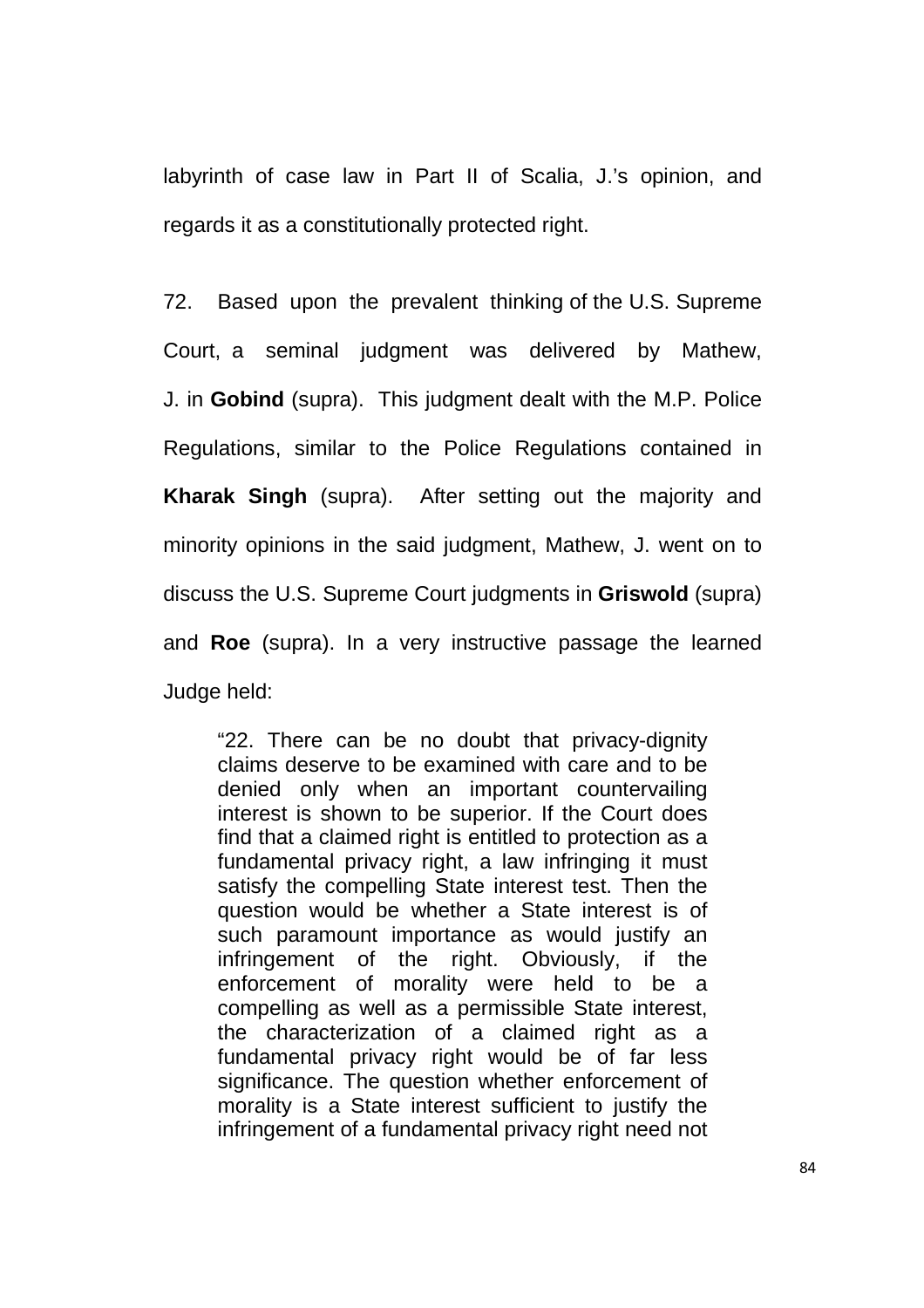be considered for the purpose of this case and therefore we refuse to enter the controversial thicket whether enforcement of morality is a function of State.

23. Individual autonomy, perhaps the central concern of any system of limited government, is protected in part under our Constitution by explicit constitutional guarantees. In the application of the Constitution our contemplation cannot only be of what has been but what may be. Time works changes and brings into existence new conditions. Subtler and far reaching means of invading privacy will make it possible to be heard in the street what is whispered in the closet. Yet, too broad a definition of privacy raises serious questions about the propriety of judicial reliance on a right that is not explicit in the Constitution. Of course, privacy primarily concerns the individuals. It therefore relates to and overlaps with the concept of liberty. The most serious advocate of privacy must confess that there are serious problems of defining the essence and scope of the right. Privacy interest in autonomy must also be placed in the context of other rights and values.

24. Any right to privacy must encompass and protect the personal intimacies of the home, the family marriage, motherhood, procreation and child rearing. This catalogue approach to the question is obviously not as instructive as it does not give analytical picture of distinctive characteristics of the right of privacy. Perhaps, the only suggestion that can be offered as unifying principle underlying the concept has been the assertion that a claimed right must be a fundamental right implicit in the concept of ordered liberty.

27. There are two possible theories for protecting privacy of home. The first is that activities in the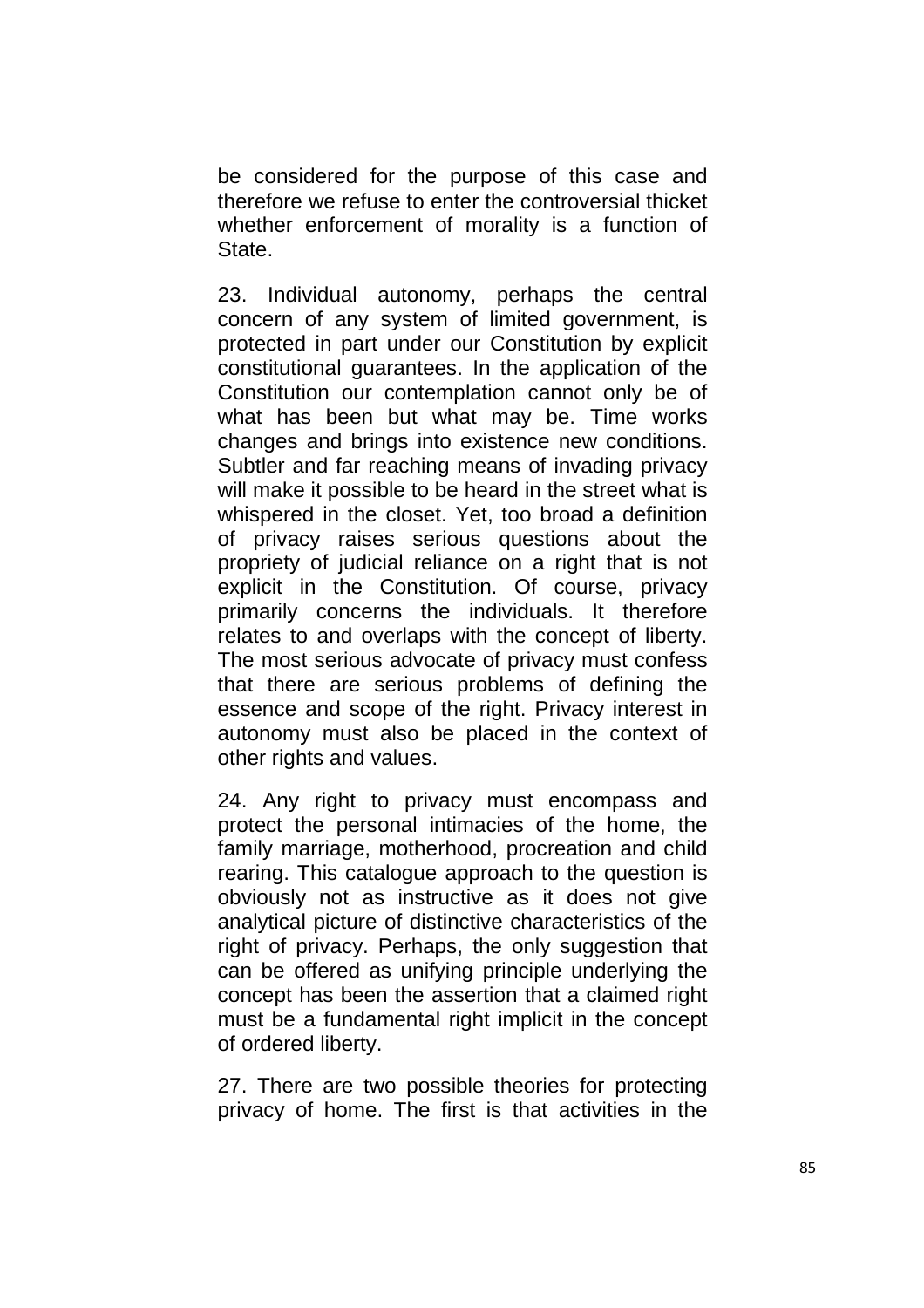home harm others only to the extent that they cause offence resulting from the mere thought that individuals might be engaging in such activities and that such 'harm' is not constitutionally protectable by the State. The second is that individuals need a place of sanctuary where they can be free from societal control. The importance of such a sanctuary is that individuals can drop the mask, desist for a while from projecting on the world the image they want to be accepted as themselves, an image that may reflect the values of their peers rather than the realities of their natures.

28. The right to privacy in any event will necessarily have to go through a process of caseby-case development. Therefore, even assuming that the right to personal liberty, the right to move freely throughout the territory of India and the freedom of speech create an independent right of privacy as an emanation from them which one can characterize as a fundamental right, we do not think that the right is absolute."

(at pages 155-157)

The Police Regulations were, however, not struck down,

but were termed as being perilously close to being unconstitutional.

73. Shri Sundaram has brought to our notice the fact that Mathew, J. did not declare privacy as a fundamental right. By this judgment, he reached certain conclusions on the assumption that it was a fundamental right. He is correct in this submission. However, this would not take the matter very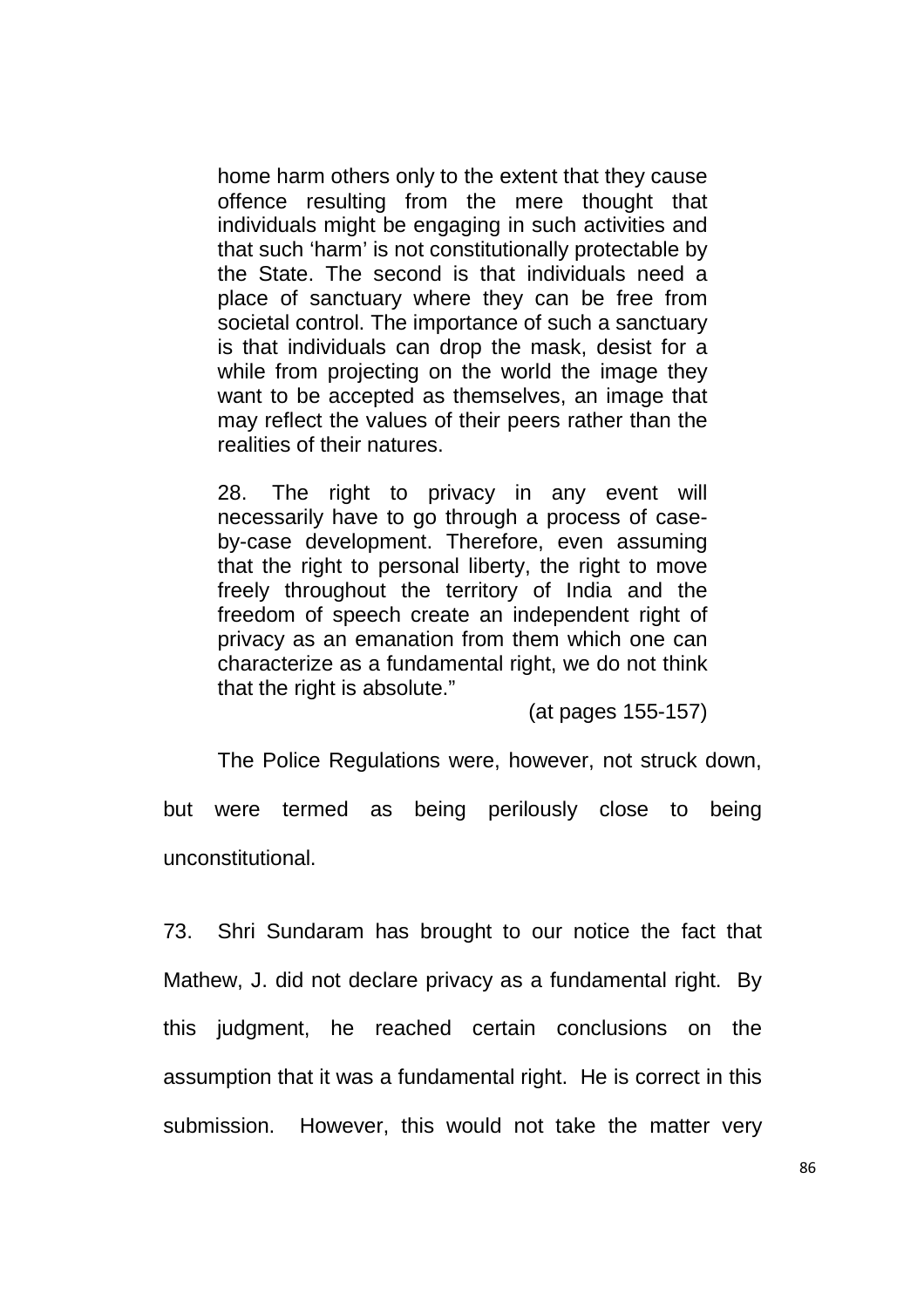much further inasmuch as even though the later judgments have referred to **Gobind** (supra) as the starting point of the fundamental right to privacy, in our view, for the reasons given by us in this judgment, even dehors **Gobind** (supra) these cases can be supported on the ground that there exists a fundamental right to privacy.

### 74. In **R. Rajagopal** v. **State of Tamil Nadu**, (1994) 6 SCC

632, this Court had to decide on the rights of privacy vis-a-vis

the freedom of the press, and in so doing, referred to a large

number of judgments and arrived at the following conclusion:

"26. We may now summarise the broad principles flowing from the above discussion:

(1) The right to privacy is implicit in the right to life and liberty guaranteed to the citizens of this country by Article 21. It is a "right to be let alone". A citizen has a right to safeguard the privacy of his own, his family, marriage, procreation, motherhood, childbearing and education among other matters. None can publish anything concerning the above matters without his consent—whether truthful or otherwise and whether laudatory or critical. If he does so, he would be violating the right to privacy of the person concerned and would be liable in an action for damages. Position may, however, be different, if a person voluntarily thrusts himself into controversy or voluntarily invites or raises a controversy.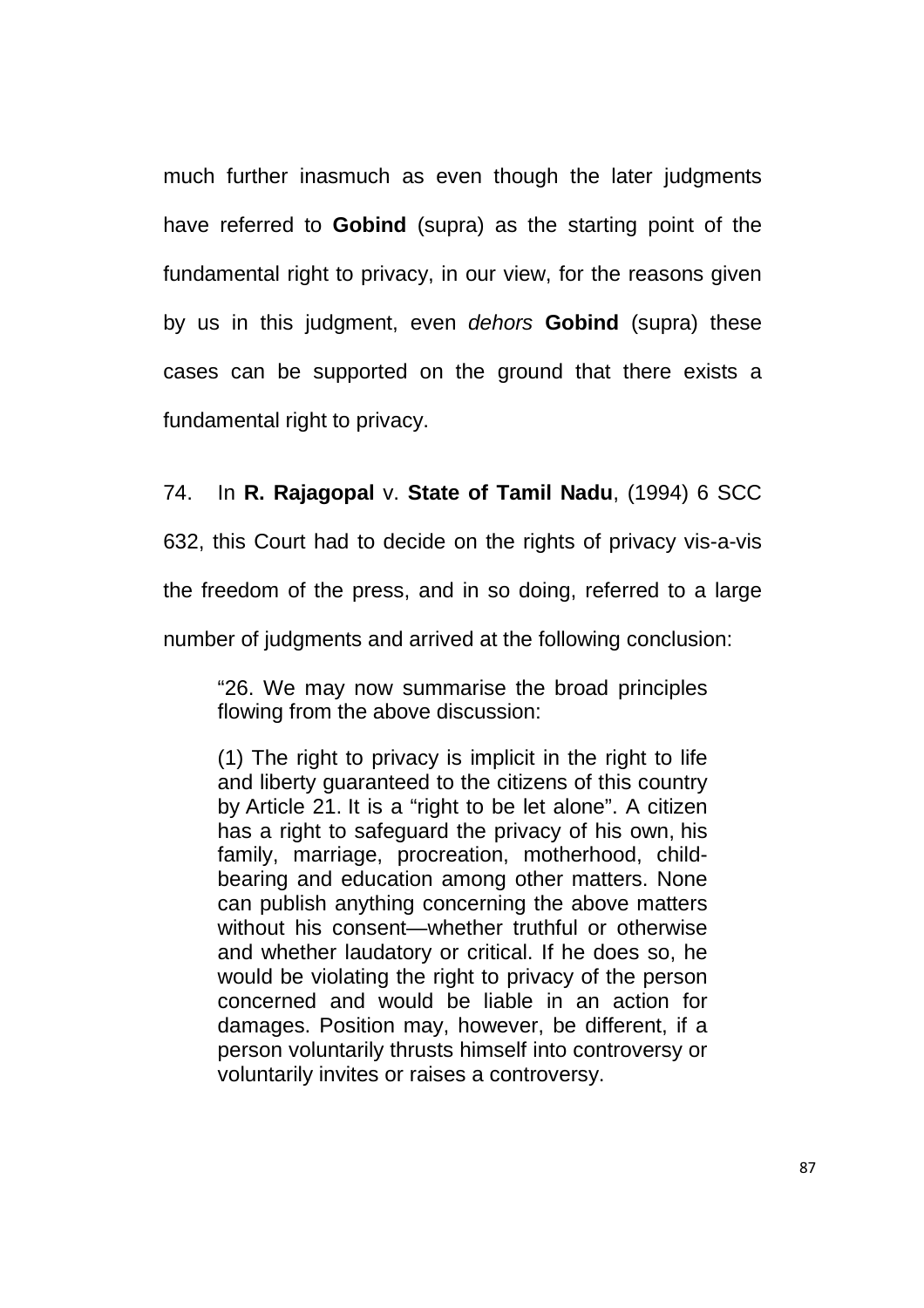(2) The rule aforesaid is subject to the exception, that any publication concerning the aforesaid aspects becomes unobjectionable if such publication is based upon public records including court records. This is for the reason that once a matter becomes a matter of public record, the right to privacy no longer subsists and it becomes a legitimate subject for comment by press and media among others. We are, however, of the opinion that in the interests of decency [Article 19(2)] an exception must be carved out to this rule, viz., a female who is the victim of a sexual assault, kidnap, abduction or a like offence should not further be subjected to the indignity of her name and the incident being publicised in press/media.

(3) There is yet another exception to the rule in (1) above—indeed, this is not an exception but an independent rule. In the case of public officials, it is obvious, right to privacy, or for that matter, the remedy of action for damages is simply not available with respect to their acts and conduct relevant to the discharge of their official duties. This is so even where the publication is based upon facts and statements which are not true, unless the official establishes that the publication was made (by the defendant) with reckless disregard for truth. In such a case, it would be enough for the defendant (member of the press or media) to prove that he acted after a reasonable verification of the facts; it is not necessary for him to prove that what he has written is true. Of course, where the publication is proved to be false and actuated by malice or personal animosity, the defendant would have no defence and would be liable for damages. It is equally obvious that in matters not relevant to the discharge of his duties, the public official enjoys the same protection as any other citizen, as explained in (1) and (2) above. It needs no reiteration that judiciary, which is protected by the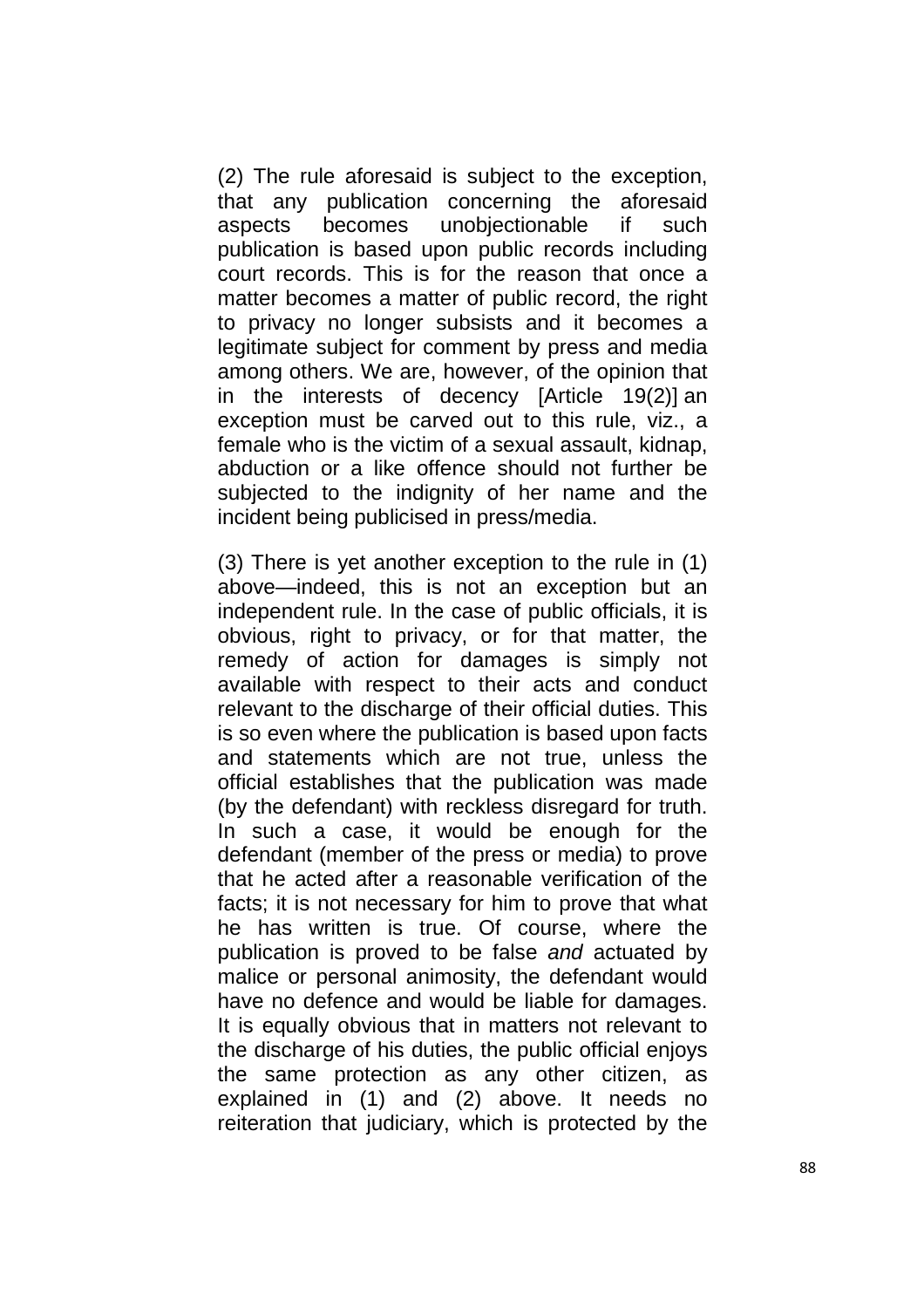power to punish for contempt of court and Parliament and legislatures protected as their privileges are by Articles 105 and 104 respectively of the Constitution of India, represent exceptions to this rule.

(4) So far as the Government, local authority and other organs and institutions exercising governmental power are concerned, they cannot maintain a suit for damages for defaming them.

(5) Rules 3 and 4 do not, however, mean that Official Secrets Act, 1923, or any similar enactment or provision having the force of law does not bind the press or media.

(6) There is no law empowering the State or its officials to prohibit, or to impose a prior restraint upon the press/media."<sup>10</sup>

(at pages 649-651)

75. Similarly, in **PUCL** v. **Union of India**, (1997) 1 SCC 301,

this Court dealt with telephone tapping as follows:

"17. We have, therefore, no hesitation in holding that right to privacy is a part of the right to "life" and "personal liberty" enshrined under Article 21 of the Constitution. Once the facts in a given case constitute a right to privacy, Article 21 is attracted. The said right cannot be curtailed "except according to procedure established by law".

18. The right to privacy—by itself—has not been identified under the Constitution. As a concept it may be too broad and moralistic to define it judicially. Whether right to privacy can be claimed or has been infringed in a given case would depend on

<u>.</u>

 $10$  It will be noticed that this judgment grounds the right of privacy in Article 21. However, the Court was dealing with the aforesaid right not in the context of State action, but in the context of press freedom.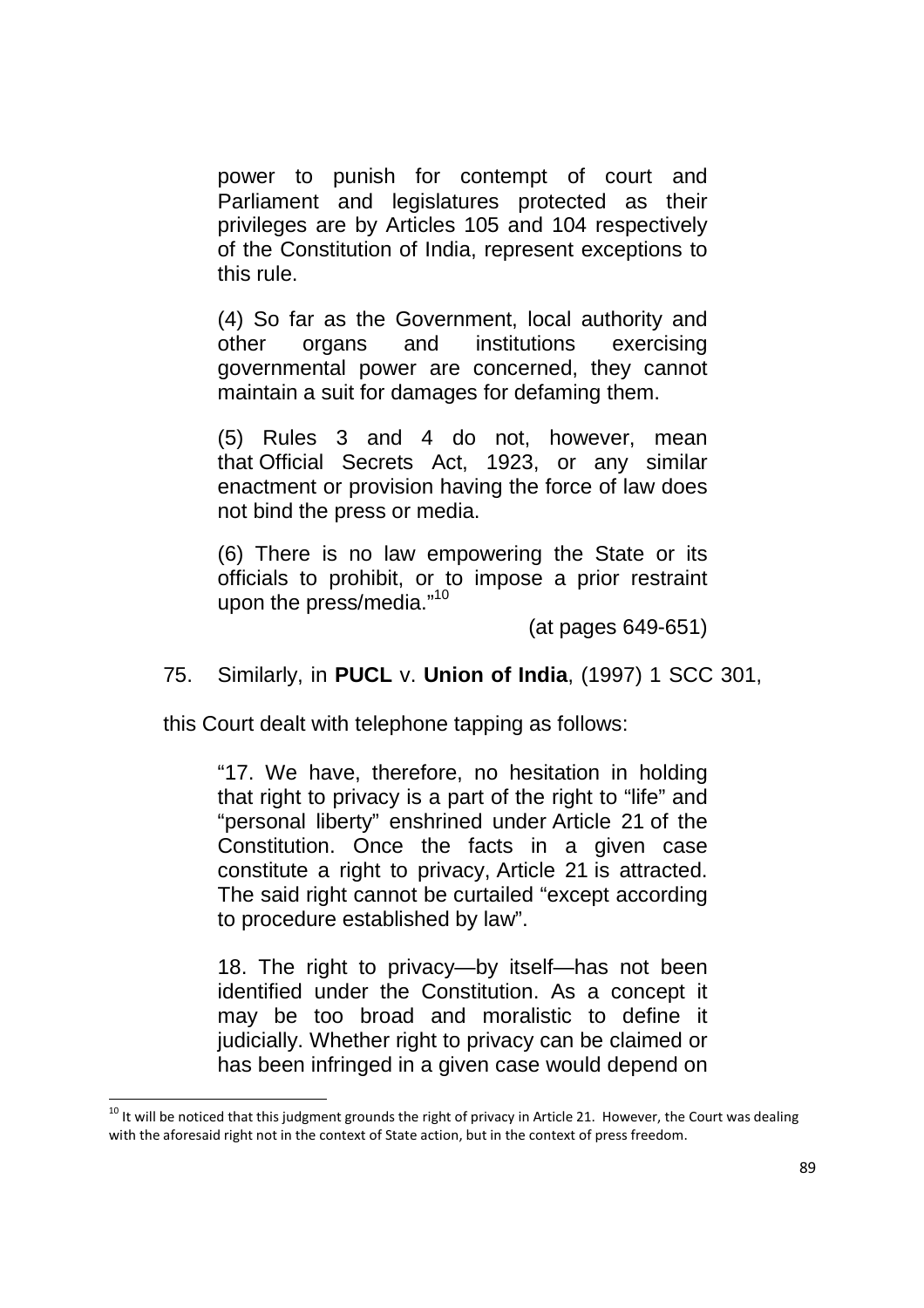the facts of the said case. But the right to hold a telephone conversation in the privacy of one's home or office without interference can certainly be claimed as "right to privacy". Conversations on the telephone are often of an intimate and confidential character. Telephone conversation is a part of modern man's life. It is considered so important that more and more people are carrying mobile telephone instruments in their pockets. Telephone conversation is an important facet of a man's private life. Right to privacy would certainly include telephone conversation in the privacy of one's home or office. Telephone-tapping would, thus, infract Article 21 of the Constitution of India unless it is permitted under the procedure established by law."

(at page 311)

The Court then went on to apply Article 17 of the International Covenant on Civil and Political Rights, 1966 which recognizes the right to privacy and also referred to Article 12 of the Universal Declaration of Human Rights, 1948 which is in the same terms. It then imported these international law concepts to interpret Article 21 in accordance with these concepts.

76. In **Sharda** v. **Dharmpal** (supra), this Court was concerned with whether a medical examination could be ordered by a Court in a divorce proceeding. After referring to some of the judgments of this Court and the U.K. Courts, this Court held: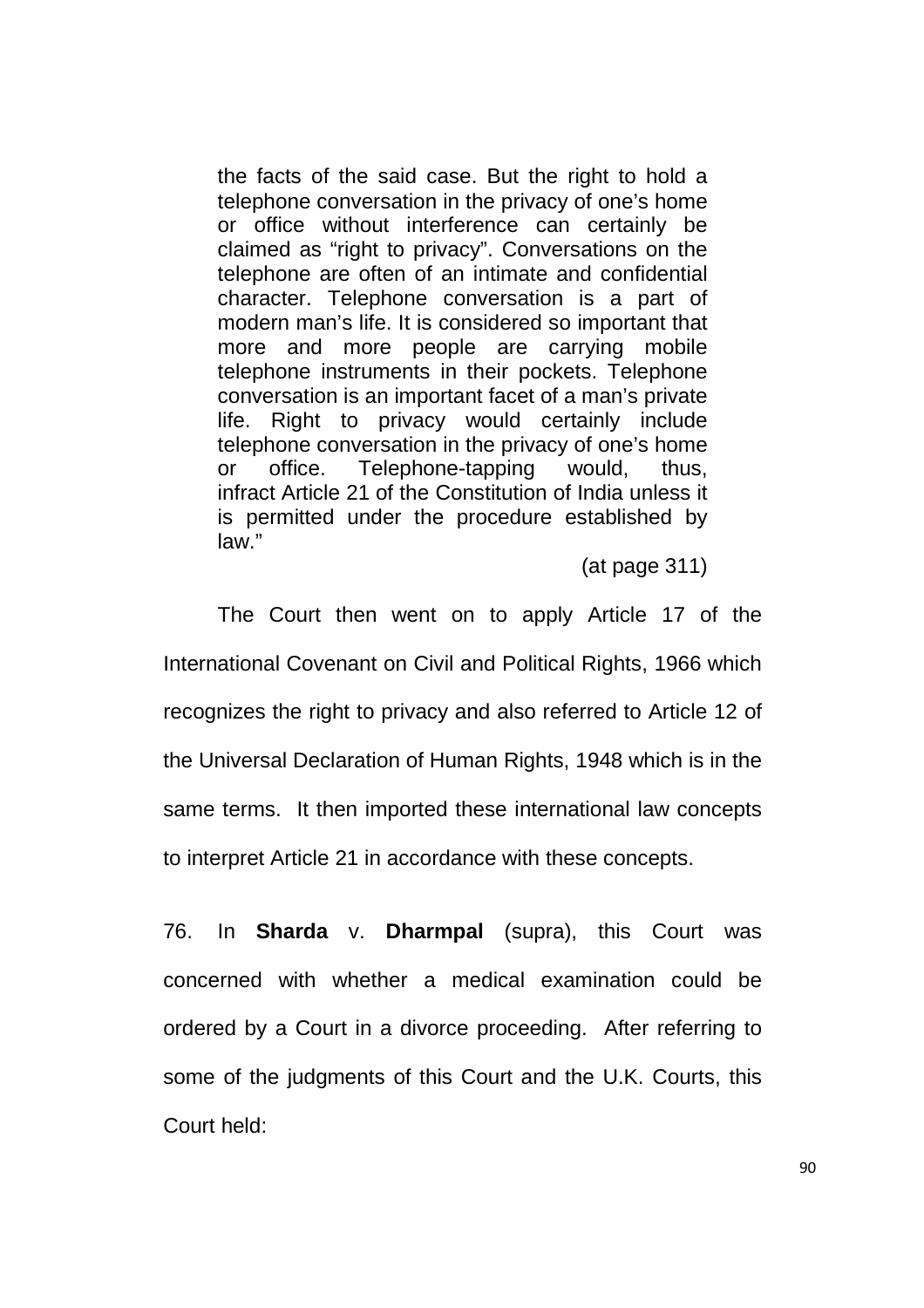"81. To sum up, our conclusions are:

1. A matrimonial court has the power to order a person to undergo medical test.

2. Passing of such an order by the court would not be in violation of the right to personal liberty under Article 21 of the Indian Constitution.

3. However, the court should exercise such a power if the applicant has a strong prima facie case and there is sufficient material before the court. If despite the order of the court, the respondent refuses to submit himself to medical examination, the court will be entitled to draw an adverse inference against him."

(at page 524)

In **Canara Bank** (supra), this Court struck down Section

73 of the Andhra Pradesh Stamp Act, as it concluded that the involuntary impounding of documents under the said provision would be violative of the fundamental right of privacy contained in Article 21. The Court exhaustively went into the issue and cited many U.K. and U.S. judgments. After so doing, it analysed some of this Court's judgments and held:

"53. Once we have accepted in Gobind [(1975) 2 SCC 148 : 1975 SCC (Cri) 468] and in later cases that the right to privacy deals with "persons and not places", the documents or copies of documents of the customer which are in a bank, must continue to remain confidential vis-a-vis the person, even if they are no longer at the customer's house and have been voluntarily sent to a bank. If that be the correct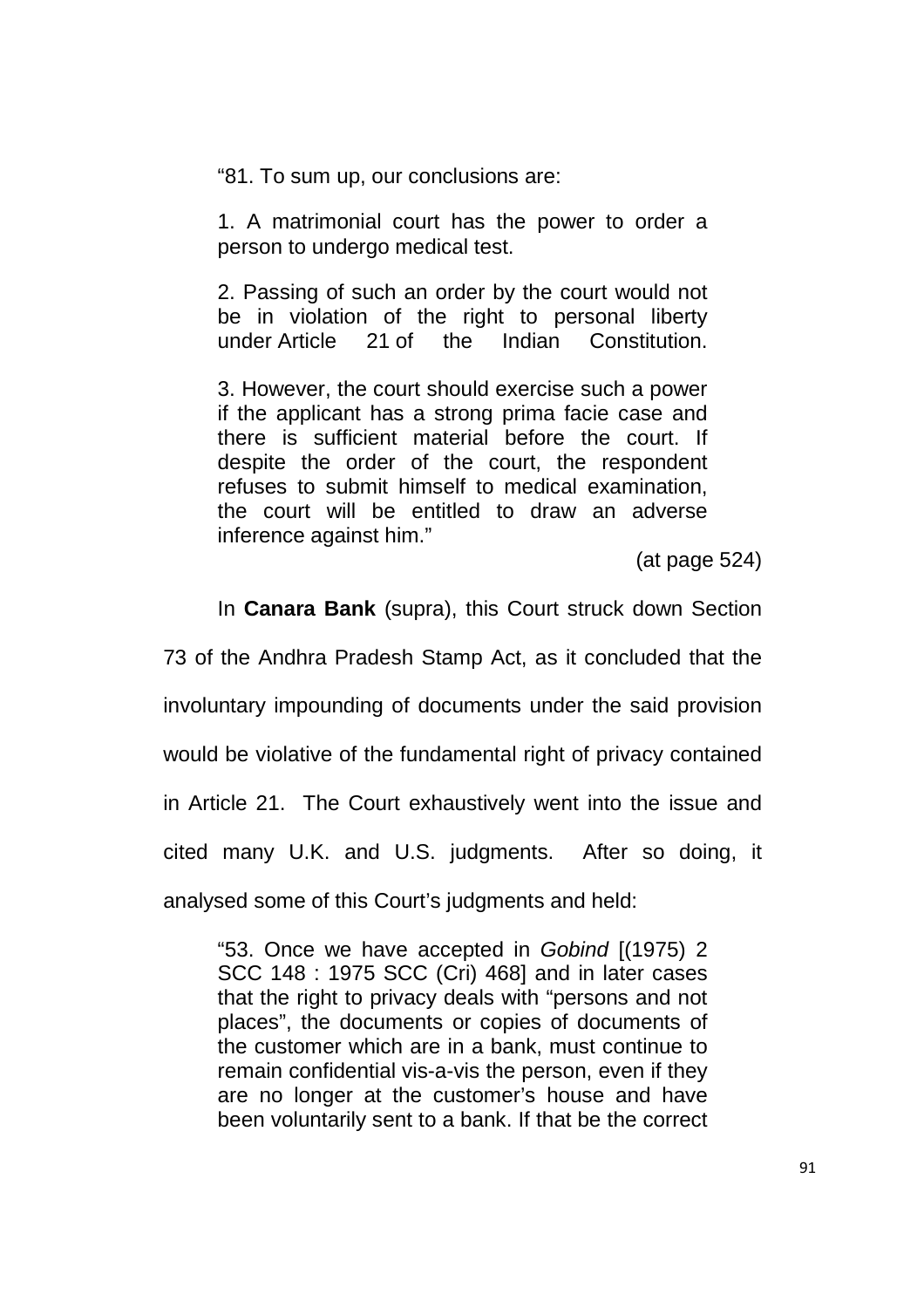view of the law, we cannot accept the line of Miller, 425 US 435 (1976), in which the Court proceeded on the basis that the right to privacy is referable to the right of "property" theory. Once that is so, then unless there is some probable or reasonable cause or reasonable basis or material before the Collector for reaching an opinion that the documents in the possession of the bank tend to secure any duty or to prove or to lead to the discovery of any fraud or omission in relation to any duty, the search or taking notes or extracts therefore, cannot be valid. The above safeguards must necessarily be read into the provision relating to search and inspection and seizure so as to save it from any unconstitutionality.

56. In Smt. Maneka Gandhi vs. Union of India, (1978) 1 SCC 248, a seven-Judge Bench decision, P.N. Bhagwati, J. (as His Lordship then was) held that the expression "personal liberty" in Article 21 is of the widest amplitude and it covers a variety of rights which go to constitute the personal liberty of man and some of them have been raised to the status of distinct fundamental rights and given additional protection under Article 19 (emphasis supplied). Any law interfering with personal liberty of a person must satisfy a triple test: (i) it must prescribe a procedure; (ii) the procedure must withstand the test of one or more of the fundamental rights conferred under Article 19 which may be applicable in a given situation; and (iii) it must also be liable to be tested with reference to Article 14. As the test propounded by Article 14 pervades Article 21 as well, the law and procedure authorizing interference with personal liberty and right of privacy must also be right and just and fair and not arbitrary, fanciful or oppressive. If the procedure prescribed does not satisfy the requirement of Article 14 it would be no procedure at all within the meaning of Article 21."

(at pages 523 and 524)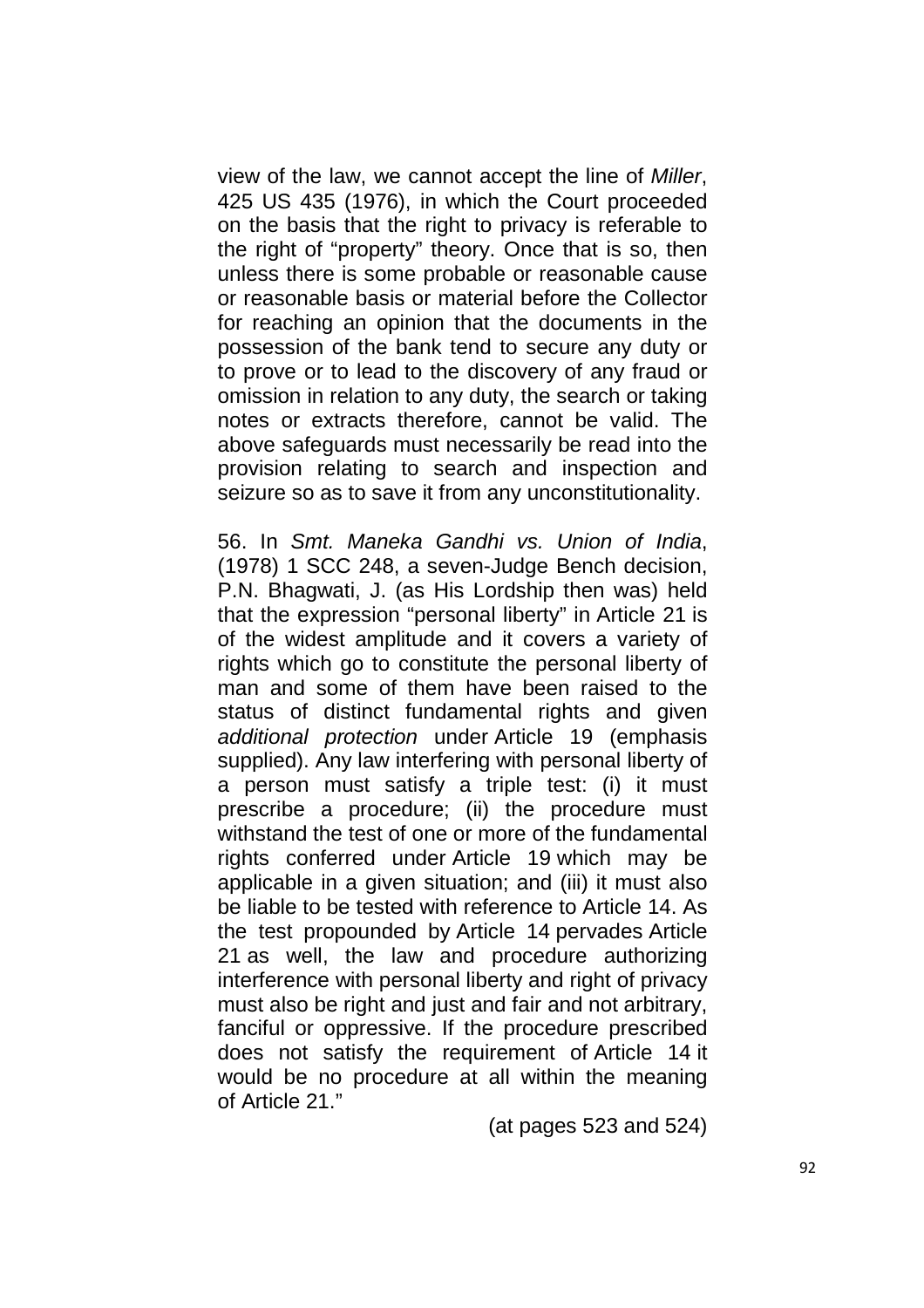In **Selvi** v. **State of Karnataka** (supra), this Court went into an in depth analysis of the right in the context of lie detector tests used to detect alleged criminals. A number of judgments of this Court were examined and this Court, recognizing the difference between privacy in a physical sense and the privacy of one's mental processes, held that both received constitutional protection. This was stated in the following words:

"224. Moreover, a distinction must be made between the character of restraints placed on the right to privacy. While the ordinary exercise of police powers contemplates restraints of a physical nature such as the extraction of bodily substances and the use of reasonable force for subjecting a person to a medical examination, it is not viable to extend these police powers to the forcible extraction of testimonial responses. In conceptualising the "right to privacy" we must highlight the distinction between privacy in a physical sense and the privacy of one's mental processes.

225. So far, the judicial understanding of privacy in our country has mostly stressed on the protection of the body and physical spaces from intrusive actions by the State. While the scheme of criminal procedure as well as evidence law mandates interference with physical privacy through statutory provisions that enable arrest, detention, search and seizure among others, the same cannot be the basis for compelling a person "to impart personal knowledge about a relevant fact". The theory of interrelationship of rights mandates that the right against self-incrimination should also be read as a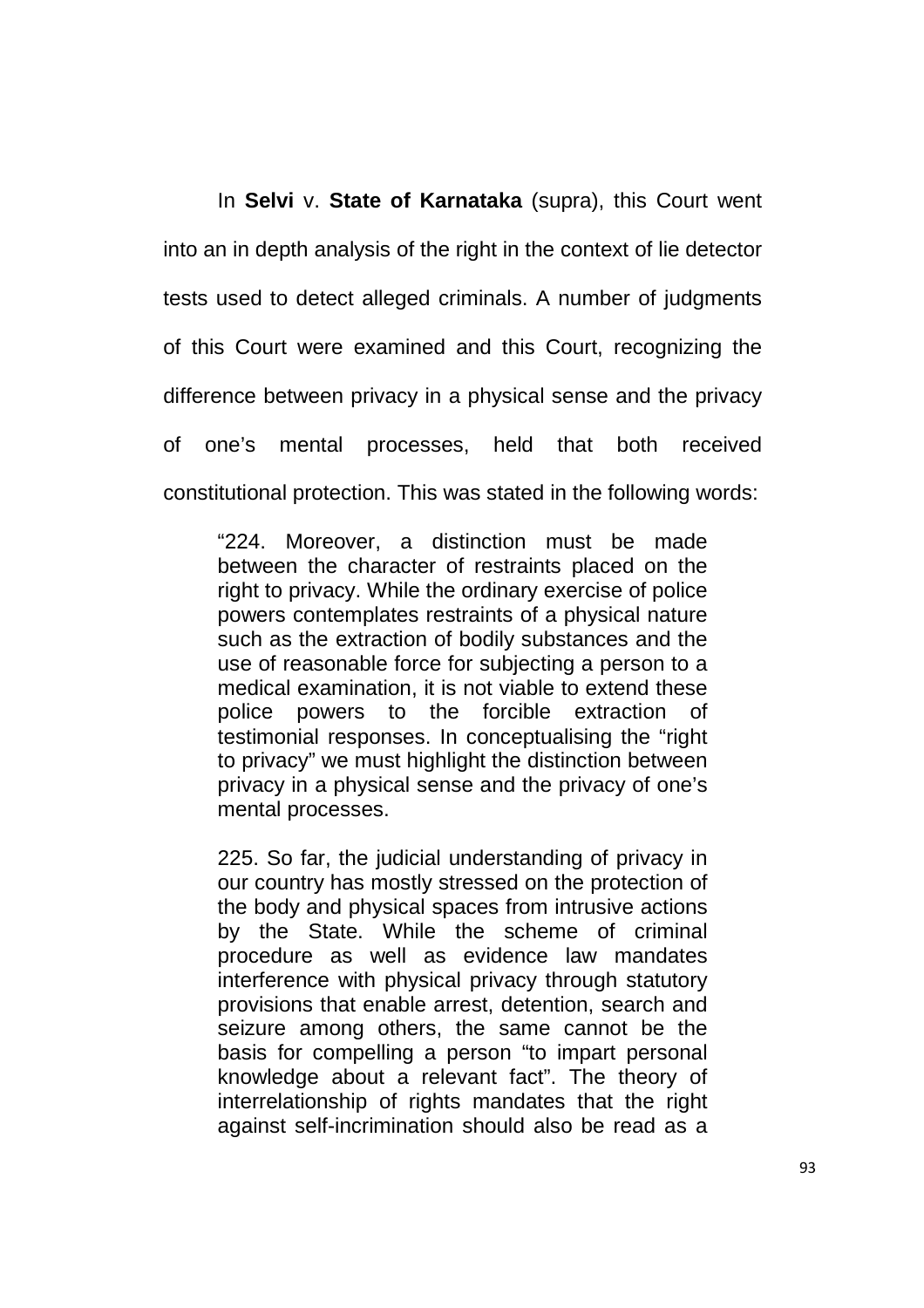component of "personal liberty" under Article 21. Hence, our understanding of the "right to privacy" should account for its intersection with Article 20(3). Furthermore, the "rule against involuntary confessions" as embodied in Sections 24, 25, 26 and 27 of the Evidence Act, 1872 seeks to serve both the objectives of reliability as well as voluntariness of testimony given in a custodial setting. A conjunctive reading of Articles 20(3) and 21 of the Constitution along with the principles of evidence law leads us to a clear answer. We must recognise the importance of personal autonomy in aspects such as the choice between remaining silent and speaking. An individual's decision to make a statement is the product of a private choice and there should be no scope for any other individual to interfere with such autonomy, especially in circumstances where the person faces exposure to criminal charges or penalties."

(at pages 369-370)

77. All this leads to a discussion on what exactly is the fundamental right of privacy – where does it fit in Chapter III of the Constitution, and what are the parameters of its constitutional protection.

78. In an instructive article reported in Volume 64 of the California Law Review, written in 1976, Gary L. Bostwick suggested that the right to privacy in fact encompasses three separate and distinct rights. According to the learned author, these three components are the components of repose,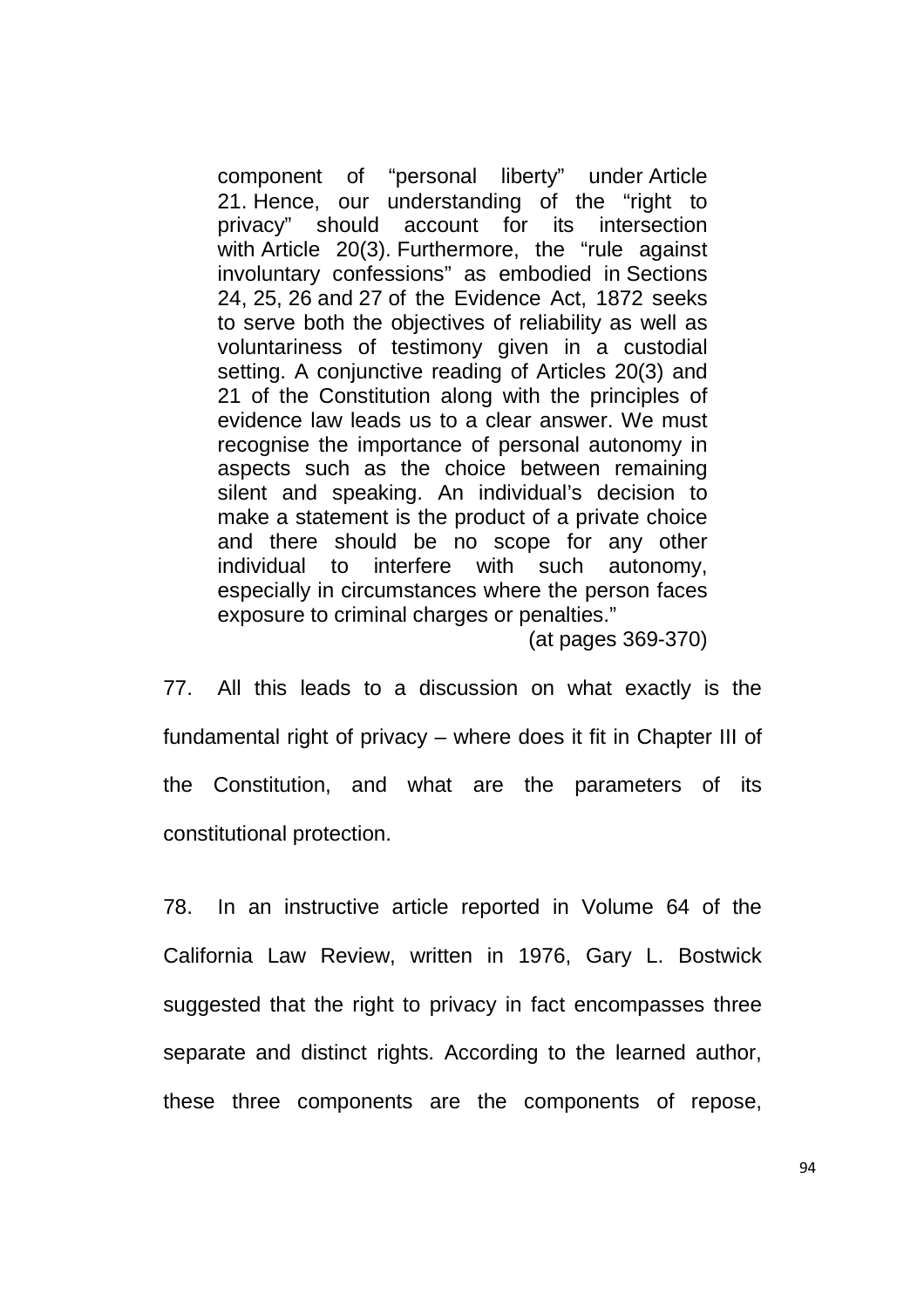sanctuary, and intimate decision. The learned author puts it

thus (at pages 1482-1483):-

"The extent of constitutional protection is not the only distinction between the types of privacy. Each zone protects a unique type of human transaction. Repose maintains the actor's peace; sanctuary allows an individual to keep some things private, and intimate decision grants the freedom to act in an autonomous fashion. Whenever a generalized claim to privacy is put forward without distinguishing carefully between the transactional types, parties and courts alike may become hopelessly muddled in obscure claims. The clear standards that appear within each zone are frequently ignored by claimants anxious to retain some aspect of their personal liberty and by courts impatient with the indiscriminate invocation of privacy.

Finally, it should be recognized that the right of privacy is a continually evolving right. This Comment has attempted to show what findings of fact will lead to the legal conclusion that a person has a right to privacy. Yet the same findings of fact may lead to different conclusions of law as time passes and society's ideas change about how much privacy is reasonable and what kinds of decisions are best left to individual choice. Future litigants must look to such changes in community concerns and national acceptance of ideas as harbingers of corresponding changes in the contours of the zones of privacy."

79. Shortly thereafter, in 1977, an instructive judgment is to be found in **Whalen** v. **Roe**, 429 U.S. 589 at 598 and 599 by the U.S. Supreme Court. This case dealt with a legislation by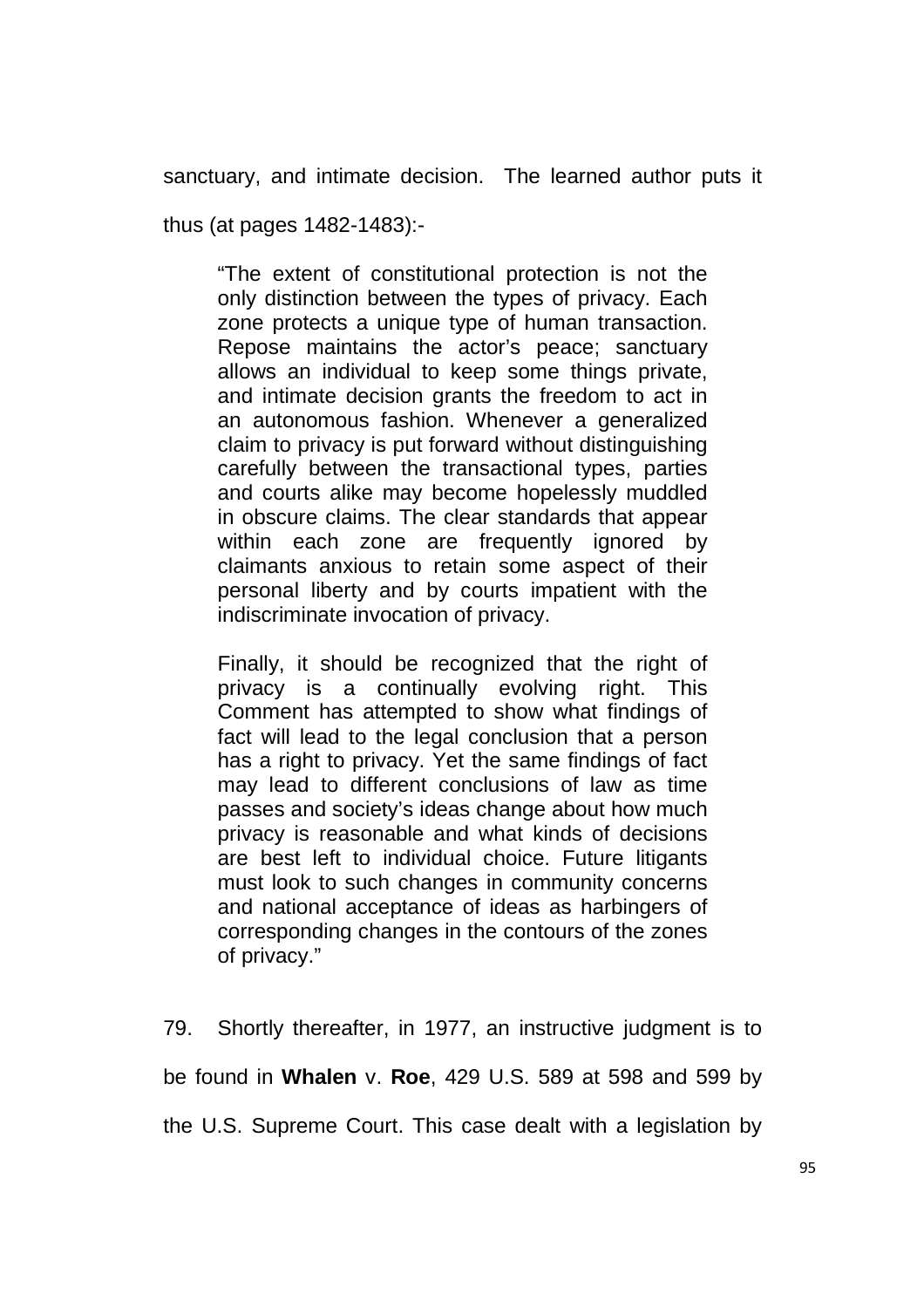the State of New York in which the State, in a centralized computer file, registered the names and addresses of all persons who have obtained, pursuant to a Doctor's prescription, certain drugs for which there is both a lawful and unlawful market. The U.S. Supreme Court upheld the statute, finding that it would seem clear that the State's vital interest in controlling the distribution of dangerous drugs would support the legislation at hand. In an instructive footnote  $-23$  to the judgment, the U.S. Supreme Court found that the right to privacy was grounded after **Roe** (supra) in the Fourteenth Amendment's concept of personal liberty. Having thus grounded the right, the U.S. Supreme Court in a very significant passage stated:

"At the very least, it would seem clear that the State's vital interest in controlling the distribution of dangerous drugs would support a decision to experiment with new techniques for control…

…Appellees contend that the statute invades a constitutionally protected "zone of privacy." The cases sometimes characterized as protecting "privacy" have in fact involved at least two different kinds of interests. One is the individual interest in avoiding disclosure of personal matters, and another is the interest in independence in making certain kinds of important decisions."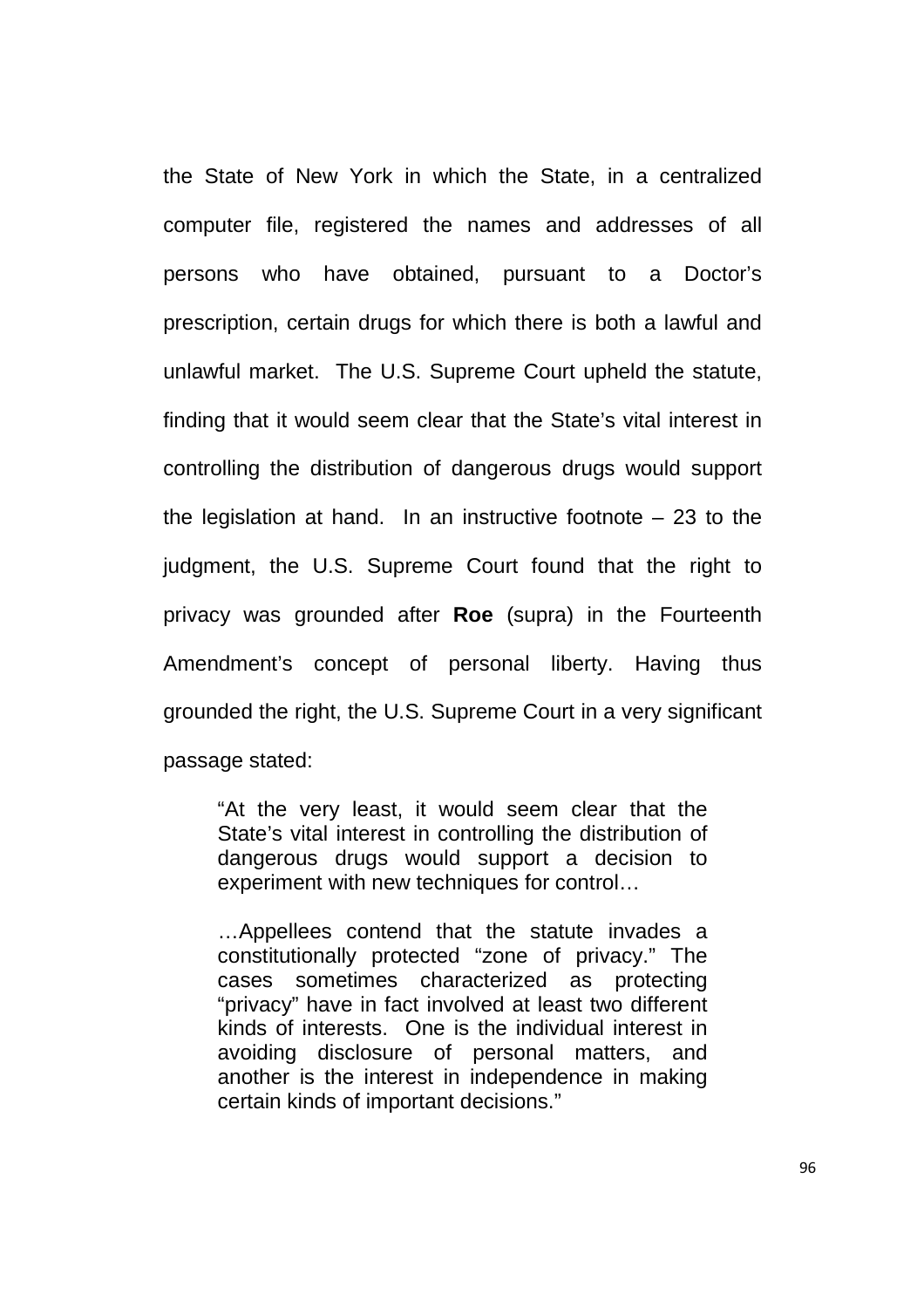80. In fact, in the Constitution of South Africa of 1996, which

Constitution was framed after apartheid was thrown over by the

South African people, the right to privacy has been expressly

declared as a fundamental freedom as follows:

## "10. **Human dignity**

Everyone has inherent dignity and the right to have their dignity respected and protected.

# 12. **Freedom and security of the person**

(1) Everyone has the right to freedom and security of the person, which includes the right—

(a) not to be deprived of freedom arbitrarily or without just cause;

(b) not to be detained without trial;

(c) to be free from all forms of violence from either public or private sources;

(d) not to be tortured in any way; and

(e) not to be treated or punished in a cruel, inhuman or degrading way.

(2) Everyone has the right to bodily and psychological integrity, which includes the right—

(a) to make decisions concerning reproduction;

(b) to security in and control over their body; and

(c) not to be subjected to medical or scientific experiments without their informed consent.

## 14. **Privacy**

Everyone has the right to privacy, which includes the right not to have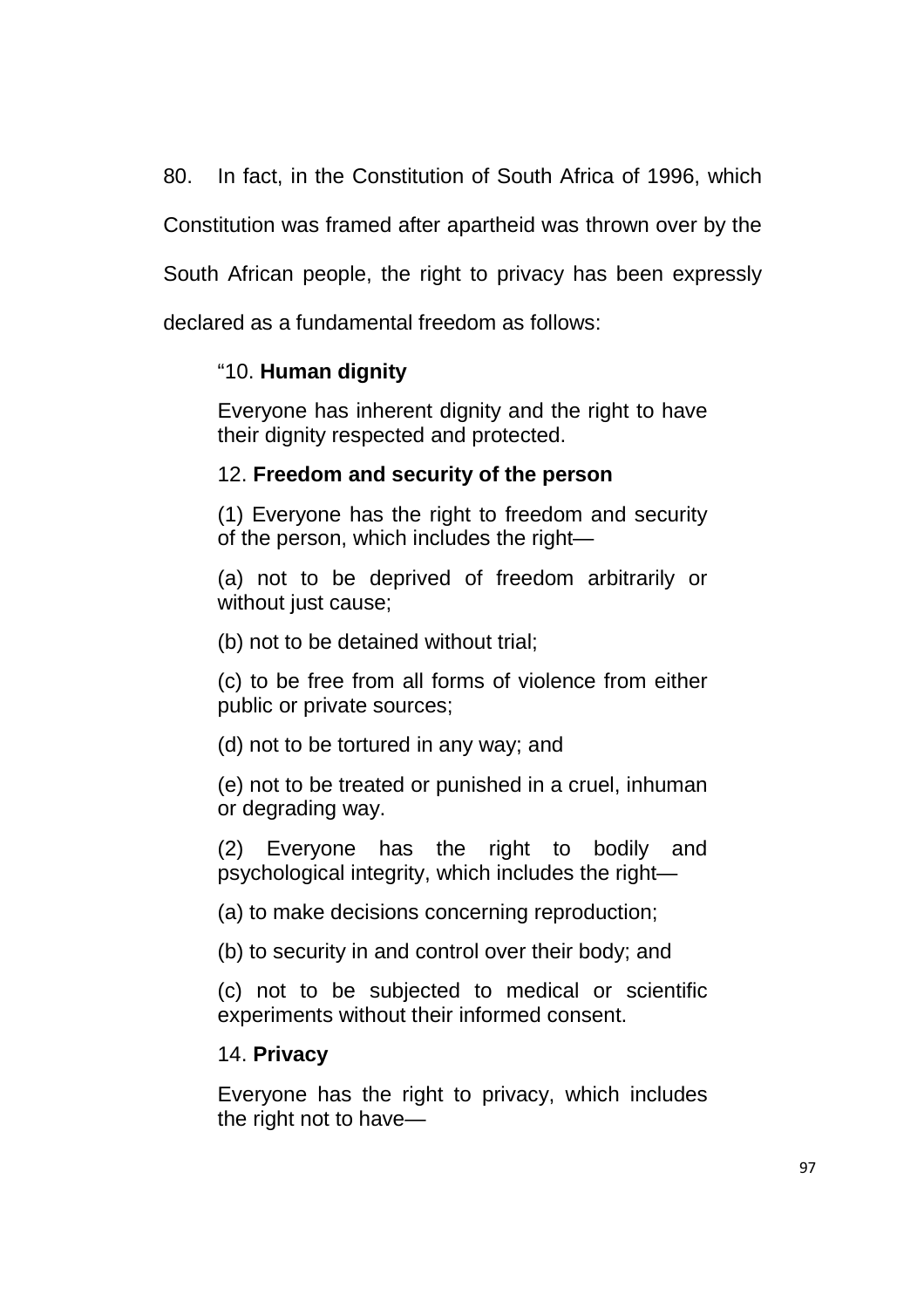(a) their person or home searched;

(b) their property searched;

(c) their possessions seized; or

(d) the privacy of their communications infringed."

The Constitutional Court of South Africa in **NM & Ors.** v.

**Smith & Ors., 2007 (5) SA 250 (CC), had this to say about the** 

fundamental right to privacy recognized by the South African

Constitution:

"131. The right to privacy recognizes the importance of protecting the sphere of our personal daily lives from the public. In so doing, it highlights the inter-relationship between privacy, liberty and dignity as the key constitutional rights which construct our understanding of what it means to be a human being. All these rights are therefore interdependent and mutually reinforcing. We value privacy for this reason at least – that the constitutional conception of being a human being asserts and seeks to foster the possibility of human beings choosing how to live their lives within the overall framework of a broader community. The protection of this autonomy, which flows from our recognition of individual human worth, presupposes personal space within which to live this life.

132. This first reason for asserting the value of privacy therefore lies in our constitutional understanding of what it means to be a human being. An implicit part of this aspect of privacy is the right to choose what personal information of ours is released into the public space. The more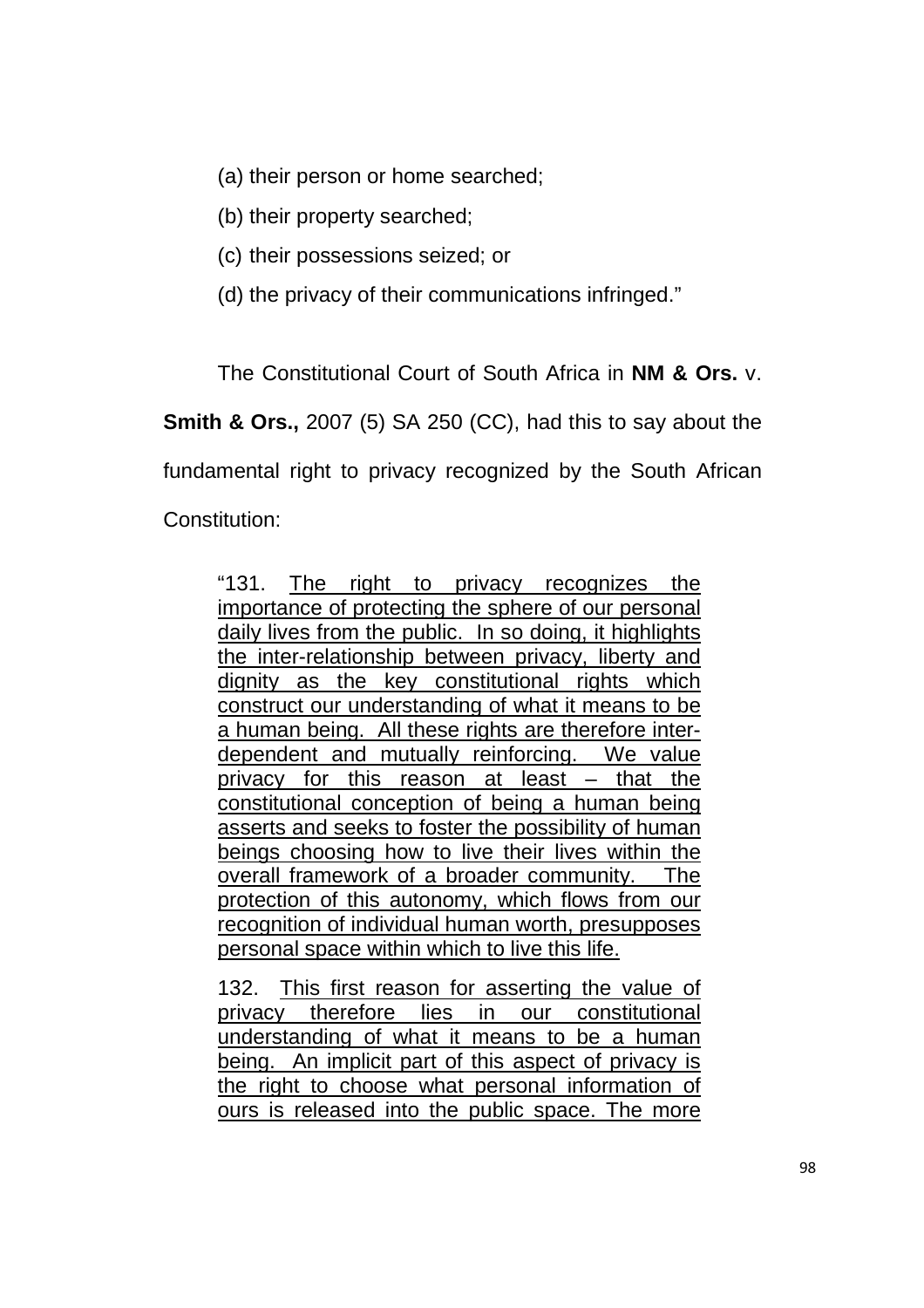intimate that information, the more important it is in fostering privacy, dignity and autonomy that an individual makes the primary decision whether to release the information. That decision should not be made by others. This aspect of the right to privacy must be respected by all of us, not only the state..."

(Emphasis Supplied)

81. In the Indian context, a fundamental right to privacy would cover at least the following three aspects:

- Privacy that involves the person i.e. when there is some invasion by the State of a person's rights relatable to his physical body, such as the right to move freely;
- Informational privacy which does not deal with a person's body but deals with a person's mind, and therefore recognizes that an individual may have control over the dissemination of material that is personal to him. Unauthorised use of such information may, therefore lead to infringement of this right; and
- The privacy of choice, which protects an individual's autonomy over fundamental personal choices.

For instance, we can ground physical privacy or privacy relating to the body in Articles 19(1)(d) and (e) read with Article 21;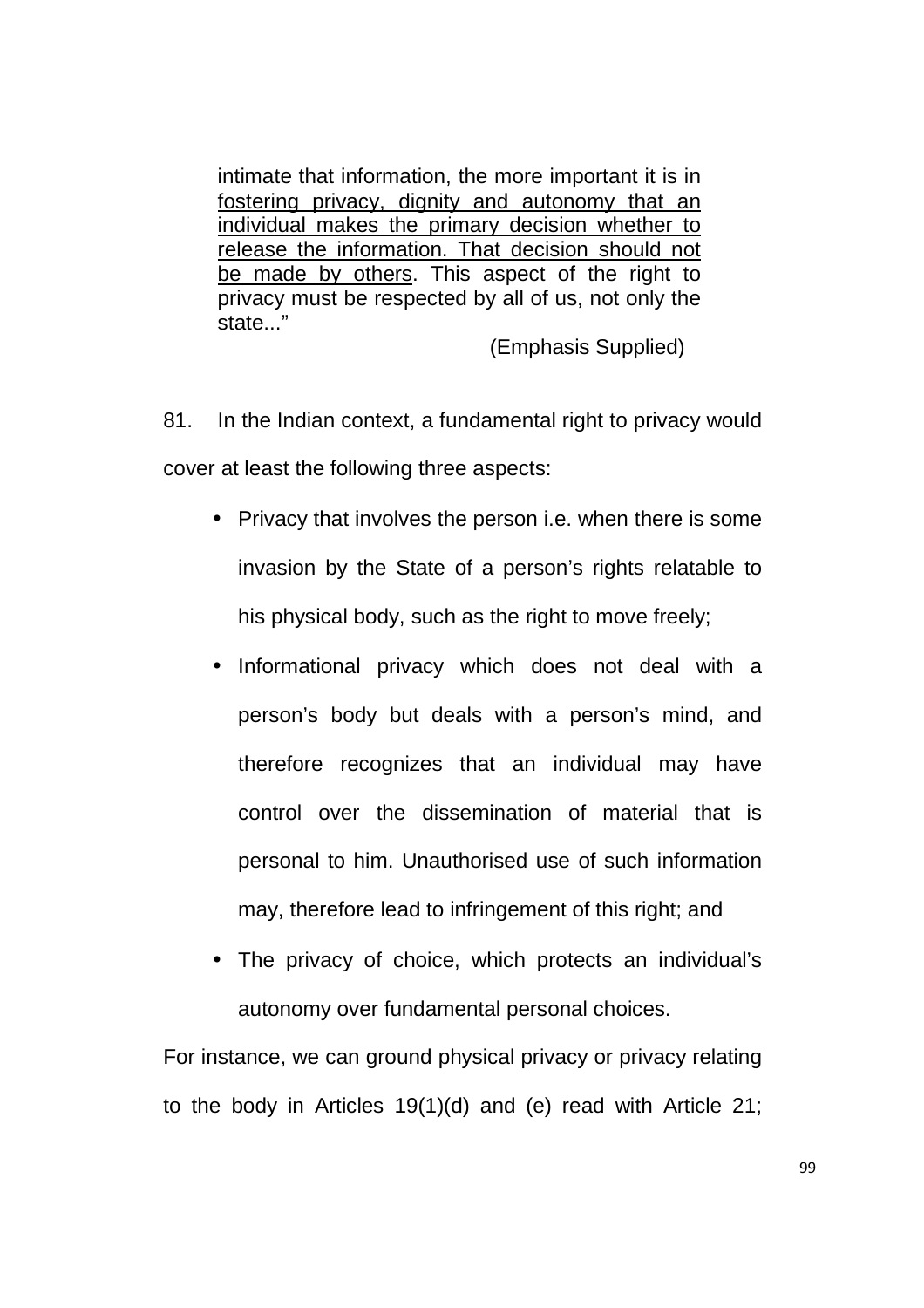ground personal information privacy under Article 21; and the privacy of choice in Articles 19(1)(a) to (c), 20(3), 21 and 25. The argument based on 'privacy' being a vague and nebulous concept need not, therefore, detain us.

82. We have been referred to the Preamble of the Constitution, which can be said to reflect core constitutional values. The core value of the nation being democratic, for example, would be hollow unless persons in a democracy are able to develop fully in order to make informed choices for themselves which affect their daily lives and their choice of how they are to be governed.

83. In his well-known thesis "On Liberty", John Stuart Mill, as far back as in 1859, had this to say:

"…. the sole end for which mankind are warranted, individually or collectively, in interfering with the liberty of action of any of their number, is selfprotection. That the only purpose for which power can be rightfully exercised over any member of a civilised community, against his will, is to prevent harm to others. His own good, either physical or moral, is not a sufficient warrant. He cannot rightfully be compelled to do or forbear because it will be better for him to do so, because it will make him happier, because, in the opinions of others, to do so would be wise, or even right. These are good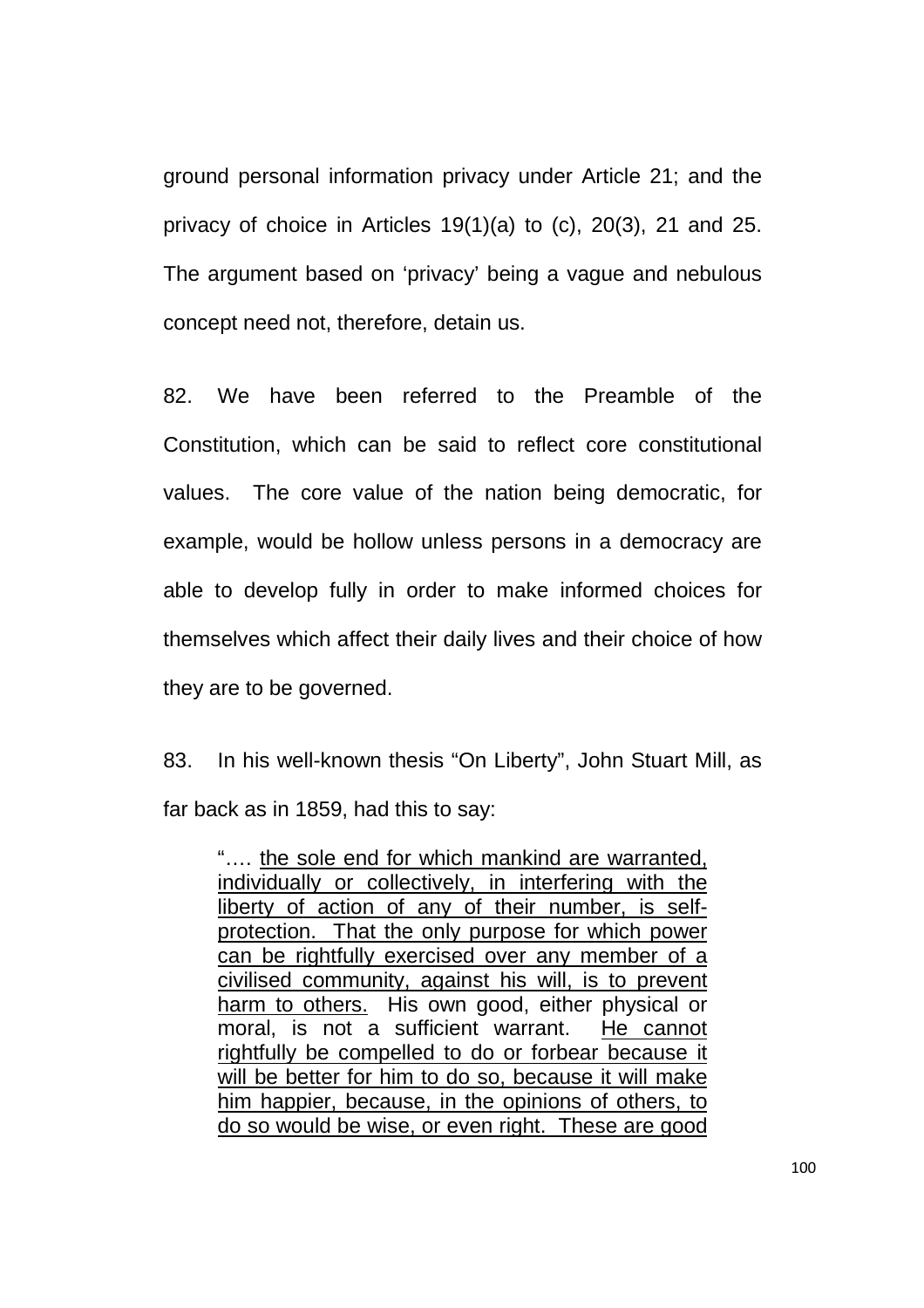reasons for remonstrating with him, or reasoning with him, or persuading him, or entreating him, but not for compelling him, or visiting him with any evil in case he do otherwise. To justify that, the conduct from which it is desired to deter him must be calculated to produce evil to someone else. The only part of the conduct of any one, for which he is amenable to society, is that which concerns others. In the part which merely concerns himself, his independence is, of right, absolute. Over himself, over his own body and mind, the individual is sovereign.

 $(\ldots)$ 

This, then, is the appropriate region of human liberty. It comprises, first, the inward domain of consciousness; demanding liberty of conscience in the most comprehensive sense; liberty of thought and feeling; absolute freedom of opinion and sentiment on all subjects, practical or speculative, scientific, moral, or theological. The liberty of expressing and publishing opinions may seem to fall under a different principle, since it belongs to that part of the conduct of an individual which concerns other people; but, being almost of as much importance as the liberty of thought itself, and resting in great part on the same reasons, is practically inseparable from it. Secondly, the principle requires liberty of tastes and pursuits; of framing the plan of our life to suit our own character; of doing as we like, subject to such consequences as may follow: without impediment from our fellow creatures, so long as what we do does not harm them, even though they should think our conduct foolish, perverse, or wrong. Thirdly, from this liberty of each individual, follows the liberty, within the same limits, of combination among individuals; freedom to unite, for any purpose not involving harm to others: the persons combining being supposed to be of full age, and not forced or deceived.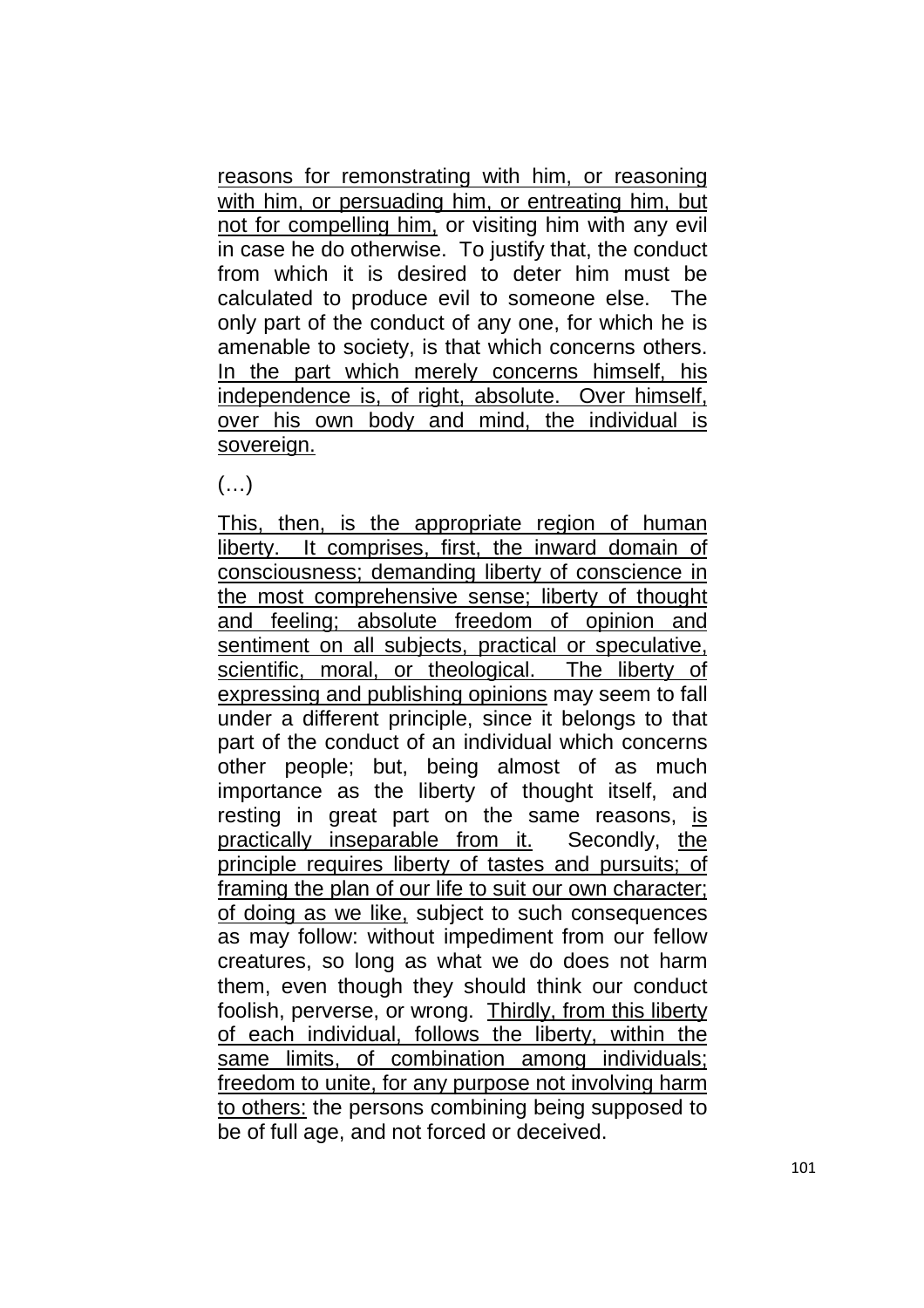No society in which these liberties are not, on the whole, respected, is free, whatever may be its form or government; and none is completely free in which they do not exist absolute and unqualified. The only freedom which deserves the name, is that of pursuing our own good in our own way, so long as we do not attempt to deprive others of theirs, or impede their efforts to obtain it."

Noting the importance of liberty to individuality, Mill wrote:

"It is not by wearing down into uniformity all that is individual in themselves, but by cultivating it, and calling it forth, within the limits imposed by the rights and interests of others, that human beings become a noble and beautiful object of contemplation; and as the works partake the character of those who do them, by the same process human life also becomes rich, diversified, and animating, furnishing more abundant aliment to high thoughts and elevating feelings, and strengthening the tie which binds every individual to the race, by making the race infinitely better worth belonging to. In proportion to the development of his individuality, each person becomes more valuable to himself, and is therefore capable of being more valuable to others. There is a greater fullness of life about his own existence, and when there is more life in the units there is more in the mass which is composed of them….. The means of development which the individual loses by being prevented from gratifying his inclinations to the injury of others, are chiefly obtained at the expense of the development of other people…. To be held to rigid rules of justice for the sake of others, develops the feelings and capacities which have the good of others for their object. But to be restrained in things not affecting their good, by their mere displeasure, develops nothing valuable, except such force of character as may unfold itself in resisting the restraint. If acquiesced in, it dulls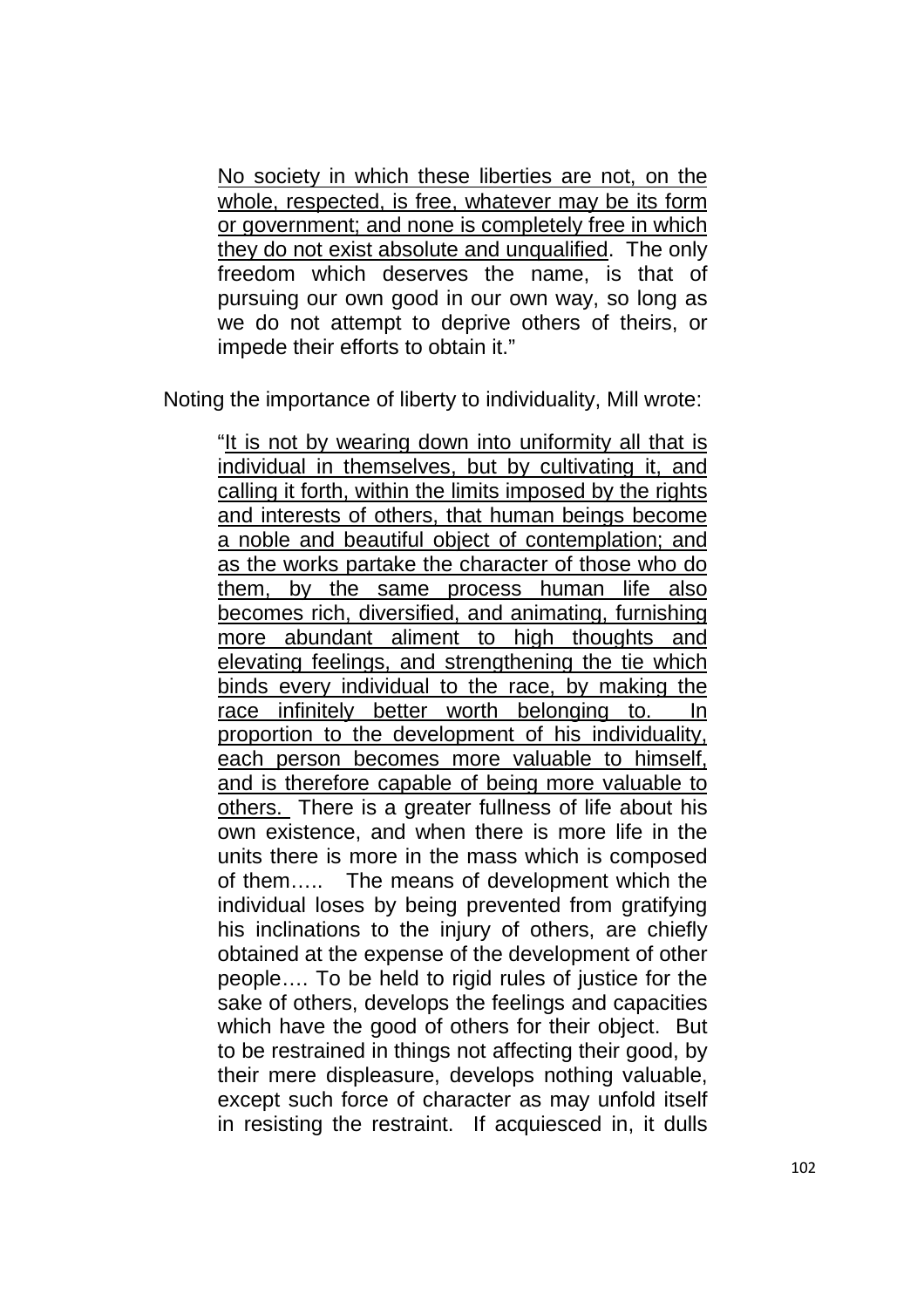and blunts the whole nature. To give any fair play to the nature of each, it is essential that different persons should be allowed to lead different lives." (Emphasis Supplied)

84. "Liberty" in the Preamble to the Constitution, is said to be of thought, expression, belief, faith and worship. This cardinal value can be found strewn all over the fundamental rights chapter. It can be found in Articles 19(1)(a), 20, 21, 25 and 26. As is well known, this cardinal constitutional value has been borrowed from the Declaration of the Rights of Man and of the Citizen of 1789, which defined "liberty" in Article 4 as follows:

"Liberty consists in being able to do anything that does not harm others: thus, the exercise of the natural rights of every man has no bounds other than those that ensure to the other members of society the enjoyment of these same rights. These bounds may be determined only by Law."

Even in this limited sense, privacy begins where liberty ends – when others are harmed, in one sense, issues relating to reputation, restraints on physical locomotion etc. set in. It is, therefore, difficult to accept the argument of Shri Gopal

103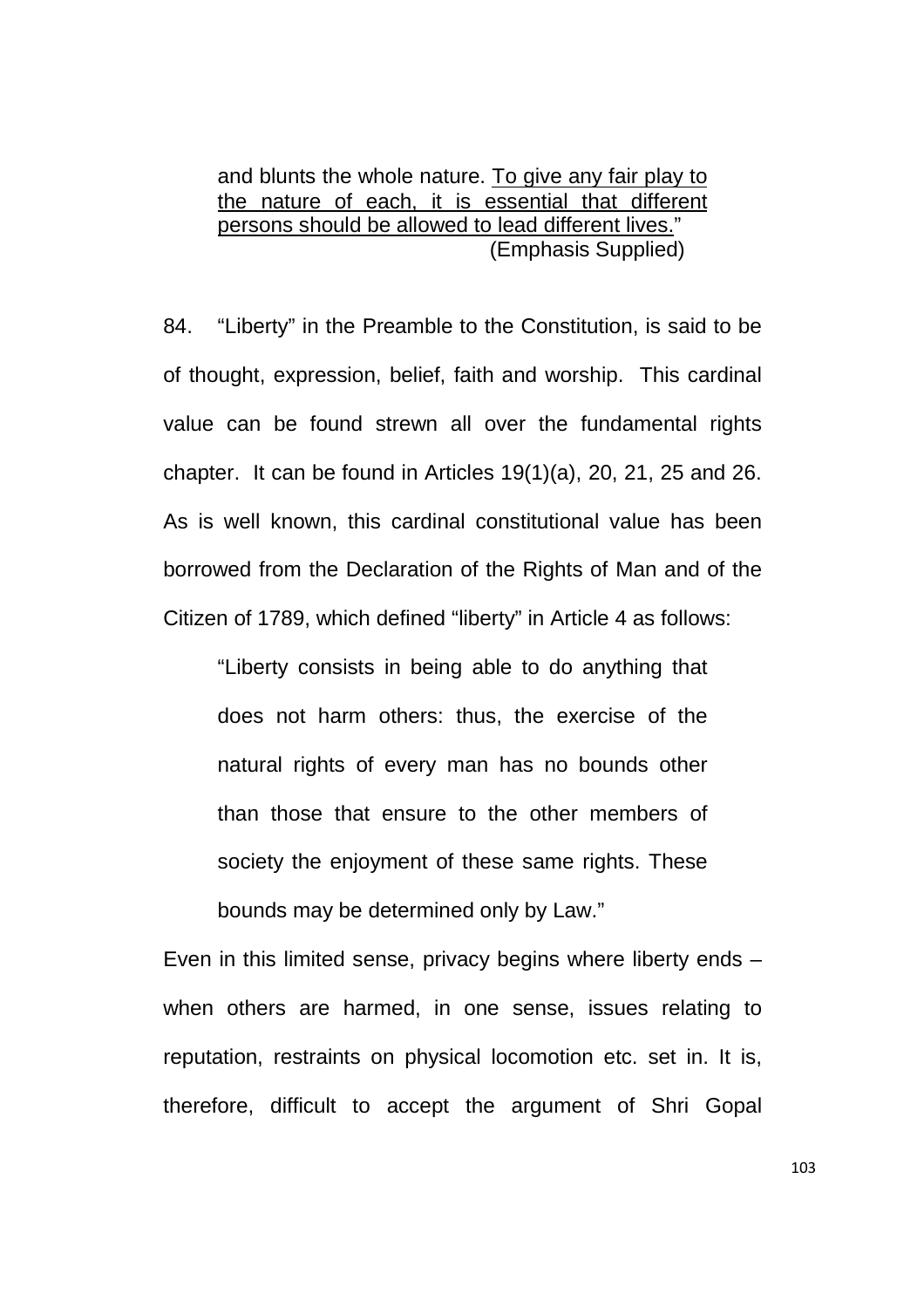Subramanium that "liberty" and "privacy" are interchangeable concepts. Equally, it is difficult to accept the Respondents' submission that there is no concept of "privacy", but only the constitutional concept of "ordered liberty". Arguments of both sides on this score must, therefore, be rejected.

85. But most important of all is the cardinal value of fraternity which assures the dignity of the individual.<sup>11</sup> The dignity of the individual encompasses the right of the individual to develop to the full extent of his potential. And this development can only be if an individual has autonomy over fundamental personal choices and control over dissemination of personal information which may be infringed through an unauthorized use of such information. It is clear that Article 21, more than any of the other Articles in the fundamental rights chapter, reflects each of

-

<sup>&</sup>lt;sup>11</sup> In 1834, Jacques-Charles Dupont de l'Eure associated the three terms liberty, equality and fraternity together in the Revue Républicaine, which he edited, as follows:

<sup>&</sup>quot;Any man aspires to liberty, to equality, but he cannot achieve it without the assistance of other men, without fraternity."

Many of our decisions recognize human dignity as being an essential part of the fundamental rights chapter. For example, see **Prem Shankar Shukla** v. **Delhi Administration**, (1980) 3 SCC 526 at paragraph 21, **Francis Coralie Mullin** v. **Administrator, Union Territory of Delhi & Ors.**, (1981) 1 SCC 608 at paragraphs 6, 7 and 8, **Bandhua Mukti Morcha** v. **Union of India**, (1984) 3 SCC 161 at paragraph 10, **Maharashtra University of Health Sciences** v. **Satchikitsa Prasarak Mandal**, (2010) 3 SCC 786 at paragraph 37, **Shabnam** v. **Union of India**, (2015) 6 SCC 702 at paragraphs 12.4 and 14 and **Jeeja Ghosh** v. **Union of India**, (2016) 7 SCC 761 at paragraph 37.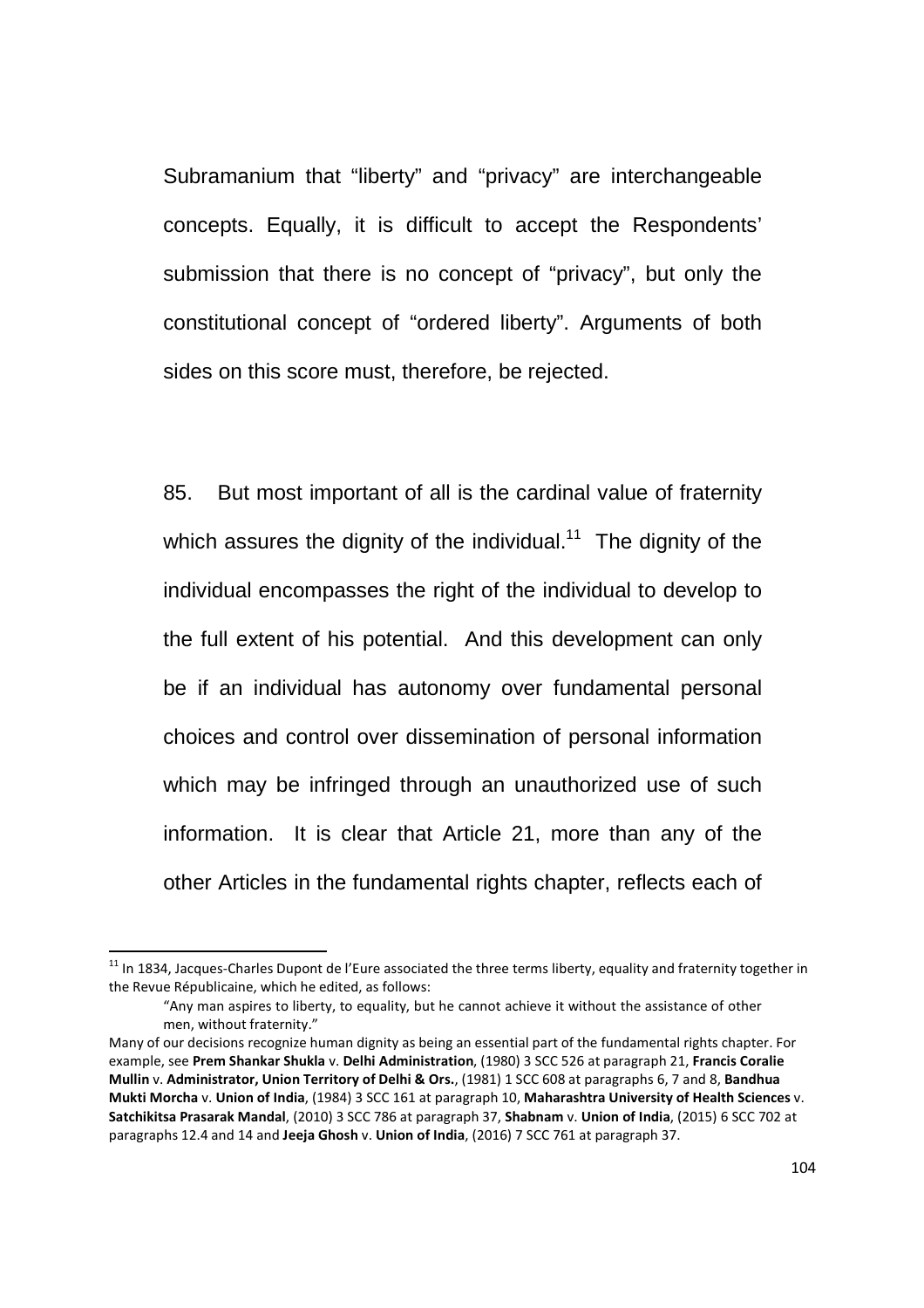these constitutional values in full, and is to be read in consonance with these values and with the international covenants that we have referred to. In the ultimate analysis, the fundamental right of privacy, which has so many developing facets, can only be developed on a case to case basis. Depending upon the particular facet that is relied upon, either Article 21 by itself or in conjunction with other fundamental rights would get attracted.

86. But this is not to say that such a right is absolute. This right is subject to reasonable regulations made by the State to protect legitimate State interests or public interest. However, when it comes to restrictions on this right, the drill of various Articles to which the right relates must be scrupulously followed. For example, if the restraint on privacy is over fundamental personal choices that an individual is to make, State action can be restrained under Article 21 read with Article 14 if it is arbitrary and unreasonable; and under Article 21 read with Article 19(1) (a) only if it relates to the subjects mentioned in Article 19(2) and the tests laid down by this Court for such legislation or subordinate legislation to pass muster under the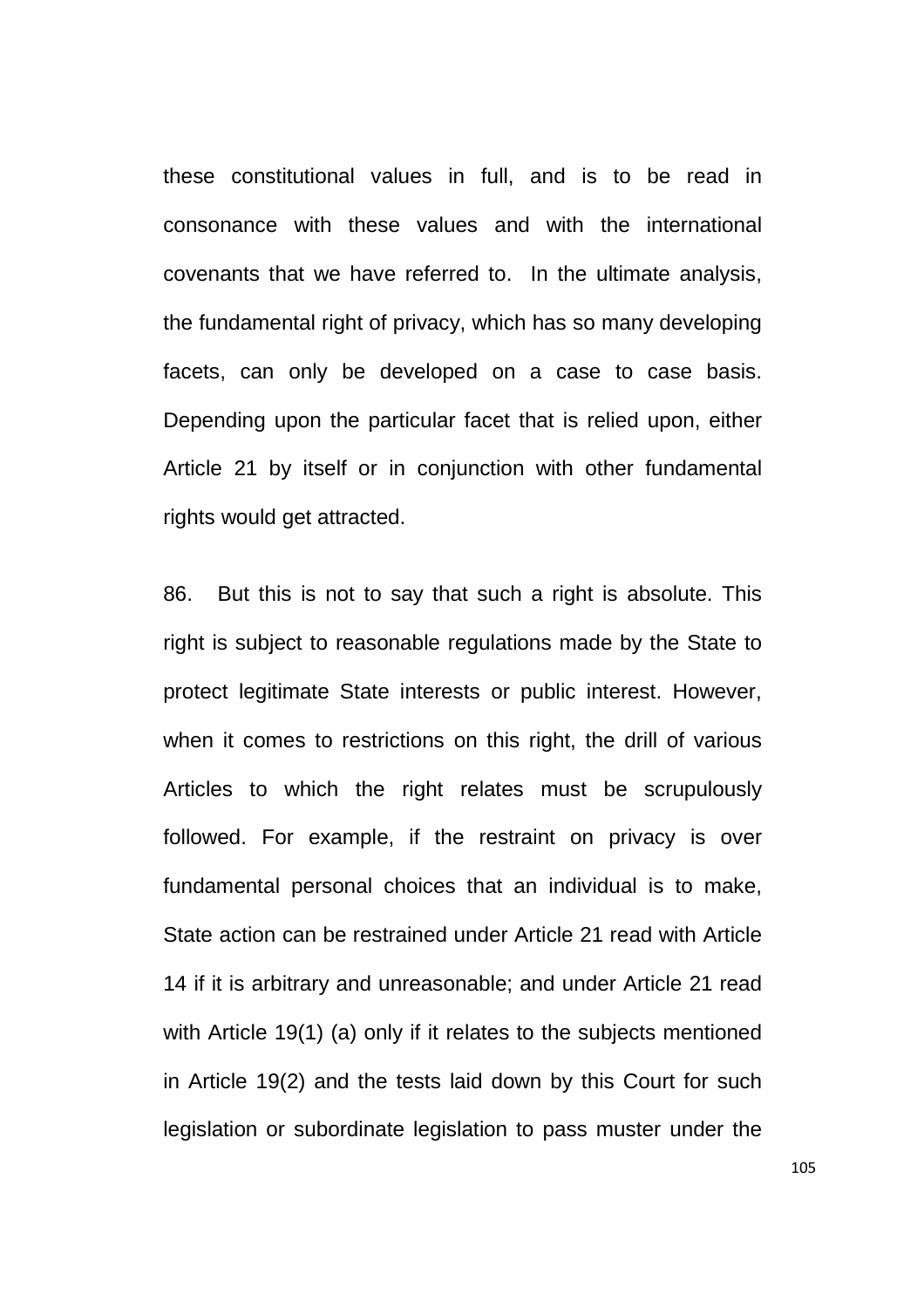said Article. Each of the tests evolved by this Court, qua legislation or executive action, under Article 21 read with Article 14; or Article 21 read with Article 19(1)(a) in the aforesaid examples must be met in order that State action pass muster. In the ultimate analysis, the balancing act that is to be carried out between individual, societal and State interests must be left to the training and expertise of the judicial mind.

87. It is important to advert to one other interesting argument made on the side of the petitioner. According to the petitioners, even in British India, the right to privacy was always legislatively recognized. We were referred to the Indian Telegraph Act of 1885, vintage and in particular Section 5 thereof which reads as under:-

"5. (1) On the occurrence of any public emergency, or in the interest of the public safety, the Governor General in Council or a Local Government, or any officer specially authorized in this behalf by the Governor General in Council, may–

- (a) take temporary possession of any telegraph established, maintained or worked by any person licensed under this Act; or
- (b) order that any message or class of messages to or from any person or class of persons, or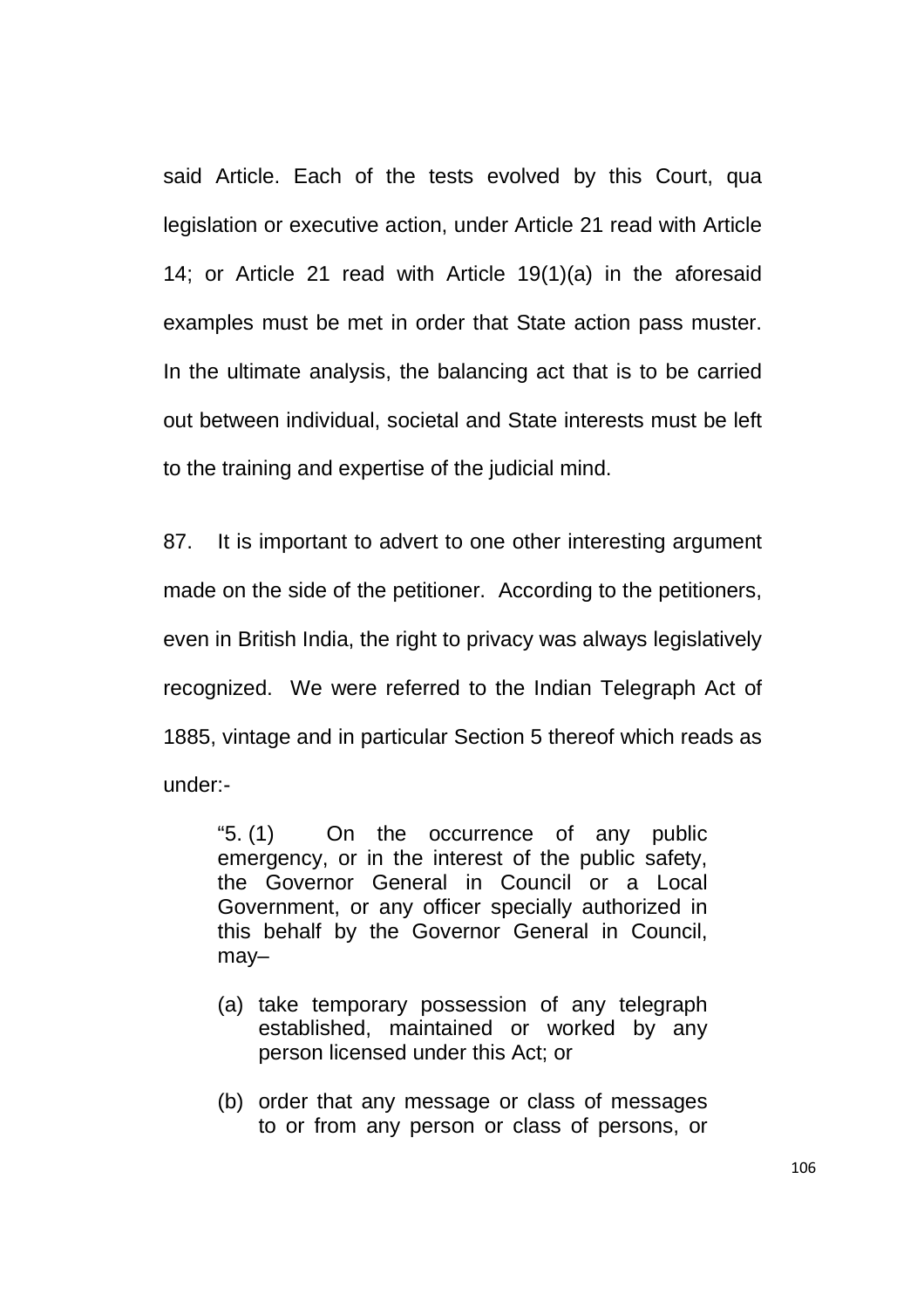relating to any particular subject, brought for transmission by or transmitted or received by any telegraph, shall not be transmitted, or shall be intercepted or detained, or shall be disclosed to the Government or an officer thereof mentioned in the order.

(2) If any doubt arises as to the existence of a public emergency, or whether any act done under sub-section (1) was in the interest of the public safety, a certificate signed by a Secretary to the Government of India or to the Local Government shall be conclusive proof on the point."

We were also referred to Section 26 of the Indian Post

Office Act, 1898 for the same purpose.

"26. **Power to intercept postal articles for public good**.— (1) On the occurrence of any public emergency, or in the interest of the public safety or tranquility, the Central Government, or a State Government, or any officer specially authorized in this behalf by the Central or the State Government may, by order in writing, direct that any postal article or class or description of postal articles in course of transmission by post shall be intercepted or detained, or shall be disposed of in such manner as the authority issuing the order may direct.

(2) If any doubt arises as to the existence of a public emergency, or as to whether any act done under sub-section (1) was in the interest of the public safety or tranquility, a certificate of the Central Government or, as the case may be, of the State Government shall be conclusive proof on the point."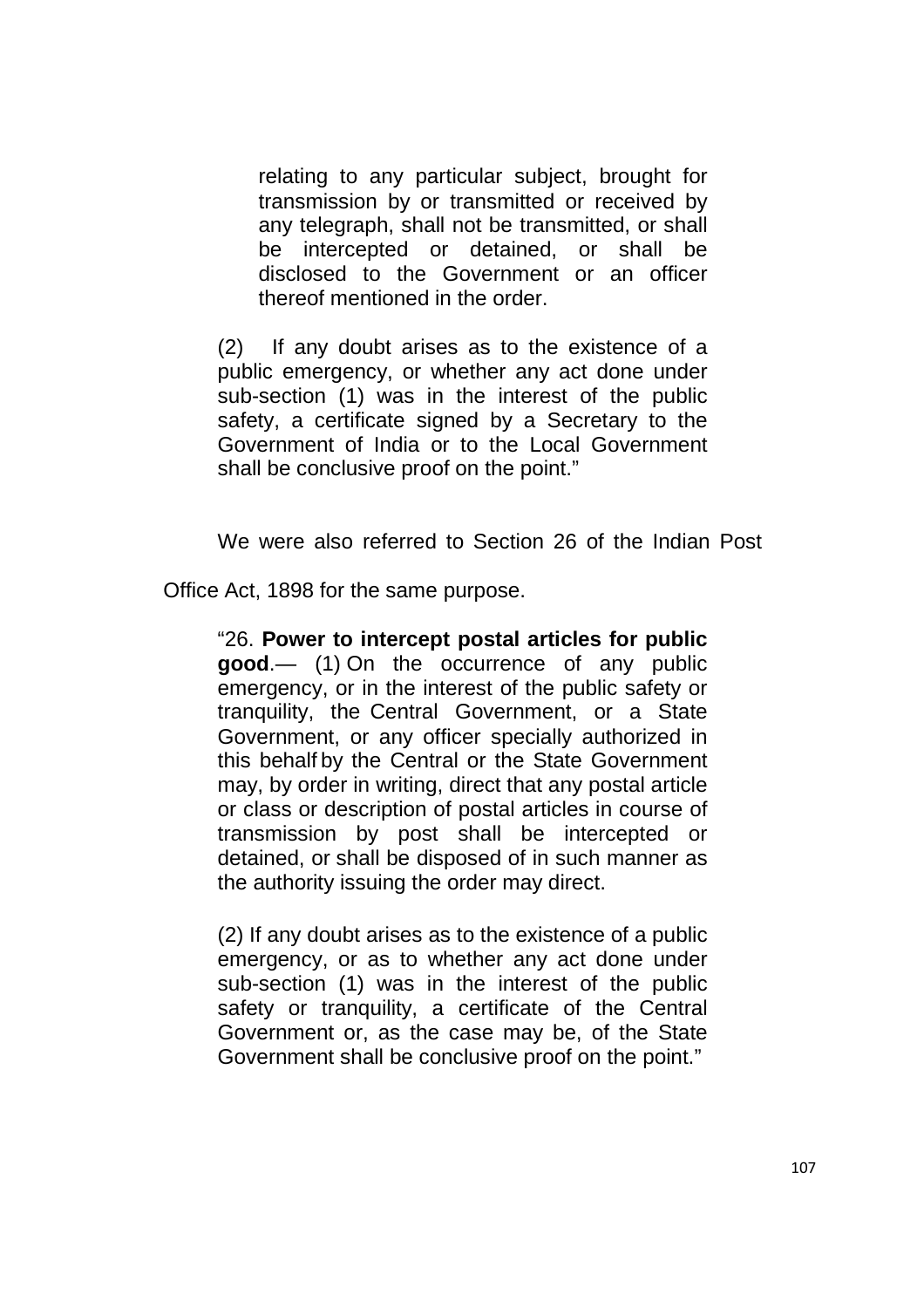88. Coming to more recent times, the Right to Information

Act, 2005 in Section 8(1)(j) states as follows:-

## "8. **Exemption from disclosure of information**.—

(1) Notwithstanding anything contained in this Act, there shall be no obligation to give any citizen,—

(a) to (i)  $\quad$  xxx  $\quad$  xxx  $\quad$  xxx

(j) information which relates to personal information the disclosure of which has not relationship to any public activity or interest, or which would cause unwarranted invasion of the privacy of the individual unless the Central Public Information Officer or the State Public Information Officer or the appellate authority, as the case may be, is satisfied that the larger public interest justifies the disclosure of such information:

Provided that the information, which cannot be denied to the Parliament or a State Legislature shall not be denied to any person."

It will be noticed that in this statutory provision, the

expression "privacy of the individual" is specifically mentioned.

In an illuminating judgment, reported as **Thalappalam Service** 

## **Co-operative Bank Limited & Ors.,** v. **State of Kerala & Ors.,**

(2013) 16 SCC 82, this Court dealt with the right to information

as a facet of the freedom of speech guaranteed to every

individual. In certain instructive passages, this Court held: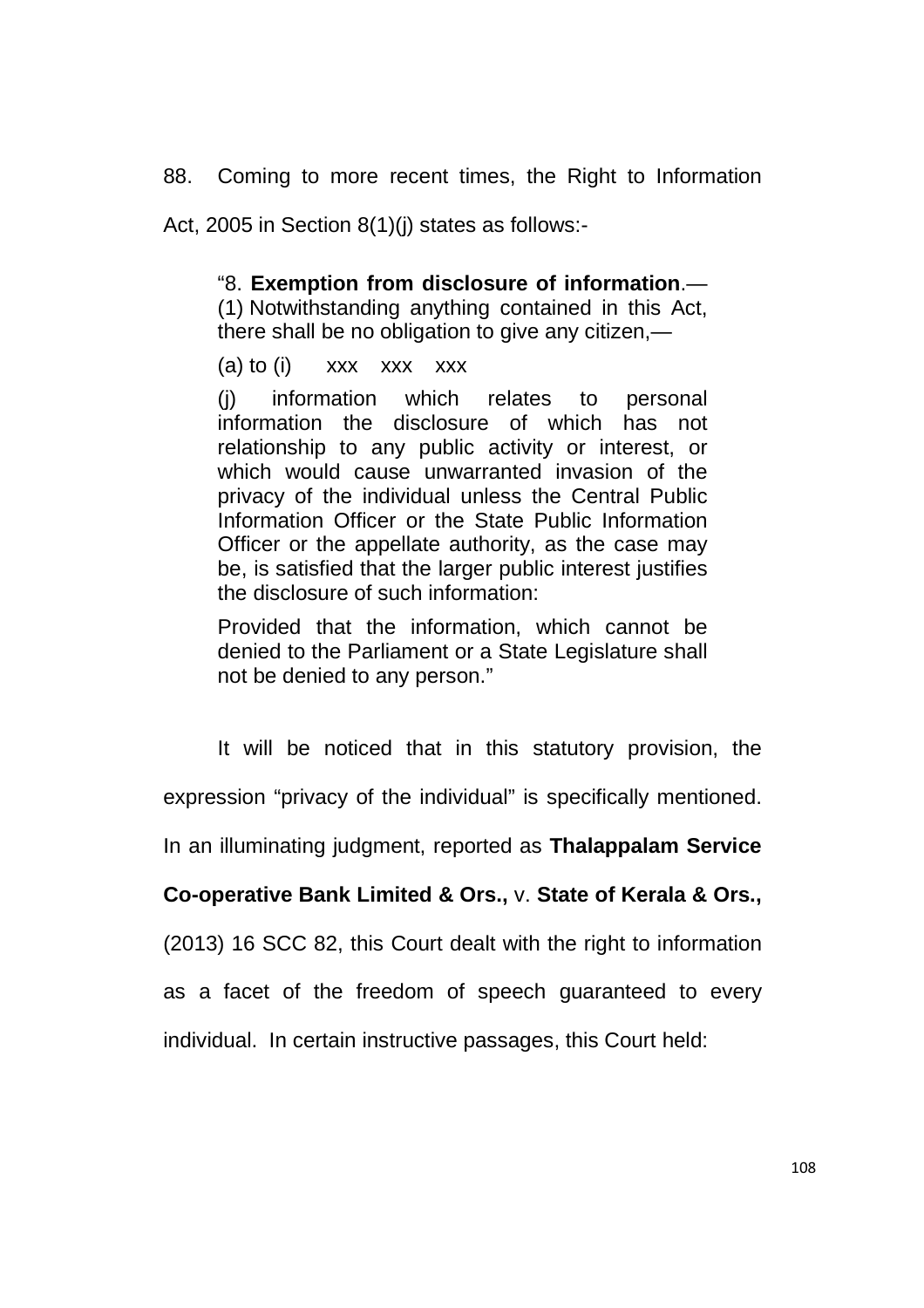"57. The right to privacy is also not expressly guaranteed under the Constitution of India. However, the Privacy Bill, 2011 to provide for the right to privacy to citizens of India and to regulate the collection, maintenance and dissemination of their personal information and for penalization for violation of such rights and matters connected therewith, is pending. In several judgments including Kharak Singh v. State of U.P. (AIR 1963 SC 1295 : (1963) 2 Cri LJ 329), R. Rajagopal v. State of T.N. (1994) 6 SCC 632, People's Union for Civil Liberties v. Union of India (1997) 1 SCC 301 and State of Maharashtra v. Bharat Shanti Lal Shah (2008) 13 SCC 5, this Court has recognized the right to privacy as a fundamental right emanating from Article 21 of the Constitution of India.

58. The right to privacy is also recognized as a basic human right under Article 12 of the Universal Declaration of Human Rights Act, 1948, which states as follows:

> "12. No one shall be subjected to arbitrary interference with his privacy, family, home or correspondence, not to attack upon his honour and reputation. Everyone has the right to the protection of the law against such interference or attacks."

59. Article 17 of the International Covenant on Civil and Political Rights Act, 1966, to which India is a party also protects that right and states as follows:

> "17. (1) No one shall be subjected to arbitrary or unlawful interference with his privacy, family, home and correspondence nor to unlawful attacks on his honour and reputation."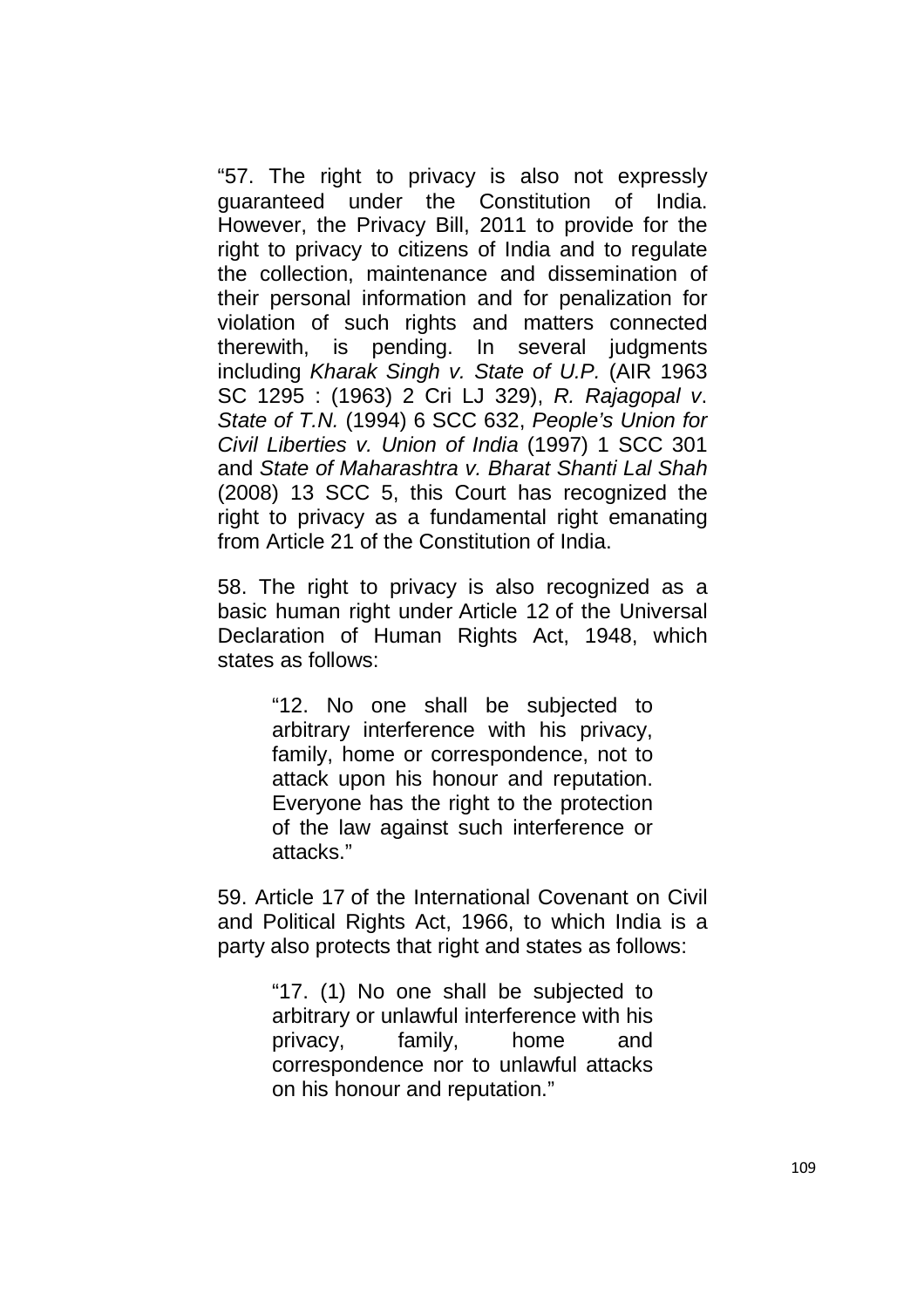60. This Court in R. Rajagopal, (1994) 6 SCC 632 held as follows: (SCC pp. 649-50, para 26)

> "(1)… The right to privacy is implicit in the right to life and liberty guaranteed to the citizens of this country by Article 21. It is a 'right to be let alone'. A citizen has a right to safeguard the privacy of his own, his family, marriage, procreation, motherhood, child bearing and education among other matters."

62. The public authority also is not legally obliged to give or provide information even if it is held, or under its control, if that information falls under clause (j) of sub-section (1) of Section 8. Section 8(1)(j) is of considerable importance so far as this case is concerned, hence given below, for ready reference:-

> "8. **Exemption from disclosure of information** – (1) Notwithstanding anything contained in this Act, there shall be no obligation to give any citizen –

(a) to (i) xxx xxx xxx

(j) information which relates to personal information the disclosure of which has no relationship to any public activity or interest, or which would cause unwarranted invasion of the privacy of the individual unless the Central Public Information Officer or the State Public Information Officer or the appellate authority, as the case may be, is satisfied that the larger public interest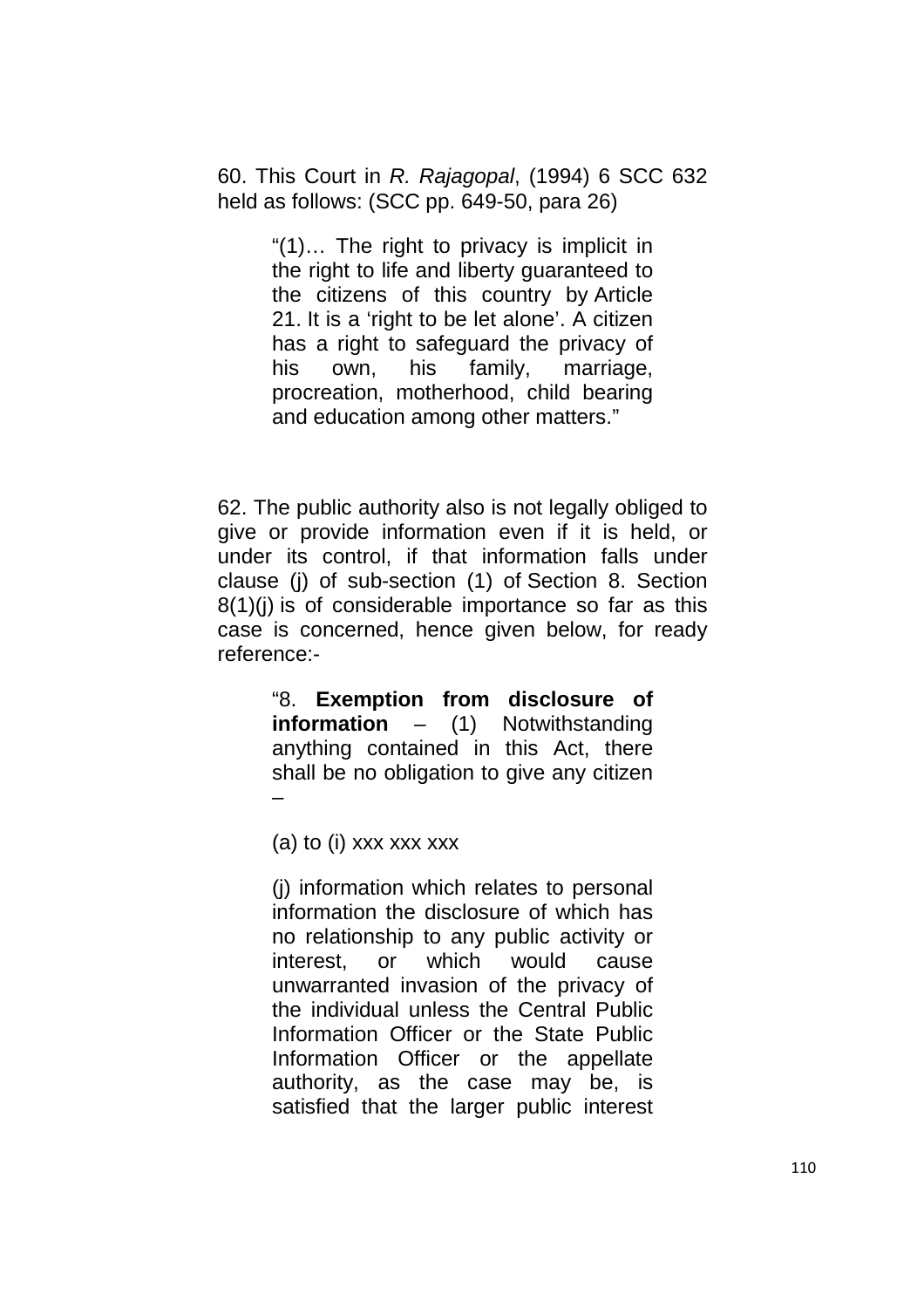justifies the disclosure of such information:

Provided that the information which cannot be denied to Parliament or a State Legislature shall not be denied to any person."

63. Section 8 begins with a non obstante clause, which gives that section an overriding effect, in case of conflict, over the other provisions of the Act. Even if, there is any indication to the contrary, still there is no obligation on the public authority to give information to any citizen of what has been mentioned in clauses (a) to (j). The public authority, as already indicated, cannot access all the information from a private individual, but only those information which he is legally obliged to pass on to a public authority by law, and also only those information to which the public authority can have access in accordance with law. Even those information, if personal in nature, can be made available only subject to the limitations provided in Section 8(j) of the RTI Act. Right to be left alone, as propounded in Olmstead v. United States [72 L Ed 944 : 277 US 438 (1928)], is the most comprehensive of the rights and most valued by civilized man.

64. Recognizing the fact that the right to privacy is a sacrosanct facet of Article 21 of the Constitution, the legislation has put a lot of safeguards to protect the rights under Section 8(j), as already indicated. If the information sought for is personal and has no relationship with any public activity or interest or it will not subserve larger public interest, the public authority or the officer concerned is not legally obliged to provide those information. Reference may be made to a recent judgment of this Court in Girish Ramchandra Deshpande v. Central Information Commissioner (2013) 1 SCC 212,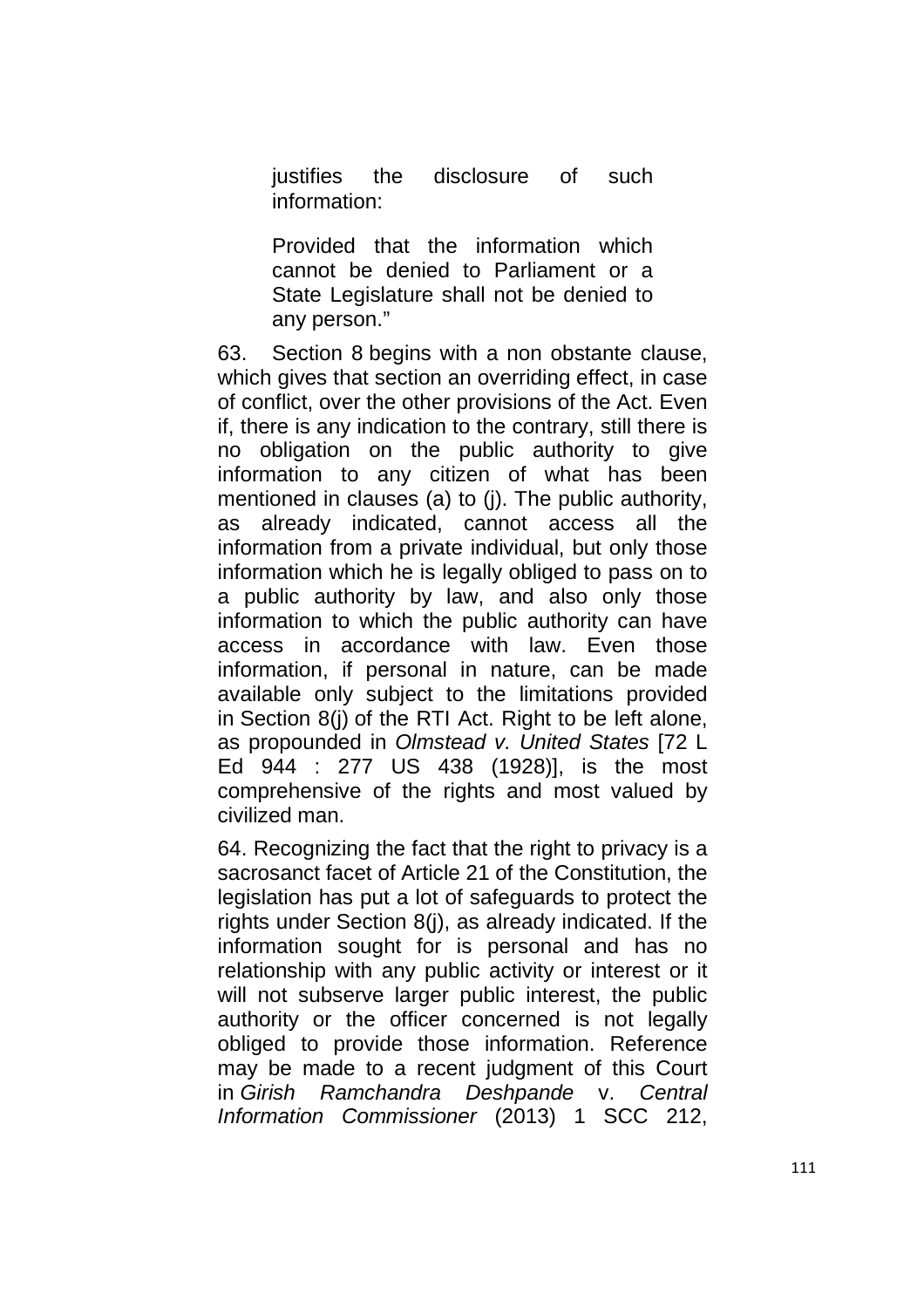wherein this Court held that since there is no bona fide public interest in seeking information, the disclosure of said information would cause unwarranted invasion of privacy of the individual under Section 8(1)(j) of the Act. Further, if the authority finds that information sought for can be made available in the larger public interest, then the officer should record his reasons in writing before providing the information, because the person from whom information is sought for, has also a right to privacy guaranteed under Article 21 of the Constitution."

(at page 112-114)

89. There can be no doubt that counsel for the petitioners are right in their submission that the legislature has also recognized the fundamental right of privacy and, therefore, it is too late in the day to go back on this. Much water has indeed flowed under the bridge since the decisions in **M.P. Sharma** (supra) and **Kharak Singh** (supra).

## **The Inalienable Nature of the Right to Privacy**

90. Learned counsel for the petitioners also referred to another important aspect of the right of privacy. According to learned counsel for the petitioner this right is a natural law right which is inalienable. Indeed, the reference order itself, in paragraph 12, refers to this aspect of the fundamental right contained. It was, therefore, argued before us that given the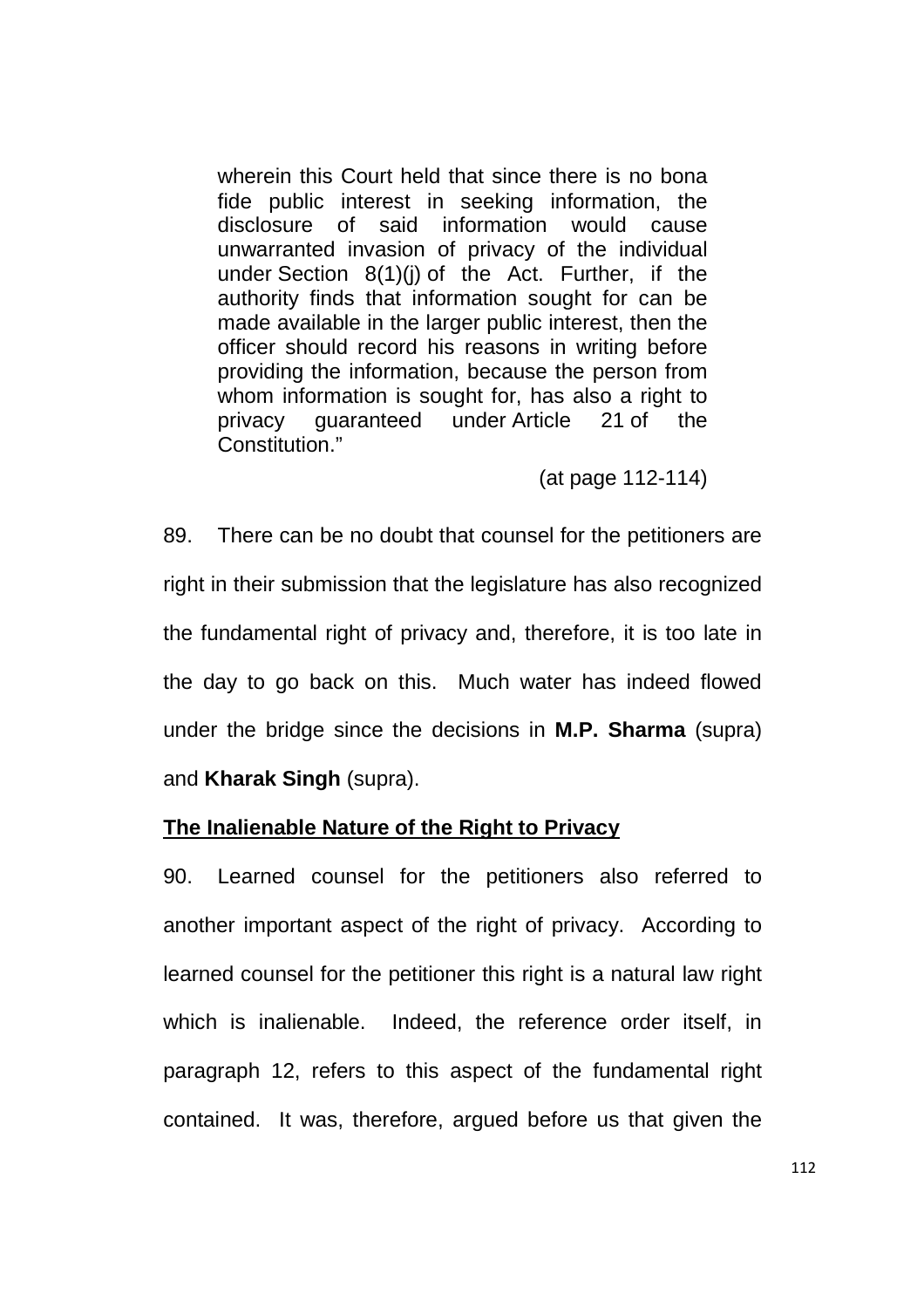international conventions referred to hereinabove and the fact that this right inheres in every individual by virtue of his being a human being, such right is not conferred by the Constitution but is only recognized and given the status of being fundamental. There is no doubt that the petitioners are correct in this submission. However, one important road block in the way needs to be got over.

91. In **Additional District Magistrate, Jabalpur** v. **S.S. Shukla**, (1976) 2 SCC 521, a Constitution Bench of this Court arrived at the conclusion (by majority) that Article 21 is the sole repository of all rights to life and personal liberty, and, when suspended, takes away those rights altogether.

A remarkable dissent was that of Khanna,J.<sup>12</sup>

<u>.</u>

 $12$  Khanna, J. was in line to be Chief Justice of India but was superseded because of this dissenting judgment. Nani Palkhivala in an article written on this great Judge's supersession ended with a poignant sentence, "To the stature of such a man, the Chief Justiceship of India can add nothing." Seervai, in his monumental treatise "Constitutional Law of India" had to this to say:

<sup>&</sup>quot;53. If in this Appendix the dissenting judgment of Khanna J. has not been considered in detail, it is not for lack of admiration for the judgment, or the courage which he showed in delivering it regardless of the cost and consequences to himself. It cost him the Chief Justiceship of India, but it gained for him universal esteem not only for his courage but also for his inflexible judicial independence. If his judgment is not considered in detail it is because under the theory of precedents which we have adopted, a dissenting judgment, however valuable, does not lay down the law and the object of a critical examination of the majority judgments in this Appendix was to show that those judgments are untenable in law, productive of grave public mischief and ought to be overruled at the earliest opportunity. The conclusion which Justice Khanna has reached on the effect of the suspension of Article 21 is correct. His reminder that the rule of law did not merely mean giving effect to an enacted law was timely, and was reinforced by his reference to the mass murders of millions of Jews in Nazi concentration camps under an enacted law.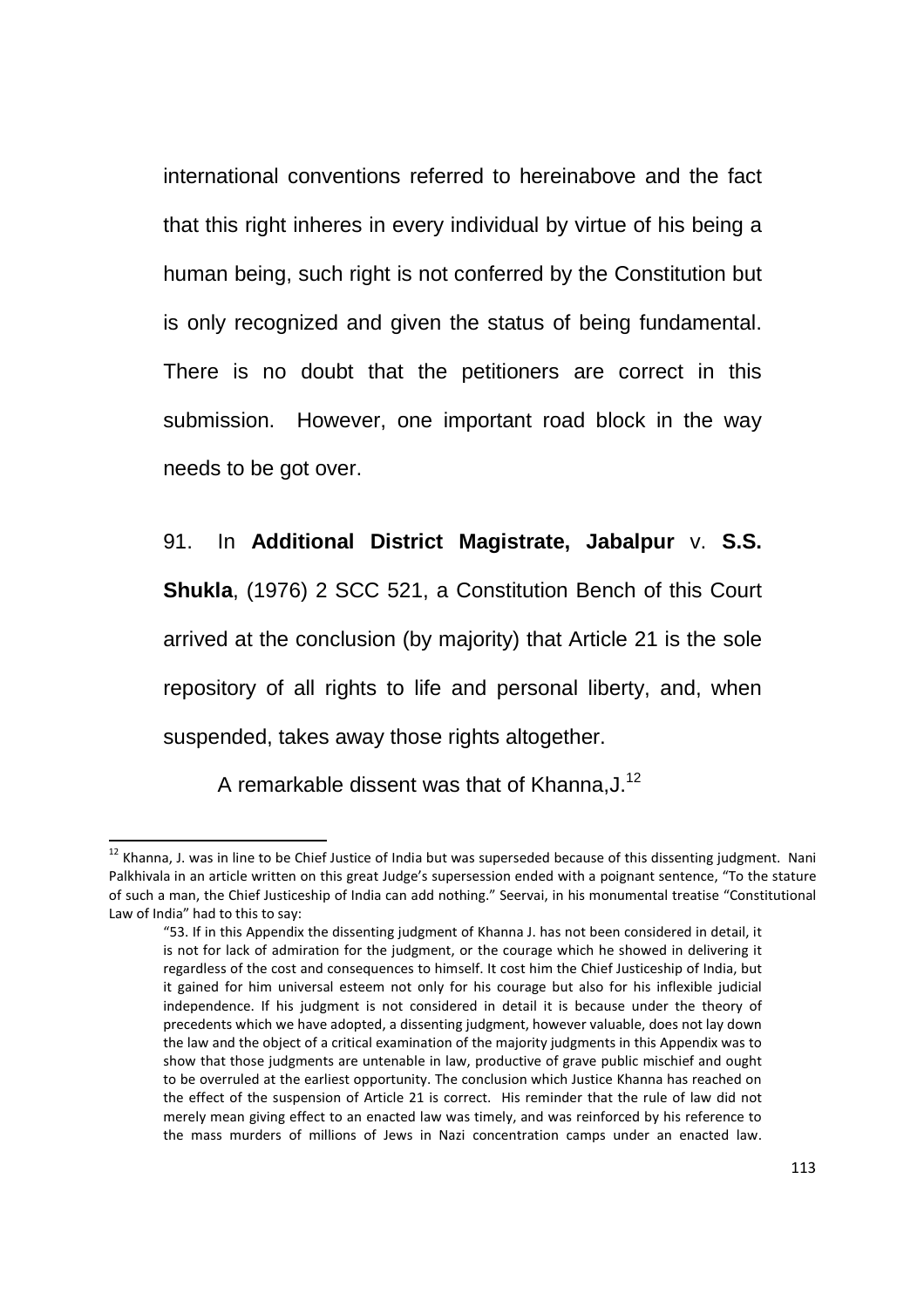The learned Judge held:-

"525. The effect of the suspension of the right to move any court for the enforcement of the right conferred by Article 21, in my opinion, is that when a petition is filed in a court, the court would have to proceed upon the basis that no reliance can be placed upon that article for obtaining relief from the court during the period of emergency. Question then arises as to whether the rule that no one shall be deprived of his life or personal liberty without the authority of law still survives during the period of emergency despite the Presidential Order suspending the right to move any court for the enforcement of the right contained in Article 21. The answer to this question is linked with the answer to the question as to whether Article 21 is the sole repository of the right to life and personal liberty. After giving the matter my earnest consideration, I am of the opinion that Article 21 cannot be considered to be the sole repository of the right to life and personal liberty. The right to life and personal liberty is the most precious right of human beings in civilised societies governed by the rule of law. Many modern Constitutions incorporate certain fundamental rights, including the one relating to personal freedom. According to Blackstone, the absolute rights of Englishmen were the rights of personal security, personal liberty and private property. The American Declaration of Independence (1776) states that all men are created equal, and among their inalienable rights are life, liberty, and the pursuit of happiness. The Second Amendment to the US Constitution refers inter alia to security of person, while the Fifth Amendment prohibits inter alia deprivation of life

However, the legal analysis in this Chapter confirms his conclusion though on different grounds from those which he has given." (at Appendix pg. 2229).

<u>.</u>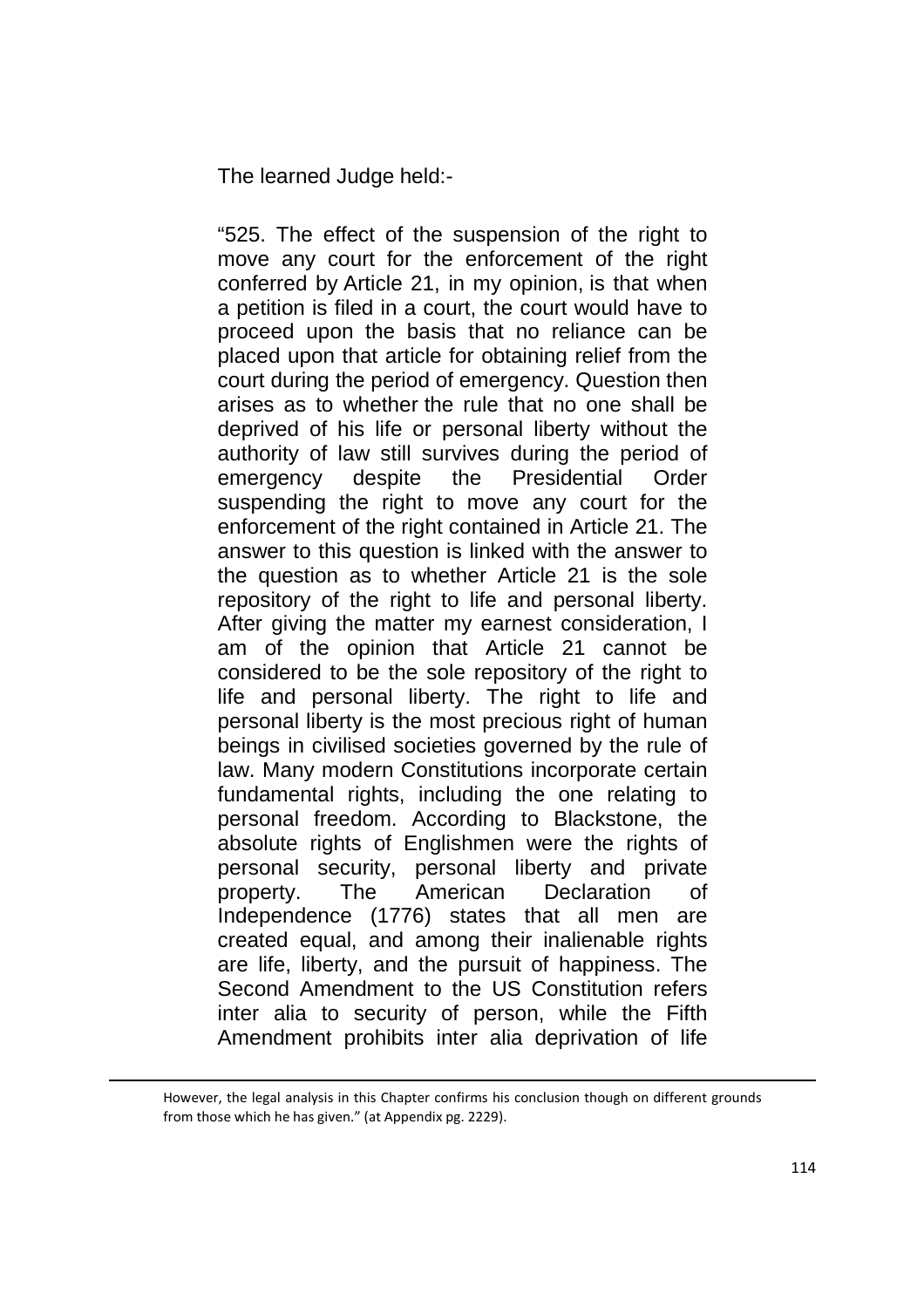and liberty without due process, of law. The different Declarations of Human Rights and fundamental freedoms have all laid stress upon the sanctity of life and liberty. They have also given expression in varying words to the principle that no one shall be derived of his life or liberty without the authority of law. The International Commission of Jurists, which is affiliated to UNESCO, has been attempting with, considerable success to give material content to "the rule of law", an expression used in the Universal Declaration of Human Rights. One of its most notable achievements was the Declaration of Delhi, 1959. This resulted from a Congress held in New Delhi attended by jurists from more than 50 countries, and was based on a questionnaire circulated to 75,000 lawyers. "Respect for the supreme value of human personality" was stated to be the basis of all law (see page 21 of the Constitutional and Administrative Law by O. Hood Phillips, 3rd Ed.).

531. I am unable to subscribe to the view that when right to enforce the right under Article 21 is suspended, the result would be that there would be no remedy against deprivation of a person's life or liberty by the State even though such deprivation is without the authority of law or even in flagrant violation of the provisions of law. The right not to be deprived of one's life or liberty without the authority of law was not the creation of the Constitution. Such right existed before the Constitution came into force. The fact that the framers of the Constitution made an aspect of such right a part of the fundamental rights did not have the effect of exterminating the independent identity of such right and of making Article 21 to be the sole repository of that right. Its real effect was to ensure that a law under which a person can be deprived of his life or personal liberty should prescribe a procedure for such deprivation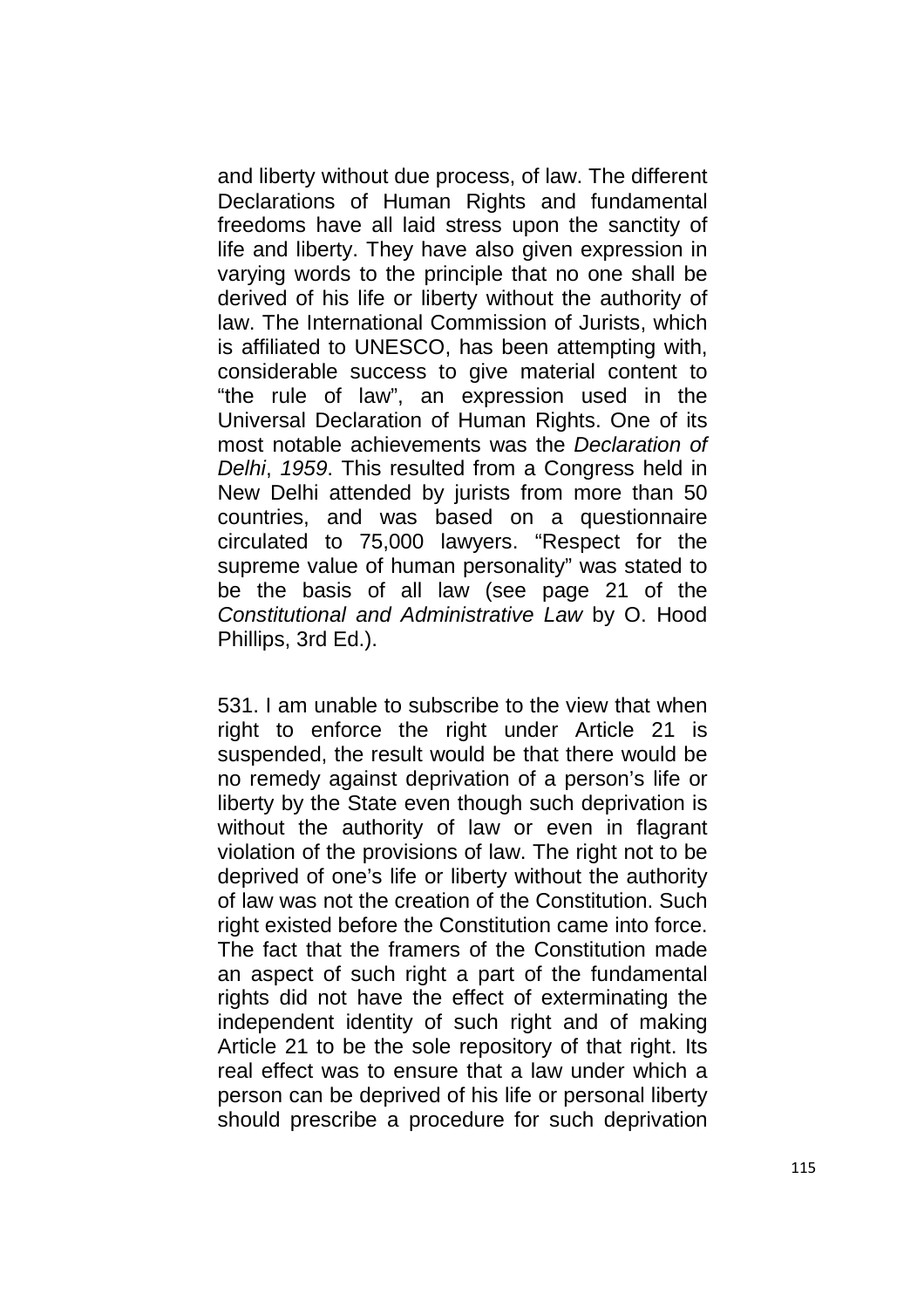or, according to the dictum laid down by Mukherjea, J. in Gopalan's case, such law should be a valid law not violative of fundamental rights guaranteed by Part III of the Constitution. Recognition as fundamental right of one aspect of the preconstitutional right cannot have the effect of making things less favourable so far as the sanctity of life and personal liberty is concerned compared to the position if an aspect of such right had not been recognised as fundamental right because of the vulnerability of fundamental rights accruing from Article 359. I am also unable to agree that in view of the Presidential Order in the matter of sanctity of life and liberty, things would be worse off compared to the state of law as it existed before the coming into force of the Constitution."

(at pages 747 and 751)

- 92. According to us this is a correct enunciation of the law for the following reasons:
- (i) It is clear that the international covenants and declarations to which India was a party, namely, the 1948 Declaration and the 1966 Covenant both spoke of the right to life and liberty as being "inalienable". Given the fact that this has to be read as being part of Article 21 by virtue of the judgments referred to supra, it is clear that Article 21 would, therefore, not be the sole repository of these human rights but only reflect the fact that they were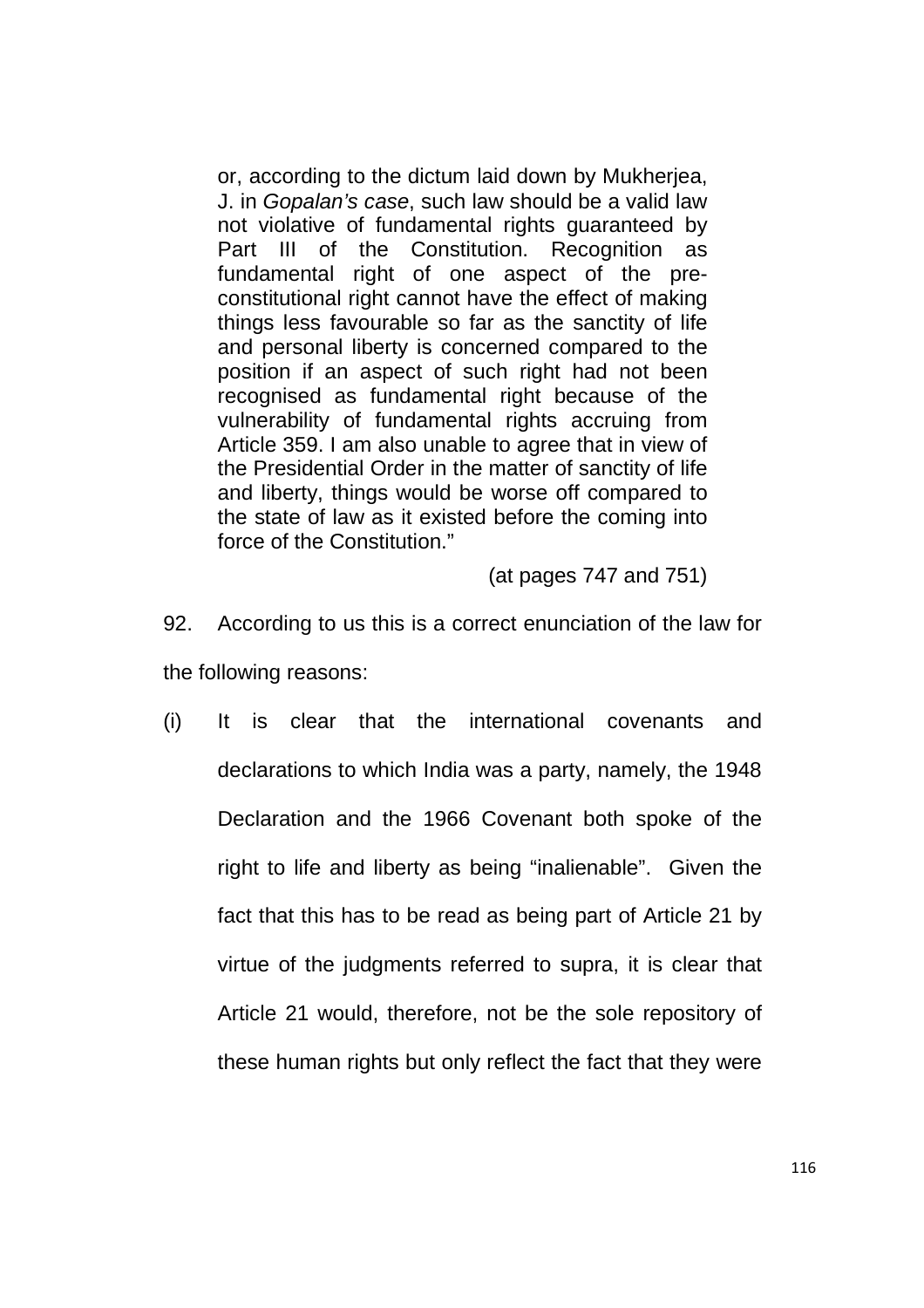"inalienable"; that they inhere in every human being by virtue of the person being a human being;

(ii) Secondly, developments after this judgment have also made it clear that the majority judgments are no longer good law and that Khanna, J.'s dissent is the correct version of the law. Section 2(1)(d) of the Protection of Human Rights Act, 1993 recognises that the right to life, liberty, equality and dignity referable to international covenants and enforceable by Courts in India are "human rights". And international covenants expressly state that these rights are 'inalienable' as they inhere in persons because they are human beings. In **I.R. Coelho** (supra), this Court noticed in paragraph 29 that, "The decision in ADM Jabalpur, (1976) 2 SCC 521, about the restrictive reading of the right to life and liberty stood impliedly overruled by various subsequent decisions.", and expressly held that these rights are natural rights that inhere in human beings thus:-

> "61. The approach in the interpretation of fundamental rights has been evidenced in a

> > 117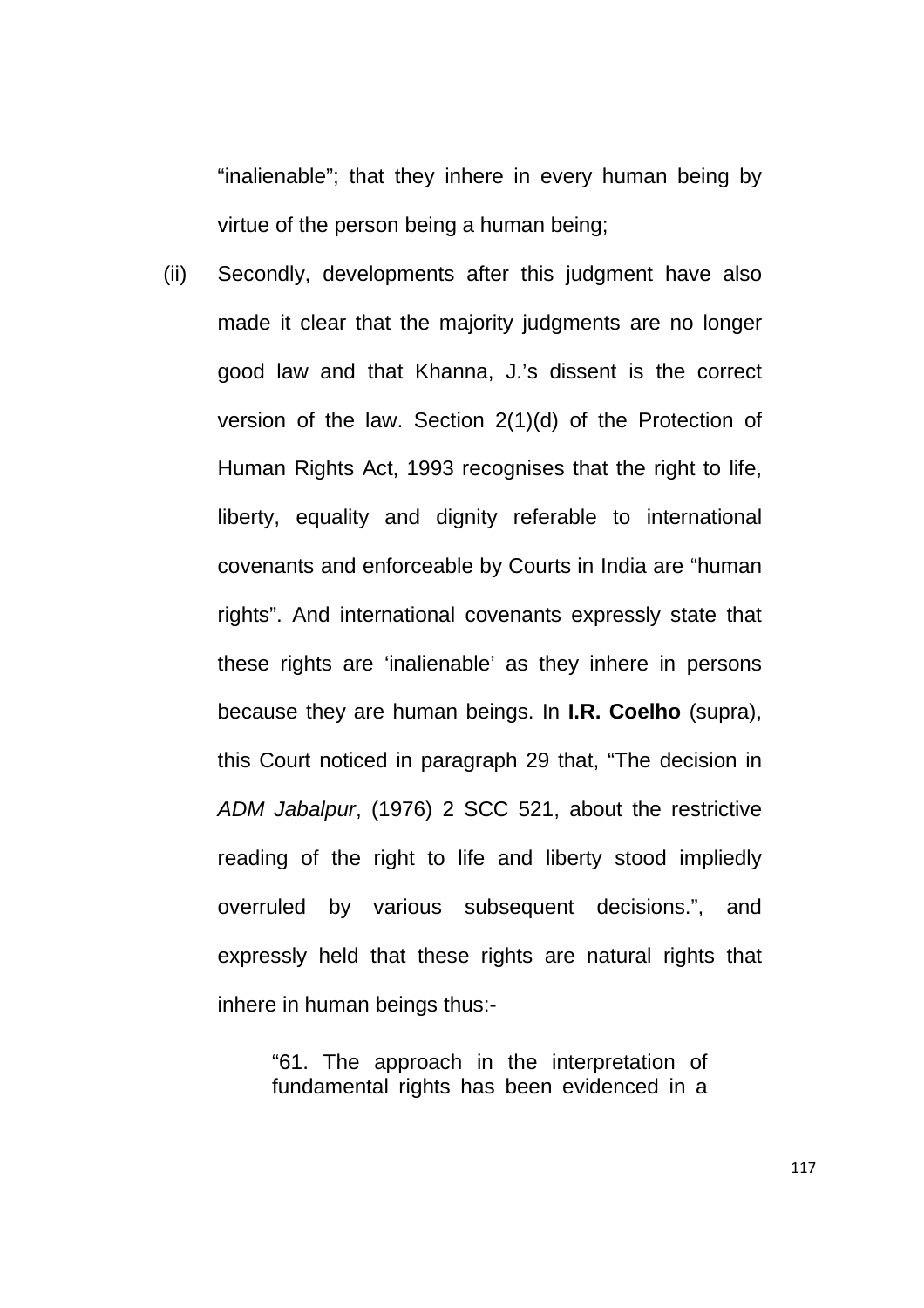recent case M. Nagaraj v. Union of India, (2006) 8 SCC 212, in which the Court noted:

"20. This principle of interpretation is particularly apposite to the interpretation of fundamental rights. It is a fallacy to regard fundamental rights as a gift from the State to its citizens. Individuals possess basic human rights independently of any constitution by reason of the basic fact that they are members of the human race. These fundamental rights are important as they possess intrinsic value. Part III of the Constitution does not confer fundamental rights. It confirms their existence and gives them protection. Its purpose is to withdraw certain subjects from the area of political controversy to place them beyond the reach of majorities and officials and to establish them as legal principles to be applied by the courts. Every right has a content. Every foundational value is put in Part III as a fundamental right as it has intrinsic value. The converse does not apply. A right becomes a fundamental right because it has foundational value. Apart from the principles, one has also to see the structure of the article in which the fundamental value is incorporated. Fundamental right is a limitation on the power of the State. A Constitution, and in particular that of it which protects and which entrenches fundamental rights and freedoms to which all persons in the State are to be entitled is to be given a generous and purposive construction. In Sakal Papers (P) Ltd. v. Union of India [AIR 1962 SC 305 : (1962) 3 SCR 842], this Court has held that while considering the nature and content of fundamental rights, the Court must not be too astute to interpret the language in a literal sense so as to whittle them down. The Court must interpret the Constitution in a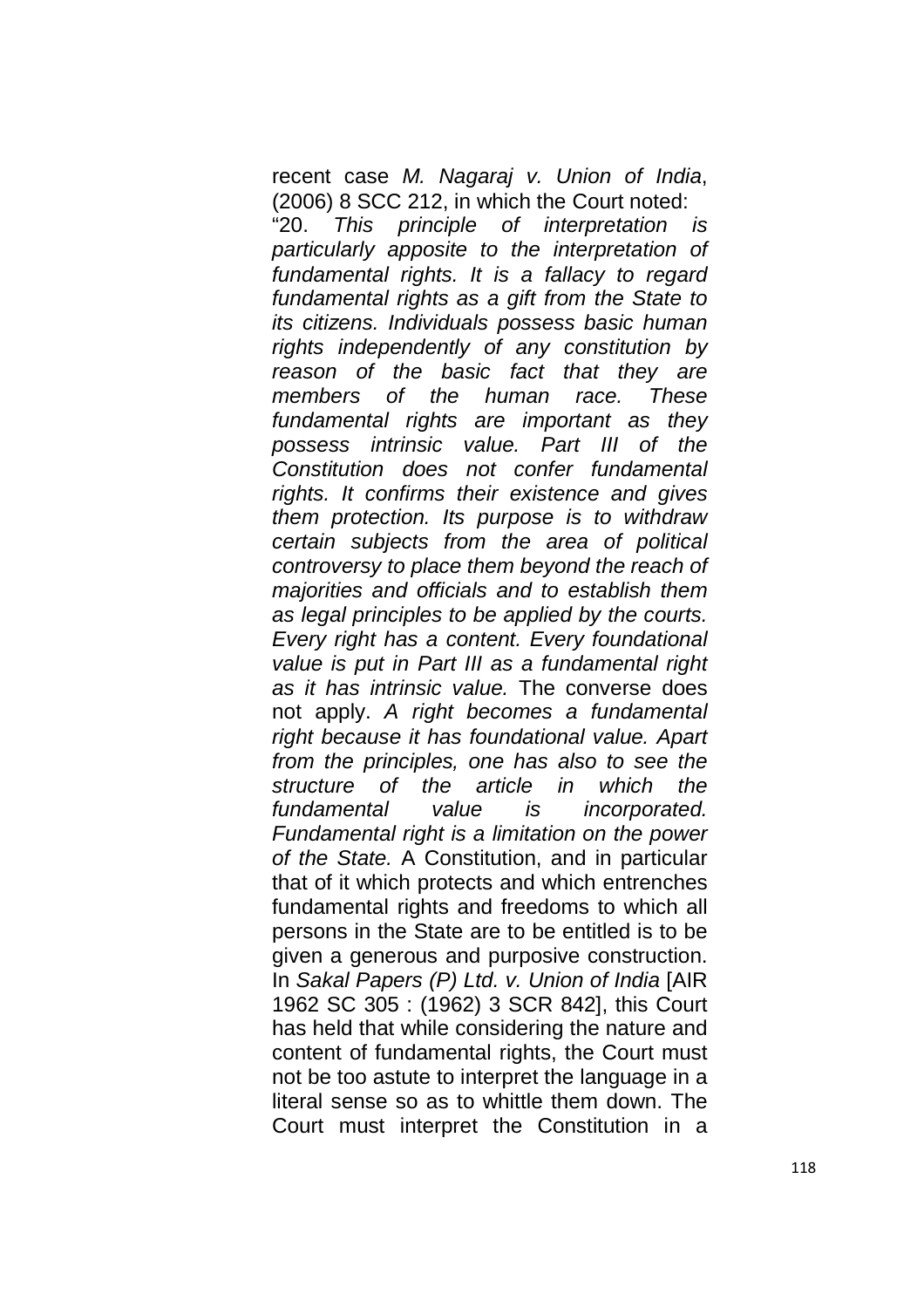manner which would enable the citizens to enjoy the rights guaranteed by it in the fullest measure. An instance of literal and narrow interpretation of a vital fundamental right in the Indian Constitution is the early decision of the Supreme Court in A.K. Gopalan v. State of Madras [AIR 1950 SC 27 : 1950 SCR 88 : 1950 Cri LJ 1383]. Article 21 of the Constitution provides that no person shall be deprived of his life and personal liberty except according to procedure established by law. The Supreme Court by a majority held that 'procedure established by law' means any procedure established by law made by the Parliament or the legislatures of the State. The Supreme Court refused to infuse the procedure with principles of natural justice. It concentrated solely upon the existence of enacted law. After three decades, the Supreme Court overruled its previous decision in A.K. Gopalan [A.K. Gopalan v. State of Madras (AIR 1950 SC 27 : 1950 SCR 88 : 1950 Cri LJ 1383)] and held in its landmark judgment in Maneka Gandhi v. Union of India, (1978) 1 SCC 248, that the procedure contemplated by Article 21 must answer the test of reasonableness. The Court further held that the procedure should also be in conformity with the principles of natural justice. This example is given to demonstrate an instance of expansive interpretation of a fundamental right. The expression 'life' in Article 21 does not connote merely physical or animal existence. The right to life includes right to live with human dignity. This Court has in numerous cases deduced fundamental features which are not specifically mentioned in Part III on the principle that certain unarticulated rights are implicit in the enumerated guarantees."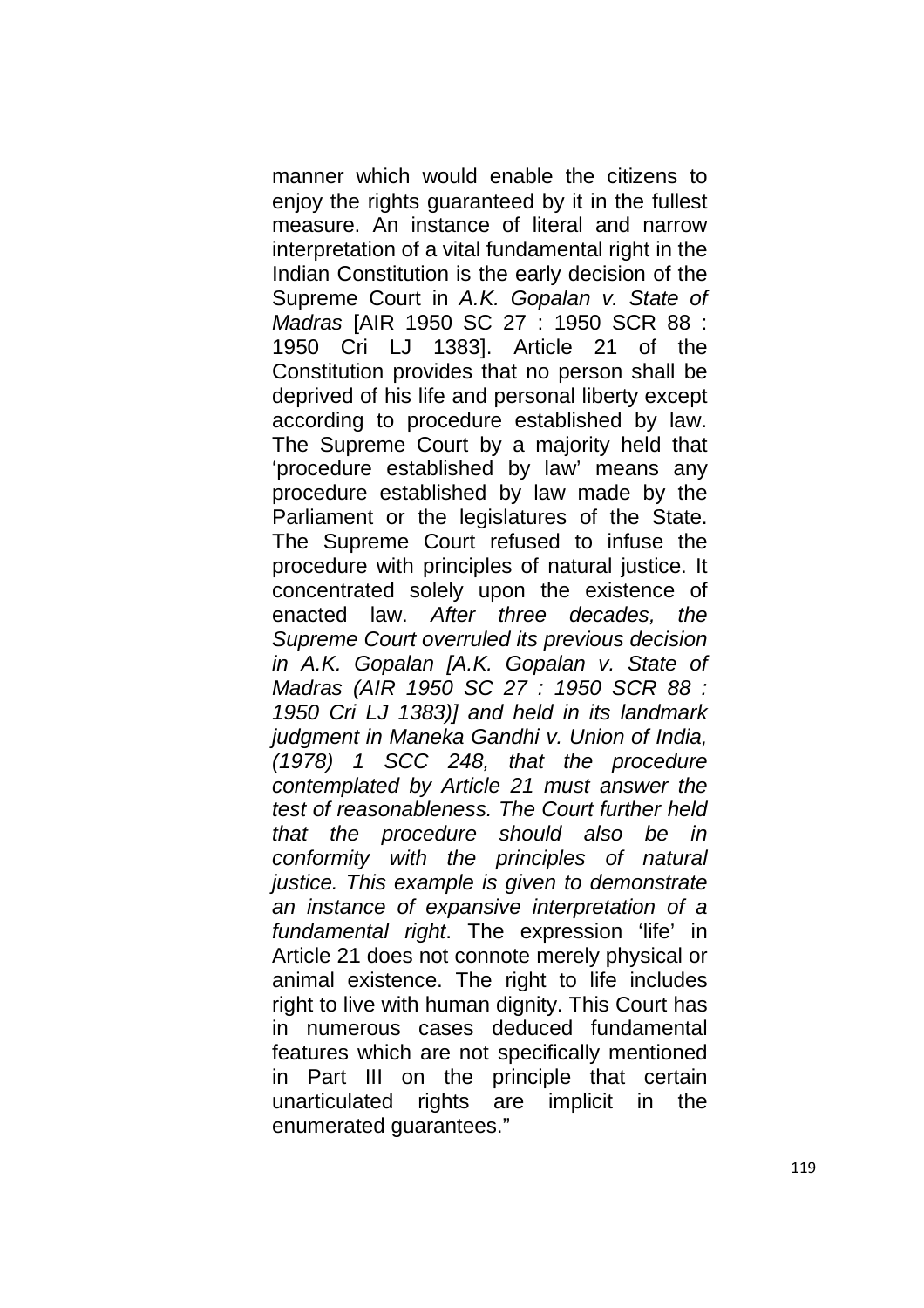(iii) Seervai in a trenchant criticism of the majority judgment

states as follows:

"30. The result of our discussion so far may be stated thus: Article 21 does not confer a right to life or personal liberty: Article 21 assumes or recognizes the fact that those rights exist and affords protection against the deprivation of those rights to the extent there provided. The expression "procedure established by law" does not mean merely a procedural law but must also include substantive laws. The word "law" must mean a valid law, that is, a law within the legislative competence of the legislature enacting it, which law does not violate the limitations imposed on legislative power by fundamental rights. "Personal liberty" means the liberty of the person from external restraint or coercion. Thus Article 21 protects life and personal liberty by putting restrictions on legislative power, which under Articles 245 and 246 is subject to the provisions of "this Constitution", and therefore subject to fundamental rights. The precise nature of this protection is difficult to state, first because among other things, such protection is dependent on reading Article 21 along with other Articles conferring fundamental rights, such as Articles 14, 20 and 22(1) and (2); and, secondly, because fundamental rights from their very nature refer to ordinary laws which deal with the subject matter of those rights.

31. The right to life and personal liberty which inheres in the body of a living person is recognized and protected not merely by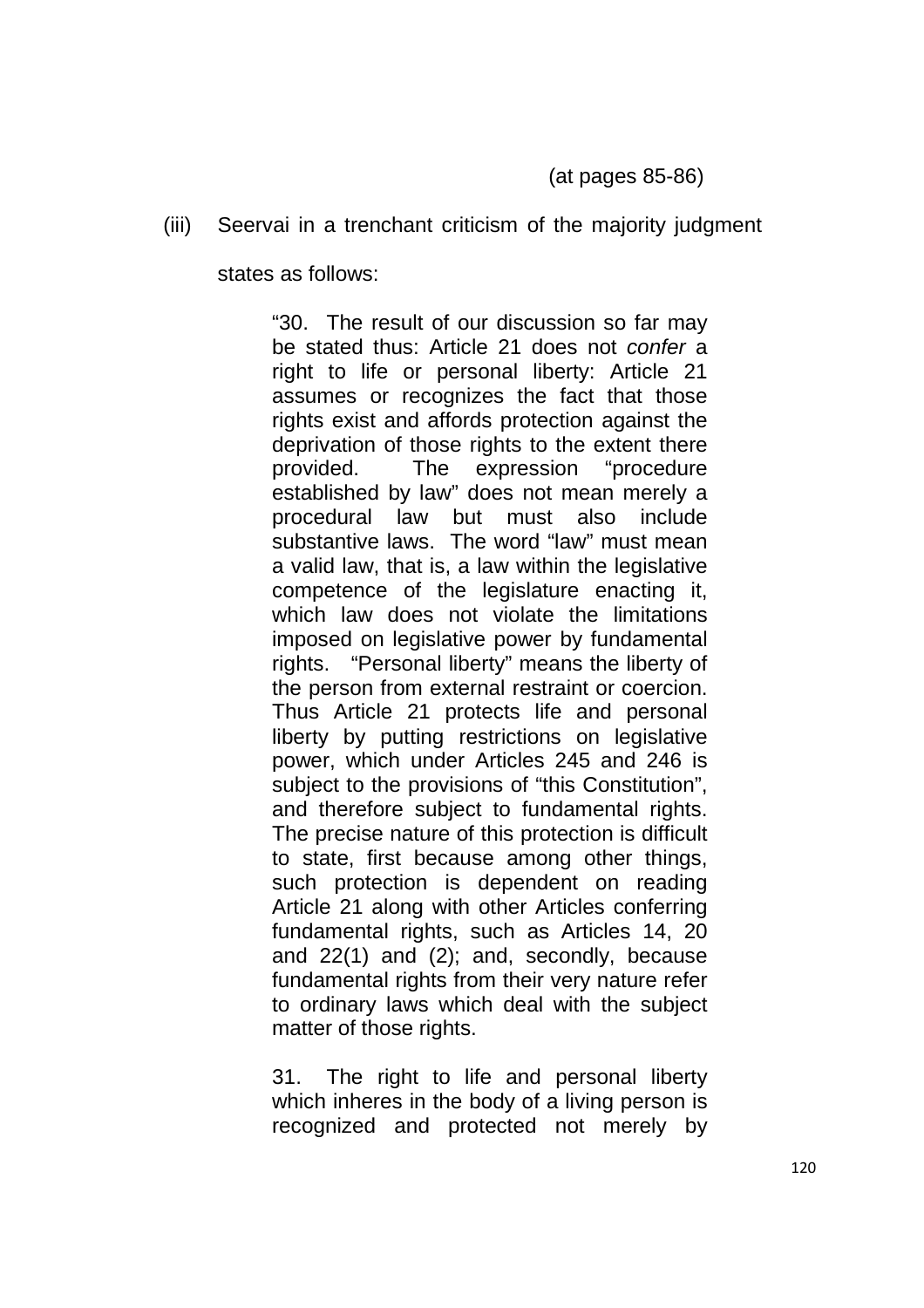Article 21 but by the civil and criminal laws of India, and it is unfortunate that in the Habeas Corpus Case this aspect of the matter did not receive the attention which it deserved. Neither the Constitution nor any law confers the right to life. That right arises from the existence of a living human body. The most famous remedy for securing personal liberty, the writ of habeas corpus, requires the production before the court of the body of the person alleged to be illegally detained. The Constitution gives protection against the deprivation of life and personal liberty; so do the civil and criminal laws in force in India…" (See, Seervai, Constitutional Law of India (4<sup>th</sup> Edition) Appendix pg. 2219).

 We are of the view that the aforesaid statement made by the learned author reflects the correct position in constitutional law. We, therefore, expressly overrule the majority judgments in

**ADM Jabalpur** (supra).

93. Before parting with this subject, we may only indicate that the majority opinion was done away with by the Constitution's  $44<sup>th</sup>$  Amendment two years after the judgment was delivered. By that Amendment, Article 359 was amended to state that where a proclamation of emergency is in operation, the President may by order declare that the right to move any Court for the enforcement of rights conferred by Part III of the